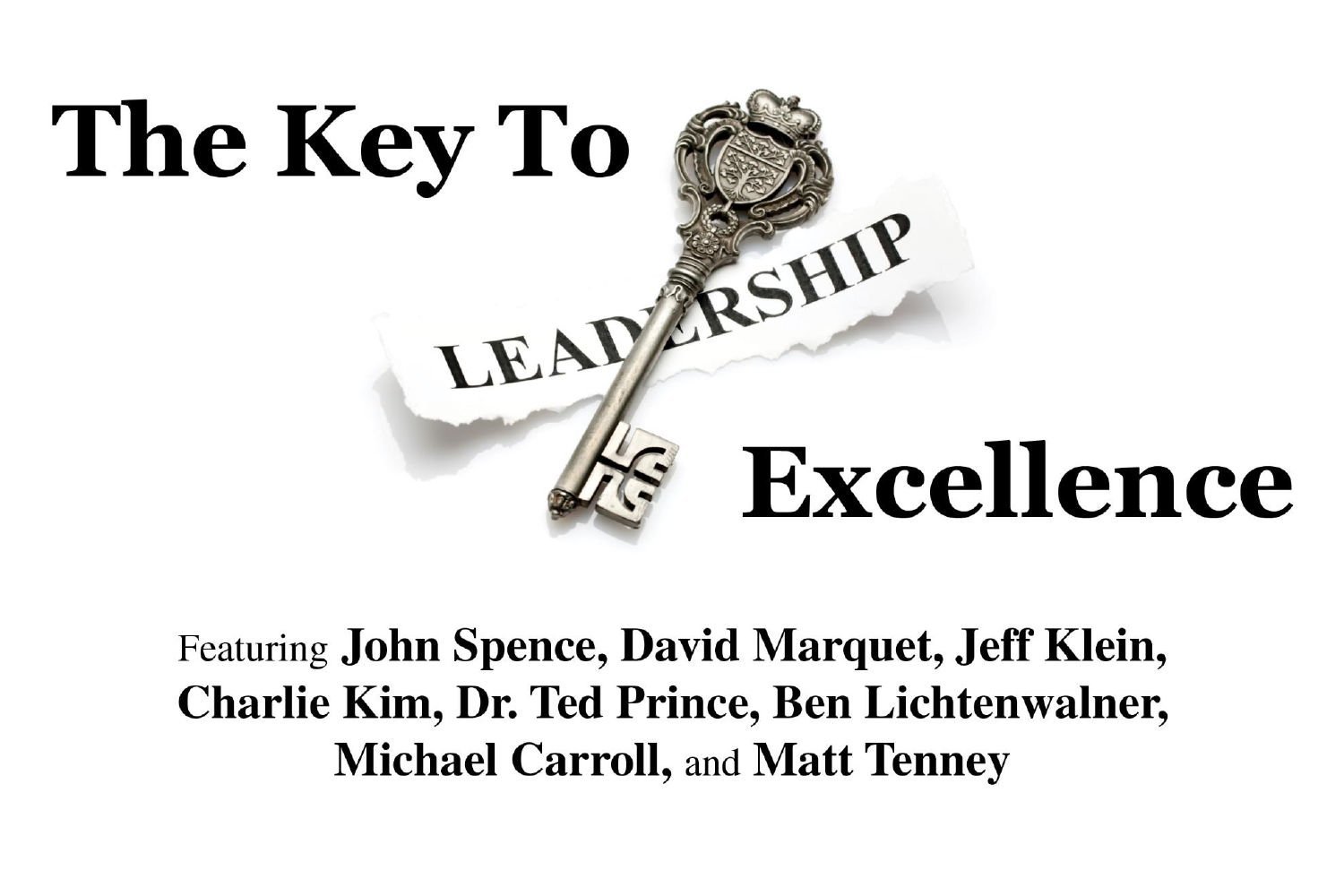### **The Key To Leadership Excellence**

Copyright © 2013 by Matt Tenney

All rights reserved. No part of this eBook may be reproduced without written permission from the author.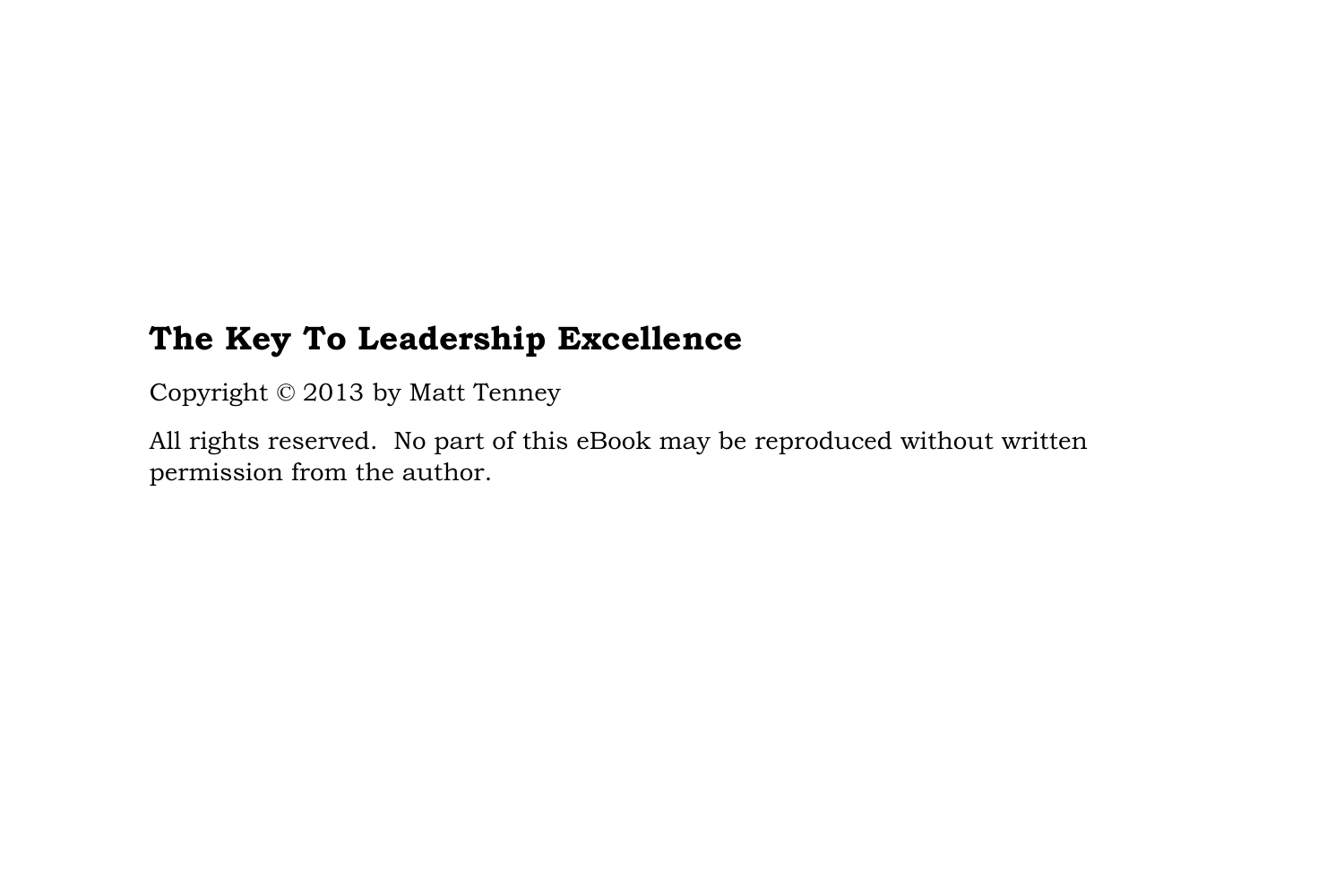## **Contents**

| Introduction | <b>Matt Tenney</b>                                         |                |
|--------------|------------------------------------------------------------|----------------|
| Chapter 1    | John Spence: Great Leaders Must Lead Themselves First      | $\overline{2}$ |
| Chapter 2    | <b>Jeff Klein: Great Leaders Are Conscious Leaders</b>     | 12             |
| Chapter 3    | Ben Lichtenwalner: Leadership Is Service                   | 27             |
| Chapter 4    | Dr. Ted Prince: The Power of Mental Agility                | 45             |
| Chapter 5    | Charlie Kim: Helping Others Helps the Bottom Line          | 60             |
| Chapter 6    | <b>Michael Carroll: Greatness and Our Quality of Being</b> | 69             |
| Chapter 7    | David Marquet: Great Leaders Develop Other Leaders         | 86             |
| Chapter 8    | Matt Tenney: How the Little Things Inspire Greatness       | 101            |
| Afterword    | <b>Matt Tenney</b>                                         | 108            |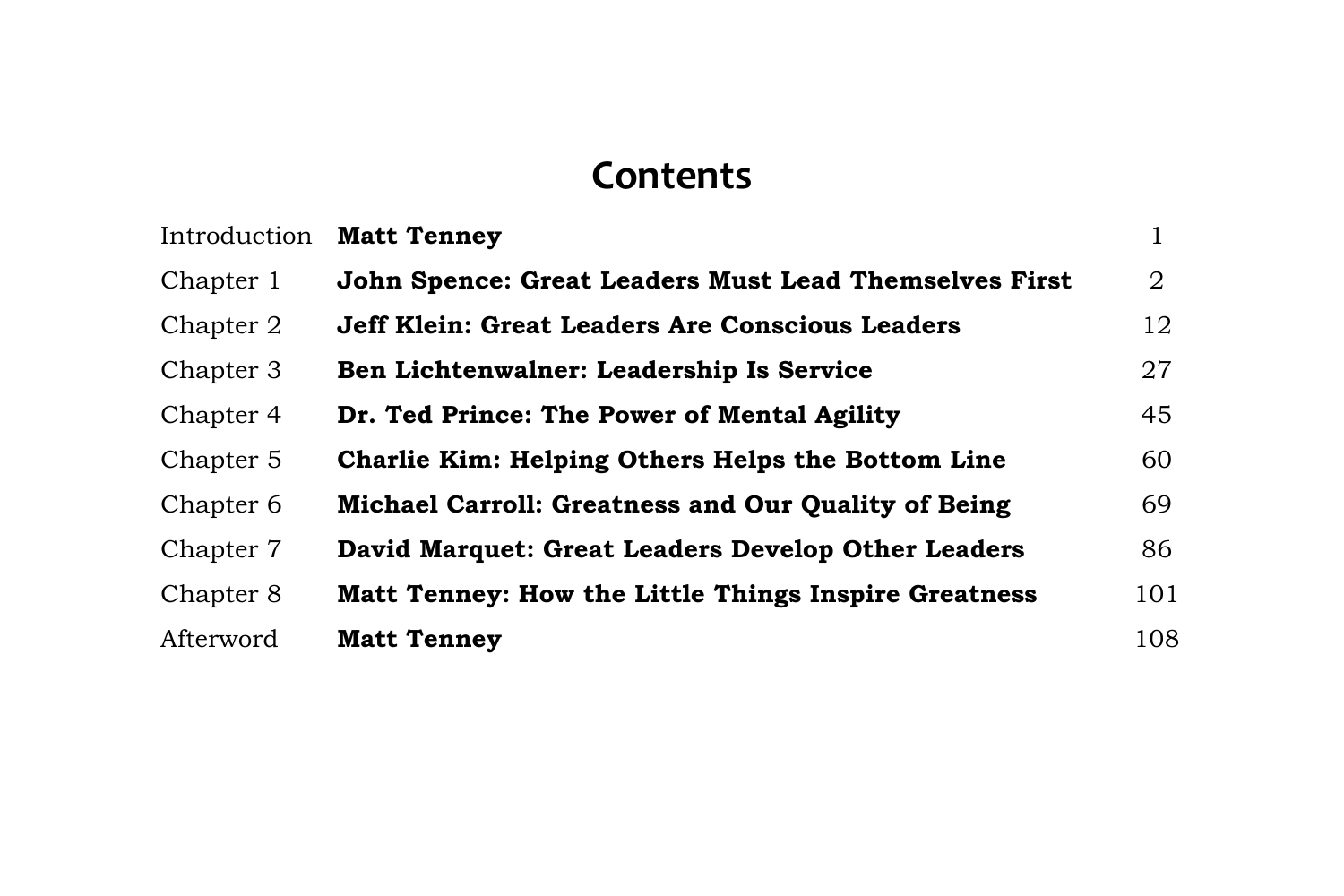#### **Introduction**

With this eBook, you possess something pretty amazing. You have access to well over 100 years of the combined experience of excellent leaders who have been founders, CEOs, high-level executives, thought leaders, and even one of the most successful leaders in the history of the US Navy.

To create this book, I simply asked each of these leaders a question:

*How does someone become a great leader?*

1

What follows are the answers to that question.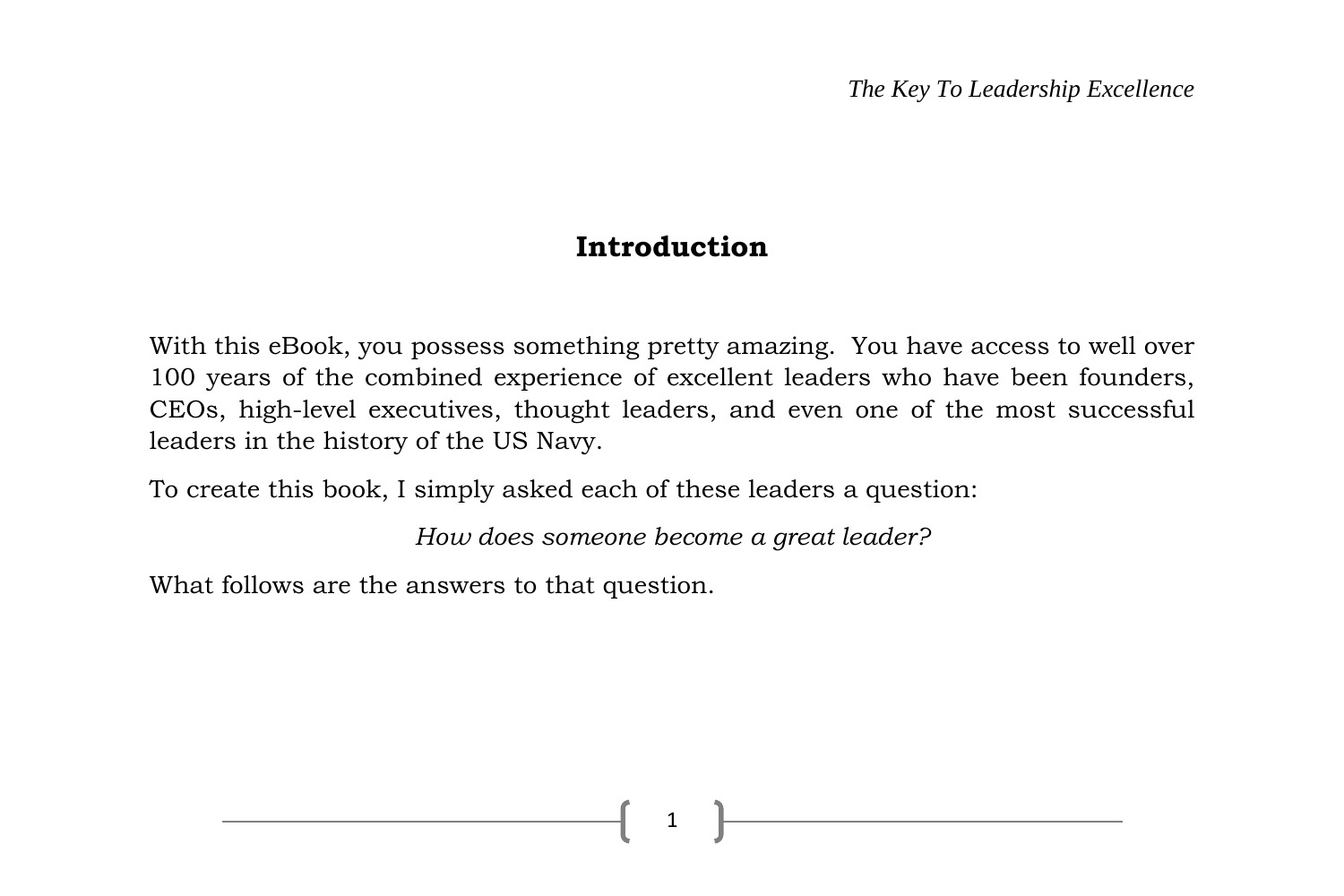*The Key To Leadership Excellence*



**Chapter One:**

# **Great Leaders Must Lead Themselves First**

**John Spence**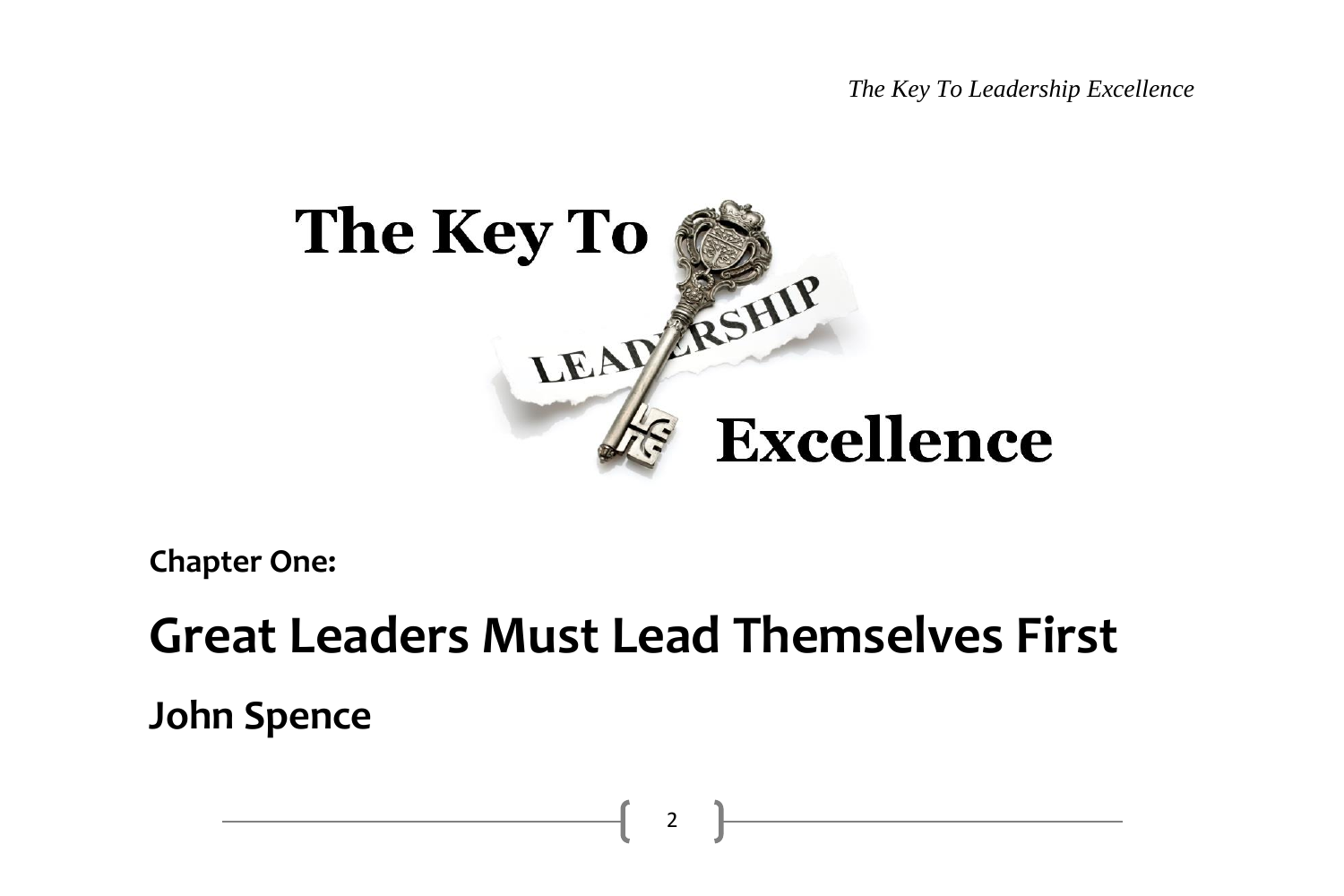

At the age of just 26, [John Spence](http://johnspence.com/) was named CEO of an international Rockefeller foundation, overseeing projects in 20 countries and reporting directly to the Chairman of the Board, Winthrop P. Rockefeller III. Three years later Inc. Magazine's "Zinc Online" recognized him as one of America's up and coming young business leaders. He has twice been named by *Trust Across America* as one of the Top 100 Business Thought Leaders in America.

Known for making the very complex "awesomely simple", John has presented workshops, speeches and executive coaching to more

than 300 organizations worldwide including Microsoft, IBM, GE, Abbott, Apple, Merrill Lynch, AT&T, Verizon, and Qualcomm, and dozens of private companies, government offices and not-for-profits. He has also been a guest lecturer at over 90 colleges and universities across the United States including Harvard, Cornell, Stanford and the Wharton School of Business at the University of Pennsylvania, and the Entrepreneurial Masters Program at MIT. John currently serves as the Director of Best Practice Innovation for the Best Practice Institute and as an advisor/board member to several companies.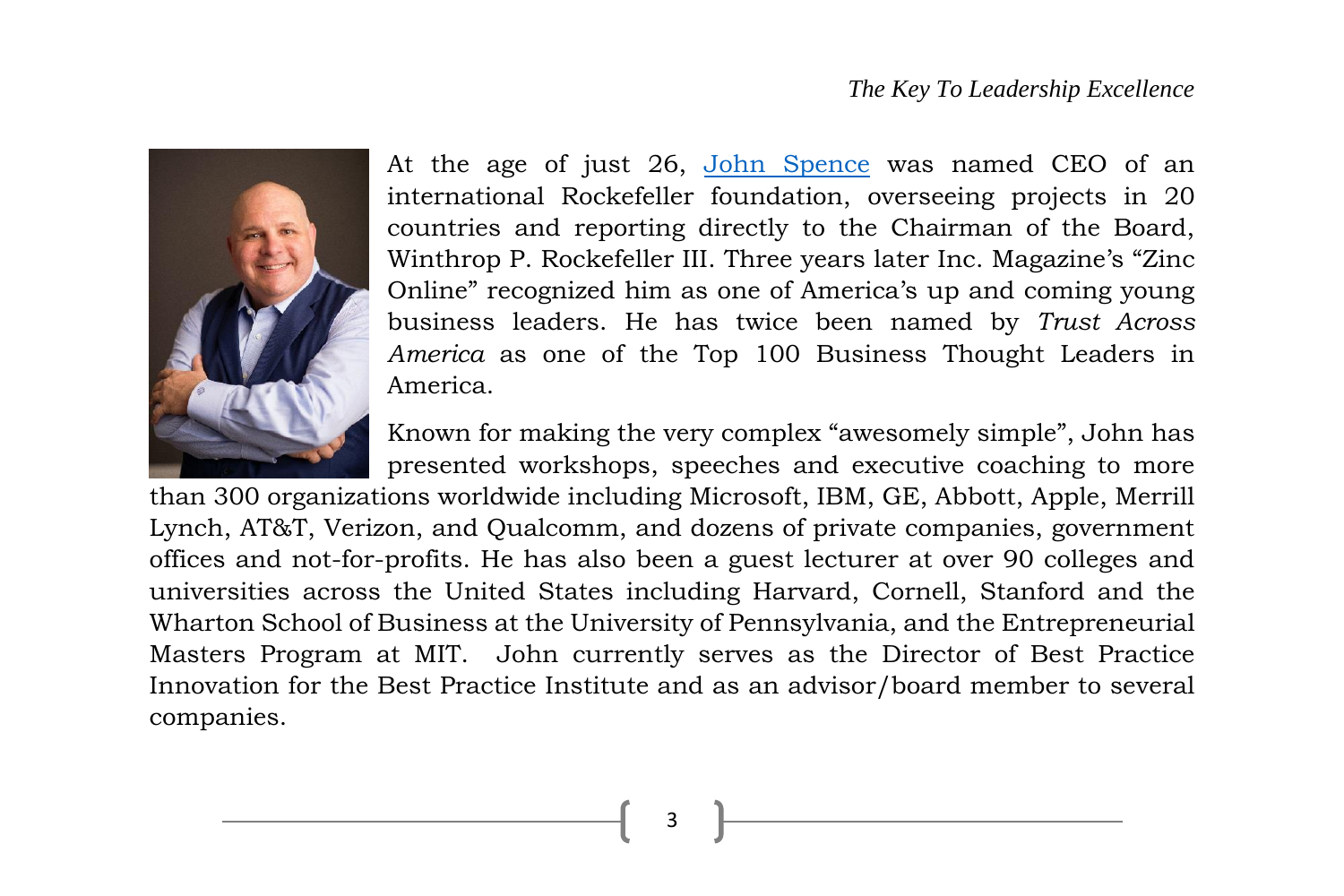#### **Great Leaders Must Lead Themselves First**

Often times when I'm teaching a teambuilding class I will ask the attendees to give me a short list of the most critical skills, abilities, and characteristics of an "Ideal Team Member," someone they would absolutely love to have on their team. After more than 15 years of asking for this list, the ones that come up over and over again are:

- Honesty
- **Integrity**
- Proactive
- Excellent Communicator
- Highly Competent
- Innovative
- Creative
- Takes Accountability
- Works Well On A Team
- Delivers Results
- Good Strategic Thinker
- Enjoyable To Be Around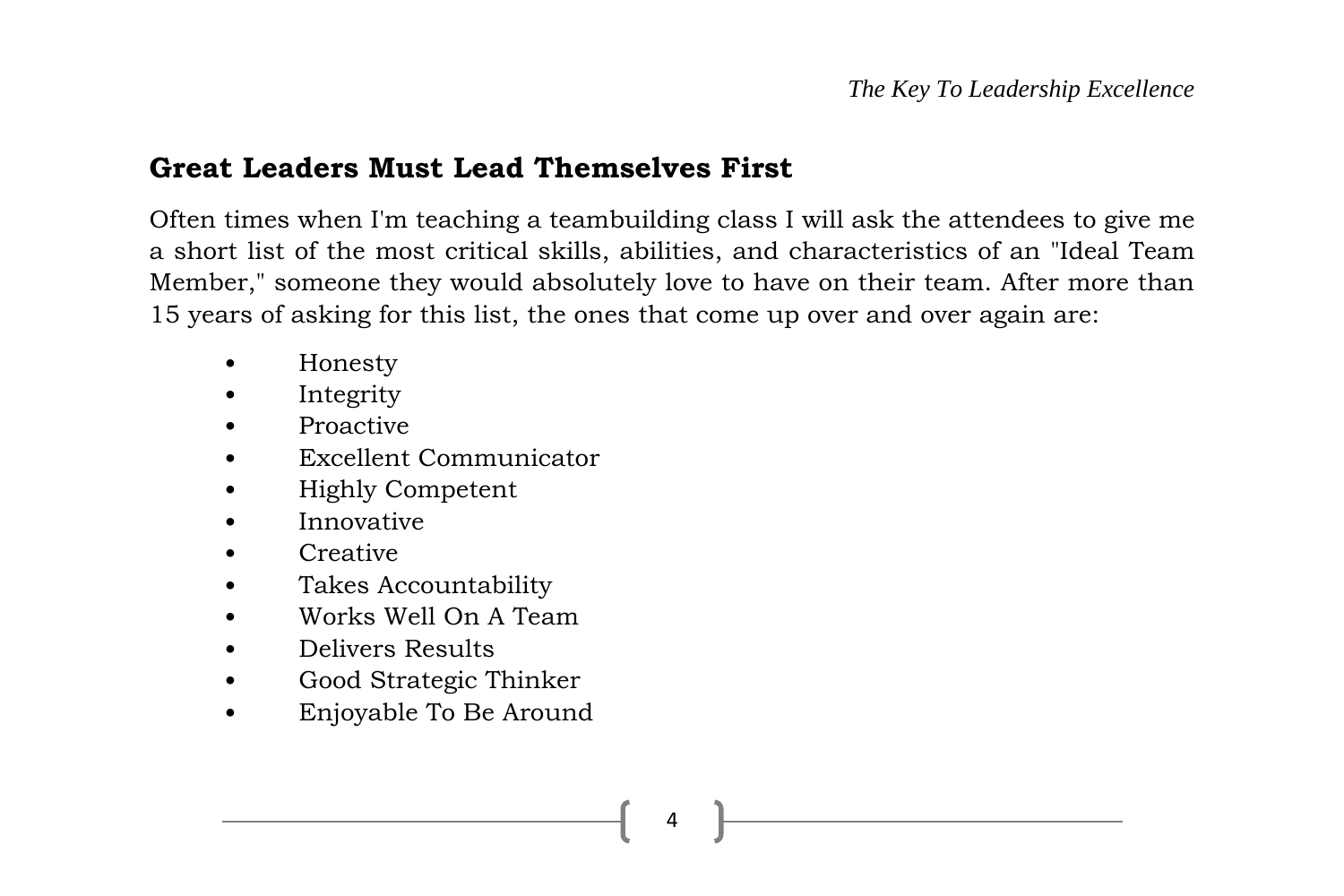As you read over that list you probably thought to yourself, "Yes, I would love to have someone who had all of those characteristics as a member of my team." Here is the hard truth for the leader; you don't get anybody like this on your team unless you are like this first! People who have all of the attributes on the list above will only follow a leader who has all of them as well. So to be a successful leader the first thing you must do is take a look in the mirror and realize that your greatest challenge is to be a living example of what you expect from your followers.

Once you accept the mantle of leadership, whether you lead two people or 20,000, you have given up part of your life because you now live on a stage. Your followers see everything you do, they hear everything you say… they see what you don't do and hear what you don't say… and make up a story about it. They go home at night and sit around the dinner table and talk to their family about YOU. They talk about whether they enjoy the person they work for, if they are learning and growing, if they feel like they're being treated fairly, if they might have a chance for a raise or a promotion. Or they talk about how bad it is at the office, how unfairly they are treated, that they never get a simple "Thank You" from their boss…which is you! Once you understand this you realize that you truly have a huge amount of impact and influence on the lives of the people that you lead, and if you want to be a great leader you will take that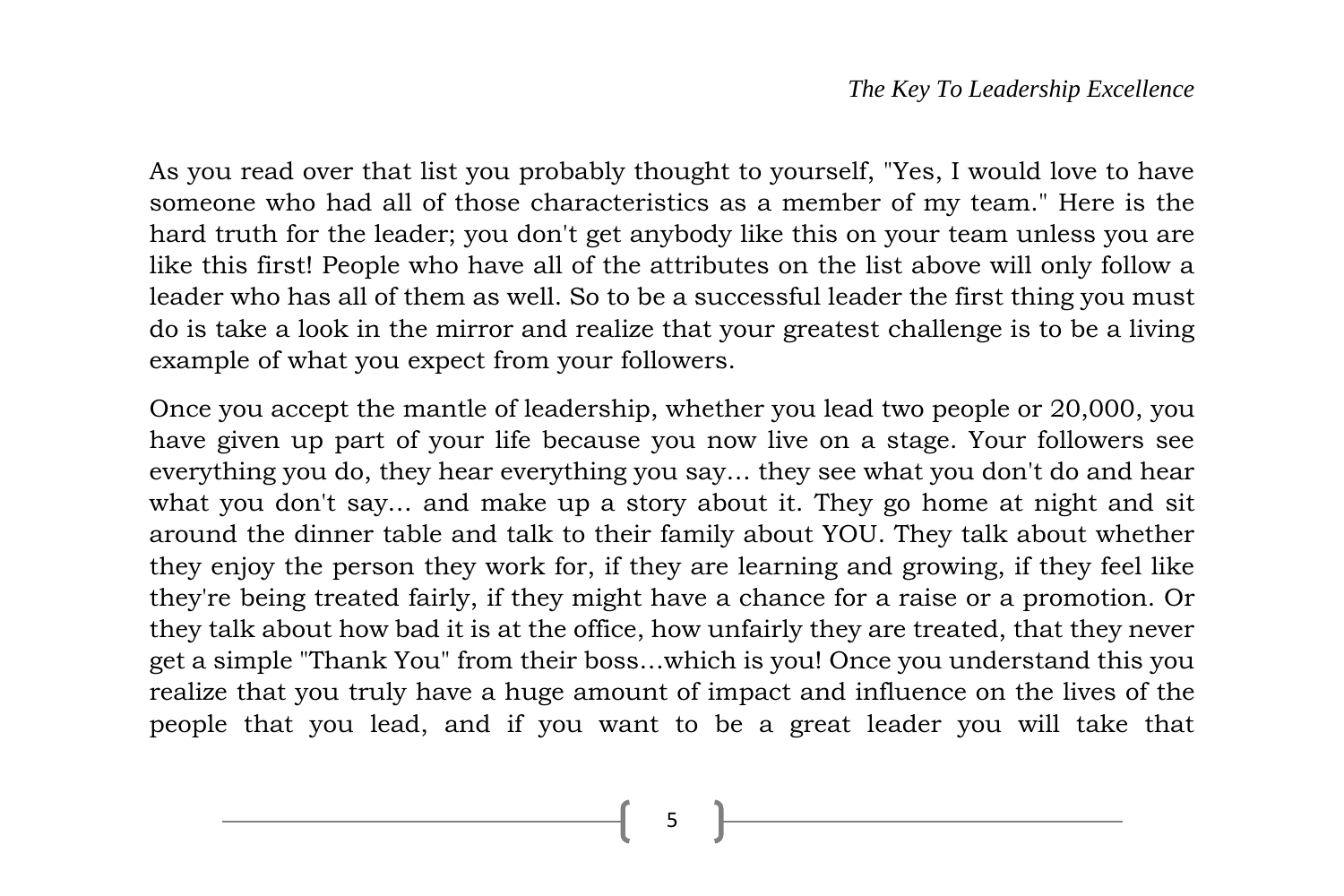responsibility very, very seriously and work as hard as you can to be a leader who builds up other leaders and improves people's lives.

I recently did a survey of more than 8,000 high potential employees at companies around the globe. This included top employees at firms such as Microsoft, Merrill Lynch, Abbott, Qualcomm, GE and IBM. These high potentials are the employees who have been hand selected as the next group of senior leaders of their organization, the best-of-the-best in companies with as many as 100,000 employees.

These sorts of people are what I call "voluntary employees," they are so good at their job and so incredibly talented that if they quit at 10 AM in the morning, they would have a job at any competitor by noon the same day. In other words, they could work at just about any company they wanted to, so I was curious to ask them, "What is it about your company that makes you want to stay?" The vast majority responded that their major reason for staying was that they respected their leader and truly enjoyed working for them. So my next question was: "Then please tell me; what are the key characteristics of your leader that makes them so fantastic?"

The answers from around the world came back highly consistent and constitute what I call: The Seven Cs of Leadership.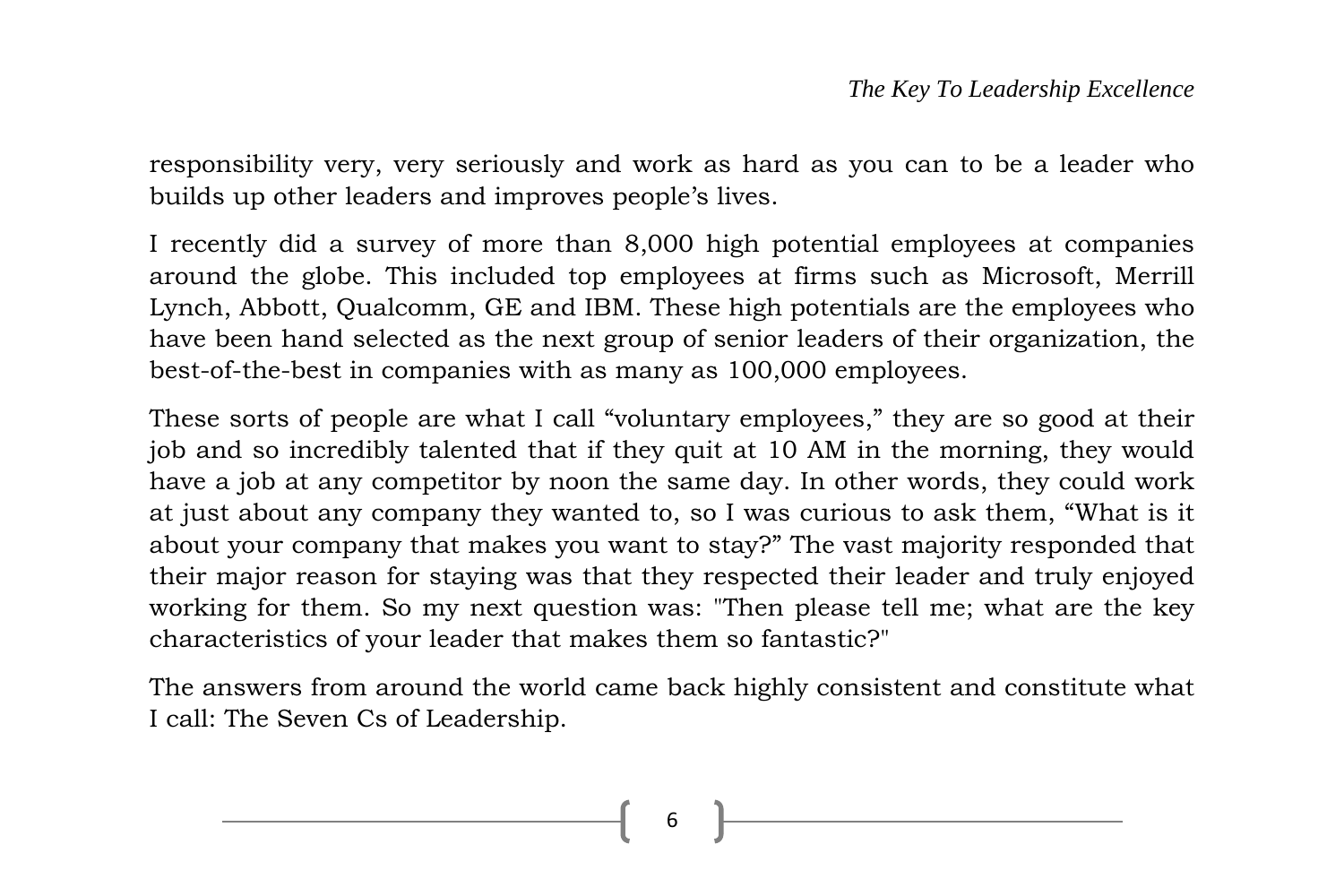#### **Character**

Without question, the single most important thing that people look for in a leader is character. They expect a leader to be someone who is honest and displays impeccable integrity. In another global research study conducted by my colleagues James Kouzes and Barry Posner for their superb book *The Leadership Challenge*, they state that 89% of the people they surveyed (1.3 million over a 30-year period) said that honesty was the single most important factor they look for in a leader they would willingly follow. It is really quite simple, if you're going to be a successful leader: TELL THE TRUTH ALL THE TIME.

#### **Competence**

To be an effective leader you must demonstrate high levels of competence in two areas: your actual job function and your leadership skills. This means that you will have to become a serious student of your profession and of how to be a great leader. Luckily, we now live in an era with access to more information (free information) than ever before in the history of the world. Great leaders take time to read, study, listen, watch and learn as much as they can about how to improve and grow. They are committed lifelong learners and value that trait in the people they surround themselves with. It is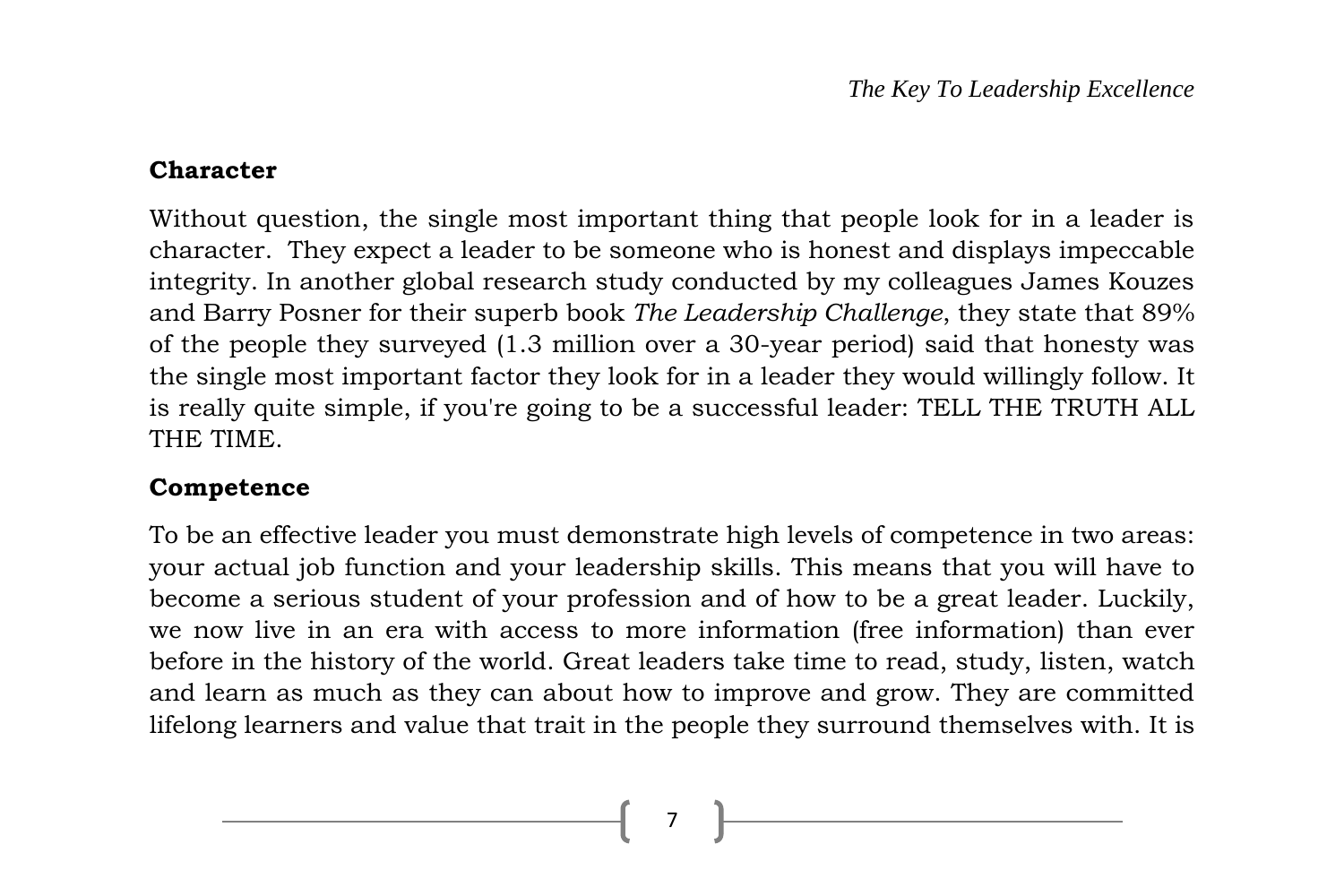the single most important thing I've learned in 25 years as a leader and teacher of leaders: You become what you focus on and like the people you spend time with.

#### **Courage**

We, of course, expect leaders to be courageous, to take big bold risks, and make important decisions, but what the respondents to my survey said is that they also want a leader who could be courageous enough to be *vulnerable*. Everyone knows that there is no way to be successful completely on your own. Things move too fast and there's too much going on. No one can handle all of this alone. Yes, we all want a leader who can be courageous in the face of difficult times, but we also want a leader who can admit that they don't have all the answers, that they are scared too, and that they need our help. Leadership is not about being invincible; it is about being honest and at times even vulnerable.

#### **Collaboration**

As was clearly stated above, we don't like or want Lone Ranger leaders, we want a leader who can roll up their sleeves and do the work shoulder to shoulder with us. What my respondents told me was, "We know you're the leader, but you don't have to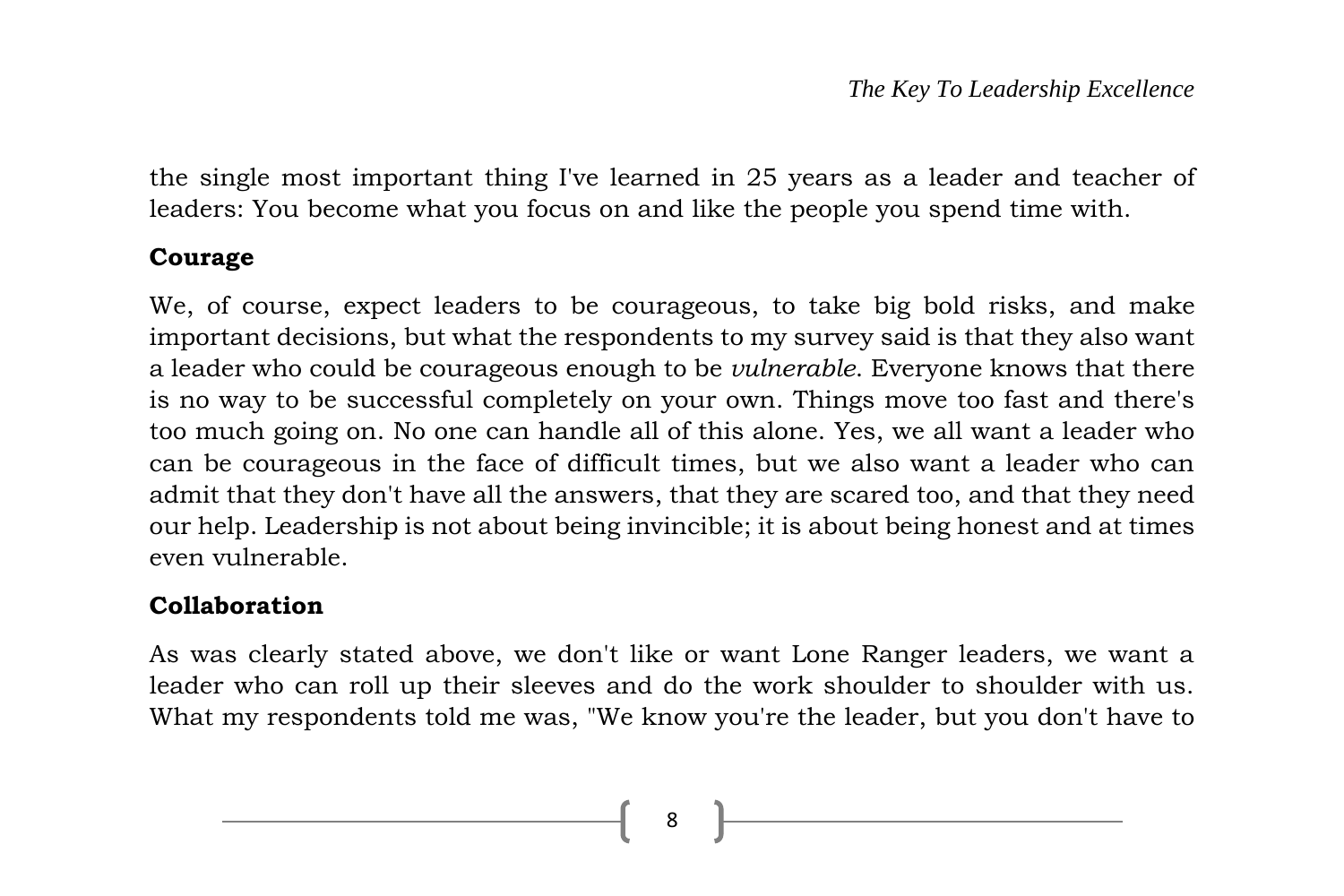lord it over us. Treat me like a peer and partner most of the time, and if every now and then you have to pull rank on me that's okay, but I really want a leader who is part of the team – not standing apart from the team." Great leaders today are superior at working with and through other people.

#### **Communication**

Again, we all expect our leaders to be great communicators, to be able to stand up at the front of the room and give an inspiring speech that gets the team pumped, but what the people in my survey said was that in addition to speaking well, great leaders are highly skilled at asking focused questions and then listening intently. There is no argument that one of the keys to success in business is to hire the absolute best people you can possibly get on your team, and great leaders understand that if they get these sort of people to work with them it would be foolish not to ask them lots of questions, listen carefully and learn as much as they can from their incredibly talented employees.

#### **Compassion**

Because most of the high potential employees at large companies are in their mid-30s to early 40s, there is a generational difference in the way they view work. Although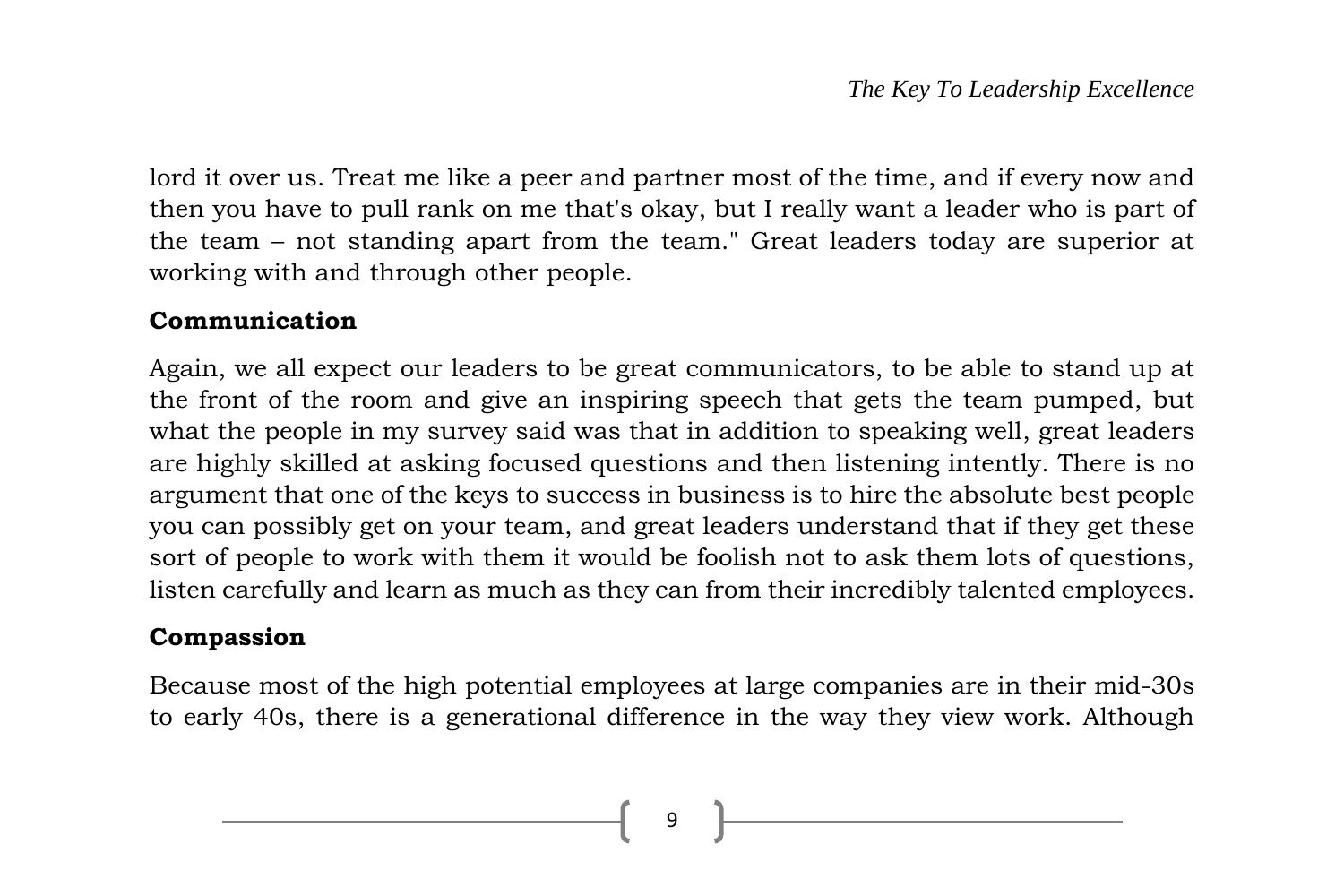highly committed to their organizations and very excited about the work they do, these folks also said they wanted a leader who had enough compassion to understand that they would not sell their soul to the company; they wanted to have a vibrant life outside of the office. Working 9 to 5 or even 8 to 6 was absolutely fine with them, but after that it was time to go volunteer, hang with friends, or make some microbrew. It was time to have a life.

#### **Contribution**

The final characteristic of the truly great leader is the ability to plant the seeds of trees under which they may never sit. To embody a sense of enlightened self-interest that allows them to balance the short-term decisions of running a successful business today, with the long-term decisions of contributing to the world around them in a strongly impactful way. A wise leader understands that with great power comes great responsibility and they use that power to leave a legacy, not just achieve great quarterly earnings.

 $\overline{\phantom{a}}$  , where  $\overline{\phantom{a}}$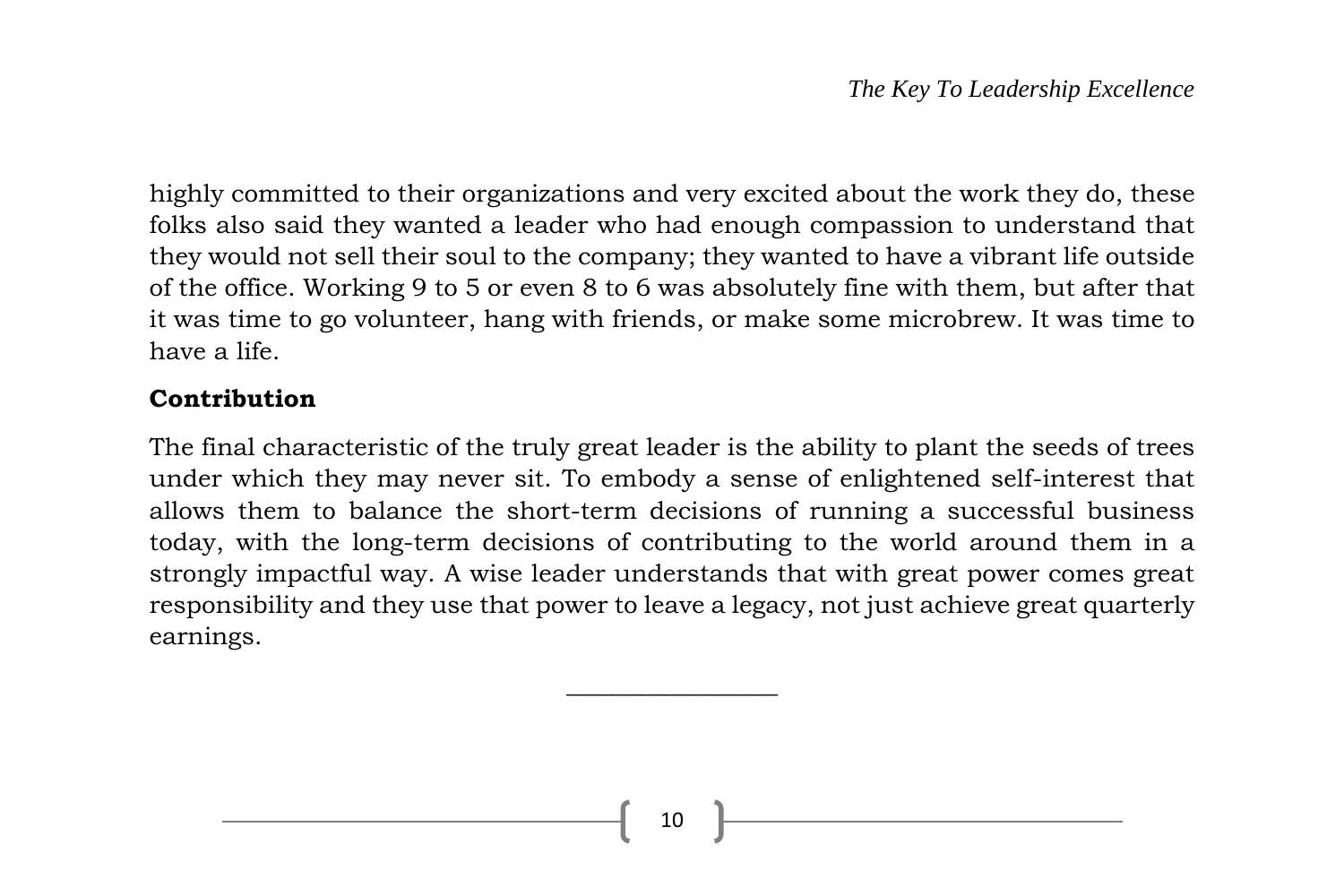So if you asked more than 8,000 of the top employees in the world what they look for in their leaders, what you read above is what they would tell you. I will admit that this list is a bit challenging, perhaps even daunting. But this is what it takes to be a great leader.

Just remember that tough does not mean impossible. It all starts with you.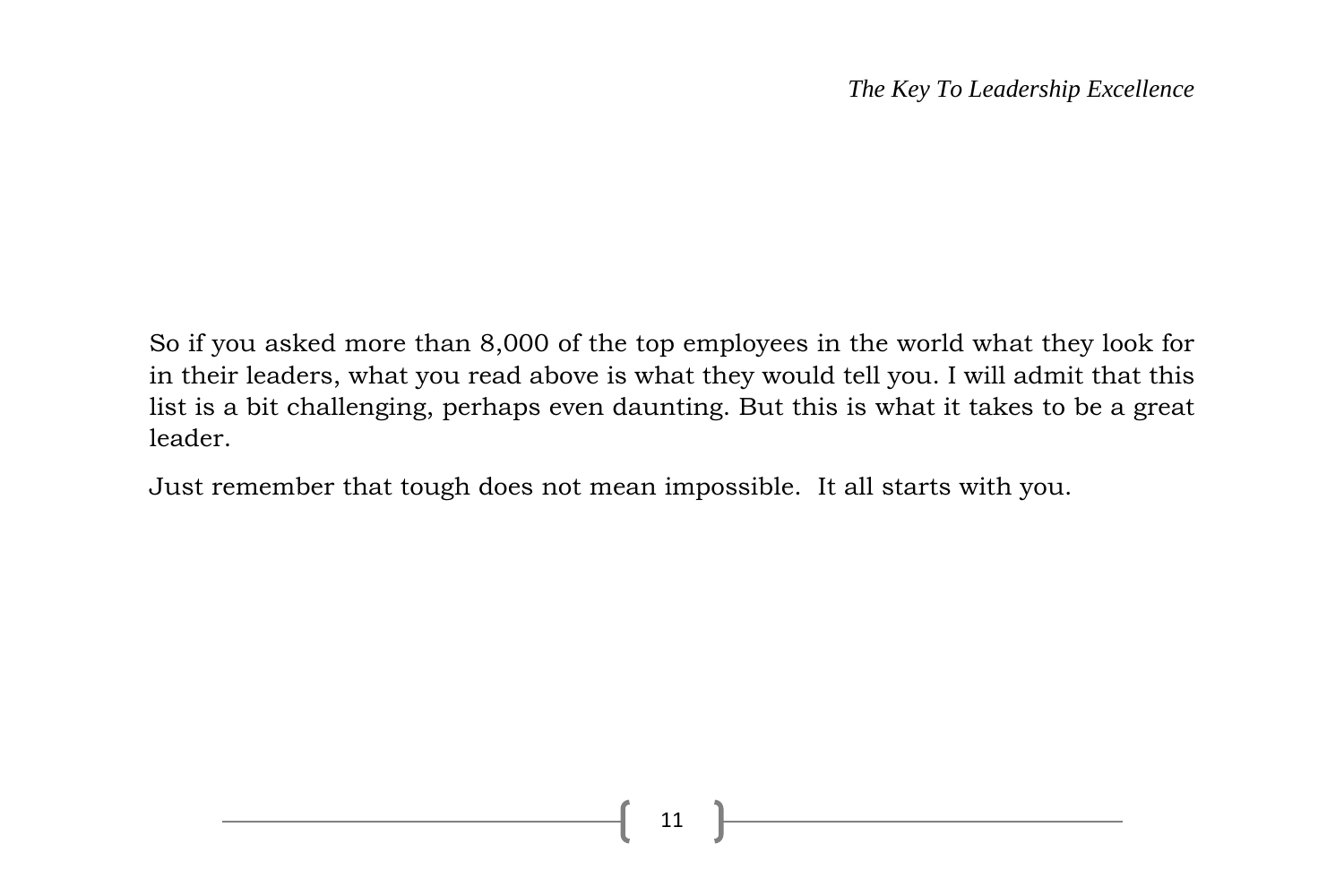*The Key To Leadership Excellence*



**Chapter Two:**

# **Great Leaders Are Conscious Leaders**

**Jeff Klein**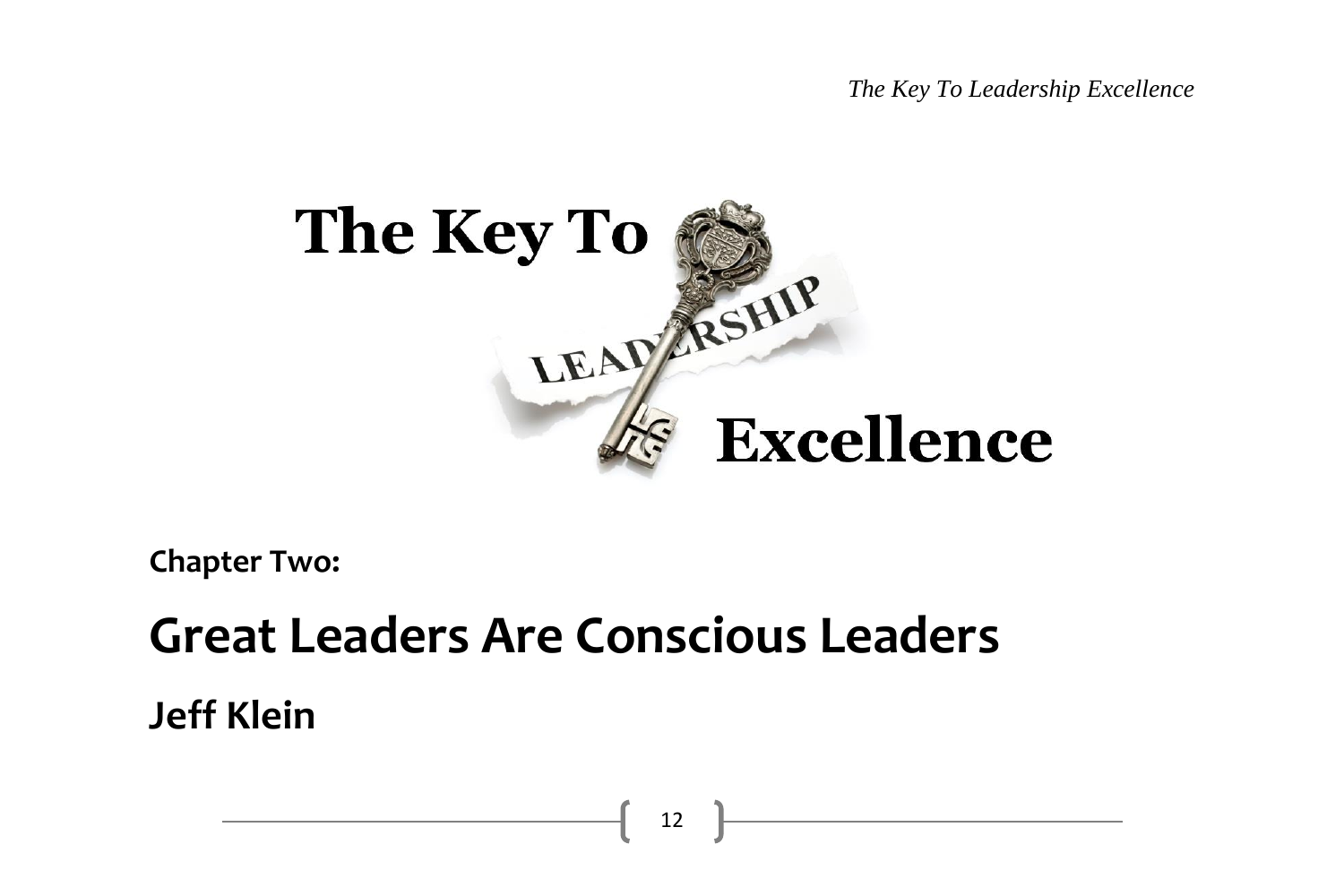#### *The Key To Leadership Excellence*



As CEO of [Working for Good,](http://www.workingforgood.com/) Jeff Klein activates, produces and facilitates mission-based, Stakeholder Engagement Marketing™ campaigns and Conscious Culture development programs.

Jeff serves as Director of Marketing & Business Development for [Conscious Capitalism](http://www.consciouscapitalism.org/) and producer of Conscious Capitalism events.

He authored the award-winning book, *Working for Good: Making a Difference While Making a Living* and the newly released book,

*It's Just Good Business: The Emergence of Conscious Capitalism & the Practice of Working for Good*.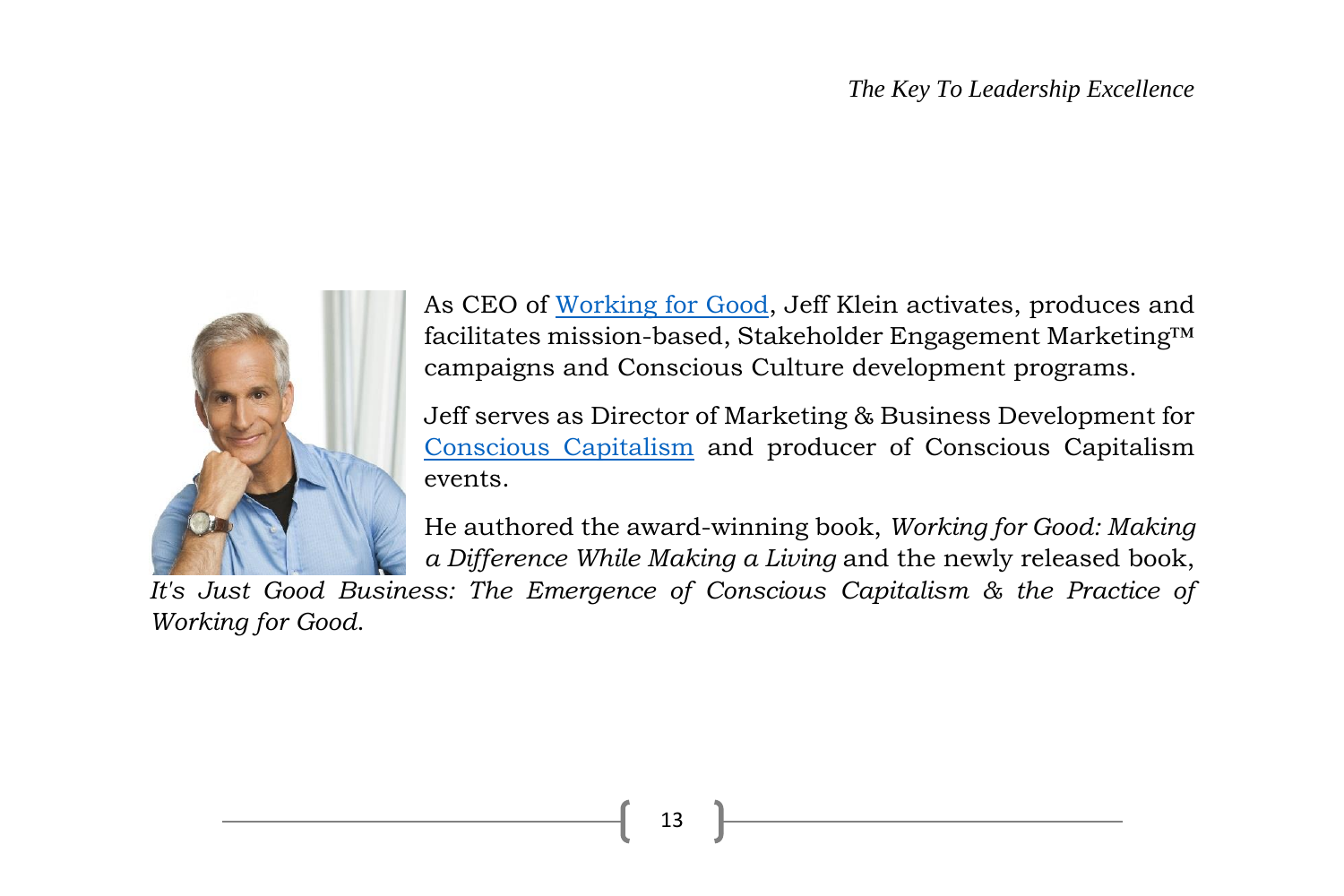#### **Great Leaders Are Conscious Leaders**

Leadership seems to be an essential function in mammalian social groups. Wolf packs have leaders. Ape troops have leaders. Cattle herds have leaders. Indigenous tribes have leaders. Businesses have leaders.

Something about groups requires the role of leadership, and more often than not, the role is principally embodied by specific individuals for a period of time.

So what does it take, if you aspire to being a leader and, specifically, to becoming a great leader?

#### **Evolutionary Role of Leaders**

*"If your actions inspire others to dream more, learn more, do more and become more, then you are a leader."*

~ John Quincy Adams

At the core of being human are some basic drives, survival being foremost among them. Without survival, the game is over and the other drives become irrelevant. After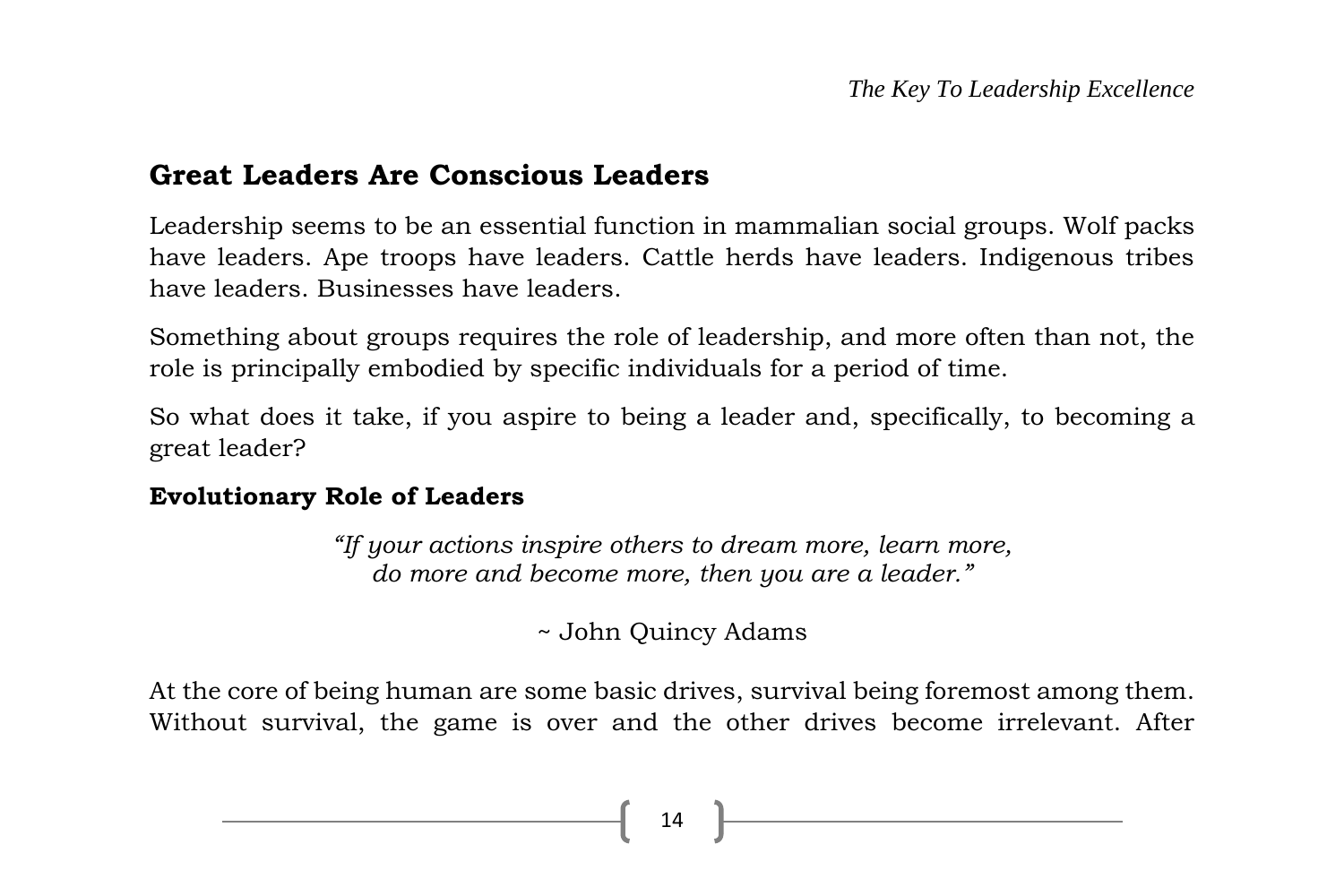survival, we've got perpetuation over time – propagation, reproduction. Then there is the drive to flourish – to enhance the conditions of our lives and increase our capacity and ability to survive, perpetuate and flourish.

When I think about great leaders, people like Moses, Gandhi, Martin Luther King Jr., Abraham Lincoln and Einstein are the first that come to mind. When I think about contemporary leaders, I think about many of the business leaders I know in the Conscious Capitalism community: John Mackey and Walter Robb at Whole Foods Market, Doug Rauch, formerly at Trader Joe's now at Conscious Capitalism, Kip Tindell at The Container Store, Casey Sheahan at Patagonia, and Fedele Bauccio at Bon Appétit Management Company.

What stands out about all of these is the way their actions inspire others and the way they purposefully encourage others to aspire to expressing more of their inherent abilities: to dream big and work to fulfill their dreams. They point in the direction of a promised land, encourage others to envision that land for themselves, and to take tangible steps towards reaching it.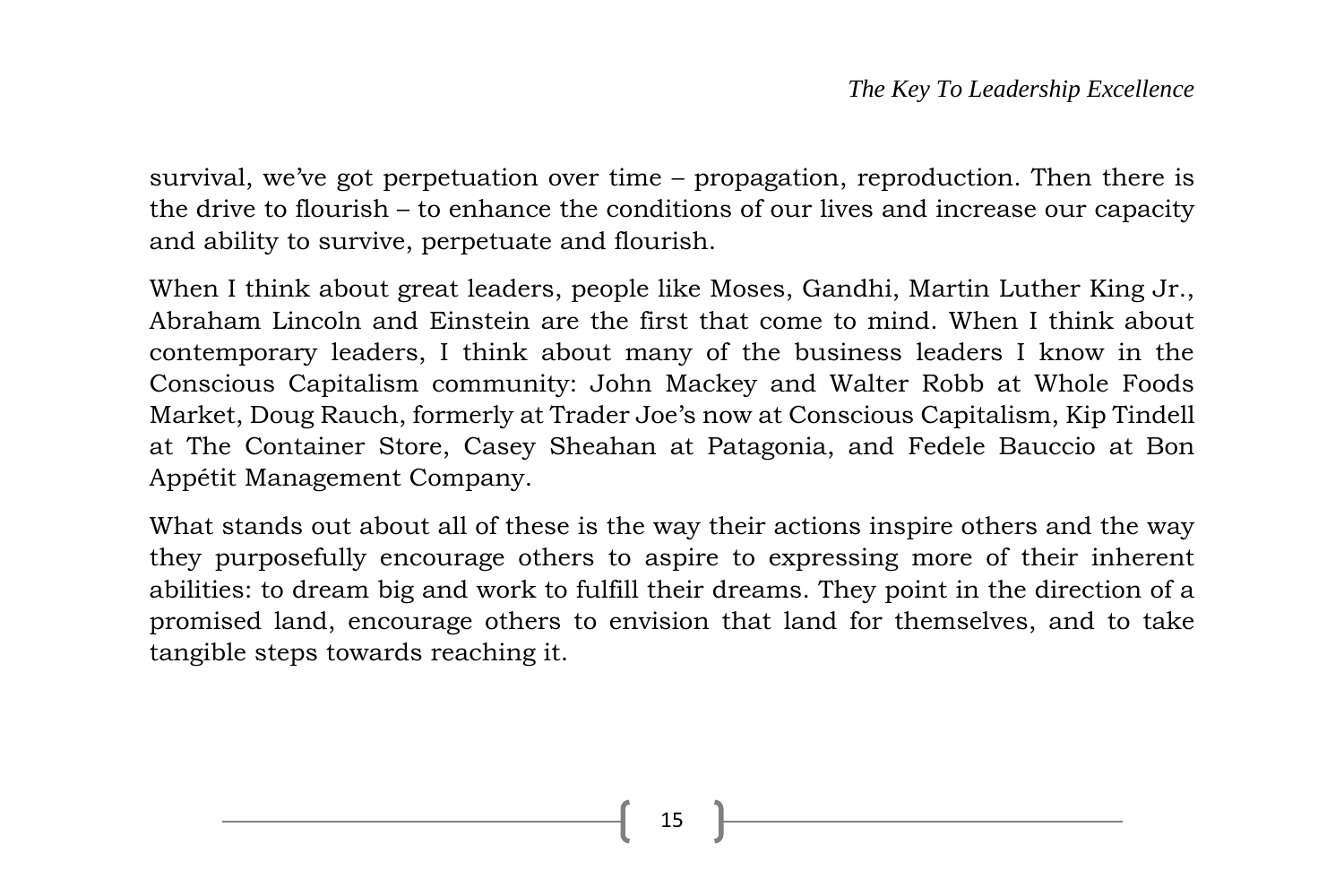In doing so, they facilitate survival in part by transcending it, by activating and cultivating life force that reaches for flourishing.

One of the four core principles of Conscious Capitalism is conscious leadership. Conscious leaders understand and embrace the higher purpose of their business and focus on creating value for and harmonizing the interests of their business' stakeholders. They recognize the integral role of culture and purposefully cultivate conscious culture where people are encouraged to be and do their best.

#### **What Does It Take to Be A Great Leader and What Can You Do to Become One?**

Great leaders recognize that they are affected by what is going on inside and around them, including interactions with other people. And they recognize that they have an effect on others, on the organization and on the greater systems of which it is a part. They cultivate the skill of conscious awareness, to foster an expanded perspective and to transcend reaction-based responses to challenges and stresses.

Conscious awareness is a process of recognizing what is going on inside and out, the effects of decisions and actions, and the interaction between a complex array of factors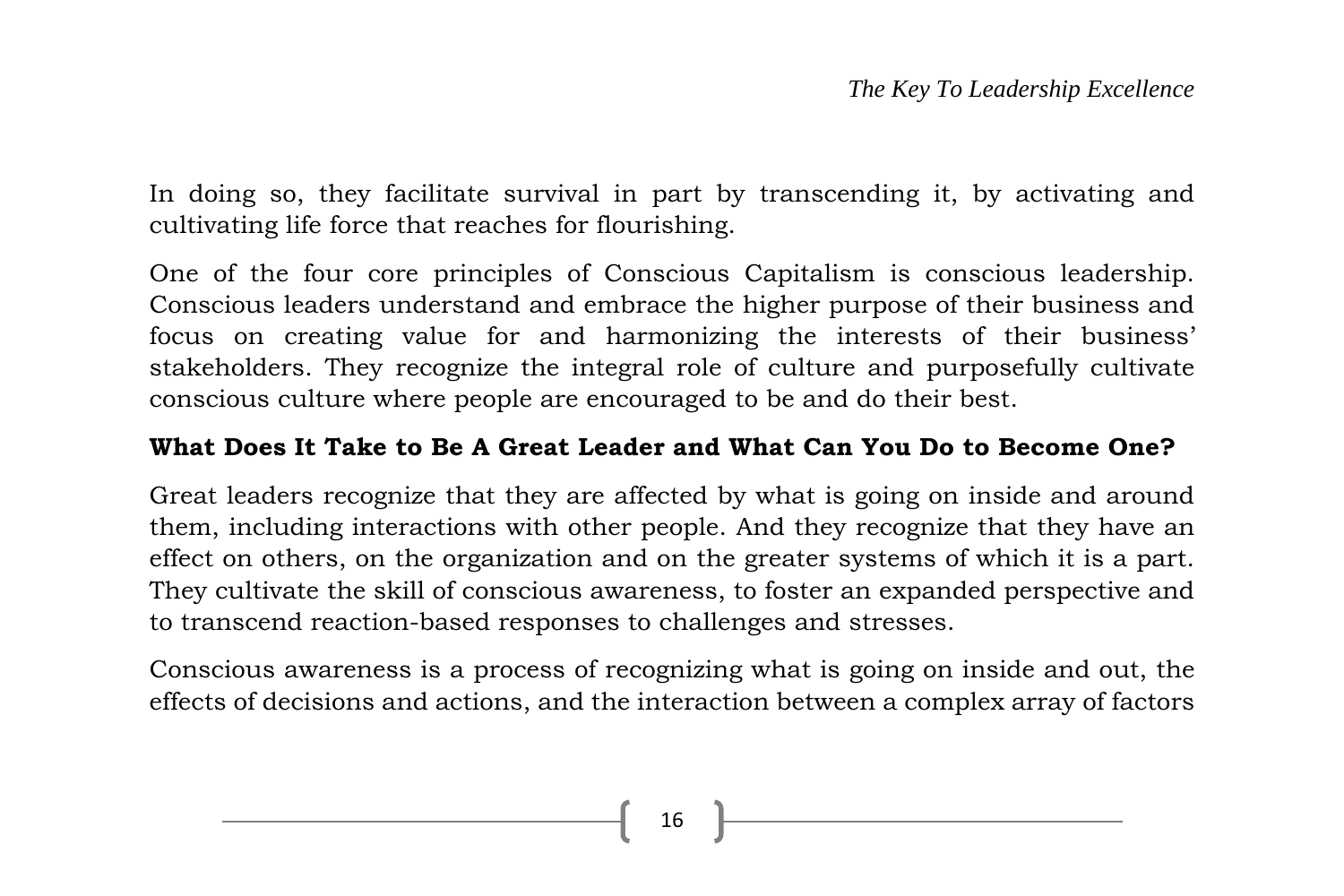and forces. It is seeing our seeing, observing our thoughts, recognizing our feelings and the effect they are having on us and others.

Conscious awareness is a meta skill – one that enhances the performance of other skills. It functions much as a mirror functions for a dancer – reflecting position and movement, providing feedback for the organism to adjust to, or as the coach in the press box serves a football team, providing a perspective on the whole field.

As we cultivate conscious awareness, we are able to see more, to expand our perspective – on ourselves, our experience and on others.

Cultivating conscious awareness can be as simple as watching our breath or noticing sensations in our bodies. Repeated application of practices over time will develop habits and skills (that's why they call them practices!). Here's an example of a basic awareness practice, which I refer to as "tuning in" and which I use all the time.

Tuning in is a process of noticing what is going on within ourselves, with others and around us. We can tune in to body sensations and processes – like our breath, to emotions, to thoughts, to what is going on around us and to any combination of these.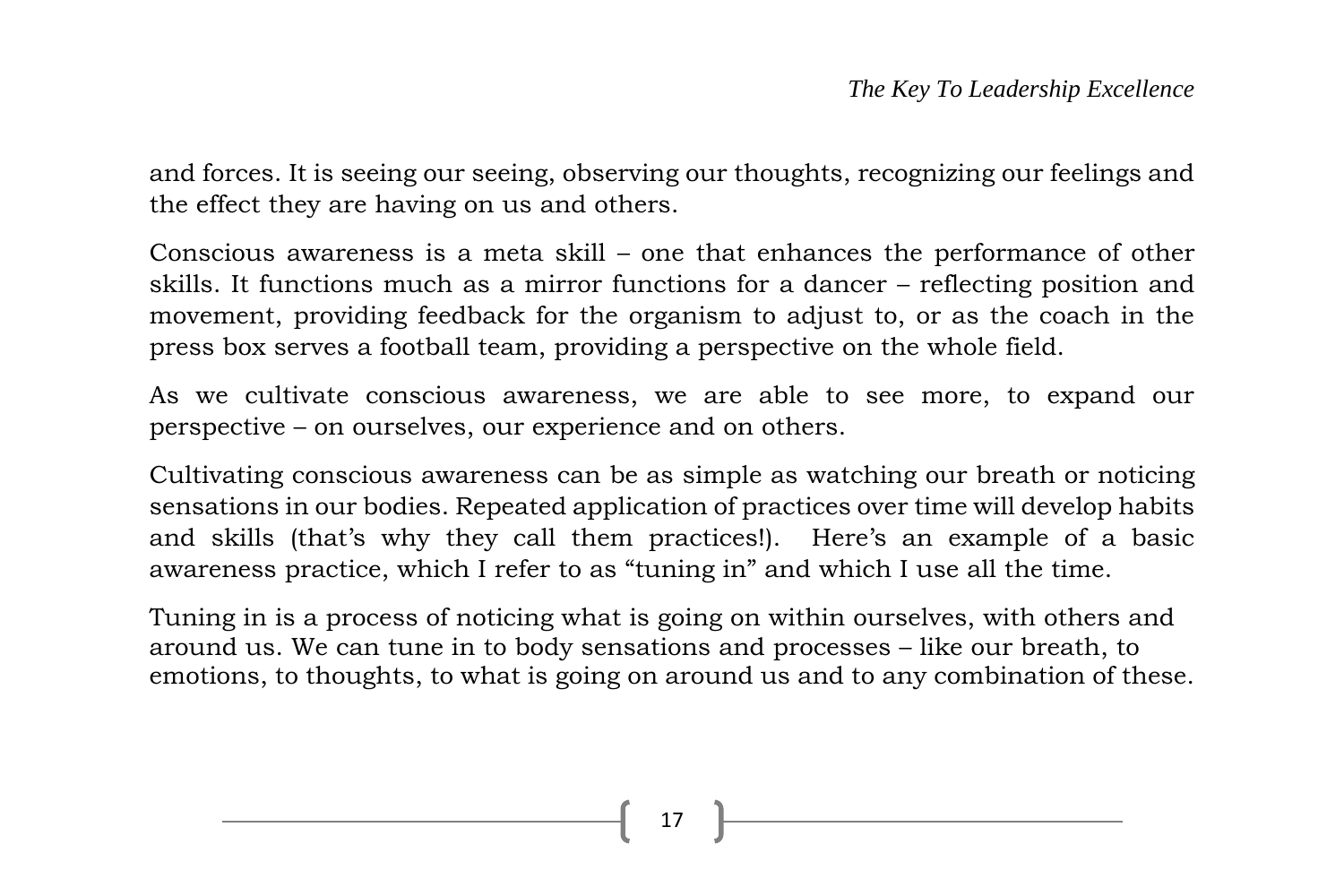Here's a taste of tuning in:

Sit or stand in a comfortable position. If you'd like, close your eyes (after you read the rest of the instructions!). Notice your feet on the floor. Notice the quality of your breath.

Is it deep or shallow? Is it quick or slow? Take a few deep, purposeful breaths. As you exhale allow your shoulders to drop.

Now focus your attention to the top of your head, and allow it to slowly move down your body, all the way to your feet. Continue to breathe as you move your attention. Notice any sensations or tension calling for attention along the way. When you do, just notice, breathe and move on. When you are ready, take another deep breath or two, open your eyes.

Did you notice anything you hadn't noticed before? Did you find any tension in your body? Notice anything else? We can do the same thing with thoughts and feelings, and invariably find things we hadn't noticed before focusing our attention in this way.

Observe yourself at work (with whatever frequency and duration you choose) and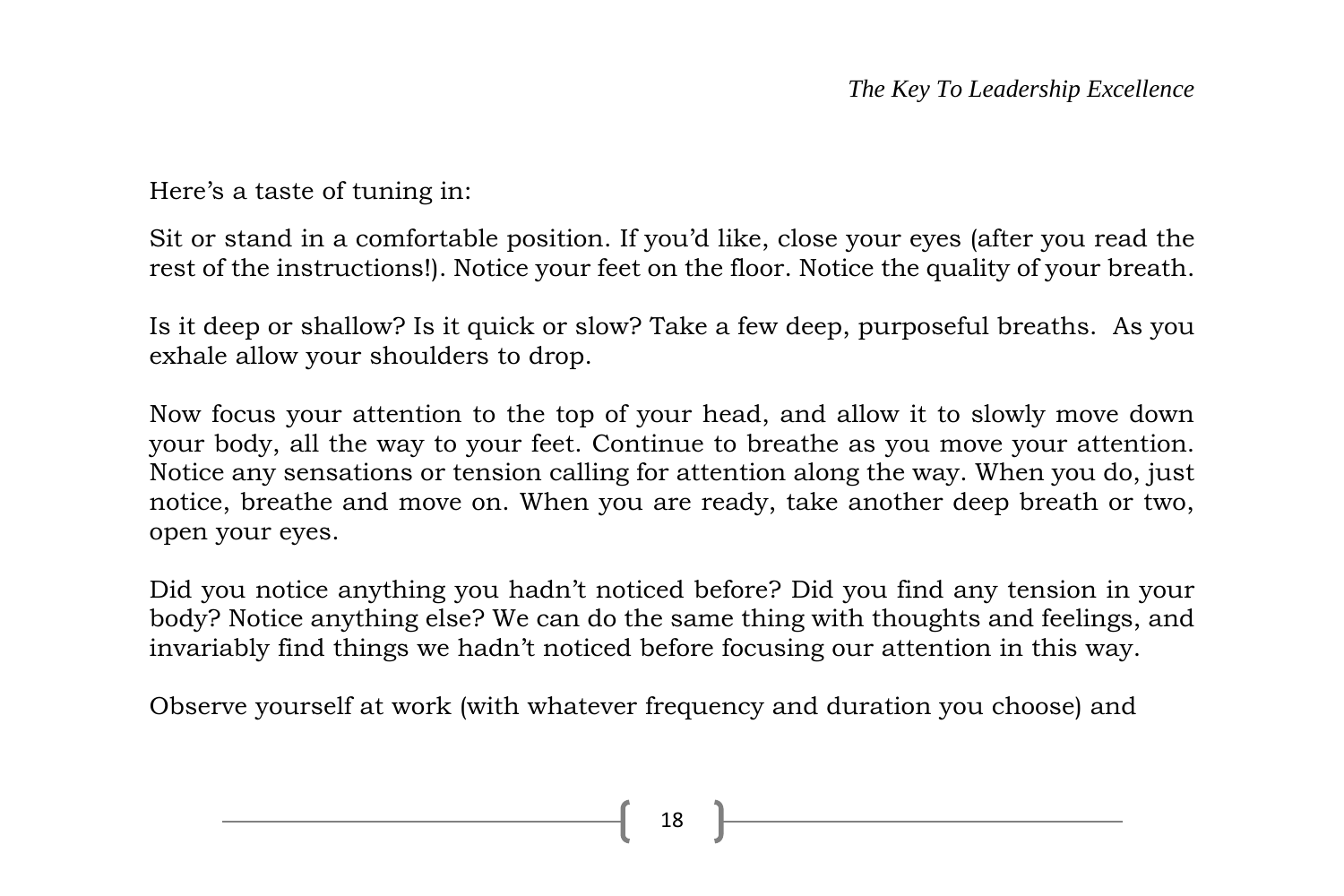recognize what is going on inside that you may not be aware of. For instance, sitting at your desk or in a meeting, tune into your body, recognize how you are breathing, observe any sensation in your body, notice thoughts or feelings that may be floating under the surface. Just that. Just observe, notice and move on.

**What you can do:** Cultivate conscious awareness. Engage in regular awareness practices, encourage and listen to feedback from others, and apply conscious awareness to everything you do, especially in relation to the people you work with and the conditions that directly influence and affect your business.

 $\overline{\phantom{a}}$  , where  $\overline{\phantom{a}}$ 

Great leaders appreciate the vastness of the universe, realize the profound limitations of human knowledge and embody humility.

This is a traditional Taoist story that reminds us to not to be so certain of anything we presume to be so. (This is a modified version of the story):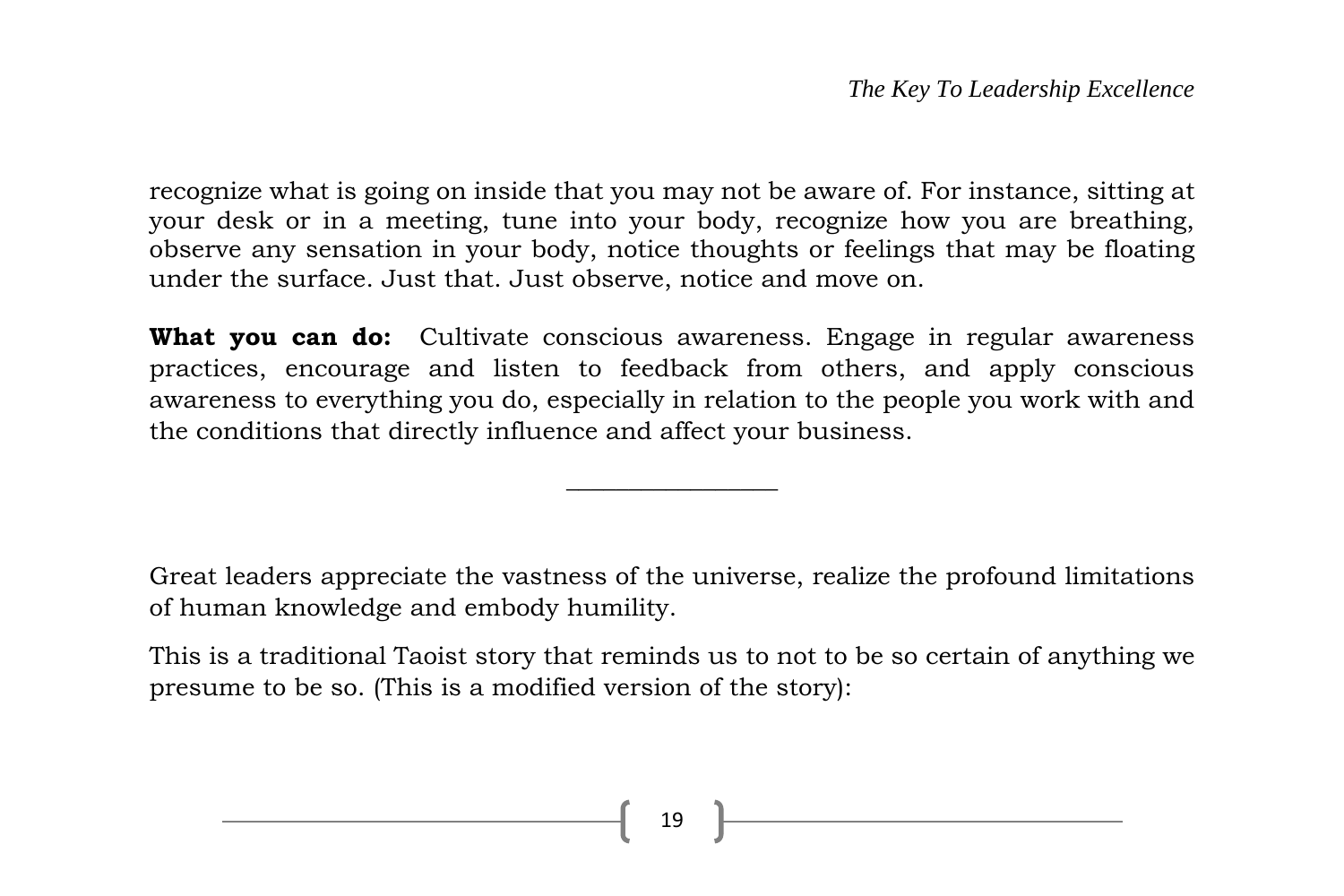One day the farmer's only horse broke out of the corral and ran away. Upon hearing the news, the farmer's neighbors came to his house to see for themselves. They said, "Oh, what bad luck!" To which the farmer replied, "Maybe it is, maybe it isn't."

Within a week the horse returned, accompanied by a beautiful wild stallion, which the farmer and his son quickly corralled. Once again, upon hearing the news, the neighbors came to see for themselves. This time they proclaimed, "Oh, what good luck!" The farmer replied, "Maybe it is, maybe it isn't."

While he was working to break the wild stallion, the farmer's son was thrown against a fence and broke his leg. True to form, the neighbors gathered round to console the farmer with "Oh, what bad luck!" And once again, the farmer replied, "Maybe it is, maybe it isn't."

During this period of time in China, two rival warlords were at war with each other. The warlord ruling over the Taoist farmer's village, one of the two combatants, visited the village to conscript young men to fight in the war. When his men came to take the farmer's son, they found him unable to walk, and left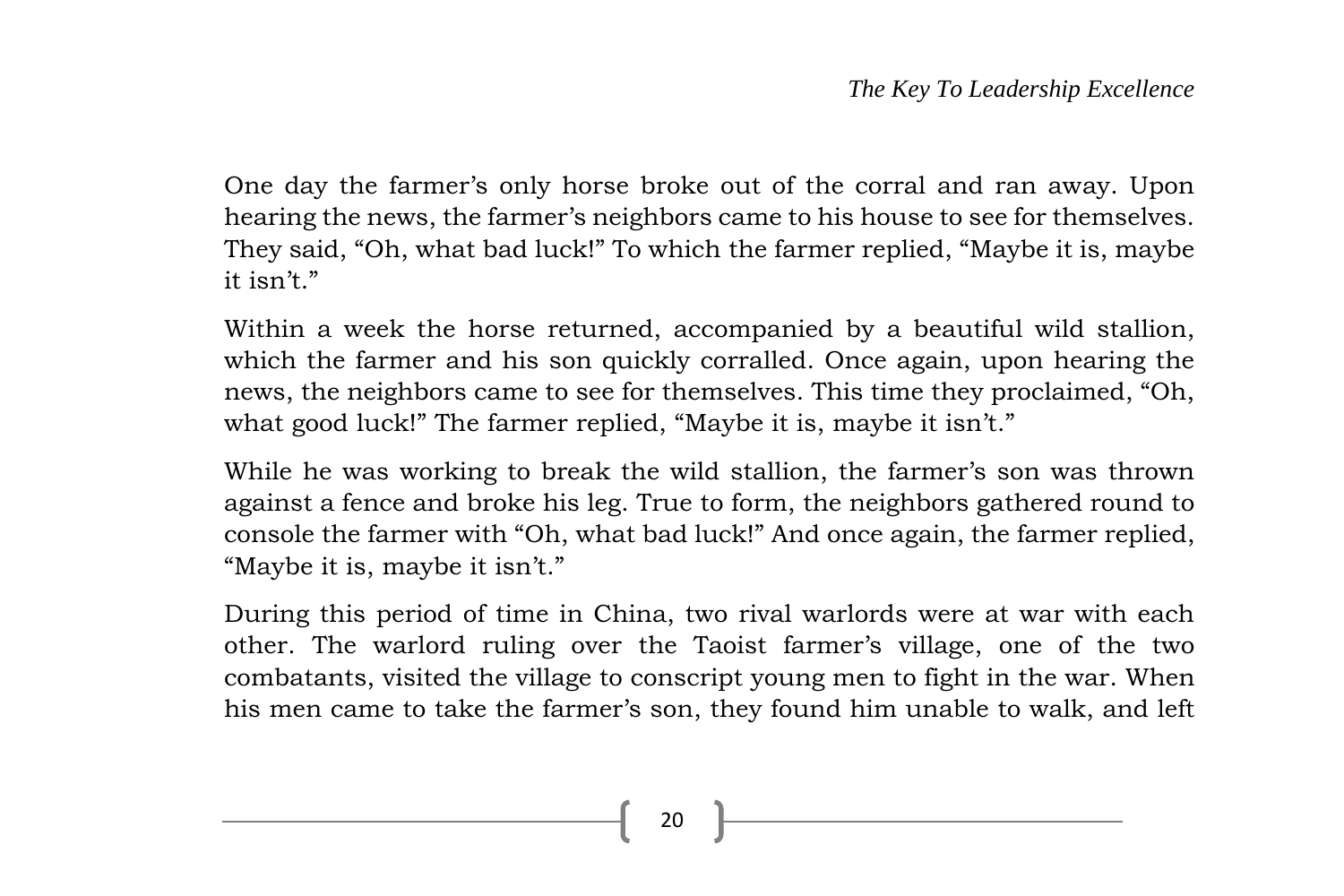him behind, taking the beautiful stallion instead. The farmer's neighbors didn't know quite what to say. The farmer smiled.

**What you can do:** Reflect on the limitations of knowing and find ease in being present and open to what emerges.

 $\overline{\phantom{a}}$  , where  $\overline{\phantom{a}}$ 

Great leaders understand the inspirational, motivating power of purpose. They evoke and pursue higher purpose.

*"We need red blood cells to live (the same way a business needs profits to live), but the purpose of life is more than to make red blood cells (the same way the purpose of business is more than simply to generate profits)."*

~ Ed Freeman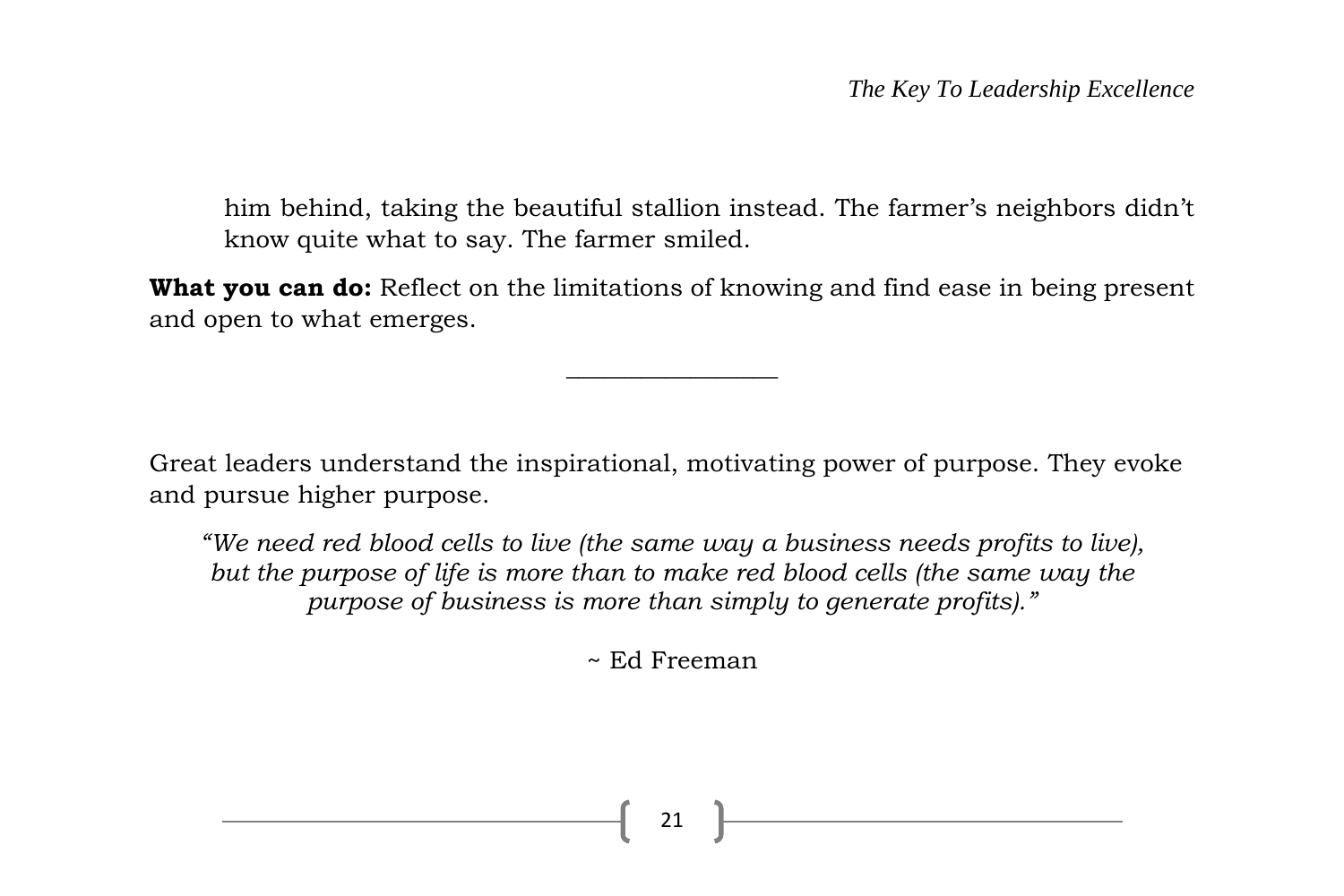Here's a process for identifying and defining your purpose. Tune in to your breath and body as you reflect on the question: What beliefs form the foundation of your orientation to work or to your business? And write them down.

Now reflect on this question and write down your response to it: What do I do? Spend some time with it. Describe what you do in some detail, including for whom you do it.

Now address this question and write your answer succinctly: Why do I do that?

Now reflect on your response, answer it again, succinctly: Why do I do that?

And reflect on the last answer and ask yourself again: Why do I do that?

One more time: Why do I do that?

Now look back at all of your responses and find the pieces that fit together to describe your core purpose. Once you have done this, take time to distill it down to the shortest statement that captures the essence of your purpose.

Live with it. Reflect on it. See how your body responds to it. Share it with others.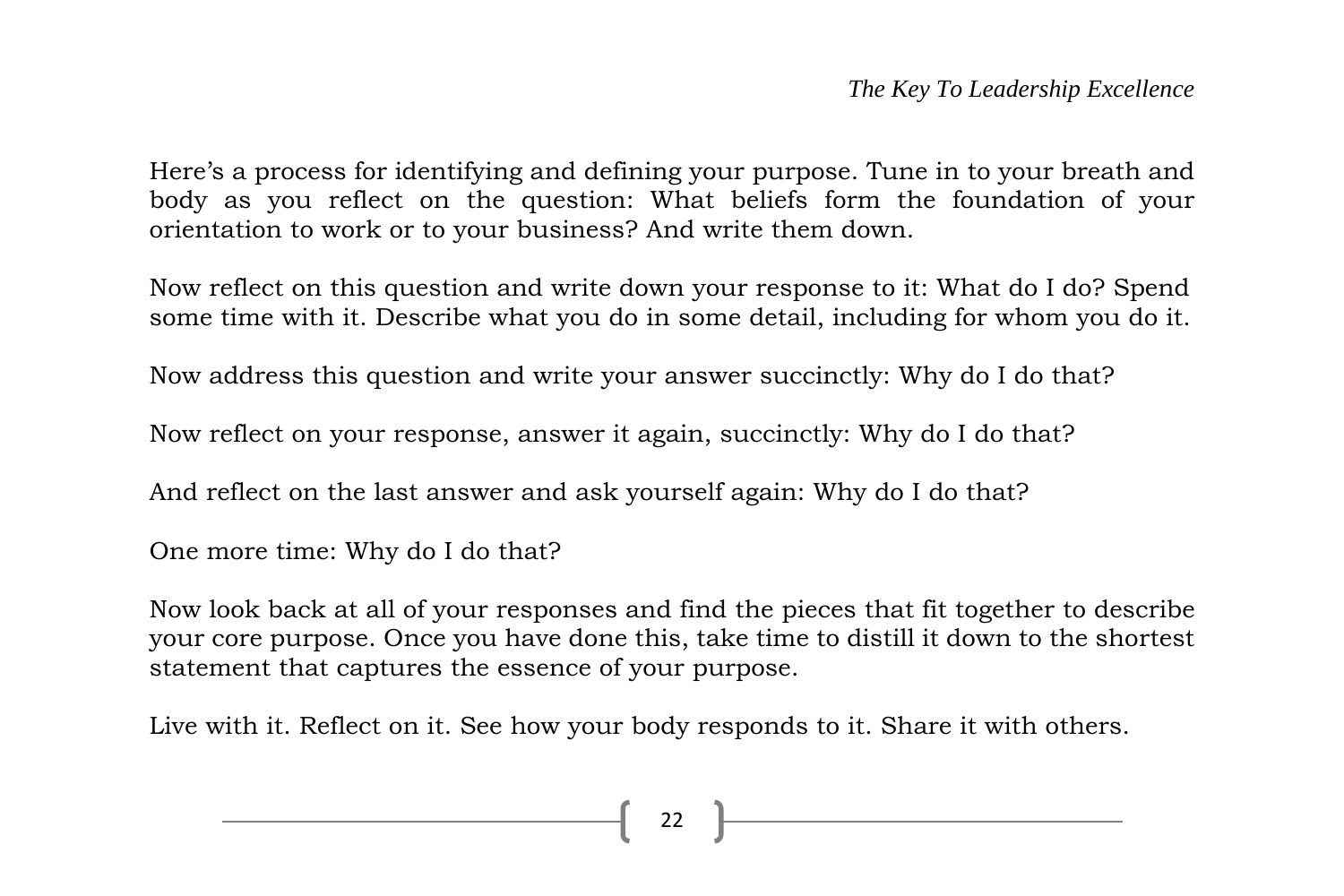When it feels true and grounded, begin to use it to orient yourself, your work, your business. Explore how your "Why" informs what you do and how you do it, how it guides your decisions and the way you relate to your stakeholders.

**What you can do:** Clearly articulate your organization's purpose and hold it up every day as a point of reference for daily decisions.

 $\overline{\phantom{a}}$  , where  $\overline{\phantom{a}}$ 

Great leaders serve other people.

*"Good leaders must first become good servants."*

~ Robert Greenleaf

The servant leader is first a servant, motivated by the drive to serve. Through the act of serving, the aspiration to lead emerges naturally. The nature and expression of this leadership is dramatically different from leadership generated from the desire to lead.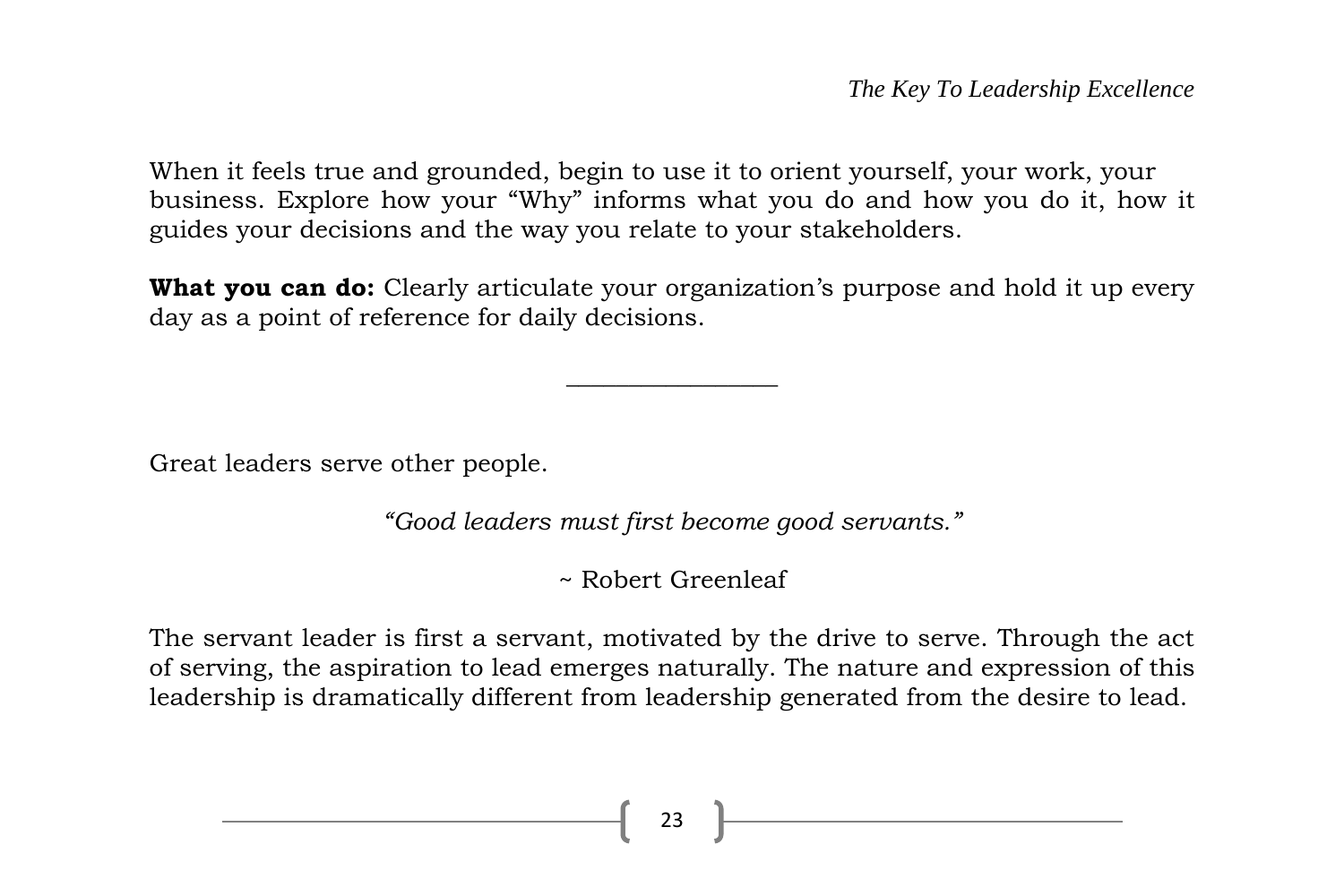The rewards for leading through service are profound, including deep personal growth and strength, the joy of witnessing others flourish, and the confidence that comes from the trust, engagement, commitment, energy, and more that servant leadership evokes from others.

**What you can do:** Learn how to serve. Ask others what they need. Observe what they seem to need for their learning, growth and development, and do what you can to create a supportive context or refer them to resources that can deliver what they need.

 $\overline{\phantom{a}}$  , where  $\overline{\phantom{a}}$ 

Great leaders are secure in themselves, and don't seek or require recognition. They understand that leadership is a role and do not identify with "owning" leadership. They recognize the interdependence and essential role of all of the stakeholders in their business.

> *When the Master governs, the people are hardly aware that he exists. … The Master doesn't talk, he acts.*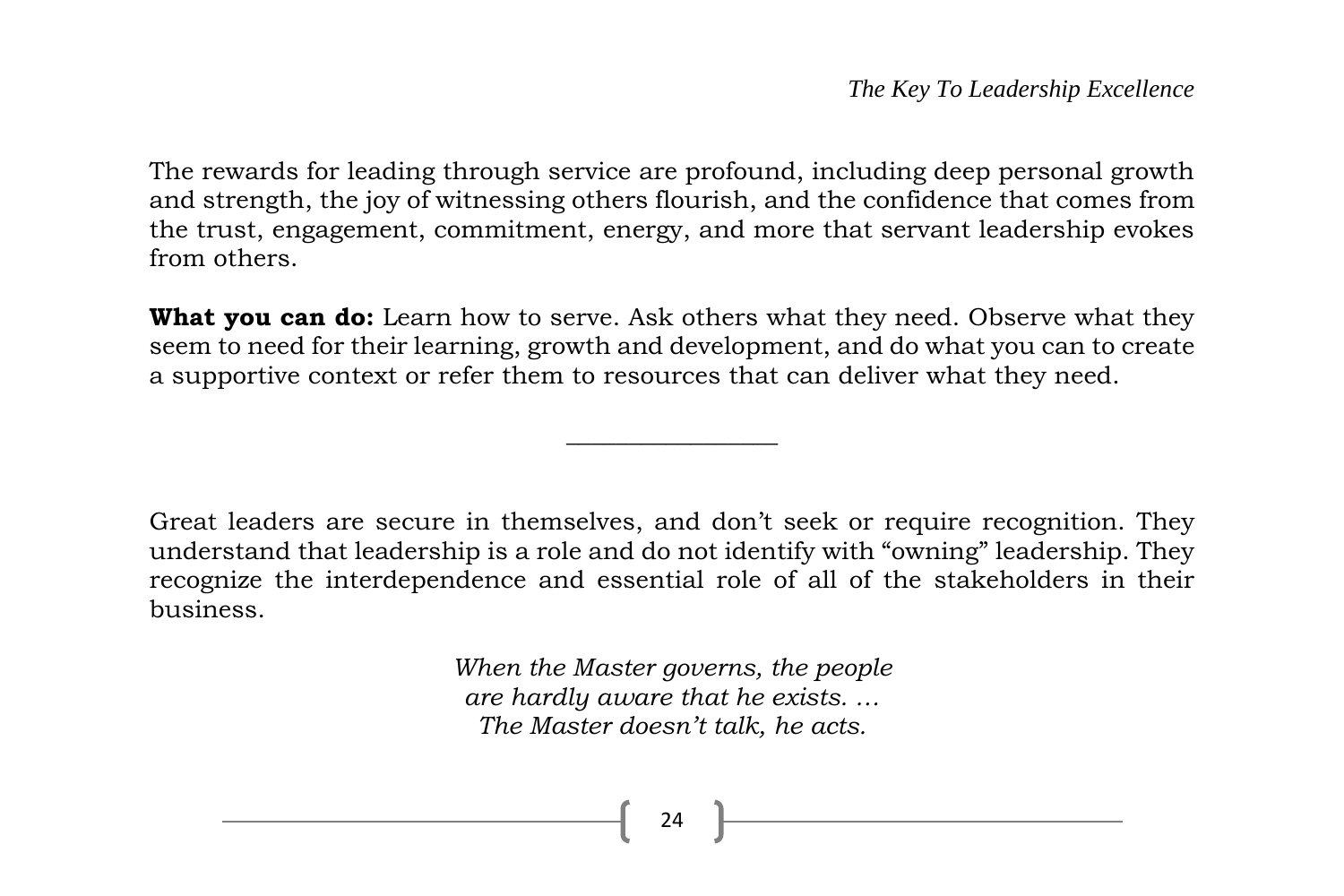#### *The Key To Leadership Excellence*

*When his work is done, the people say "Amazing: we did it, all by ourselves!"*

~ Lao Tzu, Tao Te Ching

*The leaders who work most effectively, it seems to me, never say "I." And that's not because they have trained themselves not to say "I." They don't think "I." They think "we"; they think "team." They understand their job to be to make the team function. They accept responsibility and don't sidestep it, but "we" gets the credit. This is what creates trust, what enables you to get the task done.*

~ Peter Drucker

What you can do: Lead quietly. Focus on others and encourage their initiative. Celebrate their value and contributions.

 $\overline{\phantom{a}}$  , where  $\overline{\phantom{a}}$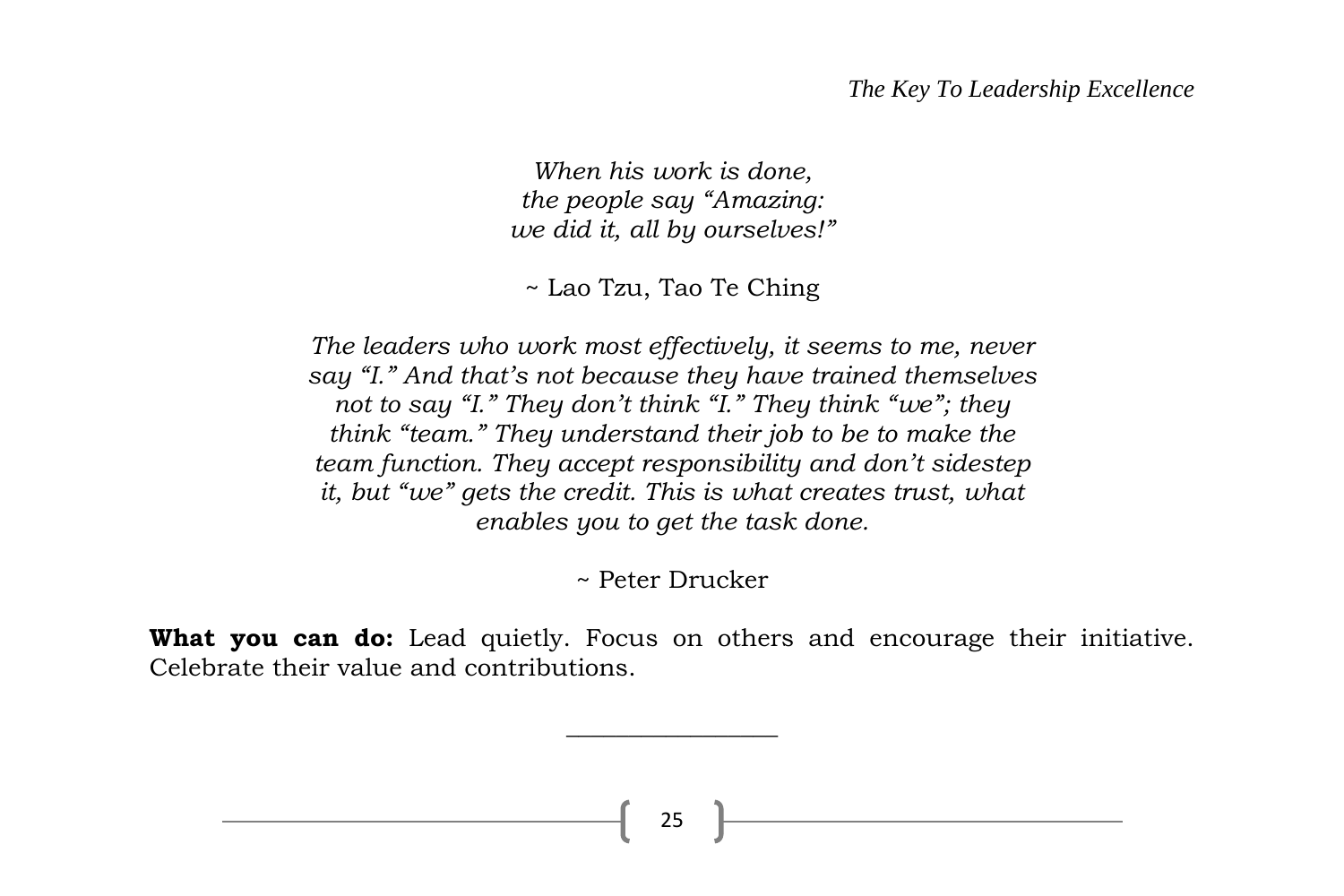Clearly, the suggestions above are merely that, suggestions. And they are not exhaustive. There are an infinite number of insights, understandings and practices you can explore and cultivate.

One final thought: Give yourself a break. Recognize that becoming a great leader is an ongoing process, not a fixed destination.

> *We fail to realize that mastery is not about perfection. It's about a process, a journey. The master is the one who stays on the path day after day, year after year. The master is the one who is willing to try, and fail, and try again, for as long as he or she lives.*

> > ~ George Leonard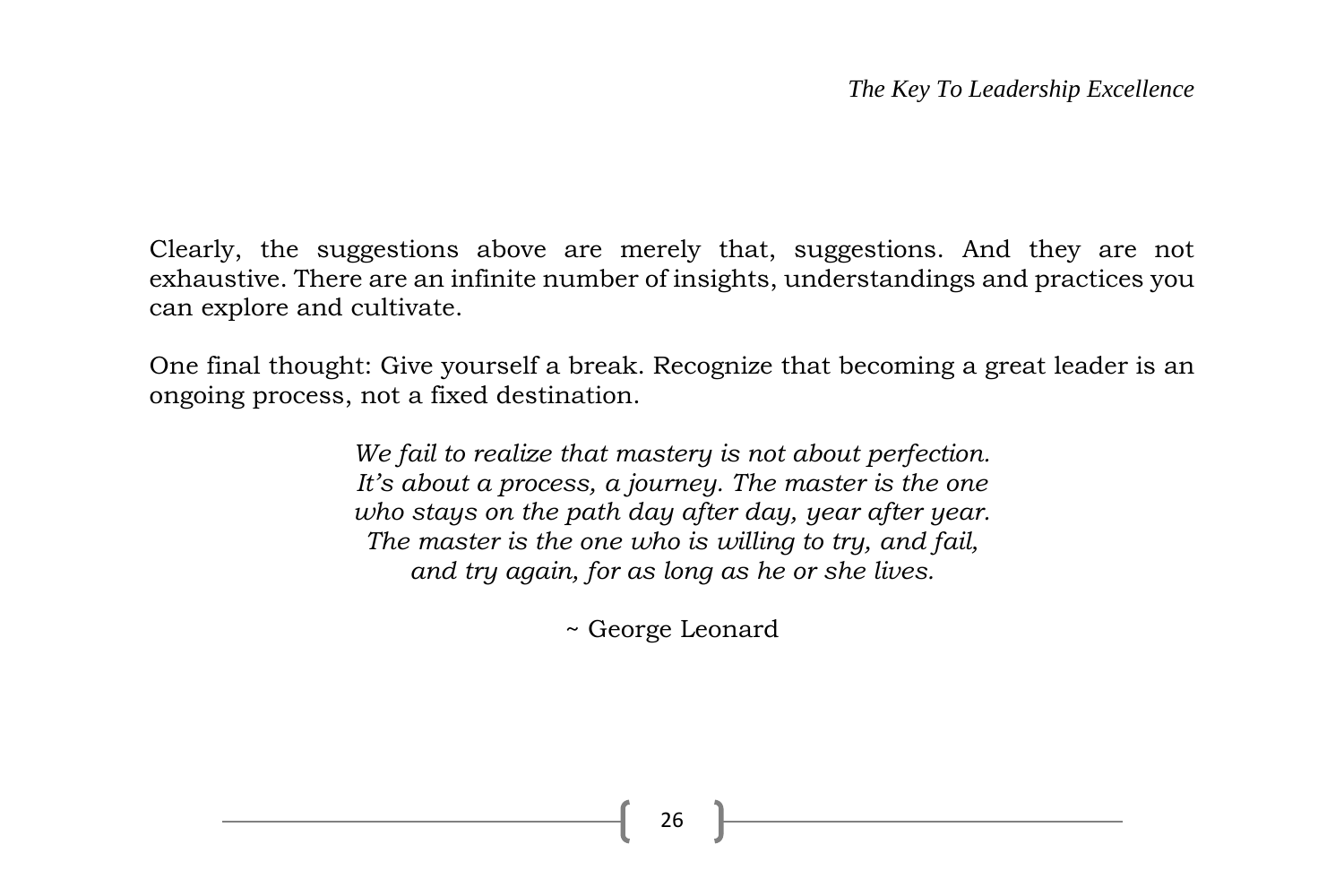*The Key To Leadership Excellence*



**Chapter Three:**

## **Leadership Is Service**

**Ben Lichtenwalner**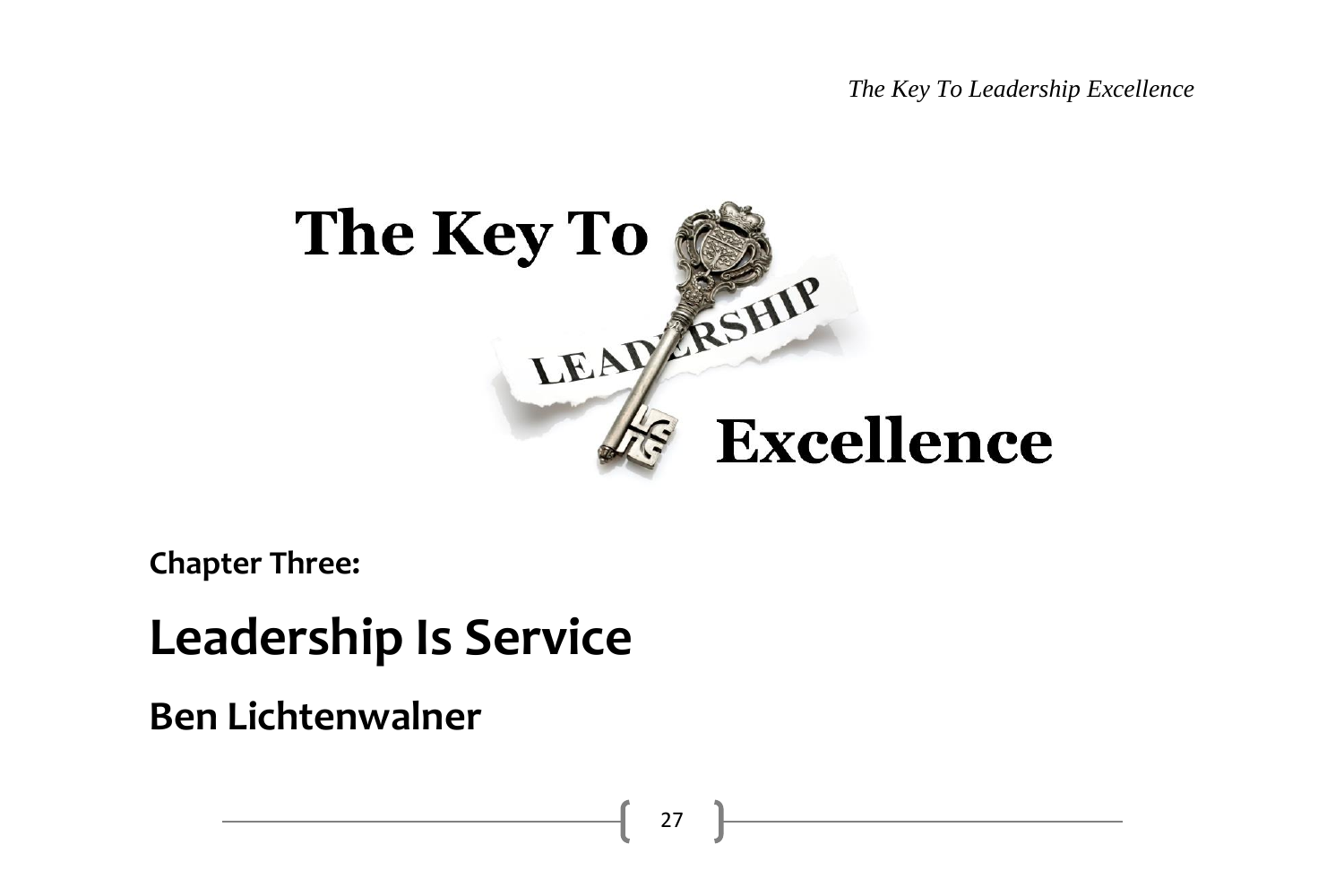#### *The Key To Leadership Excellence*



Ben Lichtenwalner, founder of [ModernServantLeader.com,](http://modernservantleader.com/) is also an advisor to [Philanthropist.org](http://philanthropist.org/) and the Senior Manager of Internet and eCommerce at [Whirlpool Corporation.](http://www.whirlpoolcorp.com/) Ben has held senior leadership roles and overseen technology teams across other Fortune 500, Inc. 500 and non-profit corporations. Having learned from both positive and negative leadership styles, he now shares his experiences and lessons learned to promote greater awareness of Servant Leadership.

Ben has an M.B.A. with a concentration in Entrepreneurship from Lehigh University and a B.S. in Management Science and

Information Systems from the Smeal College of Business at The Pennsylvania State University.

Ben enjoys spending time with his family, reading (The Good Book, business and technology publications), and riding his motorcycle. He spends his time between Westchester County, New York and Southwest Michigan.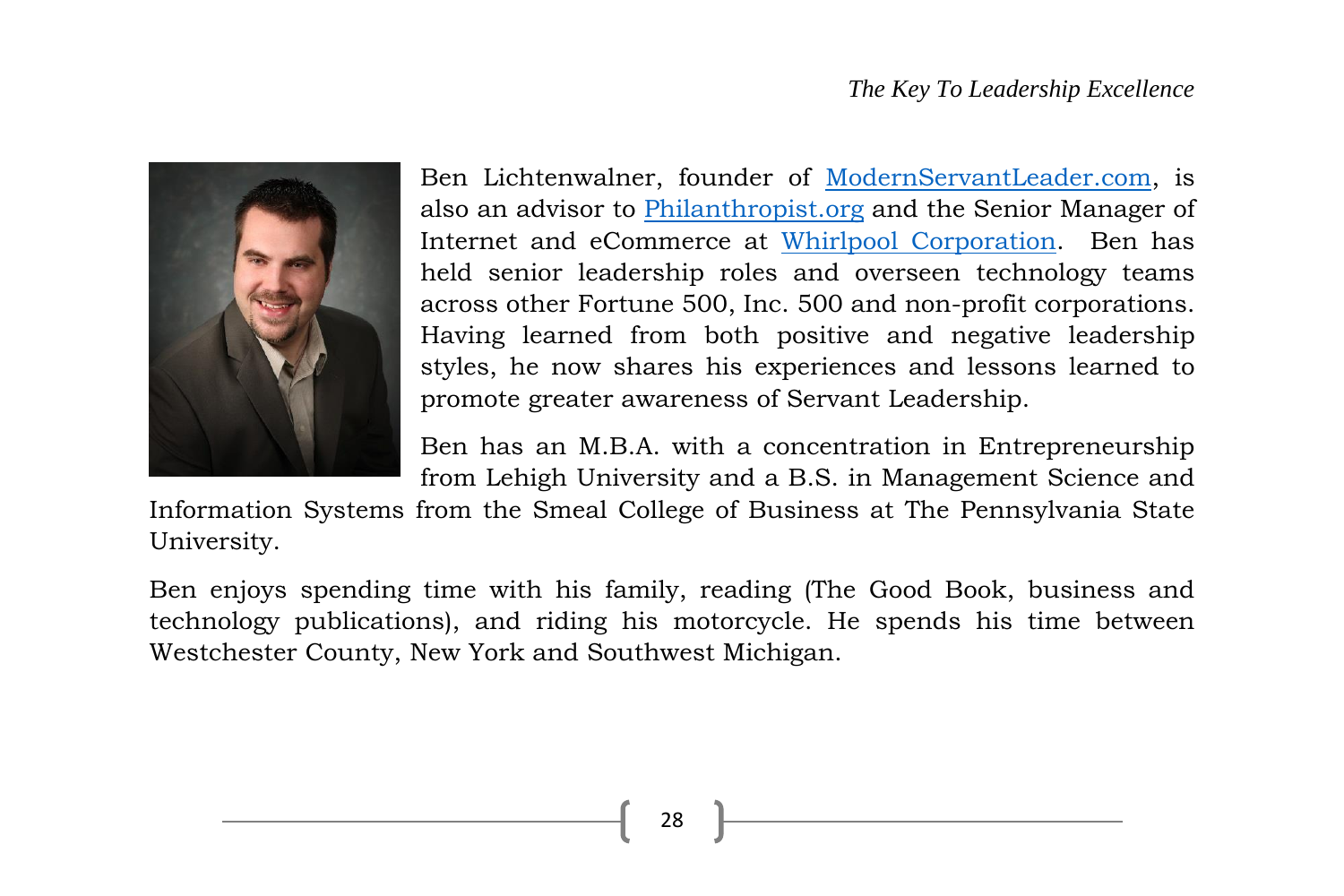#### **Leadership Is Service**

Who do you serve with leadership? It's a simple question, really. Yet many leaders pause when they hear the question framed this way. This is because leadership is often misunderstood as an accomplishment to be reached, rather than a commitment to serve. You either serve yourself or others and if you're not serving others, you're not leading.

Service is the core of the matter when it comes to leadership. Unfortunately, the term "leadership" has become misunderstood by so many that we need a term to clarify its definition. Those who comprehend what leadership really is advocate "Servant Leadership."

Servant Leadership is a focus on serving, first, through leadership. In other words, the servant leader desires to help their stakeholders, so they serve those stakeholders. As time passes, the individual comes to realize they can best serve their stakeholders by leading them.<sup>1</sup>

Popular leadership philosophy – particularly in business – is opposed to Servant Leadership. In most organizations, leaders seek the official position of leader for the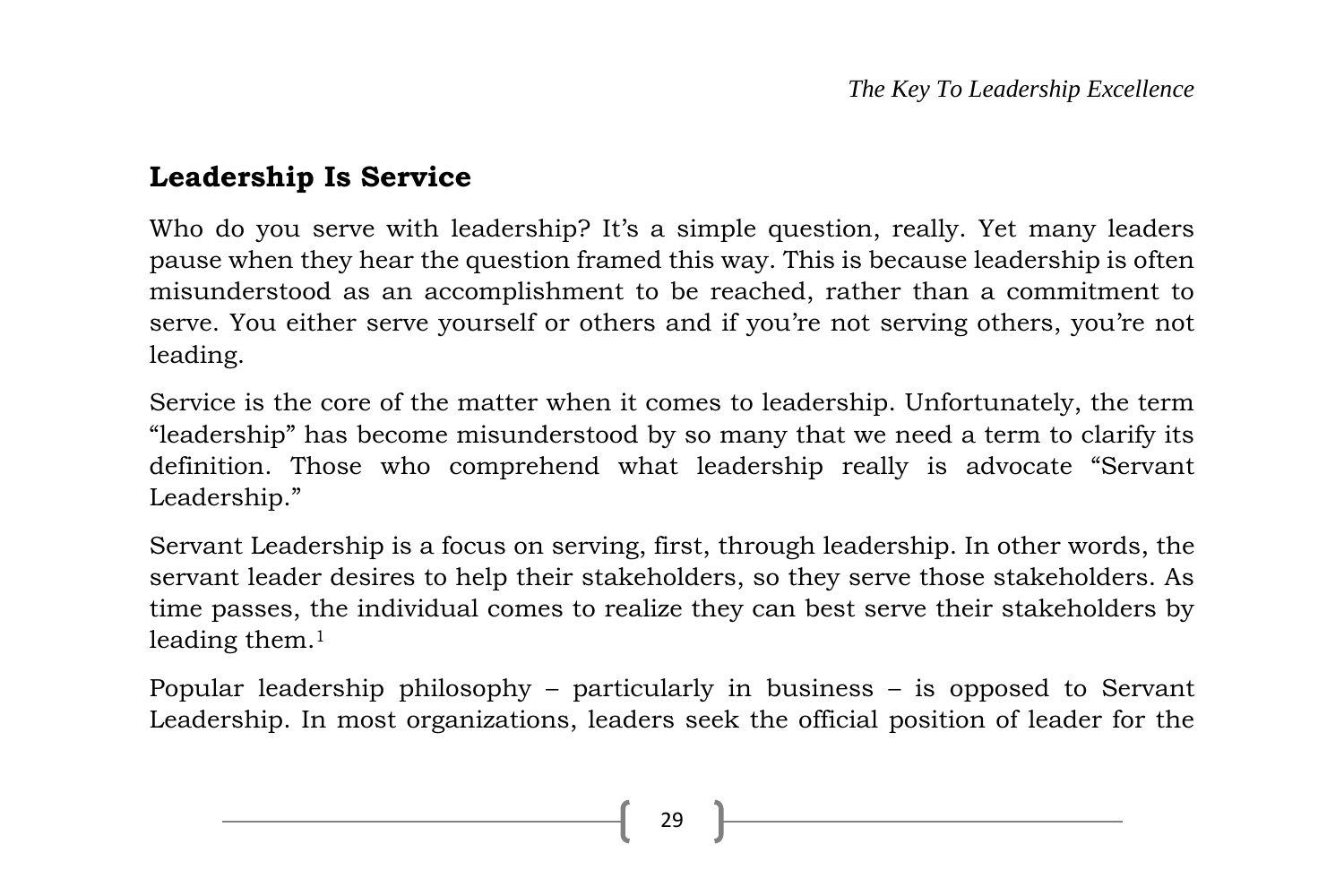benefits it offers. These benefits range from compensation to title. Executives desire the admiration of their peers and the publicity and fame from outsiders. This is where the term "leadership" has run ashore on the rocky reefs of pride.

#### **Flip the Pyramid**

Leadership is traditionally pictured using a pyramid, with the leader at the top and the stakeholders at various levels below. For example, the leader would be placed at the tip of the pyramid, with employees at the next level down, and consumers below employees. This pyramid suggests that each level below supports the level above. Consumers, purchasing products, support employee compensation. Employees, in turn, support the decisions executed by the leader.

Servant Leadership is often depicted visually as the same pyramid, flipped on its head. In other words, instead of consumers meeting the needs of employees, who serve the leader, the reverse is true. The leader serves the needs of employees, who in turn serve the needs of consumers.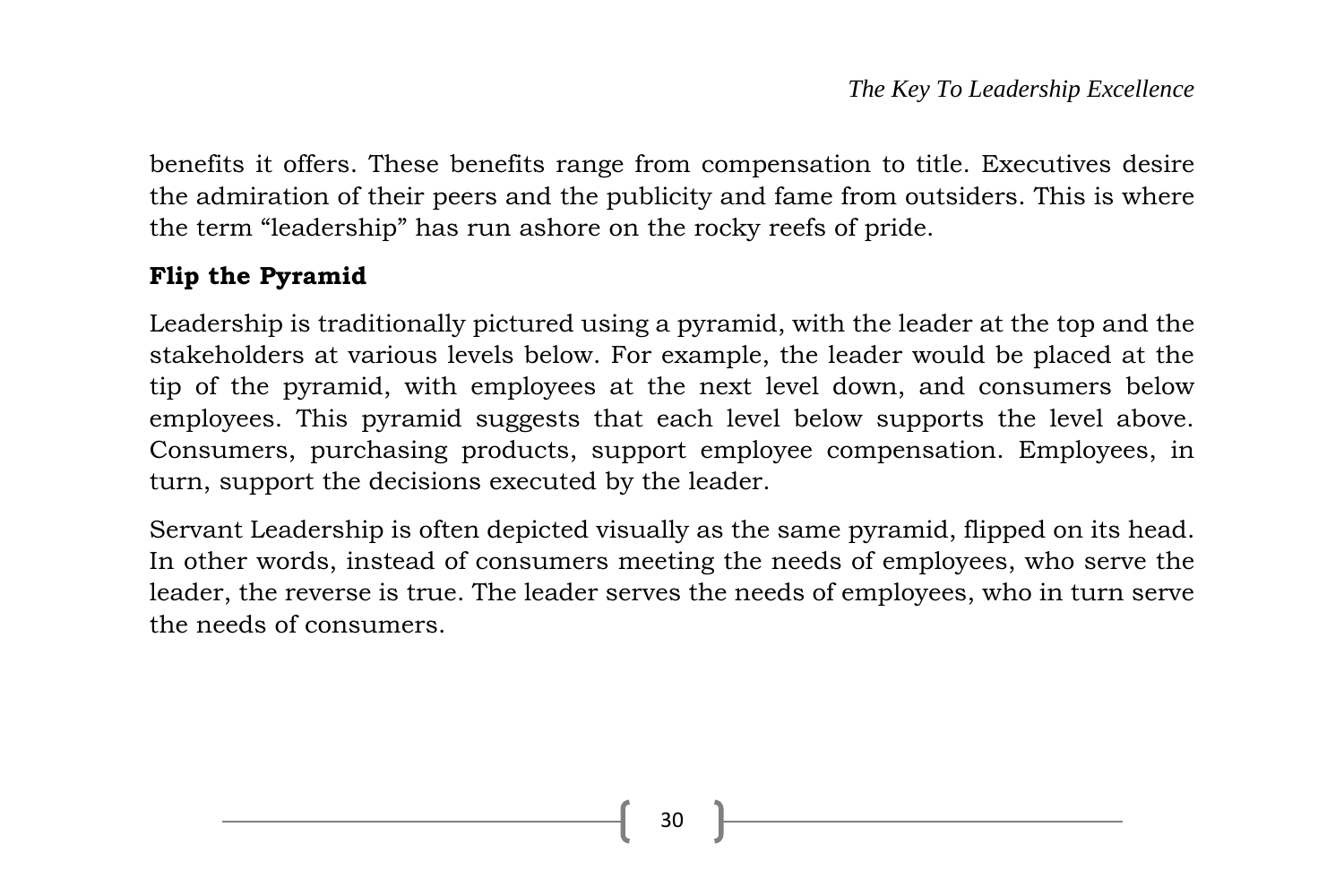#### **Without Serving, You're Not Leading**

The leader who serves others leads them. The leader who serves self-interest leads none.

*"He that thinketh he leadeth and hath no one following him is only taking a walk."*

~ John C. Maxwell

As Maxwell points out – those with no followers are not leading. The saying can be easily extended to those with controlled or forced followers. If someone is obligated to follow you for compensation, security, or other reasons they deem a necessity, they are not truly following. Instead, those "followers" are a form of dependent.

In a world of openness and transparency, your followers see the difference between leaders with self-interest and those serving others. Therefore, focus on service – not leadership. Through service, the leadership will come naturally. If you're serving stakeholders, you will be yourself and find yourself in the right role, at the right organization with the right culture. Through service, your followers, stakeholders, and team will desire your leadership.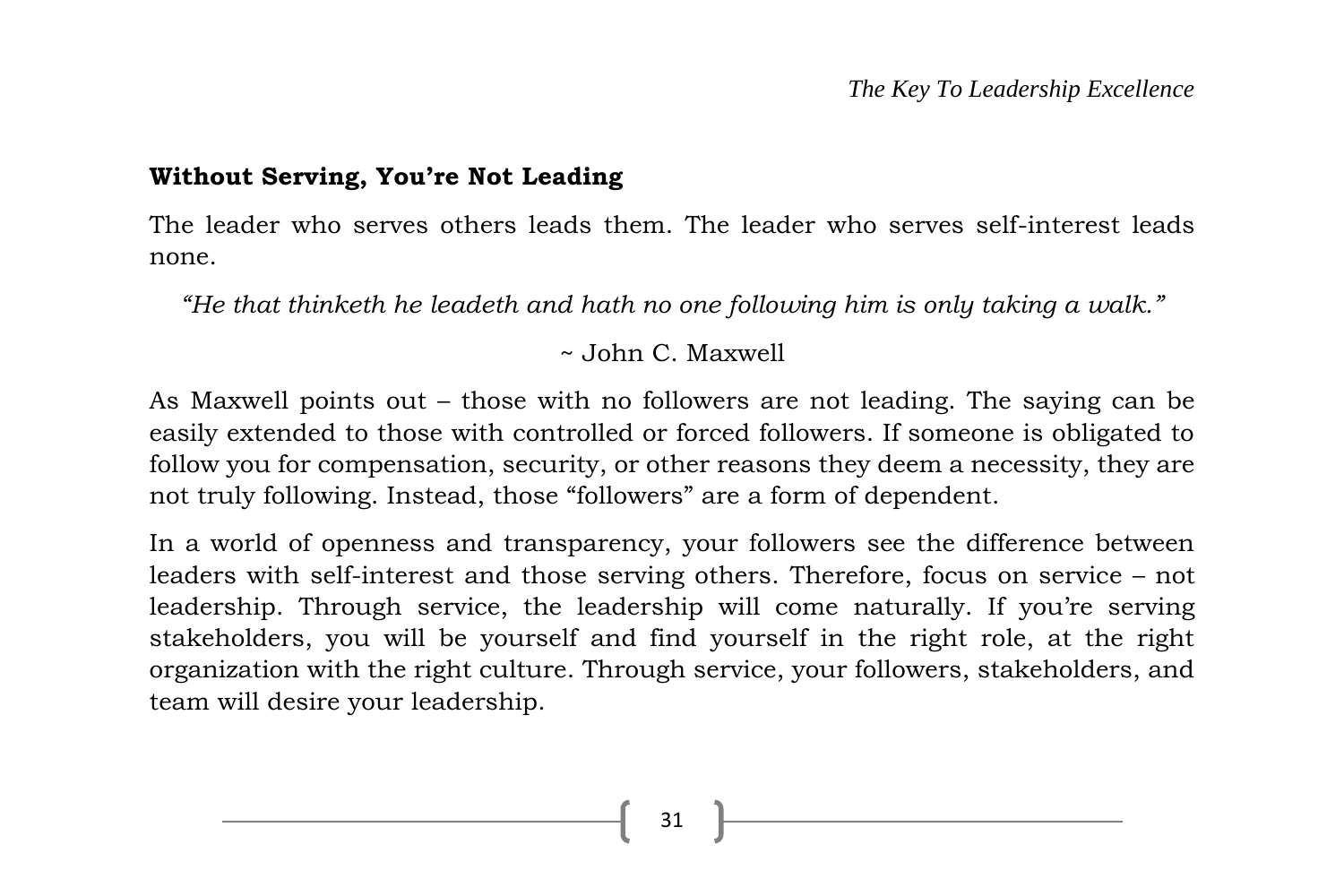#### **Traditional Models of Servant Leadership**

The term Servant Leadership was coined by former AT&T executive Robert K. Greenleaf in *The Servant as Leader*. <sup>2</sup> In this essay, Greenleaf said:

"The servant-leader is servant first . . . It begins with the natural feeling that one wants to serve, to serve first. Then conscious choice brings one to aspire to lead. That person is sharply different from one who is leader first, perhaps because of the need to assuage an unusual power drive or to acquire material possessions . . . The leader-first and the servant-first are two extreme types.

"The difference manifests itself in the care taken by the servant-first to make sure that other people's highest priority needs are being served. The best test, and difficult to administer, is: Do those served grow as persons? Do they, while being served, become healthier, wiser, freer, more autonomous, more likely themselves to become servants? And, what is the effect on the least privileged in society? Will they benefit or at least not be further deprived?"

While Greenleaf coined the term when this essay was published in 1970, we can see these principles of Servant Leadership in practice throughout history. As a result, there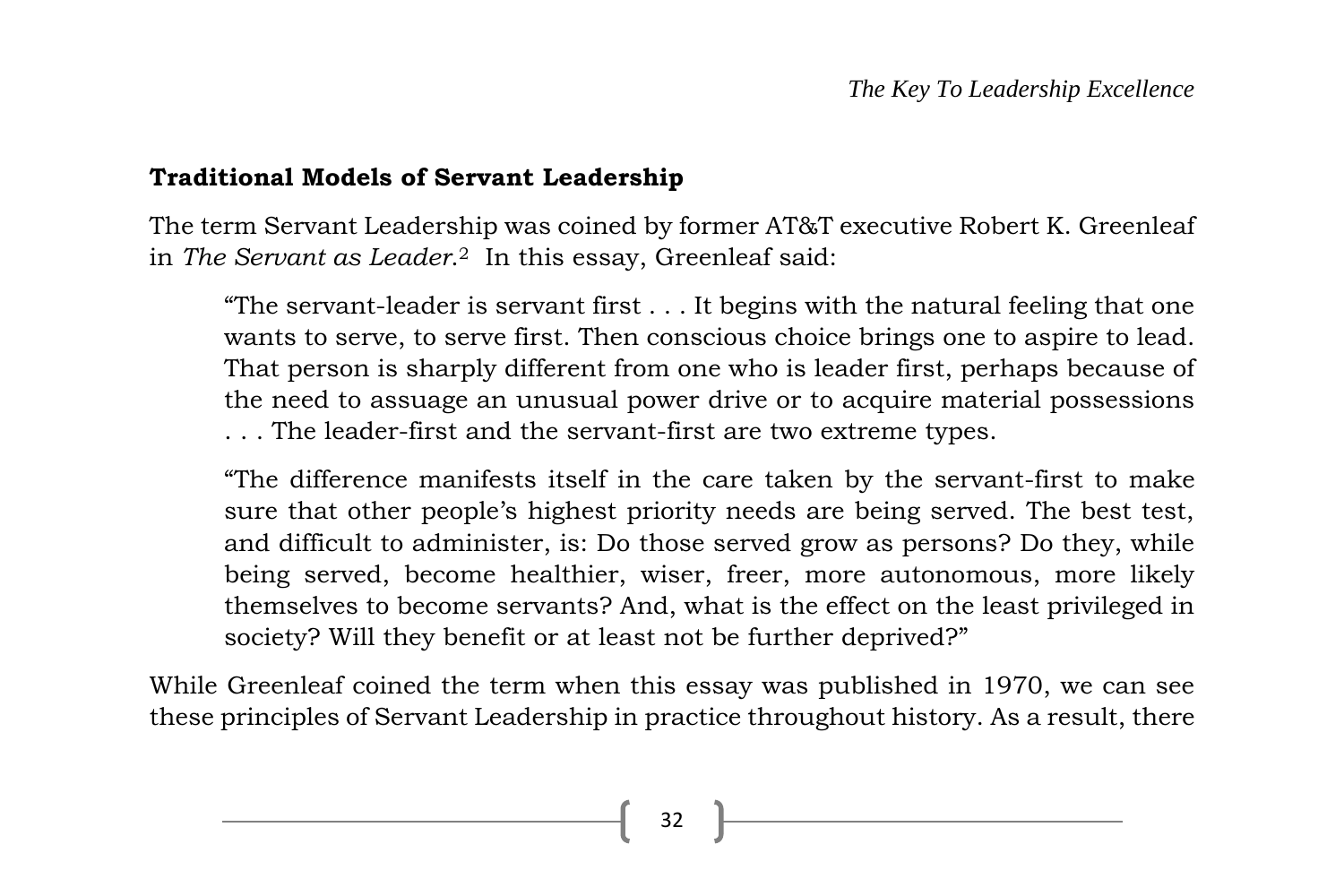have been many different models of Servant Leadership. The most popular models, though, are the Christian and the Greenleaf/Spears models.

#### **Christian Model**

The concept of Servant Leadership is secular. However, most major world religions have their own take on what Servant Leadership means for their followers. There are both Jewish and Islamic blogs that discuss the concept and advocate Servant Leadership principles, but the world religion with the most prevalent position on this is Christianity.

Christianity, my own faith, looks to Jesus of Nazareth as our Lord and Savior. His example on earth was the ultimate example of Servant Leadership. The humility and service of Jesus were godly. Biblical verses that point to Servant Leadership for Christians include (New International Version):

John 13:12-15: "When he had finished washing their feet, he put on his clothes and returned to his place. 'Do you understand what I have done for you?' he asked them. 'You call me "Teacher" and "Lord," and rightly so, for that is what I am. Now that I, your Lord and Teacher, have washed your feet, you also should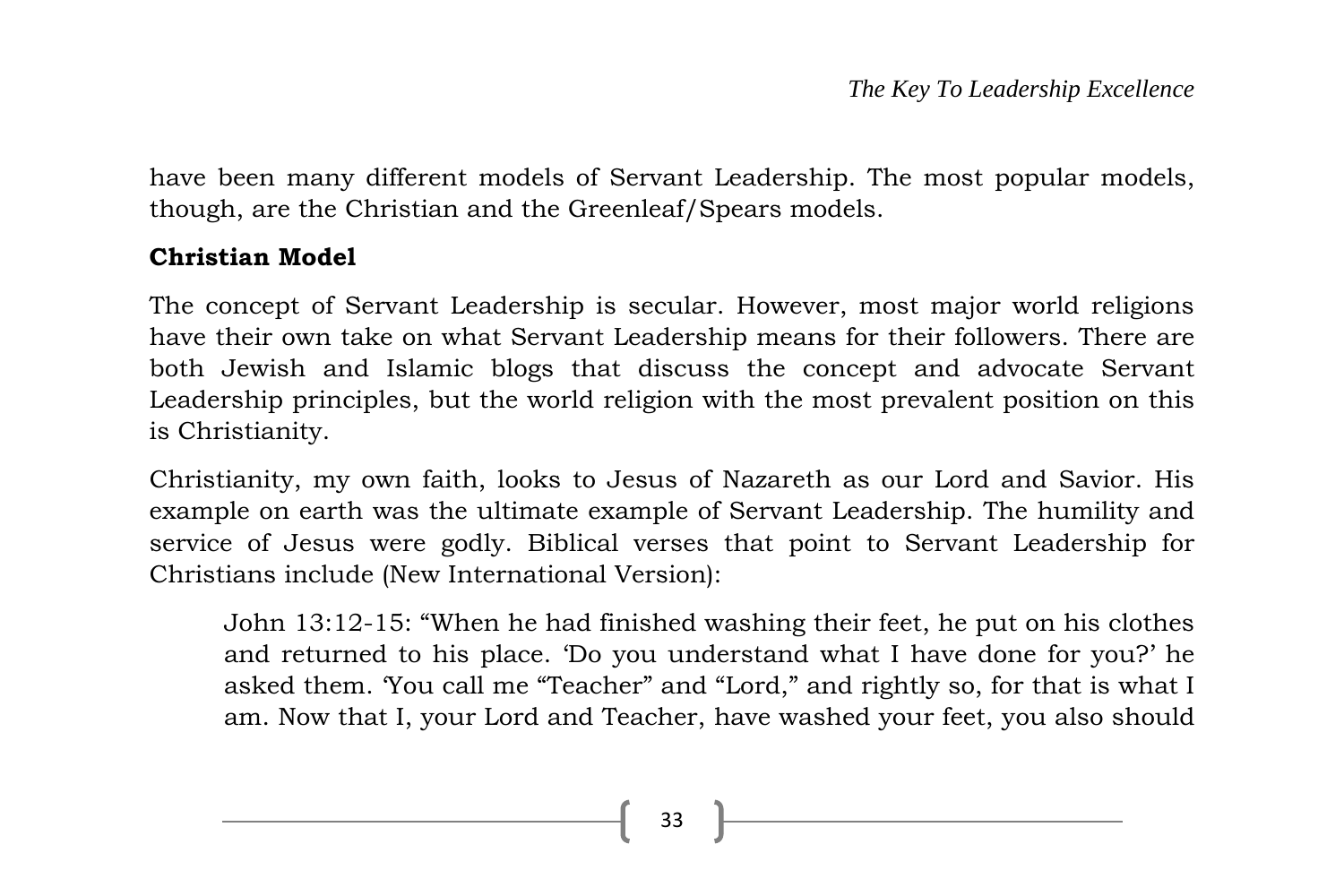wash one another's feet. I have set you an example that you should do as I have done for you.'"

Matthew 20:26-28: "Not so with you. Instead, whoever wants to become great among you must be your servant, and whoever wants to be first must be your slave – just as the Son of Man did not come to be served, but to serve, and to give his life as a ransom for many."

Philippians 2:3-8: "Do nothing out of selfish ambition or vain conceit. Rather, in humility value others above yourselves, not looking to your own interests but each of you to the interests of the others.

"In your relationships with one another, have the same mindset as Christ Jesus: Who, being in very nature God, did not consider equality with God something to be used to his own advantage; rather, he made himself nothing by taking the very nature of a servant, being made in human likeness. And being found in appearance as a man, he humbled himself by becoming obedient to death – even death on a cross!"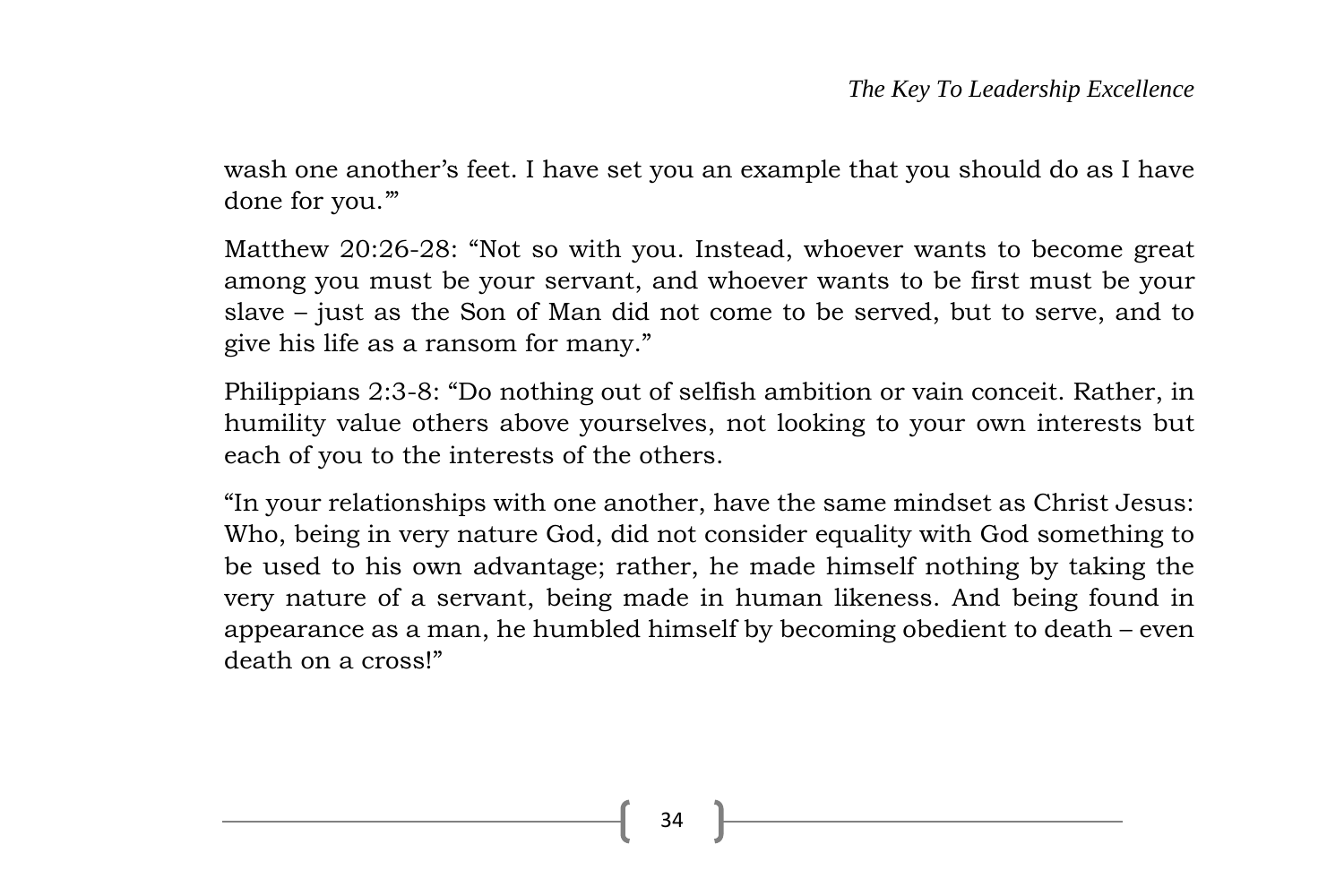These verses, among others, and the life and example of Jesus Christ reflect the call for Servant Leadership for Christians. If you're Christian, it's actually hard to argue for any other form of leadership.

### **Greenleaf / Spears Model**

The Greenleaf Center for Servant Leadership has been an amazing resource for spreading Servant Leadership awareness. As such, the bulk of references to Servant Leadership point back to the previous quotes and use this model for describing the philosophy.

Larry Spears was the CEO of the Greenleaf Center for nearly twenty years and now runs the Spears Center for Servant Leadership. His extensive research on Robert Greenleaf's writings drove his framing of the Greenleaf model into the Ten Characteristics of Servant Leadership.<sup>3</sup> Through ModernServantLeader.com, I categorized these ten characteristics into three focus-areas: Servant, Leadership, and the combined Servant Leadership.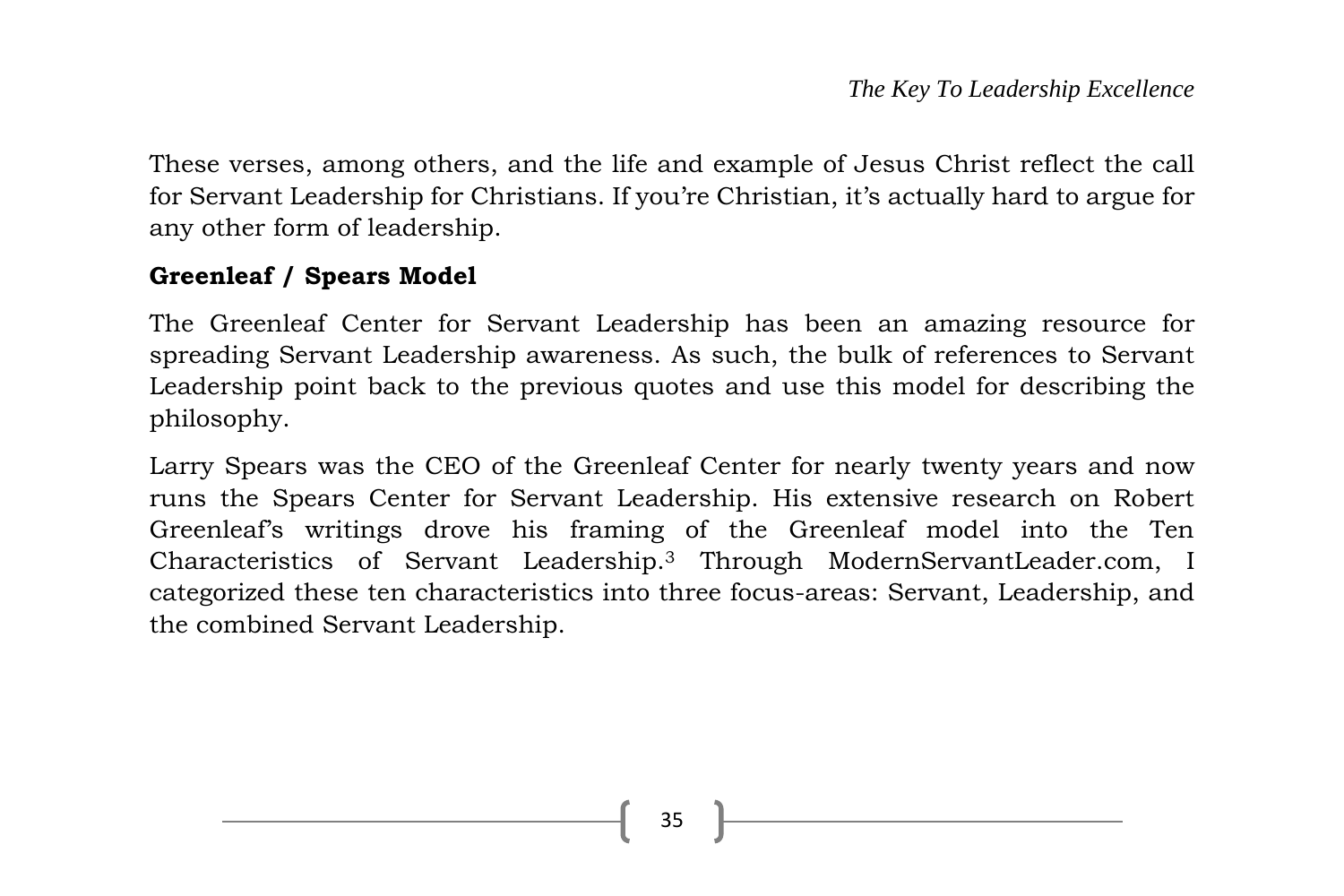These characteristics include:

| <b>Servant</b>                  | Leadership                                                | <b>Servant Leadership</b>                                               |
|---------------------------------|-----------------------------------------------------------|-------------------------------------------------------------------------|
| Listening<br>Empathy<br>Healing | Awareness<br>Persuasion<br>Conceptualization<br>Foresight | Stewardship<br><b>Commitment to People</b><br><b>Building Community</b> |

I am often asked to describe Servant Leadership. In our culture today, people desire elegant simplicity. This is another reason I am partial to the term Servant Leadership: it is self-descriptive. Still, I found it difficult to really explain Servant Leadership in a concise manner with the existing models. Therefore, I came up with the following Acronym model.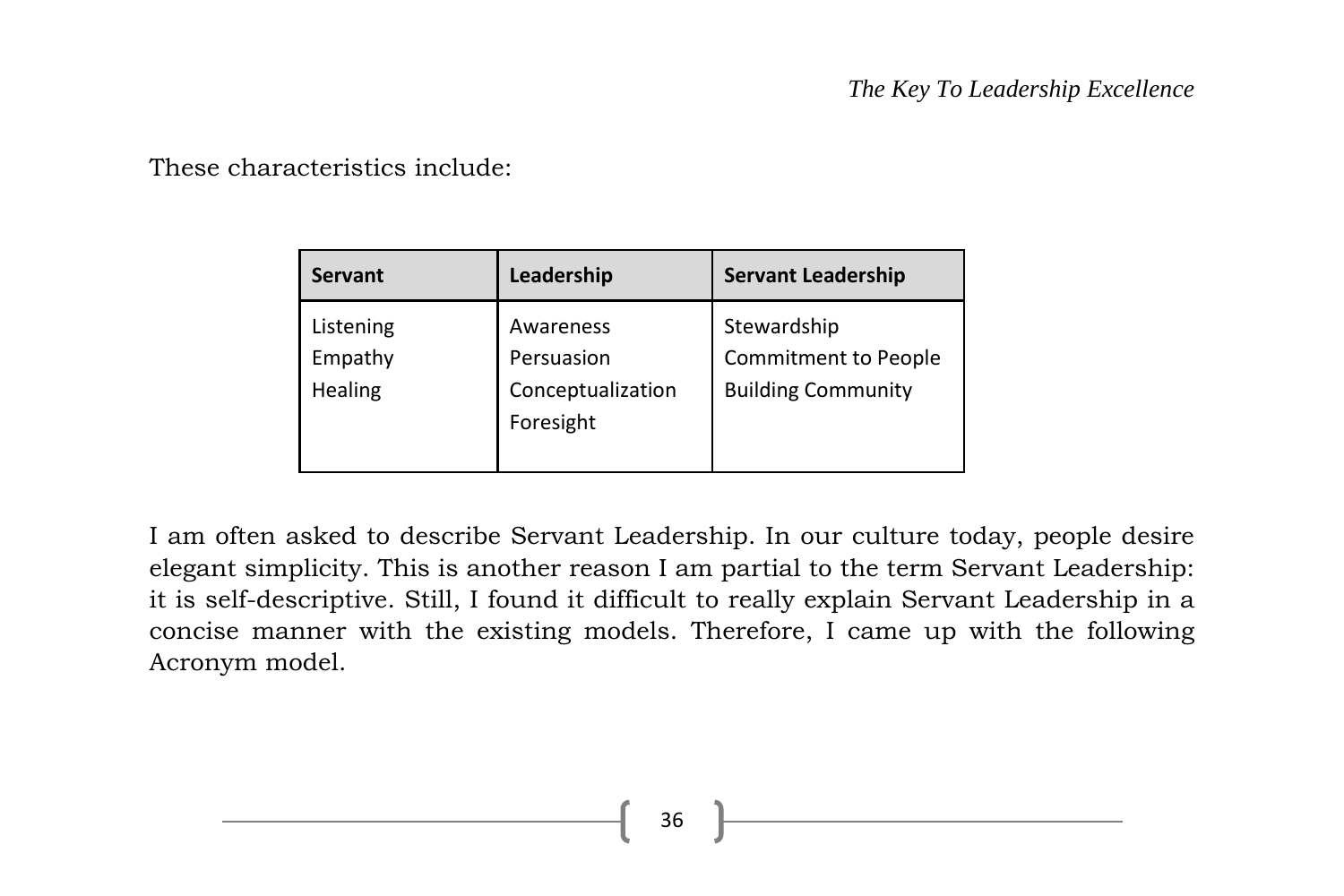#### **Acronym Model of Servant Leadership**

Servant Leadership advocates today stand on the shoulders of giants. However, to spread awareness and adoption of these principles for leaders today, we must be perceived as more relevant than historic models.

Of course, my job of making Servant Leadership more relevant is easy in this world of social media. The ease with which individuals organize around issues is greater than ever before. Organizational stakeholders, especially employees, investors and consumers are making their voices heard online. Therefore, organizations' need for greater leadership is frequently being raised through social media channels.

These changes in our culture are obvious to many. As a result, many people seek something new and better when it comes to leadership. The irony is that what we want and what we need has been in front of us all along. It is Servant Leadership and, while it dates back to early history, it is more in demand today than ever before.

The Servant Leadership Acronym Model is really just a mash-up of so many predecessors. In keeping with the elegant simplicity perspective, Servant Leadership is the following acronym: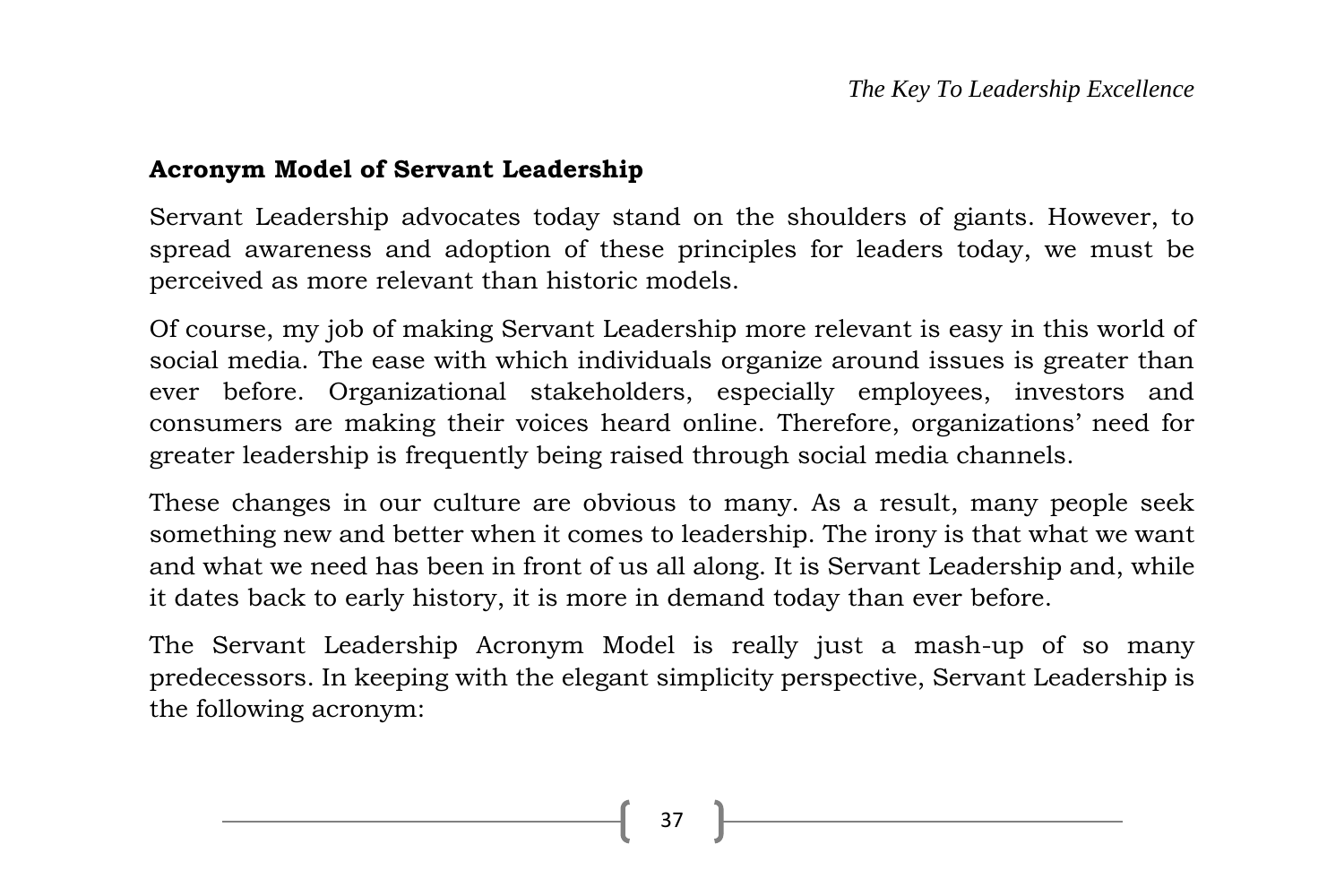**S**elfless **E**mpathetic **R**esolute **V**irtuous **A**uthentic **N**ascent **T**horough

As I cover each of these concepts below, I refer back to the Spears Model. This is because the Spears Model is the most frequently-referenced model and connects us to the origin of the Servant Leadership term. As a result, this shows a consistency across definitions and grounds our forward-looking model in the best of our past.

# **Selfless**

Earlier, I said that if you're not serving, you're not leading. This captures the selfless nature of leadership in a simple statement. Selflessness is about putting the needs of others before yourself. Specifically, we speak here of putting the needs of those you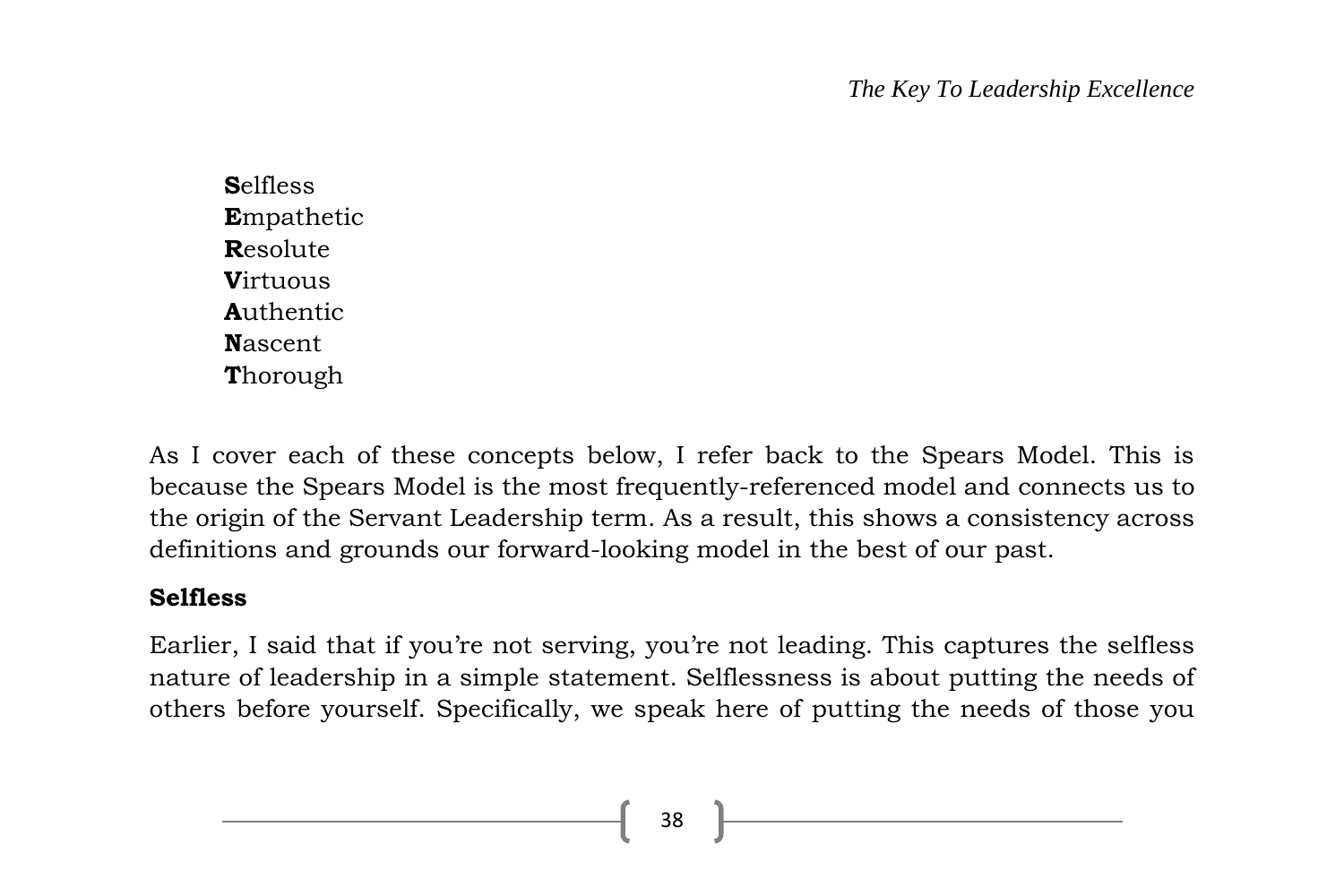serve first. In the Spears model, he captured this by including values such as humility, listening, stewardship, building community, and commitment to people.

#### **Empathetic**

In order to lead another person, you need to know what it feels like to walk a mile in their shoes. Even if you've never been in their position yourself, you must have the empathy to perceive their circumstances. This is why so many corporate leaders like Bob Nardelli, who distance themselves from those they serve, lose the commitment of their people. Leaders who lose the ability to empathize lose the ability to lead. In the Spears model, key attributes of empathy also included healing, awareness, and persuasion.

#### **Resolute**

The resolve of a leader is often overlooked in traditional Servant Leadership perspectives. But revolutionary leaders of all types have faced detractors. It would have been easy for the founders of the United States to say, "We don't really need a unique culture" or "it'd be easier to give into the British directive," and nothing would have changed. Servant Leaders must be resolute in their mission and actions.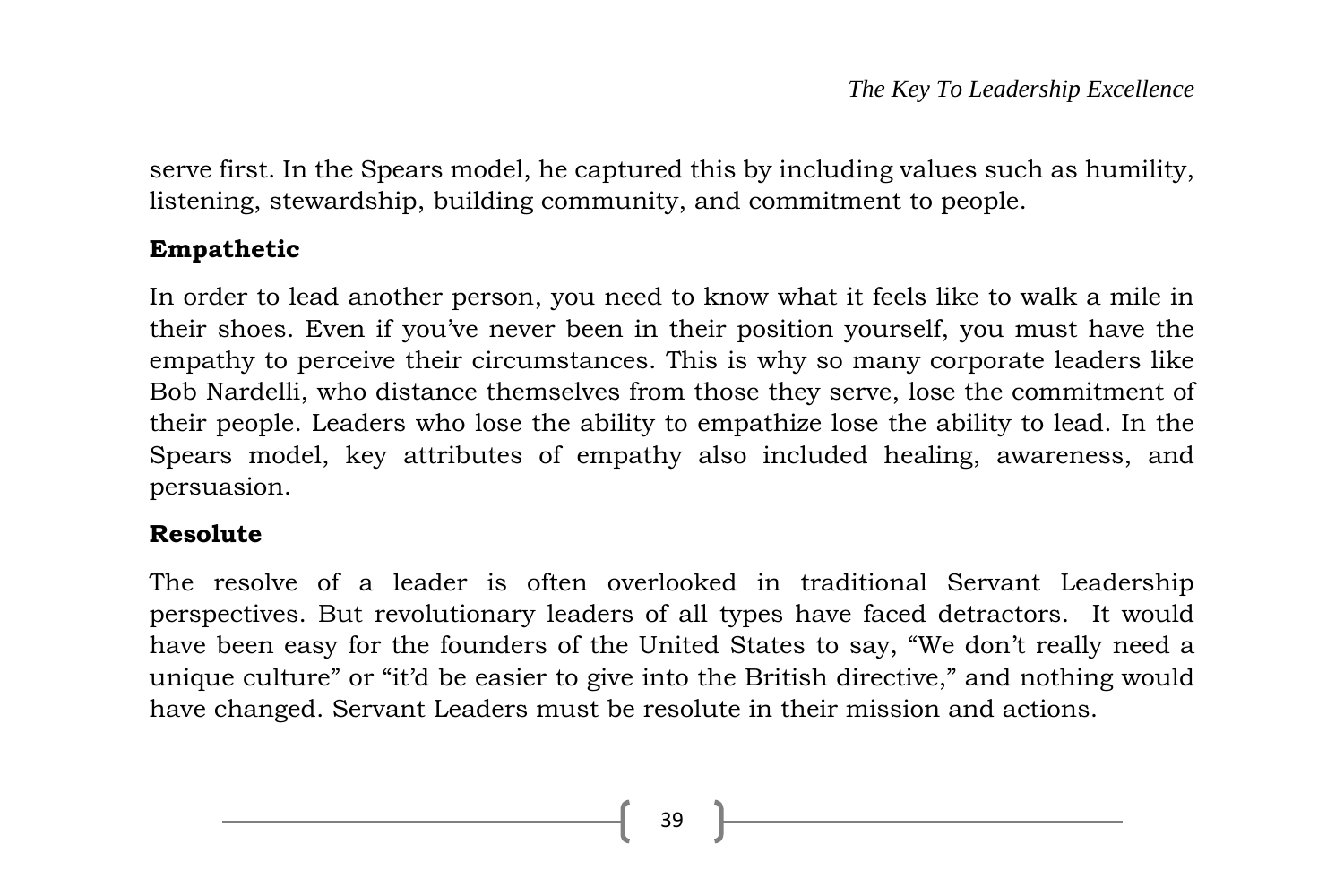#### **Virtuous**

Character and integrity are more important today than ever. People have always demanded leaders to be virtuous. Today, failures of character are identified, documented, and shared at the speed of a keystroke. It's well-documented that people love to see powerful leaders fall. Nothing undermines a leader's mission faster than a failure of their character. Stakeholders don't want leaders who are only good at their job; they demand leaders who represent what is best in all of us. The well-rounded leader is one with strong virtues.

#### **Authentic**

If being virtuous is about constantly embodying moral qualities, authenticity is about proving those qualities to your stakeholders. To serve others effectively, you must be transparent about actions and intentions. This authenticity is demanded by stakeholders. If you want loyalty and commitment from others, they must know that you are candid, sincere about your intentions, and opposed to practicing dirty politics. If a follower is uncertain about your intent, they will not convert. If a customer thinks your primary objective is increased sales and revenues rather than mutual benefit, forget about them buying from you.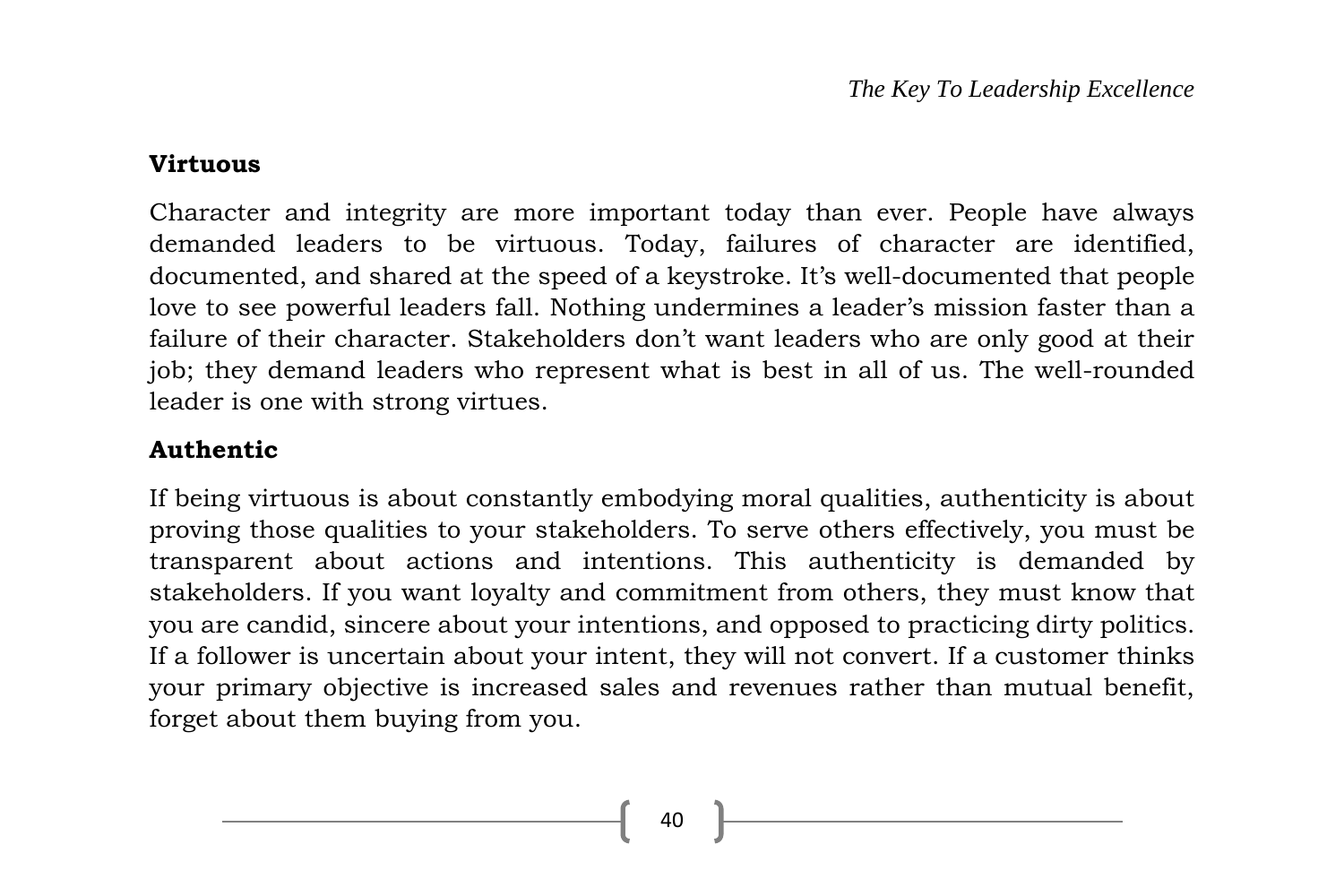#### **Nascent**

Organizations are constantly changing, whether for better or worse. In order for organizations to thrive, their leaders must always be on the lookout for great new ideas. This is why Servant Leaders must be open-minded. Great leaders understand that great ideas may come from anywhere. The people closest to the problem are often the ones best prepared to find a solution – not the senior executive who hasn't been on the front lines in a decade. Therefore, Servant Leaders realize they must constantly grow and evolve, listening to the requirements and contributions of their stakeholders. As Darwin Smith, CEO of the "good" turned "great" company, Kimberly-Clark, in Jim Collin's *Good to Great* said, "I never stopped trying to become qualified for the job."<sup>4</sup>

#### **Thorough**

A major failure of leaders today is an emphasis on short-term benefits without regard for the long-term costs. This trade-off, to make themselves and their results look great while pushing the costs and impact downstream, weakens institutions everywhere. In contrast, Servant Leaders are extremely thorough.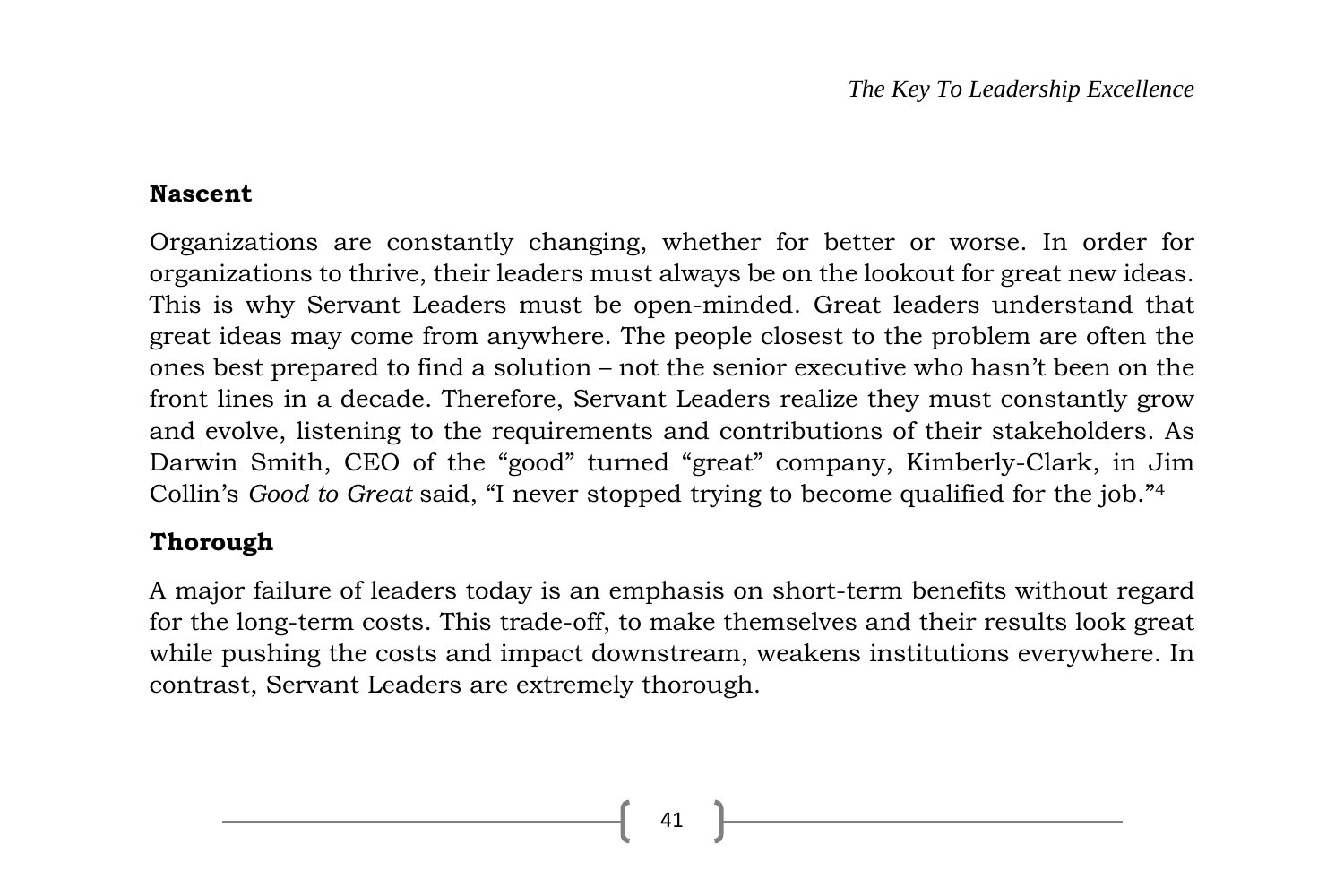It may seem less exciting, but communications by Servant Leaders are very clear on what trade-offs must be made. Servant Leaders do not micromanage, but they do ensure that the leaders they put in place are equally thorough. Servant Leaders maximize the sustainability of results. This sustainability of results requires a great deal of planning for the future.

These results must also consider all stakeholders – not just a subset. For example, we cannot benefit investors at the excessive cost of employees. In the Spears model of Servant Leadership, he highlights the thorough attributes of Conceptualization and Foresight.

This is a simplification of a major concept. Great leadership is Servant Leadership. Now, more than ever, Servant Leadership is demanded from stakeholders. If this is the first time you've heard of Servant Leadership, I encourage further reading. Check out

 $\overline{\phantom{a}}$  , where  $\overline{\phantom{a}}$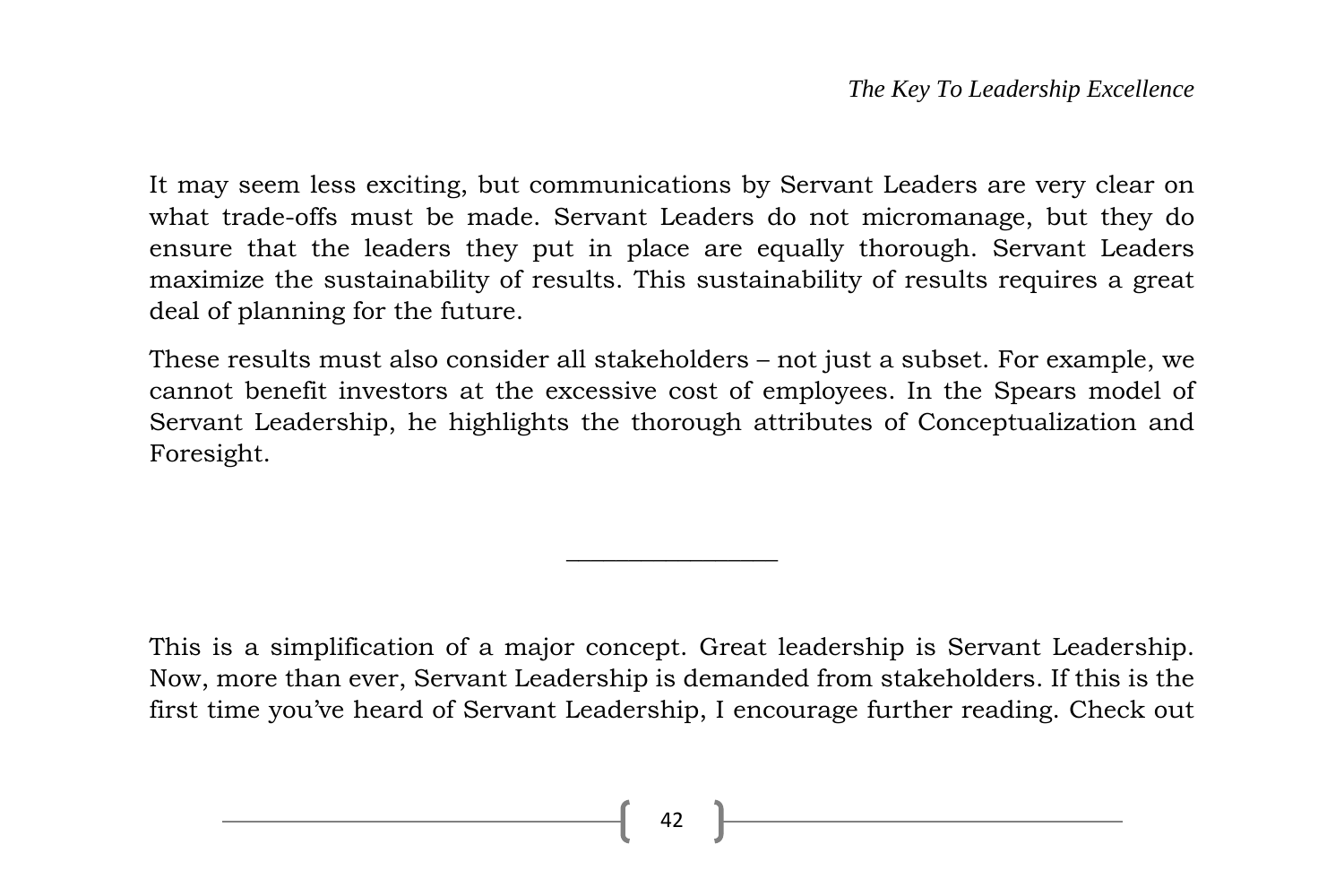the Greenleaf Center for Servant Leadership [\(Greenleaf.org\)](https://www.greenleaf.org/), Spears Center for Servant Leadership [\(SpearsCenter.org\)](http://www.spearscenter.org/) or my own site at [ModernServantLeader.com.](http://modernservantleader.com/)

Until then, remember to be Selfless, Empathetic, Resolute, Virtuous, Authentic, Nascent, and Thorough.

In other words, remember to serve as you lead.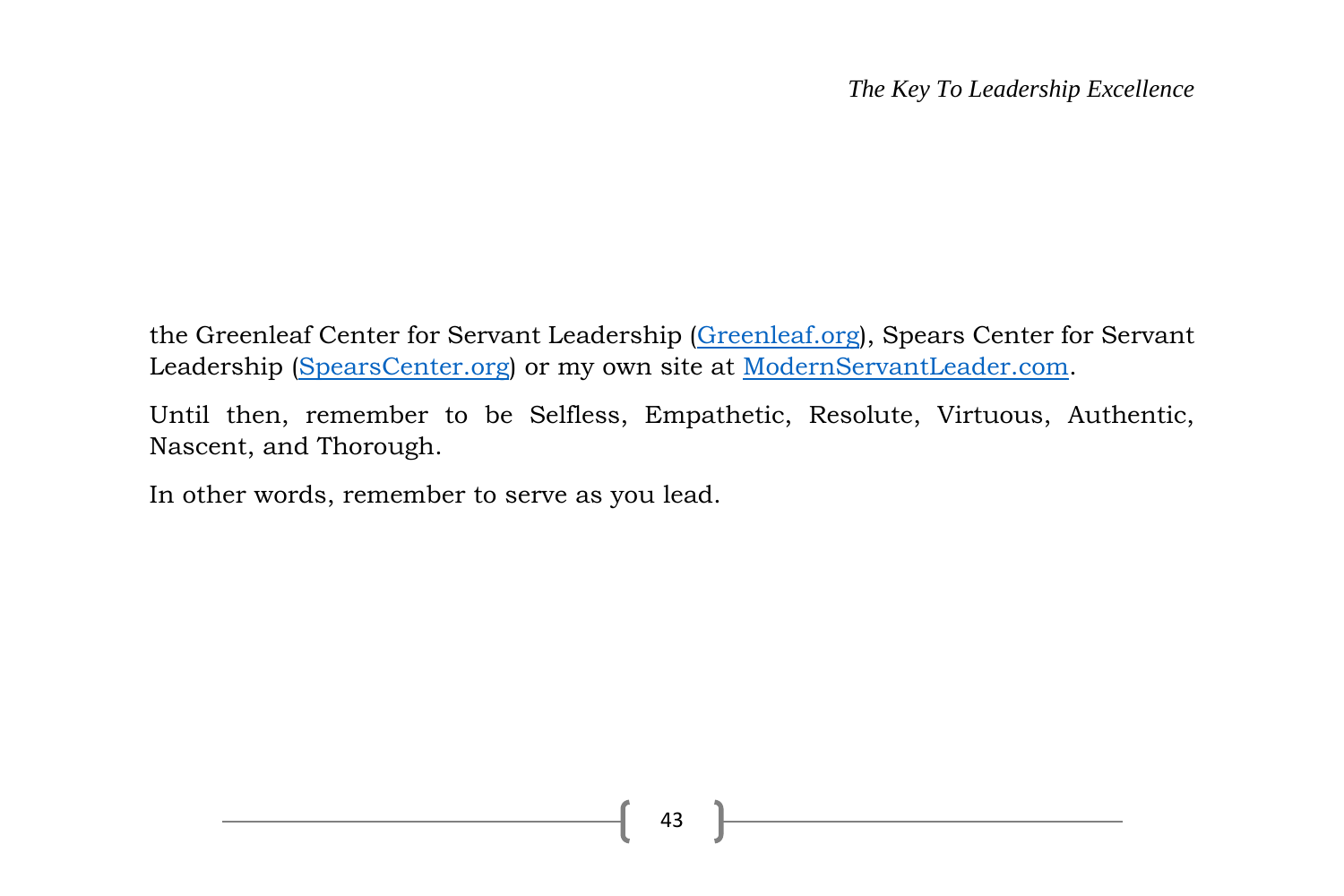Footnotes:

- 1. Adapted from the work of Robert K. Greenleaf More on Greenleaf's work at [http://Greenleaf.org](http://greenleaf.org/)
- 2. Greenleaf, Robert K. *The Leader as Servant.* Original publication: June 1982. Revised Edition: The Greenleaf Center for Servant Leadership. January 1, 2008.
- 3. Spears, Larry. *Practicing Servant Leadership: Succeeding Through Trust, Bravery, and Forgiveness*. Jossey-Bass. 20 September, 2004.
- 4. Collins, Jim. *Good to Great*. Harper Collins. 16 October, 2001.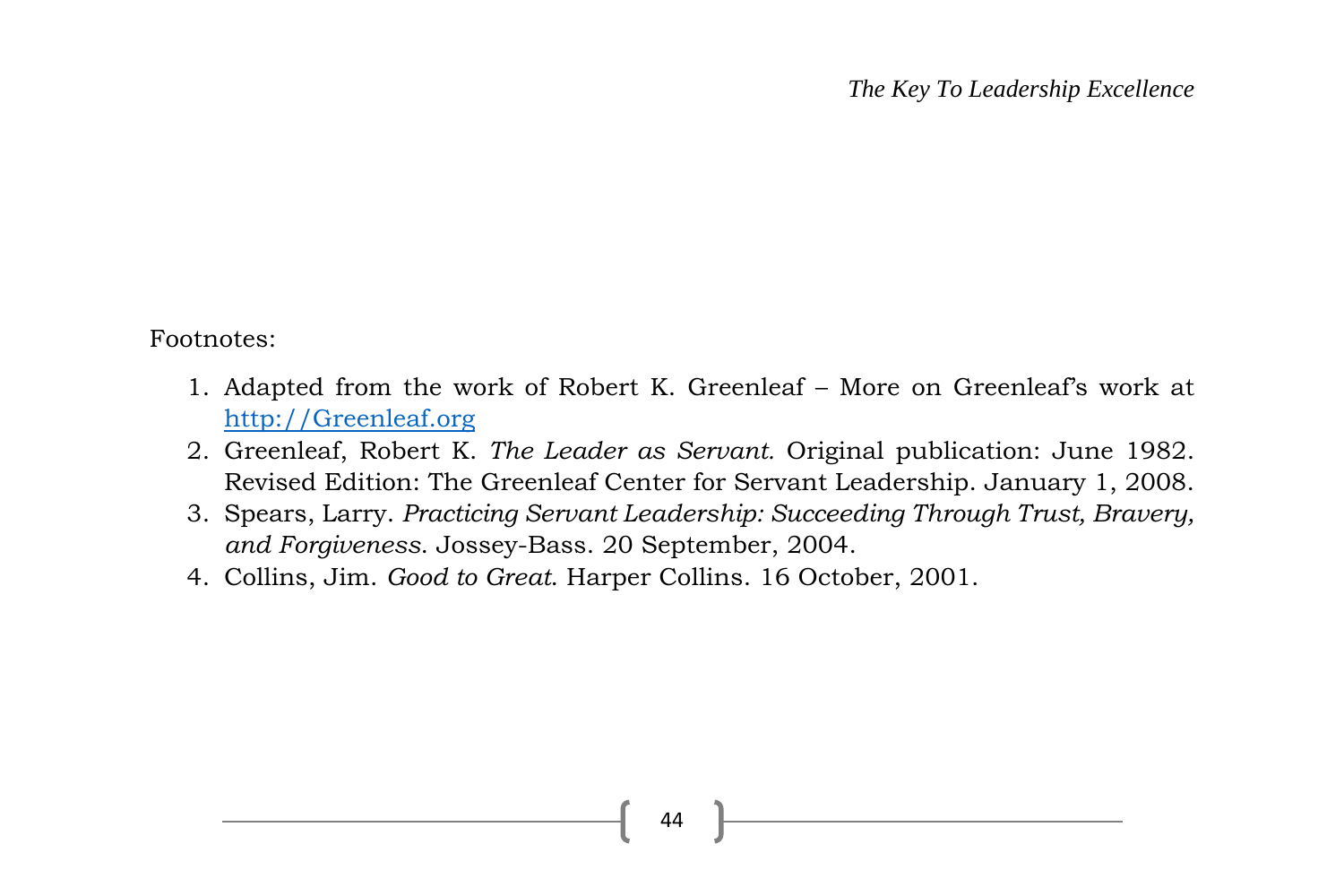*The Key To Leadership Excellence*



**Chapter Four:**

# **The Power of Mental Agility**

**Ted Prince**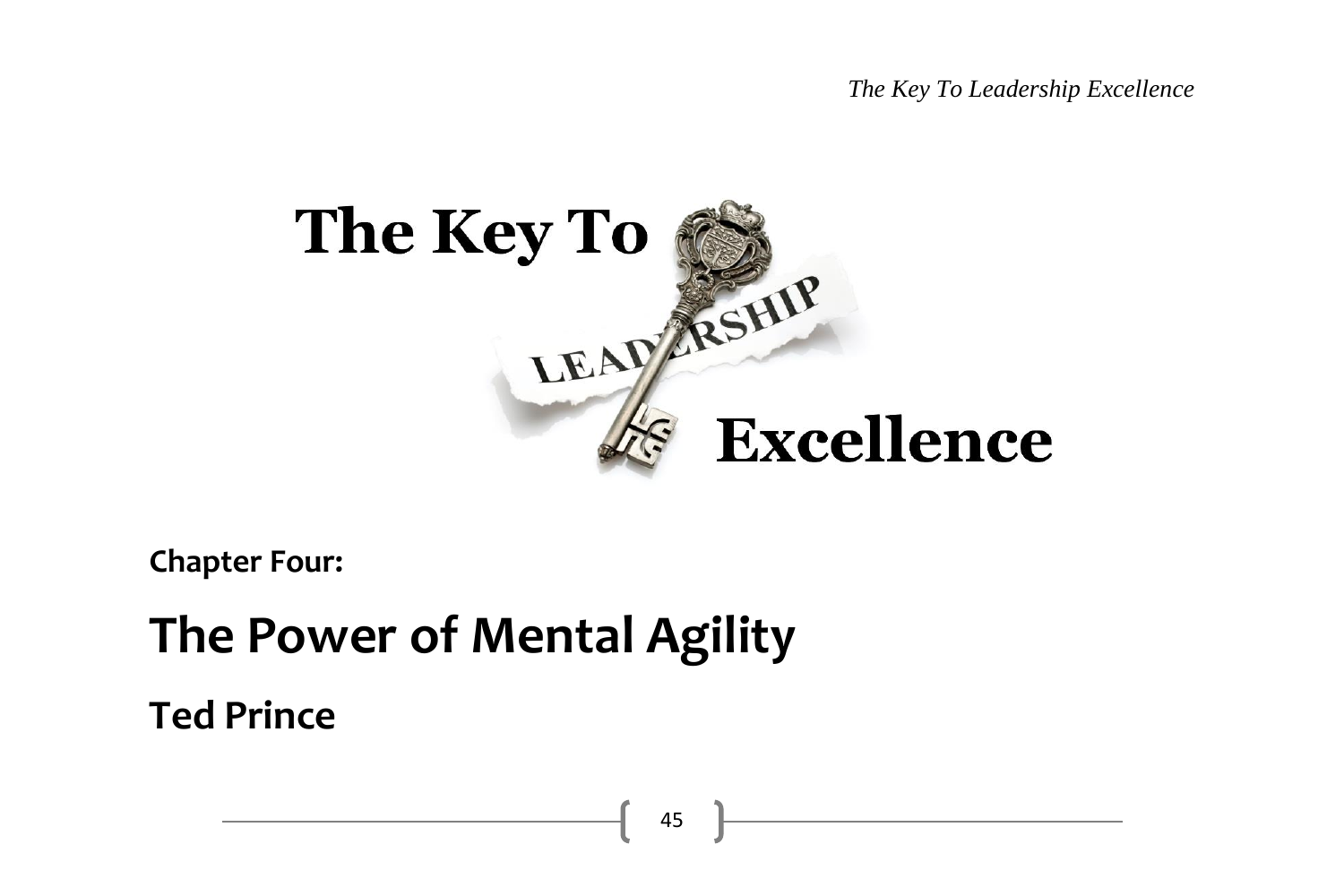

Dr. E. Ted Prince, author of *The Three Financial Styles of Very Successful Leaders*, is the CEO and Founder of the [Perth](http://www.perthleadership.org/)  [Leadership Institute,](http://www.perthleadership.org/) a research-based company that provides programs to senior executives in large corporations worldwide focusing on behavioral finance in leadership and business acumen in leadership utilizing innovative new approaches.

Dr. Prince served at the CEO level for 20 years, including six years as Chairman and CEO of Clearstory, Inc. (formerly INSCI Corp), a publicly-traded company.

In addition to his training and coaching work, Dr. Prince is a frequent speaker at industry conferences for senior executives, including CEOs and senior human resources and other executives.

Dr. Prince holds the positions of Visiting Professor at Shanghai University of Finance and Economics where he teaches finance in leadership and for a number of years was a Visiting Professor in Entrepreneurship at the University of Florida.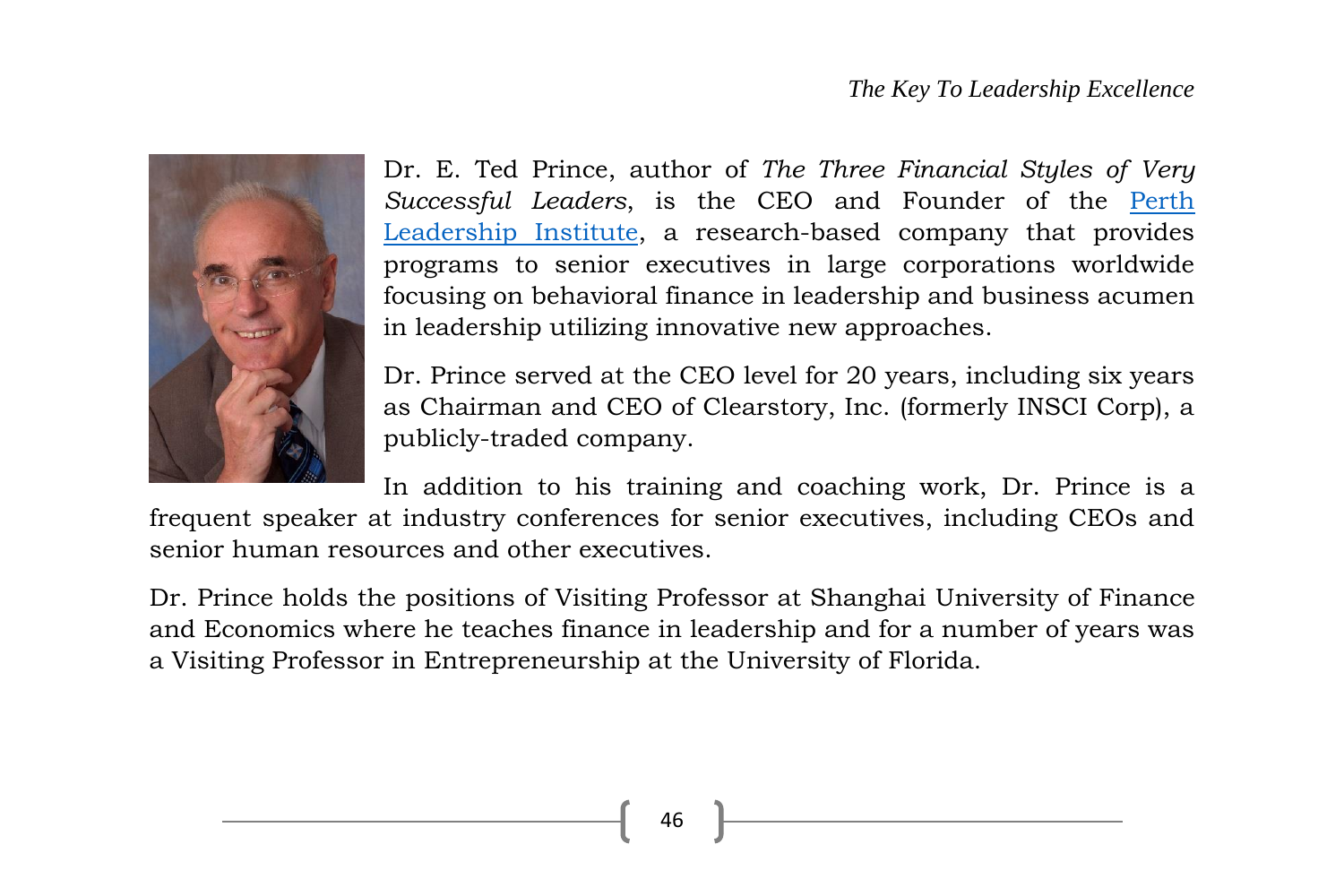# **The Power of Mental Agility**

There is a huge body of literature on leadership. The vast majority of it concerns the interpersonal and communication skills needed to be a "good" leader. However little in this corpus talks about the results part of the leadership equation. What are the behaviors that are needed to achieve the results desired by investors and stockholders? That has been the focus of the research conducted by the Perth leadership Institute.

The question we started out with in our research was "what are the individual and team behaviors that need to be in place to achieve competitive financial results?" Our definition of results meant those desired by investors and stockholders. So, ultimately "results" in this context means "valuation relative to a company's competitors."

We came up with a radical reformulation of leadership. In that reformulation, a leader is defined as good only if the valuation of the organization he leads increases relative to his competitors. In the reverse case, if his valuation decreases relative to competitors, he is a bad leader.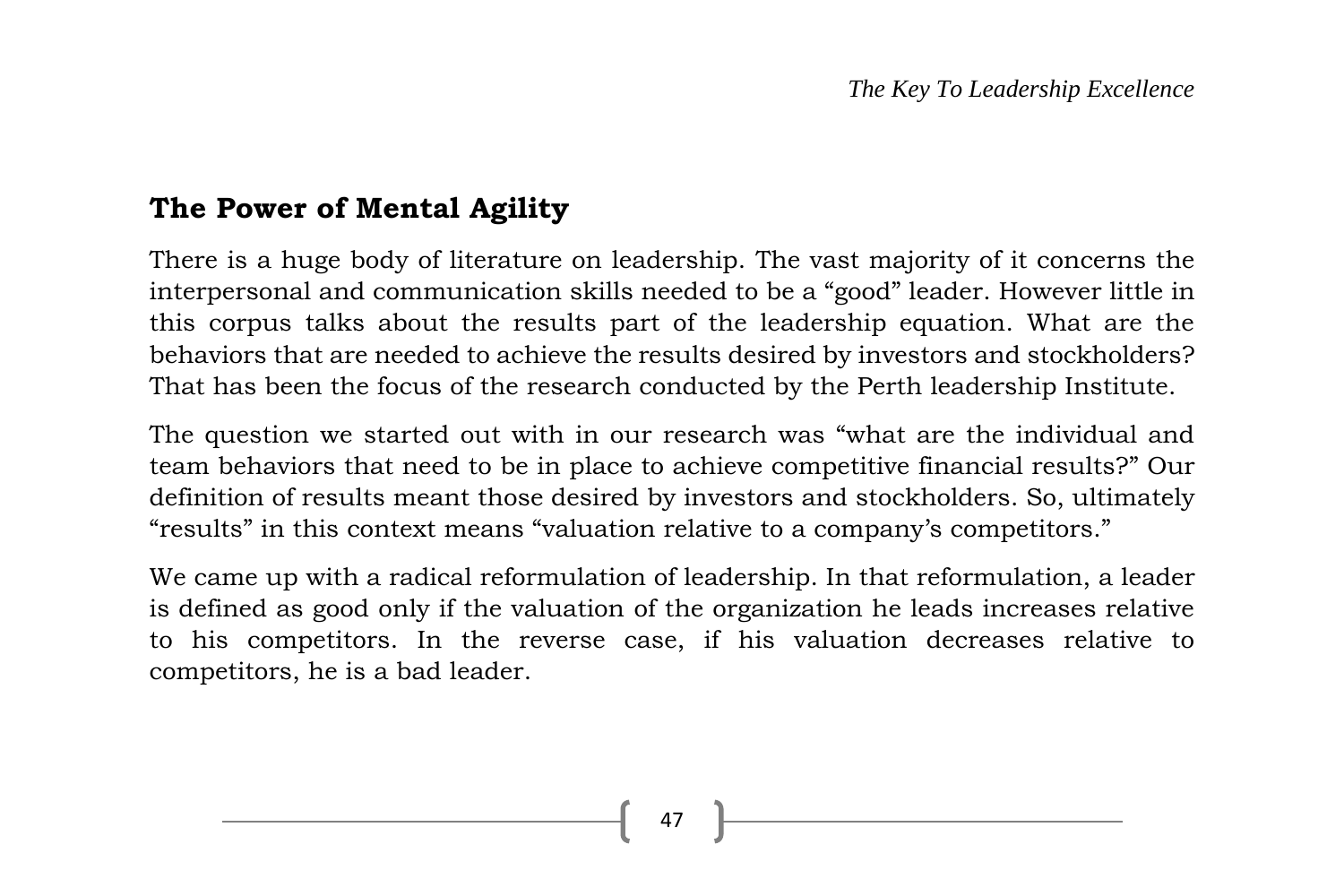We call this an outcome-based model of leadership as distinct from approaches which focus on the personality and competency characteristics of the leader. Even today, this is still a radical approach, at least among leadership practitioners.

As part of our research we developed an empirical model which links financial behaviors to financial and valuation outcomes. The central concept was the *Financial Signature*® of an individual, team or organization. This is defined as the behavioral propensity of an individual, team or organization to create capital. We developed assessments to measure Financial Signature®. You can view Financial Signature® as business acumen, and the behavioral ability of an individual, team or organization to create capital and thus to achieve a higher valuation than its competitors.

It turns out that the Perth Leadership Outcome Model® (PLOM) independently developed many of the concepts of behavioral finance before they passed into common currency. Our concept of the behavioral drivers underlying a Financial Signature® was essentially the same as certain cognitive biases that are now regarded as the basis of modern behavioral finance and economics.

The two cognitive biases that we identified as comprising Financial Signature® were the *status quo bias* and the *illusion of control bias*. The status quo bias drives the level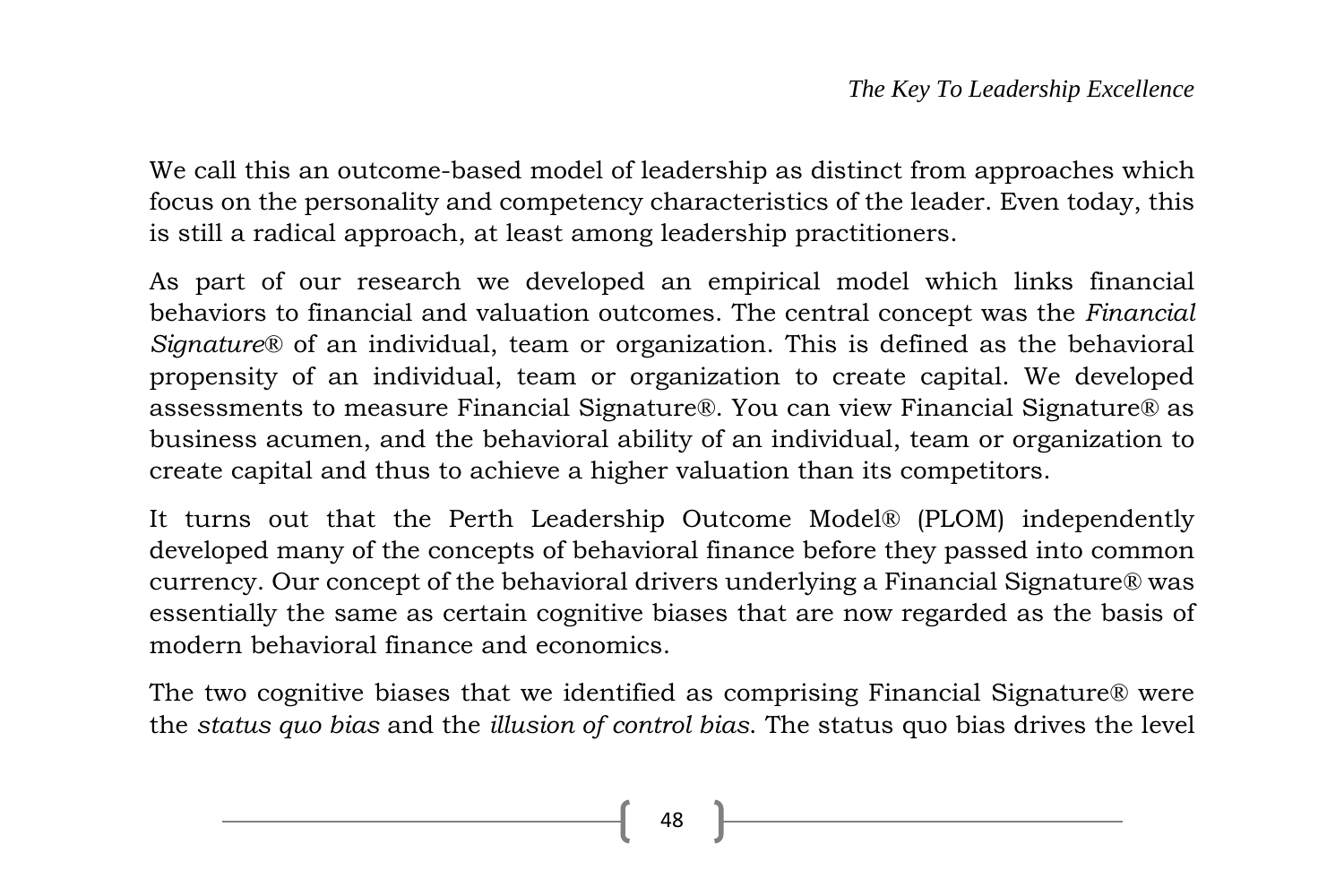of value-adding behaviors by a person and thus the level of gross margin relative to competitors. The illusion of control bias drives the level of resource utilization of an individual and hence the level of expenses relative to competitors. Together these two cognitive biases are the basis of a model which can predict both profitability and valuation based purely on behavioral factors.

Our model can predict the actual valuation outcomes of leadership behaviors at the level of a specific individual, team or company. The model goes well beyond just financial outcomes at individual team and organizational levels. It also shows how industries and markets evolve, based on these cognitive biases, how they drive business strategy, and how they are related to innovation and capital intensity in markets at both early and later stages of evolution. This is set out in my book *The Three Financial Styles of Very Successful Leaders,* published in 2005 by McGraw-Hill, and in numerous articles since.

#### **Does This Have Relevance to Leadership Beyond the Private Sector?**

So what about government and nonprofits? Surely this model is not relevant to them since they don't have competitors and they don't need to make a profit. What is the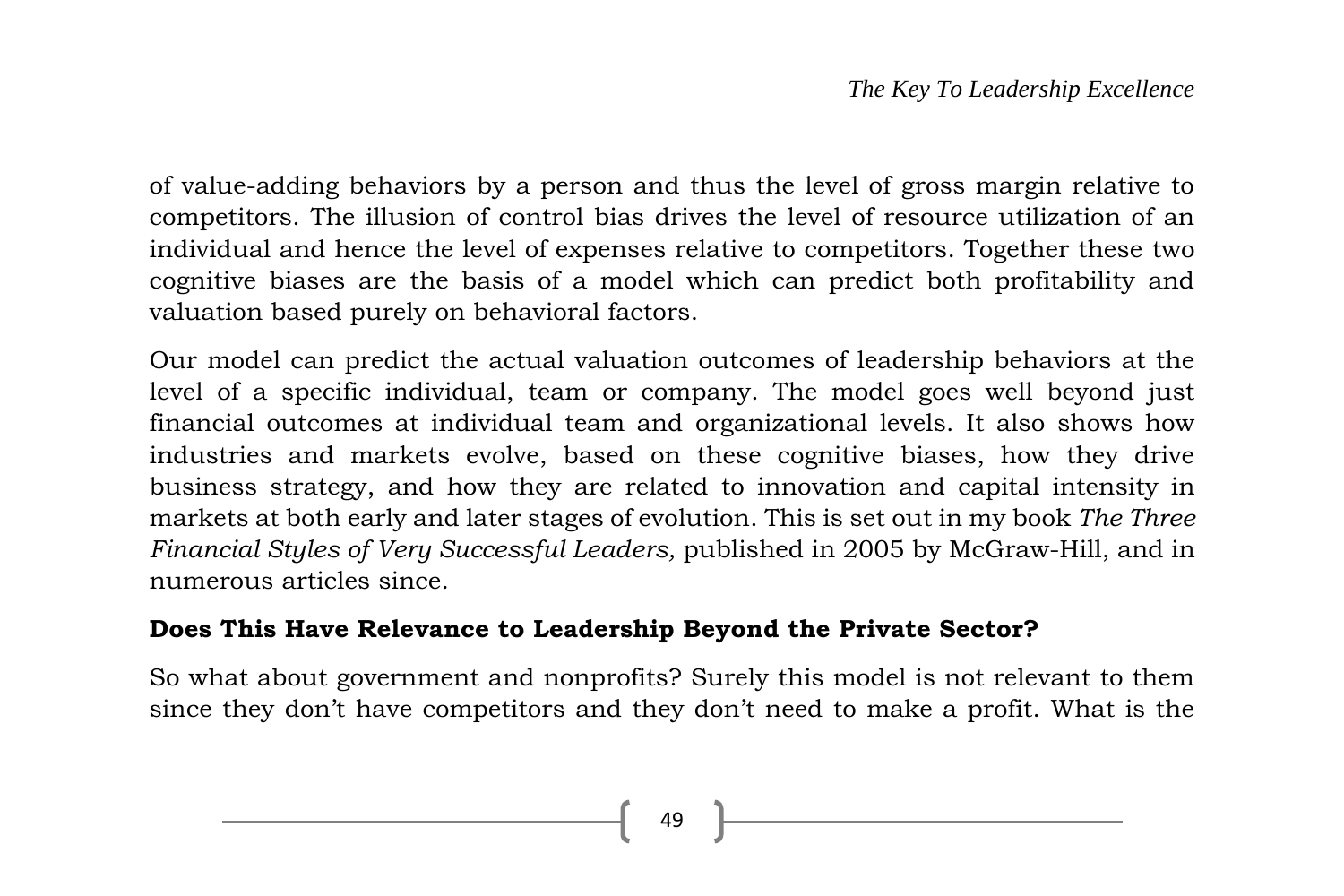use of a Financial Signature® when there aren't any shareholders or investors and instead we have voters or recipients of aid?

Actually the two cognitive biases that underlie Financial Signature® each are highly relevant to government and nonprofit sectors. The status quo bias drives innovation and the adding of value to products and services. Value-adding outcomes don't have to be measured in financial terms, although this can be useful sometimes.

Value-adding outcomes can be measured in numerous other ways, invoking concepts such as voter or recipient welfare, measures of happiness and well-being and the like. In the nonprofit and governmental sectors we still need to find organizations and leaders that can innovate new approaches to improve happiness, well-being and good health, mental and physical. Innovation is absolutely not just a matter for the private sector and the status quo bias is one that impacts all humans, no matter what organization they are in. We want to increase innovation so that we can impact issues such as voter and welfare outcomes more effectively than we do now.

The second cognitive bias behind Financial Signature® is the illusion of control bias. This influences the resource utilization driver. It's obvious that the aim of all organizations is to achieve higher levels of value, no matter how value is defined, for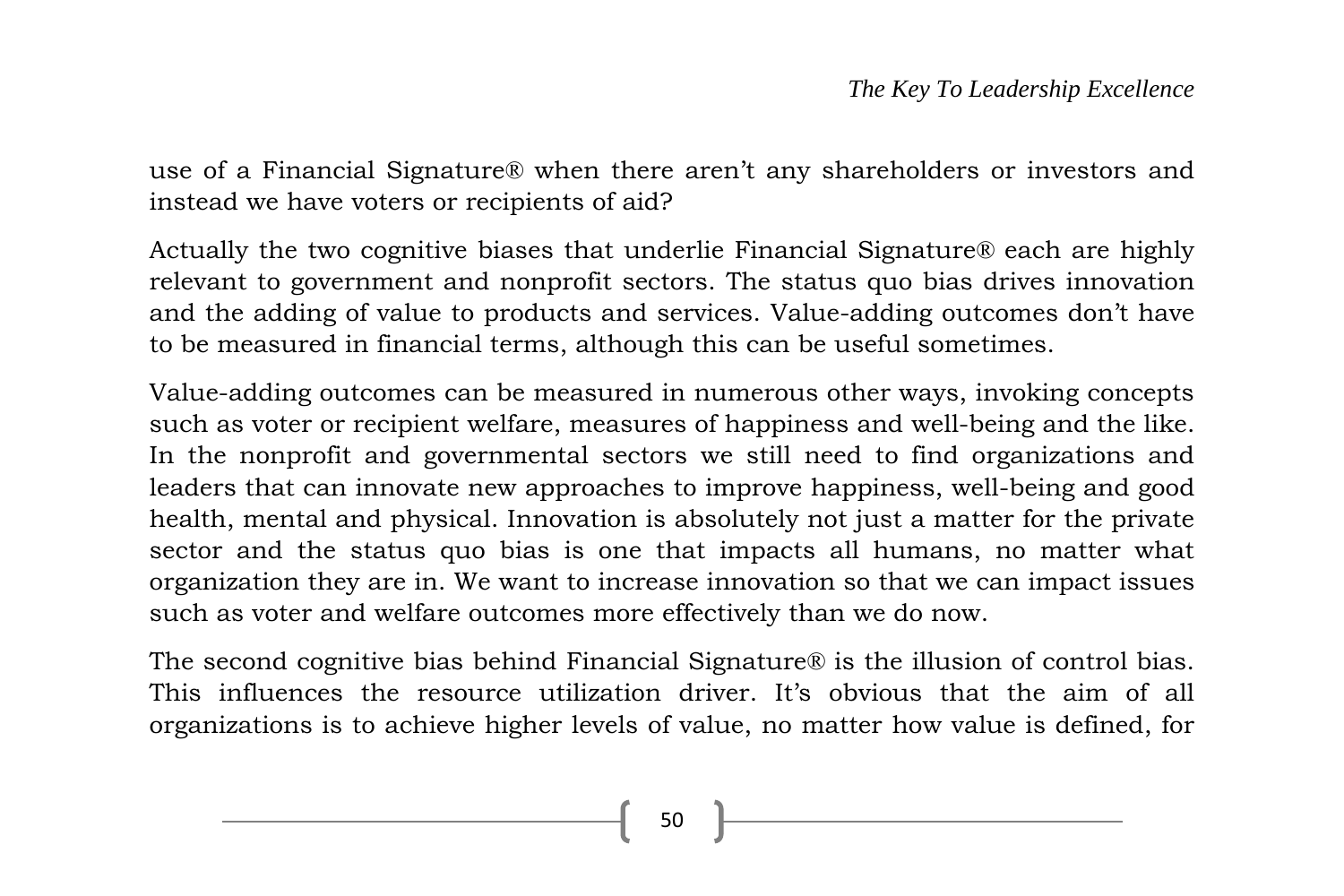lower levels of cost and resource utilization. Normally we would measure this using financial metrics but we can also measure it in other ways such as number of people involved and the amount of effort, time or energy, physical or psychic, involved. Our over-riding aim then is to achieve the highest levels of value-added possible for our organization at the lowest possible levels of resource use so that we become more effective and efficient at developing and delivering products and services to people, whether they be consumers, voters, service recipients, or whatever else.

### **So What Does This Mean For Leadership?**

It has always been known that it's difficult to find good leaders. In the sphere of leadership development the idea was always that it was difficult to find leaders who had the high-level combination of interpersonal skills and emotional intelligence coupled with the ability to inspire and communicate to keep followers engaged and loyal.

But the implication of our research means this task is even harder. Now we actually have to find leaders who possess all these "soft" skills coupled with the ability to achieve hard financial results that show up in the bottom line. We are faced with a common dilemma given these two approaches. We may find leaders with high-level soft skills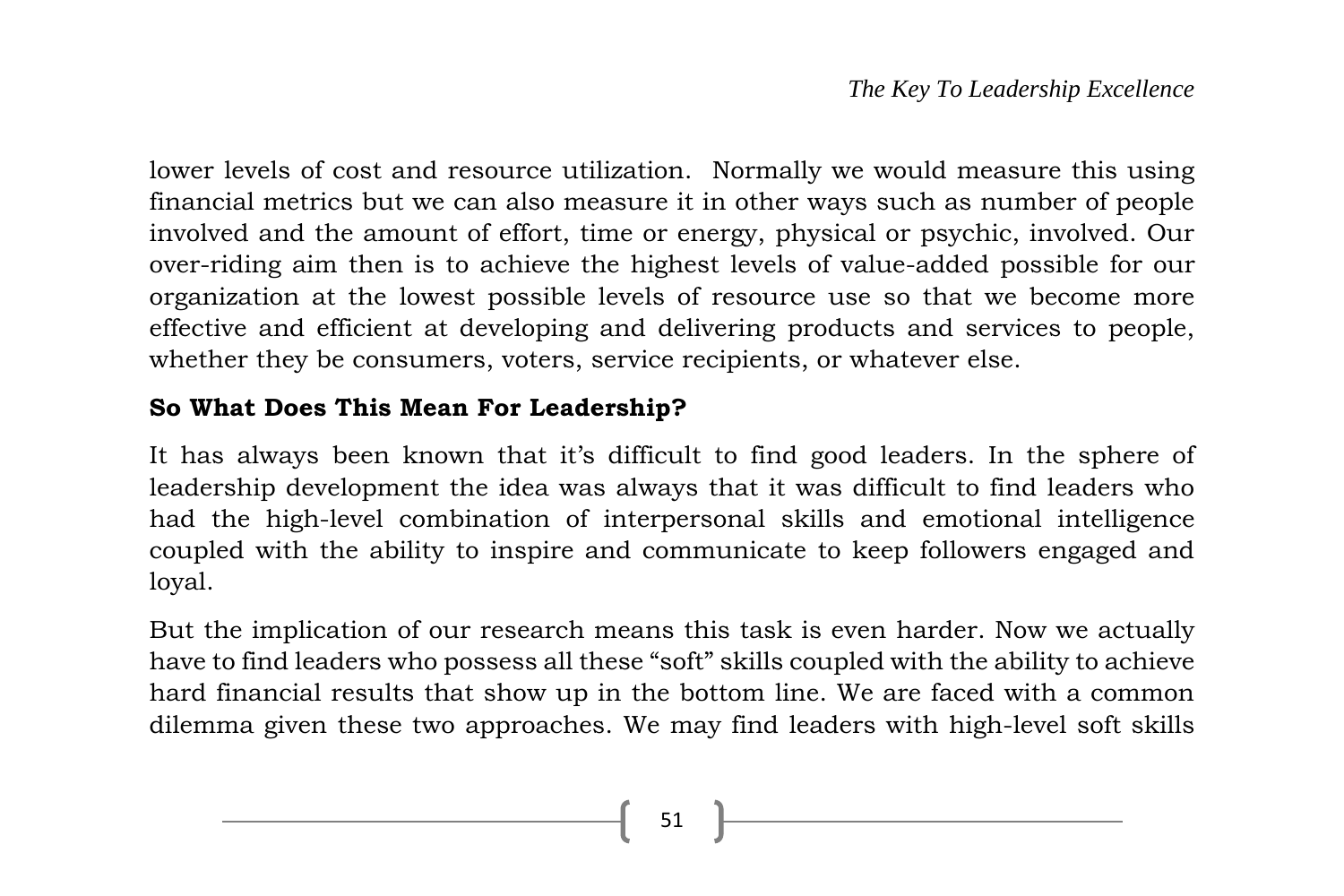who can't get the results that investors and shareholders require. Or, on the other hand, we might get leaders who achieve these financial and valuation results but who have poor soft and communications skills and who achieve their results through fiat and fear.

In other words, we can't assume that if we get leaders with the traditional soft skills that they will also get good results. Nor can we assume that leaders who get good results will be good leaders in a traditional sense. The implication of our approach is that developing and sustaining good leaders is much harder than we all thought. Indeed, that is why we believe it is so hard to find leaders who tick all the boxes.

#### **Innate Financial Signature® Vs. Actual or Learned Financial Mission**

Our Financial Signature® is innate. But that doesn't mean that it drives all of our behavior and our management and financial decisions. Our model shows us that each of us tend to act in different ways to those driven by our Financial Signature®. The way we act in practice is what we call our *Financial Mission*.

Your Financial Mission may be different to your Financial Signature® for a variety of reasons. You may be following the lead of a boss, or aligning yourself with the financial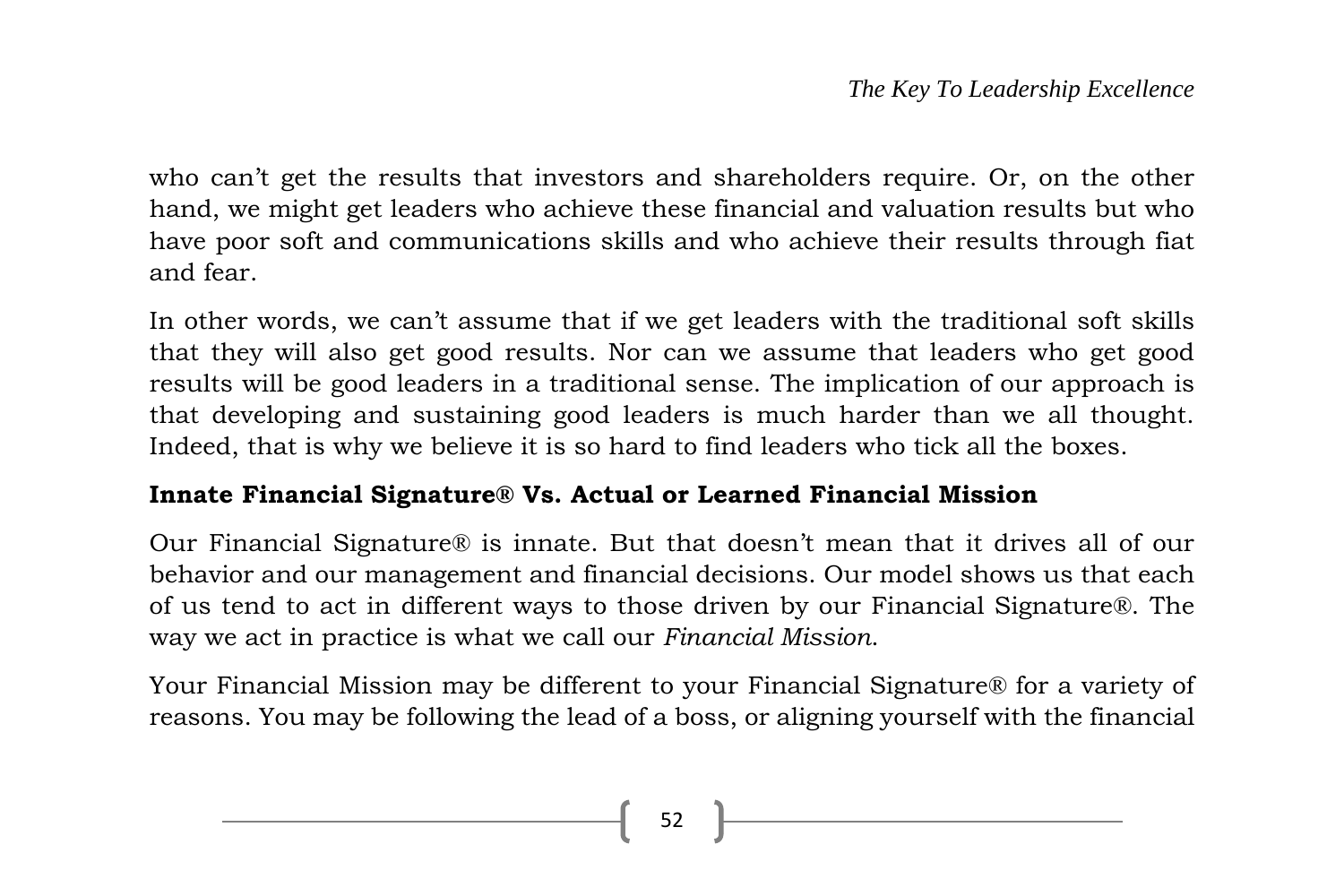culture of an organization whose mission happens to be different from your signature. Your compensation package might drive you to act in different ways from your Financial Signature®. Your Financial Signature® is your comfort zone but any of these influences might motivate you to move away from it, so it is not enough to know your Financial Signature®; you also have to know your Financial Mission.

#### **Matching Financial Signature® to Company, Industry and Market Evolution**

The core of our approach is the Financial Signature® and particularly the behavioral drivers underlying innovation. In our model, different Financial Signatures® are needed for different stages of company, industry, and market evolution. Unless you get it right, you won't get successful leadership, even if you have smart, committed, ethical leaders with great soft skills and even if they have a Financial Signature® that is capital-creating. That's very different from the traditional soft skills approaches which assume that possession of these skills at a high level of competence will be effective at all levels of company, industry and market evolution. So again it makes the task of finding leaders even harder than we all thought.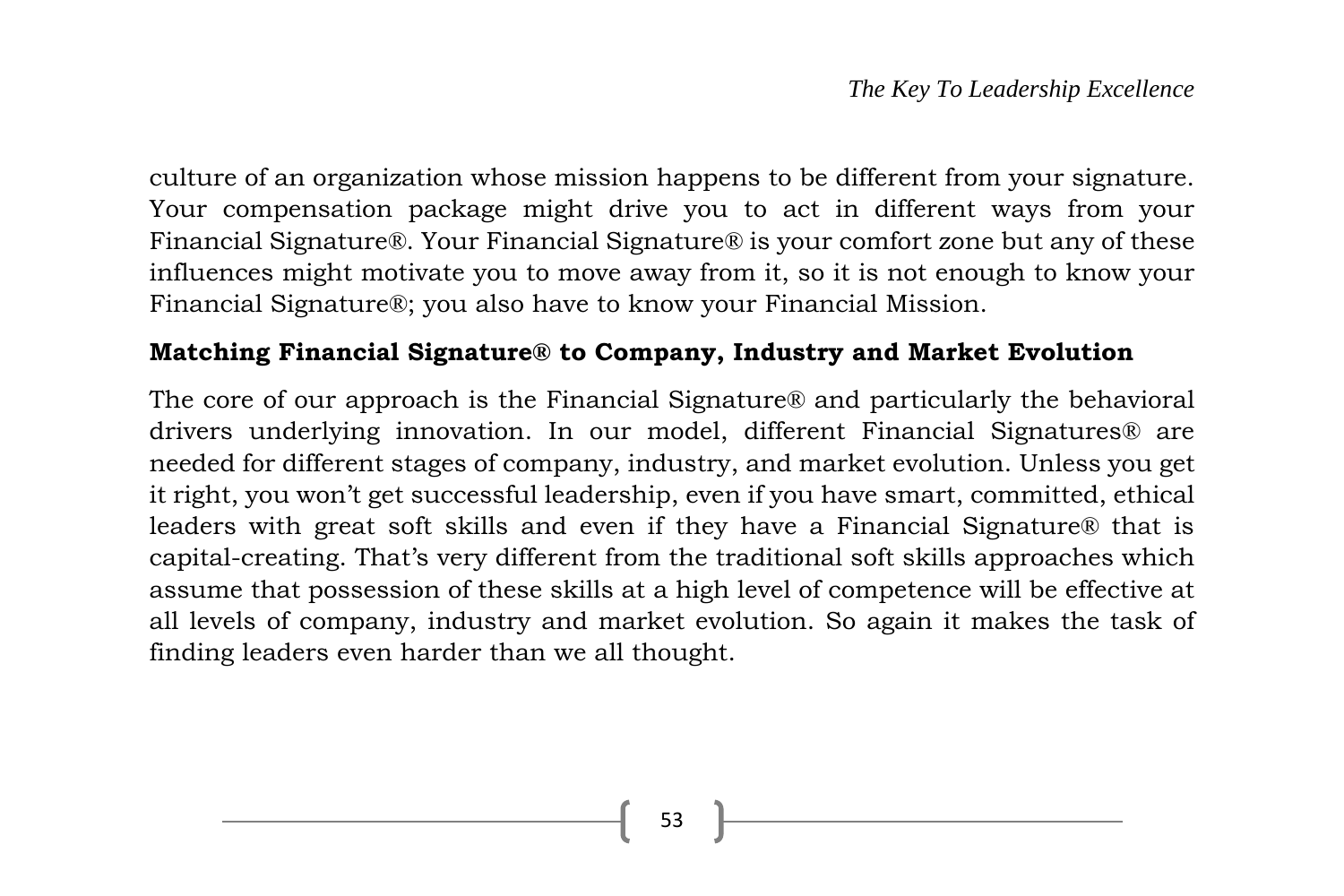# **Matching Individual and Team Financial Mission to Your Organization's Financial Mission**

What this all means is that often, if not usually, the best choice is to match your Financial Mission to that of your team and organization. That way, the manner in which you have all decided to achieve value is the same and you are on the same page in terms of the value you want to add for the resources necessary to the value-adding level you wish to achieve. This means you not only have to know your own Financial Mission, but also that of your team and the organization. Then you can make the right decision for yourself, your team and the company.

#### **Financial Literacy Not Business Acumen**

It might be thought that there's an easy way out; that is, find leaders who have high levels of education in finance and business which will guarantee that they have the right educational background to achieve valuation that exceeds that of their close competitors.

Unfortunately it isn't that easy. Financial Signature® is a function of innate preferences and cognitive bias, not of intelligence (however defined) or education. It's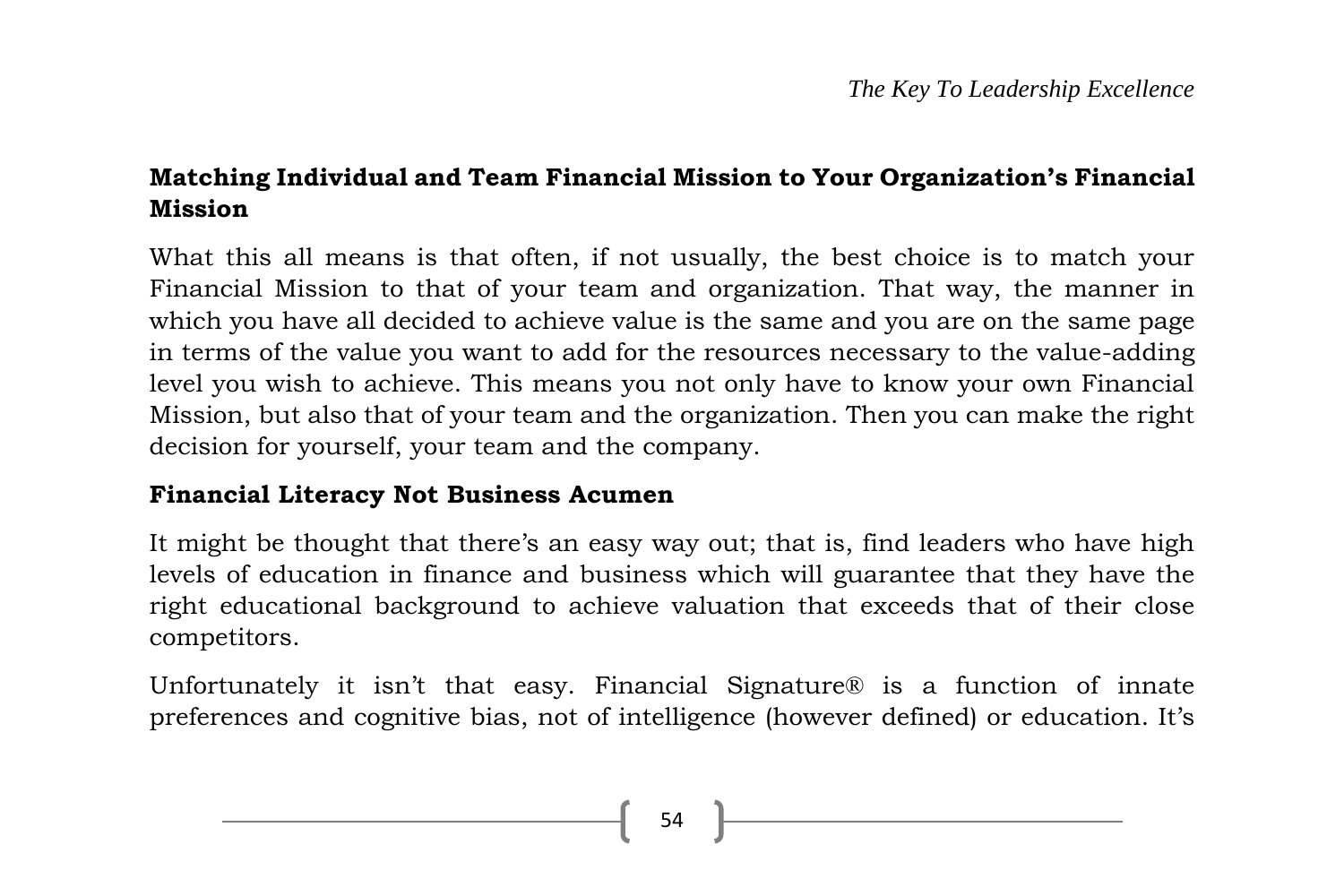now well established that economic crises don't spare highly educated business people; in fact there's substantial evidence to suggest that such leaders often do worse than people who are not so educated at least in part because of their vulnerability to the over-confidence cognitive bias. The inescapable conclusion is that business acumen is not a function of financial literacy and might even sometimes be inversely correlated to it.

# **Leadership Agility and Self-Awareness More Important Than Educations, Skills Or Intelligence**

It's becoming increasingly obvious that great leadership is not just dependent on intelligence, competencies, soft skills, other interpersonal skills or even Financial Signature®. More than anything else it requires a high level of self-awareness and mental agility that allows the leader to keep an open-mind and to be able to switch gears even when some of their basic beliefs might be infringed. We are starting to realize, with the advent of the new behavioral disciplines, that we all possess unconscious biases and preferences that often override good decision-making without us realizing that this is what is happening.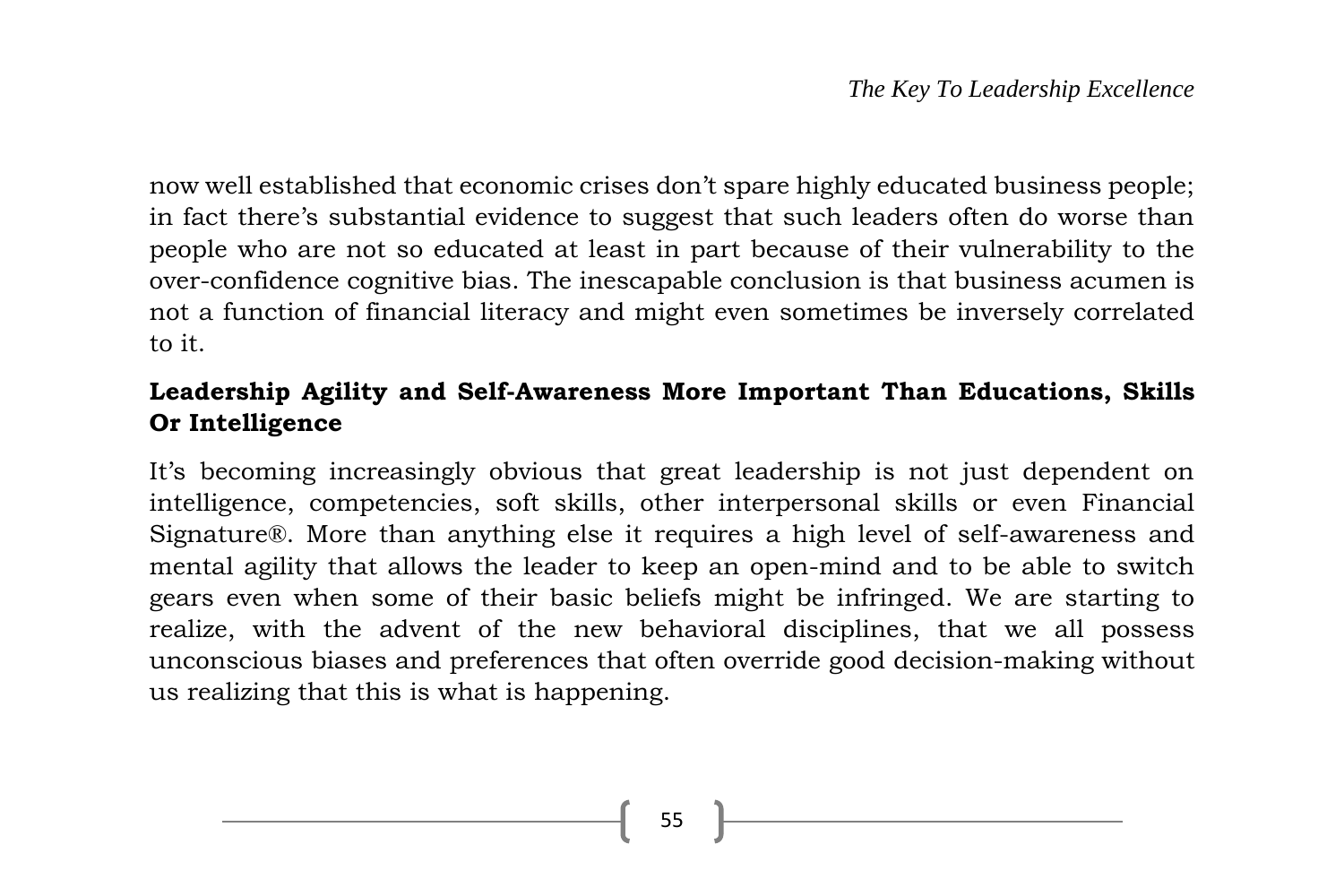The first port of call for a leader is to become aware of these unconscious biases so that they can address their own behavioral vulnerabilities which lead to poor decisions and actions. If this doesn't happen, it doesn't matter what the competencies and personality attributes of the leader are, they are going to face problems that they can't address because they are simply not aware of where their behavioral failure points are.

#### **Recommendations for Leadership Success**

Based on our research, we believe that the best solution to the challenge of developing leaders who have both the people skills and business acumen required for optimal performance is to combine traditional approaches to leadership development with the PLOM. By being made aware of your unconscious cognitive biases, you have the best chance of becoming free from their adverse effects.

Without knowing your Financial Signature® and Mission, and those of your organization, we cannot offer the optimal solution, customized for your situation. However, as mentioned above, our research has shown that regardless of what your Financial Signature® is, the most important attribute of a great leader is having high levels of self-awareness and mental agility.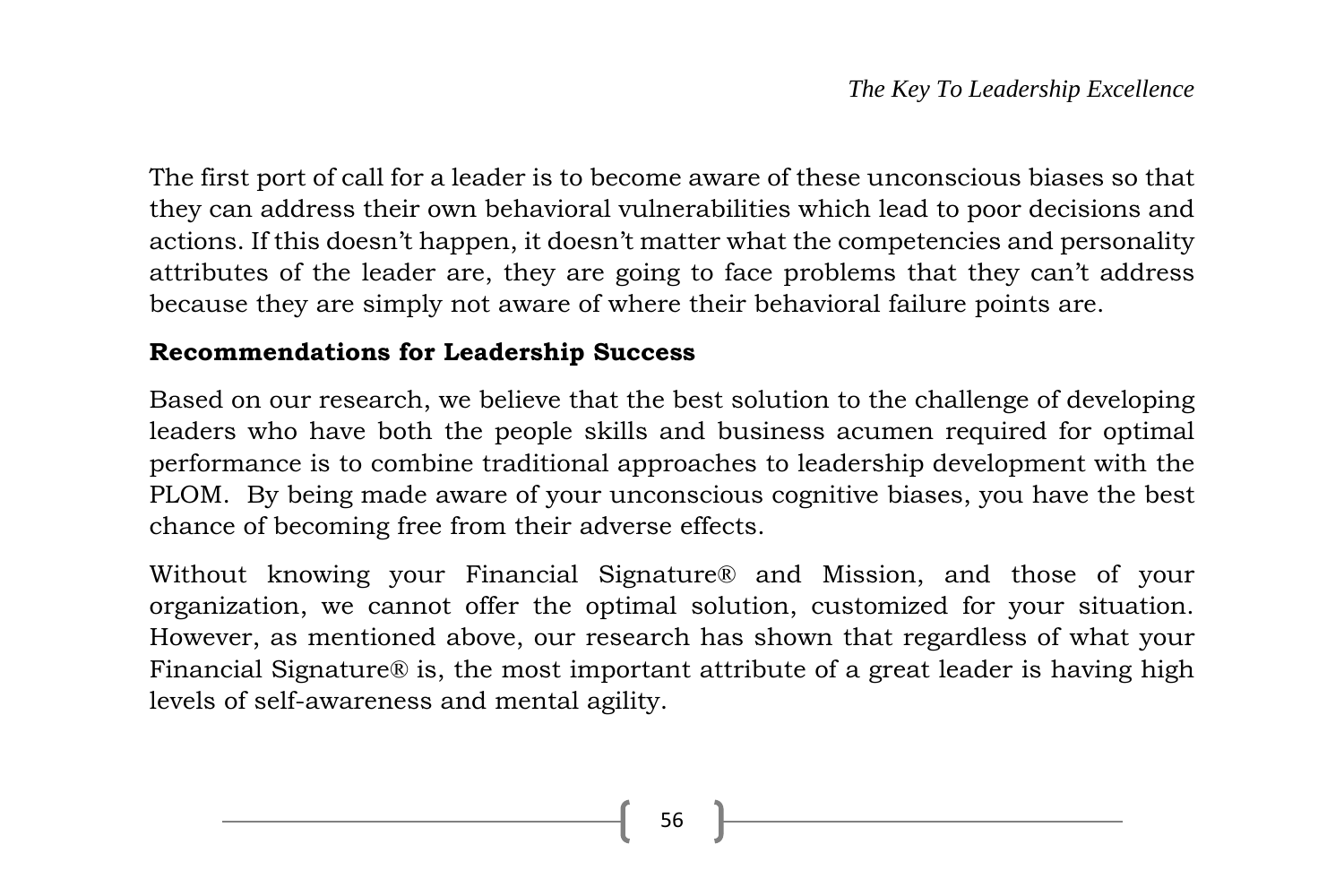Following are some ideas, based on our research and my experience as a CEO and executive trainer, which can help you to improve both your self-awareness and mental agility.

# **Speak Last**

Don't speak first if you are in a leadership position. If you speak first, your followers will think that your initial idea is where you want to go and many of them will not offer up other ideas. If you speak last you will be showing others that you are receptive to their ideas and will consider them before resorting to favoring your own ideas just because they are your own. This practice will prevent you from attaching to your own ideas before considering others, so it great for increasing mental agility.

# **Speak Less Than 10% of the Time**

Leaders often become focused on their own importance and often they believe they know more than their subordinates, so they feel they have the license to speak as much as they want. For many leaders, speaking more is a way of showing others that they feel more important than them. So speak less than 10% of the time. That forces you to think before you speak. It forces you to be more precise when you do speak because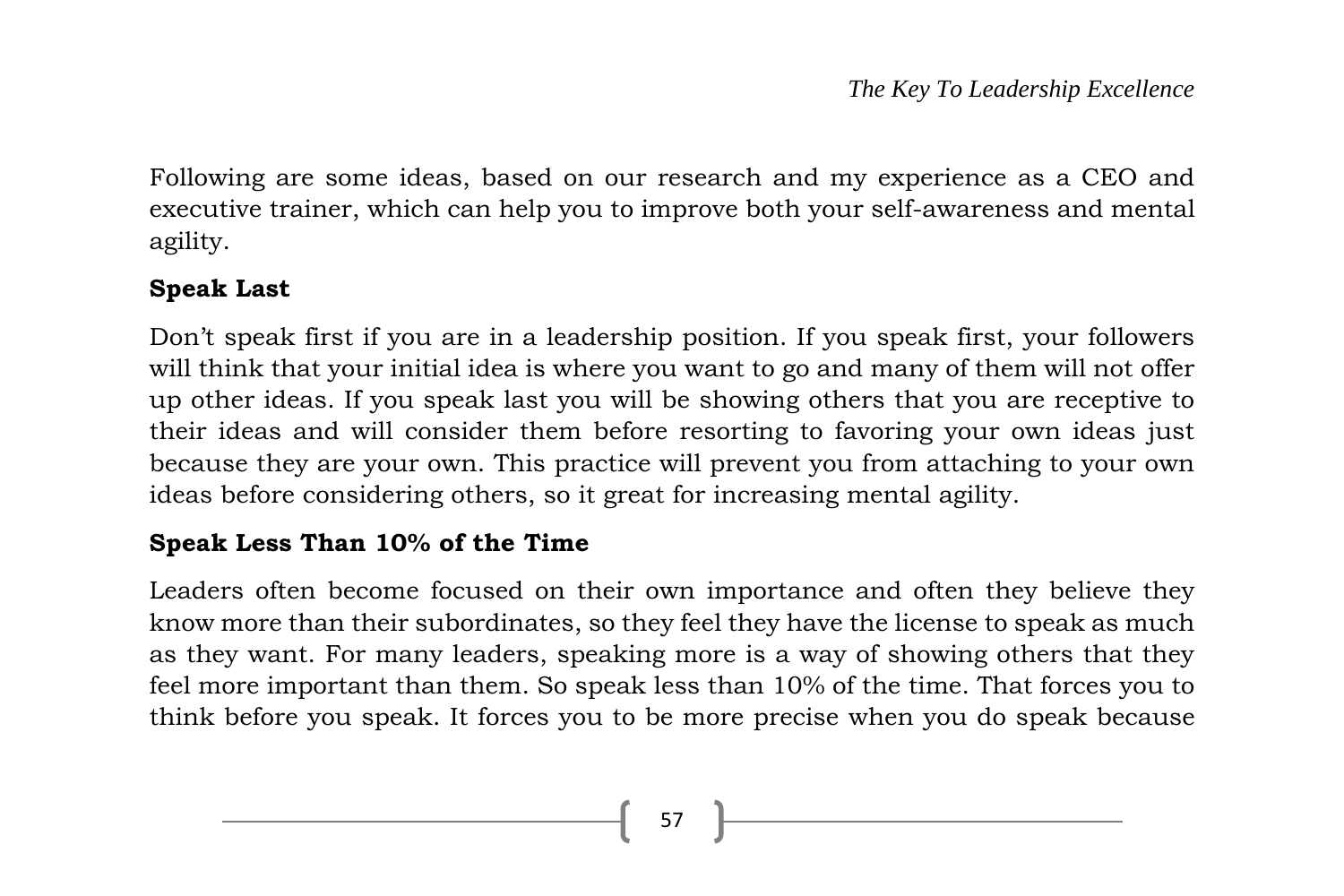you won't have much time. It also shows others that you don't think you are more important than them, even if in fact you are. Again this will act to increase your level of mental agility because you are going to have to have much greater impact in communicating with much less time available.

#### **Don't Offer Your Own Opinions Until You Have Heard Everyone Else's**

Immediately after a leader offers his own opinions it shuts off the opinions of many others. It also subtly shades what your people will tell you because they will change their own opinions to be more aligned with what you have said. That means you will cut off both opinions and shades of opinion without realizing you are doing that.

Once you utter your own opinions you have actually cut off many sources of information and views without for the most part even realizing that is what you have done. So offering your opinions last is a great way of increasing you own level of mental agility. This will help you lessen the effects of your systematic biases by reducing the degree to which you unconsciously filter information from people while simultaneously helping you be less fixated on your own ideas, more open-minded to new ideas, and more agile.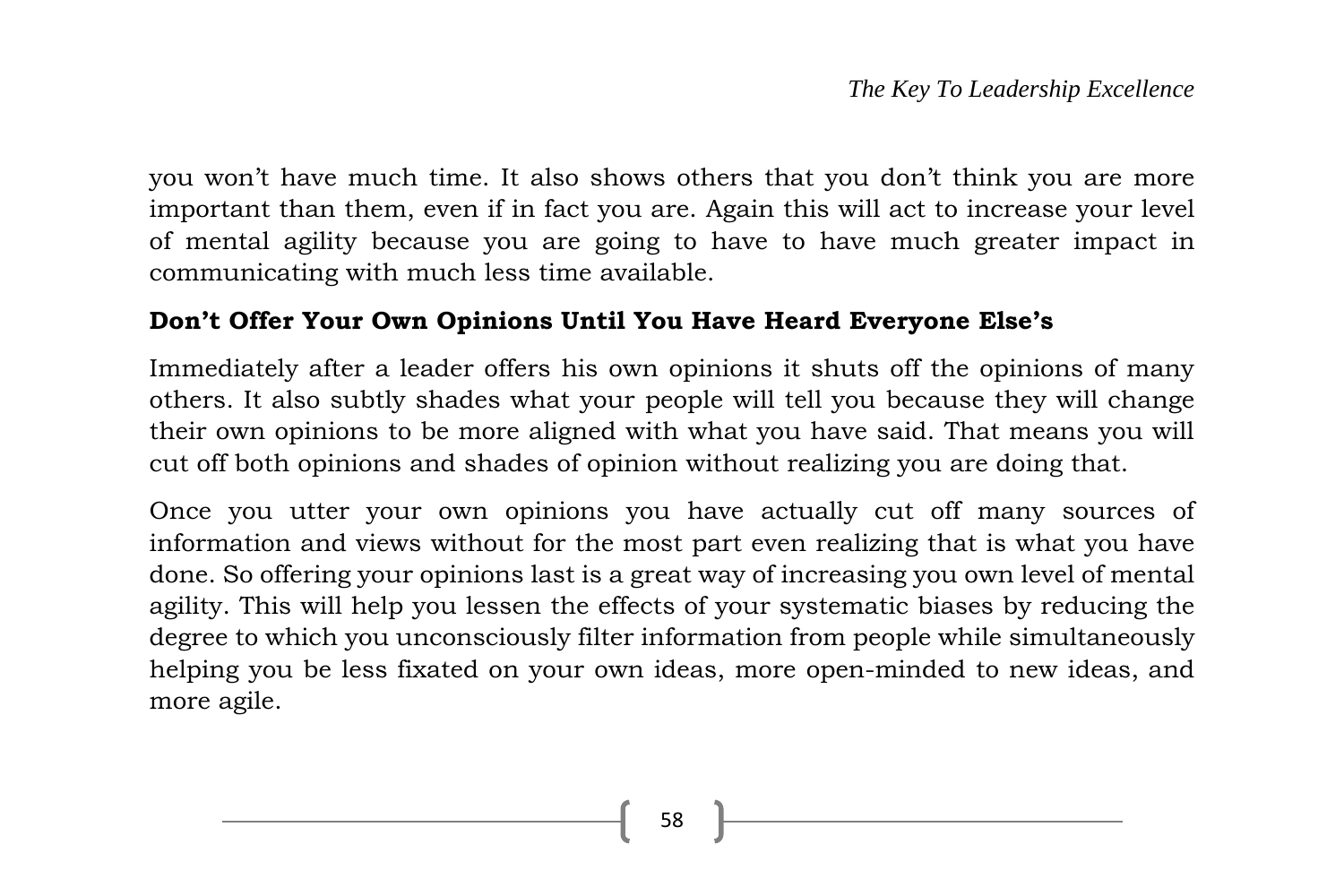#### **Practice Constructive Disbelief**

Constructive disbelief is a technique in which you look at one (or more) of your more cherished views and then imagine that it isn't true. Maybe you have gained an MBA degree. What if it is totally false? What would you do then?

Constructive disbelief is a technique you can also use with your own people if you are a leader. You can challenge them to practice constructive disbelief while in meetings, both public and private, as a way to open up thinking and other approaches. In using this technique on yourself it will force you to become more self-aware about the extent to which you are dependent on certain belief systems and make you more sensitive to how responsive you are to other beliefs and approaches.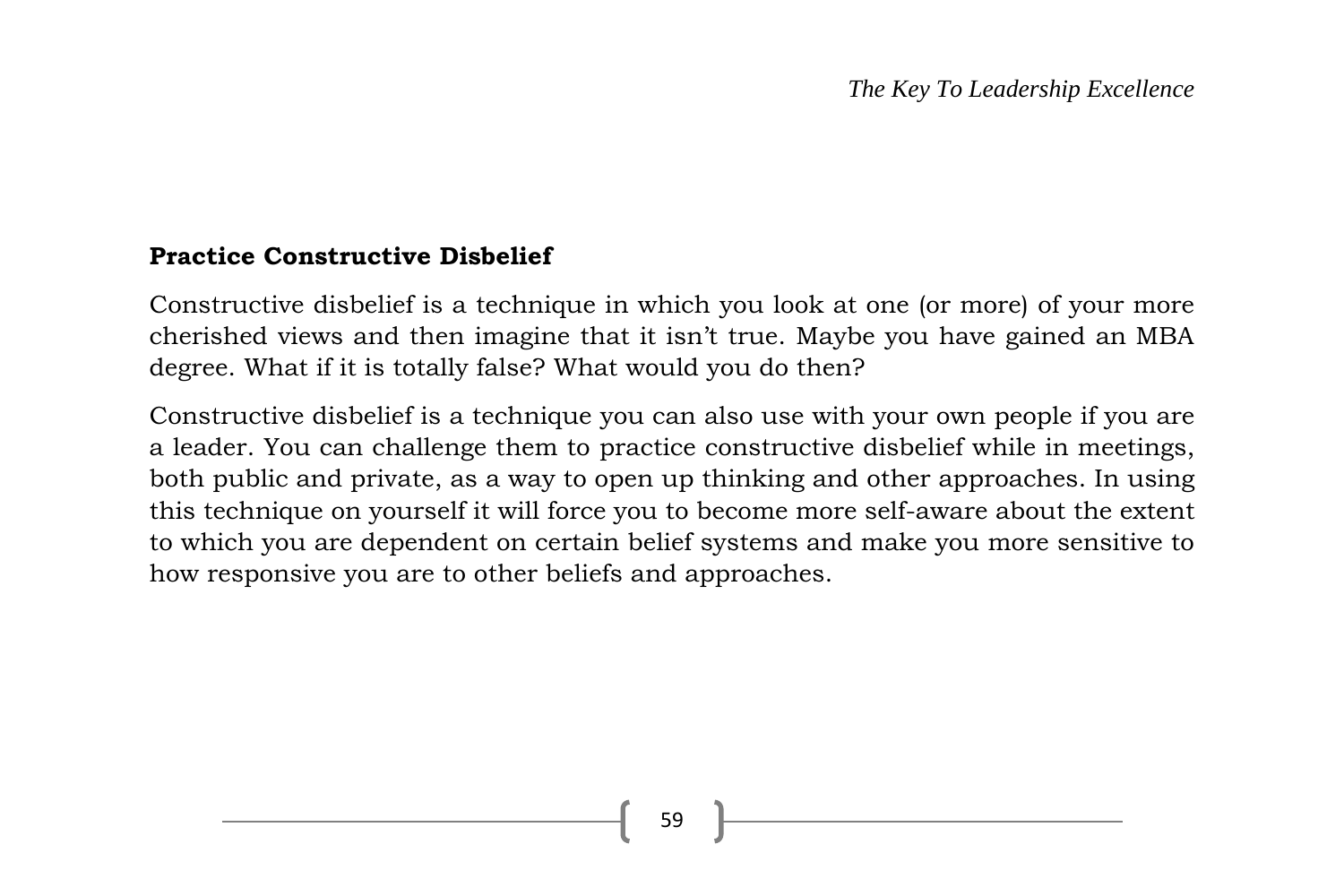*The Key To Leadership Excellence*



60

**Chapter Five:**

# **Helping Others Helps the Bottom Line Charlie Kim**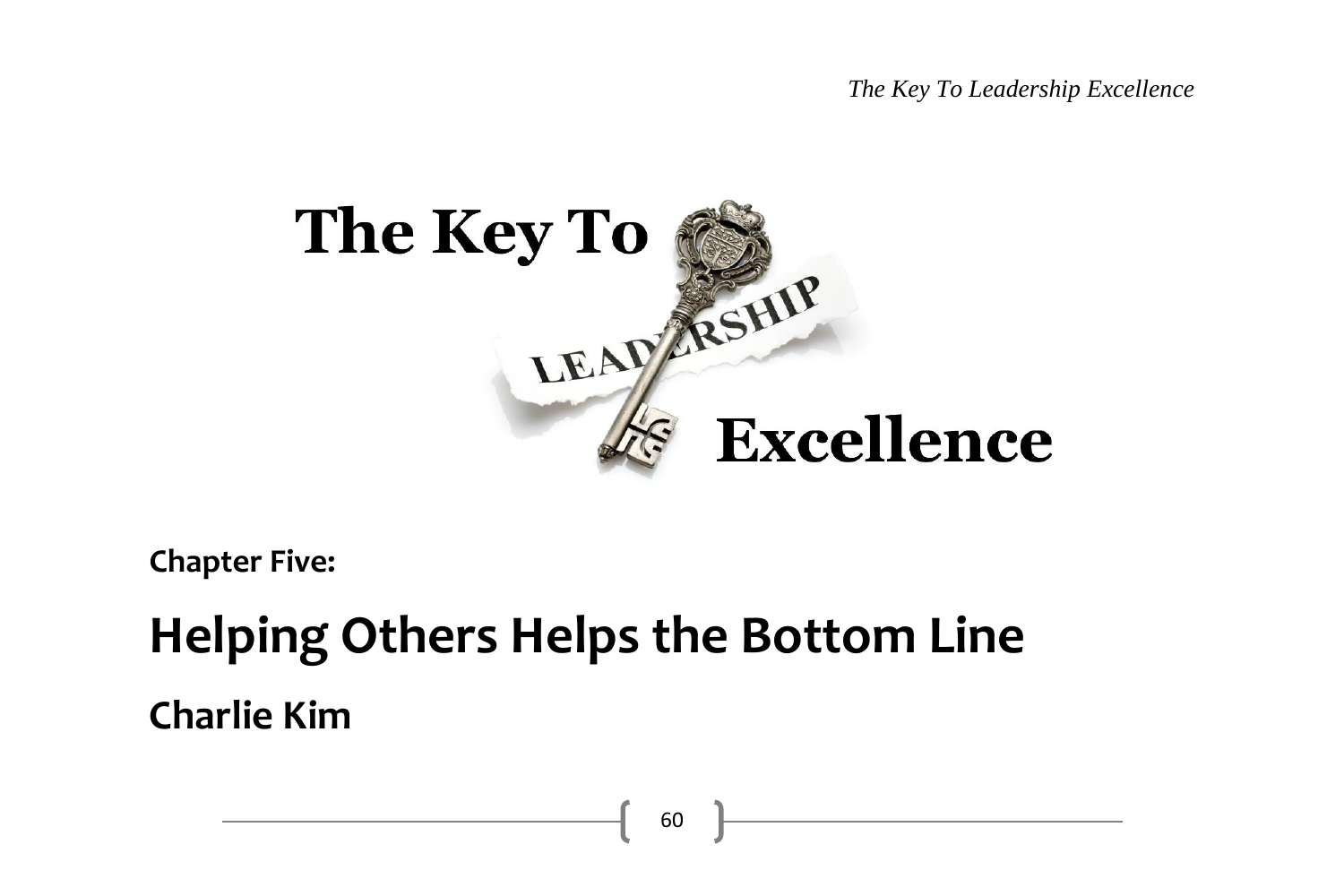

Charlie Kim is the Founder and CEO of [Next Jump,](http://www.nextjump.com/) described by the New York Times as "a bellwether for the next generation of ecommerce." What sets Next Jump apart is their culture and focus on human capital. Experts have called Next Jump the "Demonstration Project," proving the combination of caring for your employees and helping them grow as human beings is possible while at the same time making money and helping the world become a better place.

Charlie has been a keynote speaker at many conferences including: Tim O'Reilly's Web 2.0 and Gabe Zichermann's GSummit, and is also the highest rated mentor for the NYC Venture Fellows Program, a mentorship program built by Mayor Bloomberg for top technology companies in NYC. He has also served on Bloomberg's Applied Sciences NYC Advisory Committee, ultimately selecting Cornell to build a \$2-billion technology campus in NYC.

Charlie resides in Manhattan with his wife, Ella and son, Jackson.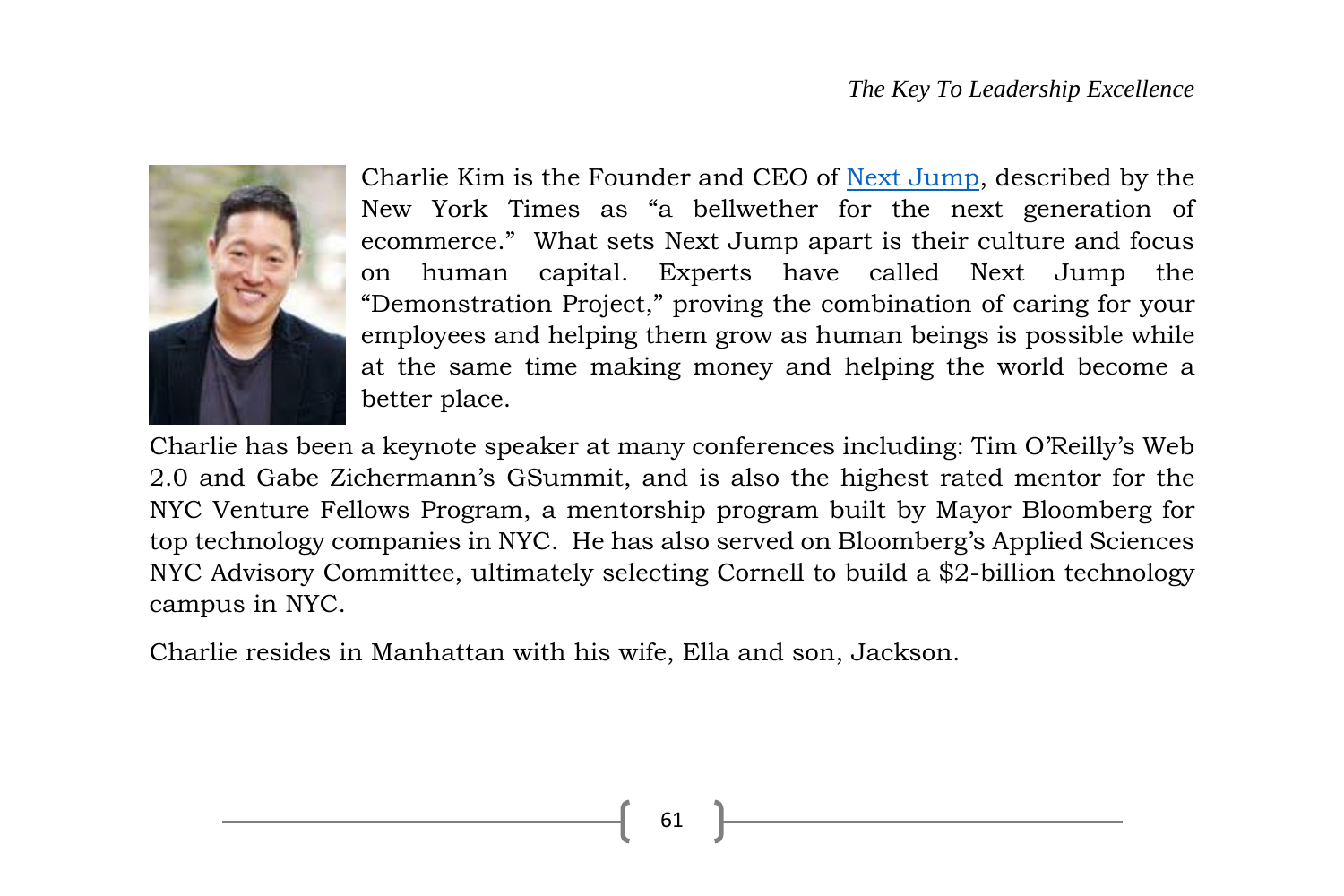# **Helping Others Helps the Bottom Line**

Good leaders empower others to be leaders. You cannot dictate that someone become a leader, but rather, need to invest in setting up the right environment for those behaviors to naturally occur. We have developed a framework that focuses on growing leaders in our company, but it could be used at an individual level as well. The key is starting with self and then helping others. Here is how we have scaled this philosophy at Next Jump.

We have made a conscious decision to invest in a people-focused culture to develop leaders. Our formula for culture, which we believe is universal, is *Better ME + Better YOU = Better US*. Better ME is investing in self-growth, learning and getting better to build mastery. We've found it is important to start with self, as you cannot help others if you are not continually growing yourself. Better YOU is building purpose: why are we on this planet? When we are 80 years old, looking back at our life, thinking about what matters most, what was it all about?

We believe through mastery and purpose, we can build an entire company of leaders and happier people, which can change the world – Better US. In order to achieve our audacious goal to better the world, we have recognized the importance of leaders. Next

62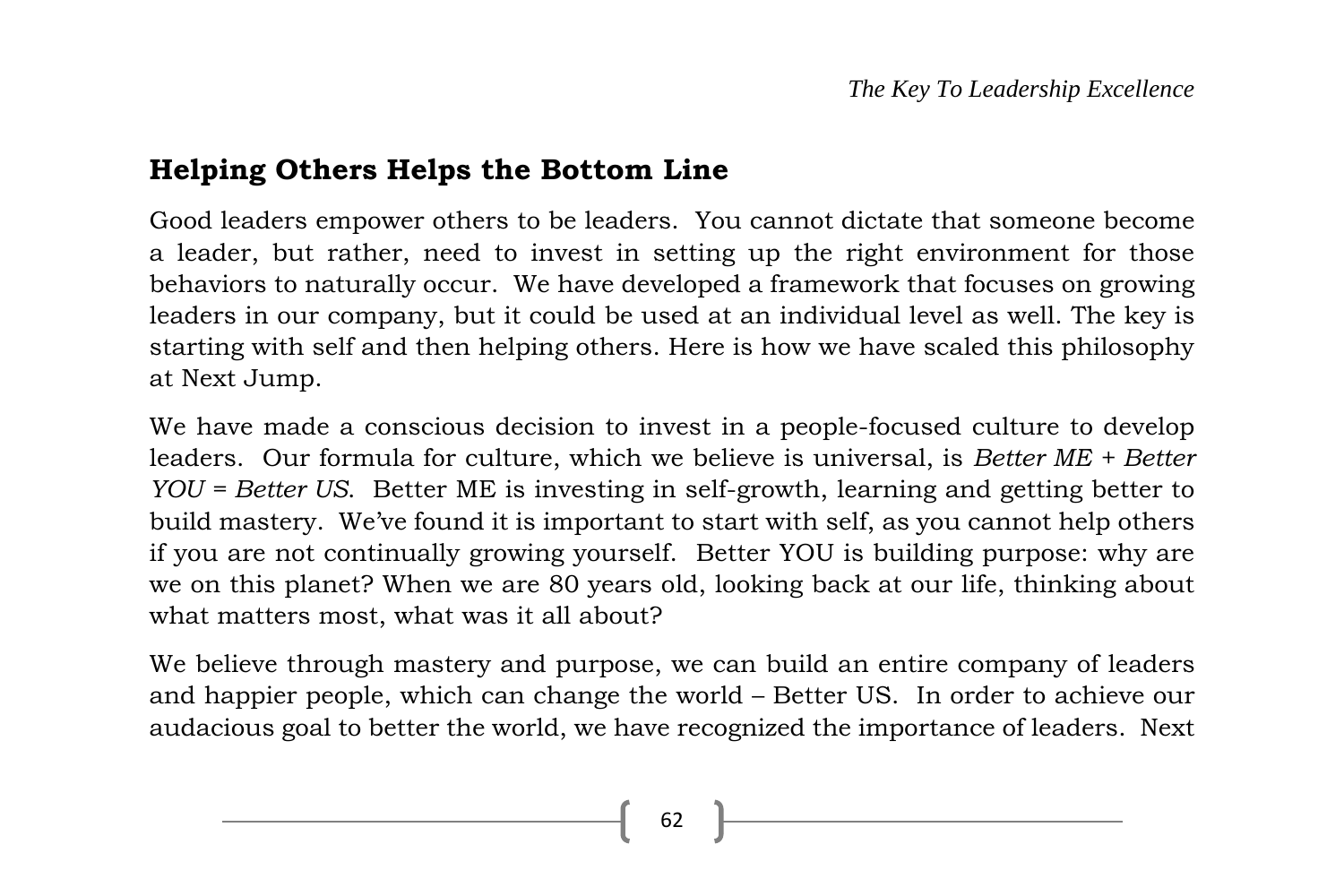Jump is dedicated to grooming our people toward becoming leaders of the world. This all starts with the right environment.

# **Better ME**

There are two important parts of the Better ME philosophy – physical & mental.

*Physical*

You need to start with your physical health so you have the energy to grow and learn when you are stressed and strained mentally. With a strong foundation, you are more equipped to handle pressure during your down times. Energy (comprised of sleep, nutrition and exercise) is the foundation for growth.

Surprisingly, it starts with exercise. As you exercise, you sleep better and eat healthier. When we're in our early 20s, not many give it thought. We abuse our bodies, sleep late, eat late and bounce right back. However, science has discovered that starting at 25 years old, the human body is starting to deteriorate. It's "slowly dying."

It's kind of depressing when you wake up one day, doing the same things you've done, and realize, "I need to eat better, exercise more regularly and sleep better." The good

63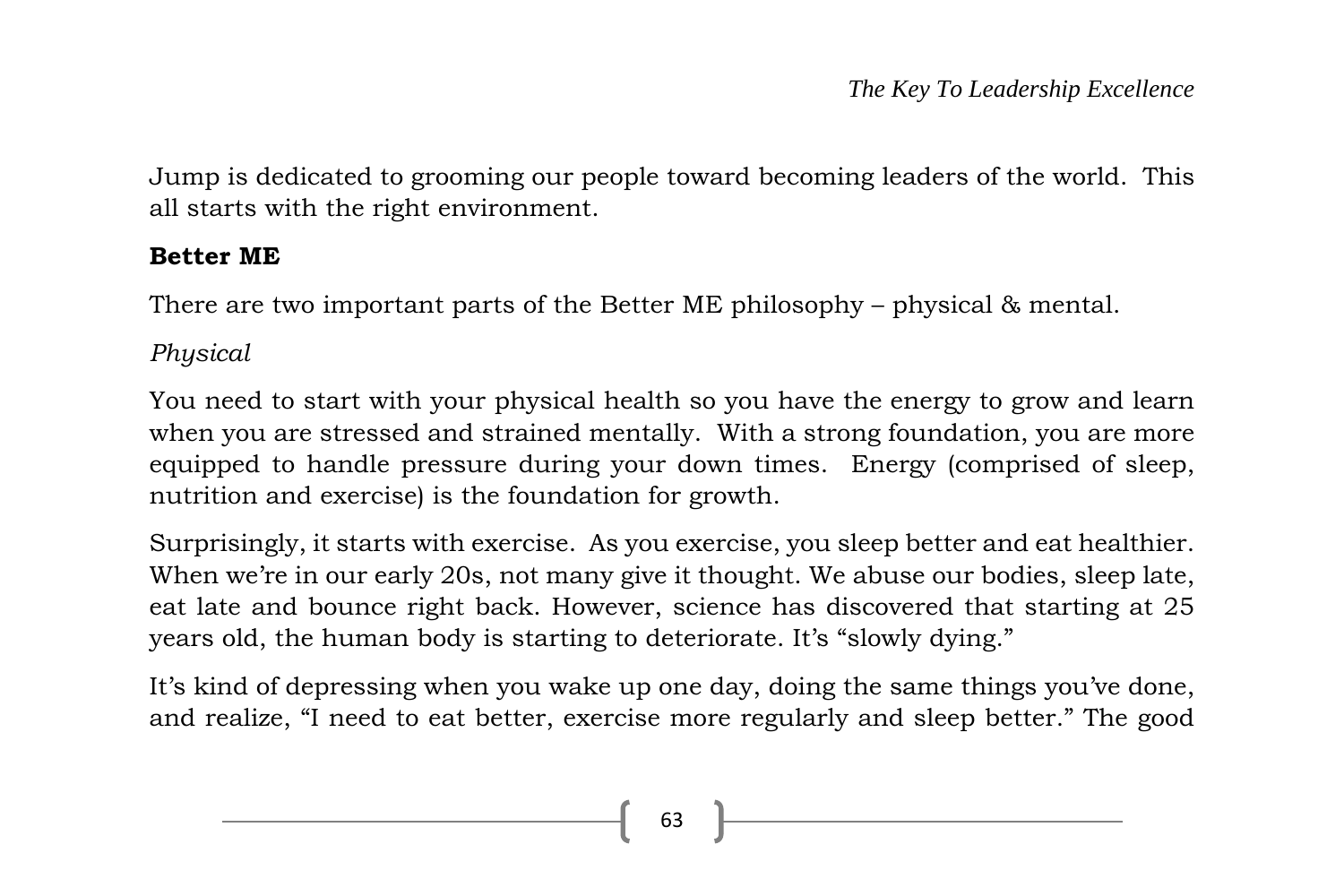news is that our body is a vehicle that has the capacity for infinite upgrades. Sleep, exercise and nutrition are the foundations of this upgrade. You need to continually upgrade your physical self to tackle your mental challenges. Without sufficient energy, we're unlikely to help others (or want to).

#### *Mental*

The second part of Better ME is around mental growth. Everyone wants to succeed. However, people are often caught in a rut of repeated errors, poor decisions, and poor judgment calls. These thematic errors are rooted in an imbalance of character muscles. By working towards a balance you will minimize the repetition of errors in your life.

We have found that everyone falls under one of two character imbalances. They are either too confident or too humble. When too swayed to the confidence side, one is arrogant. When too far on the humble side, one is insecure. If you are insecure under a point of stress you will not be optimistic, or assertively speak up when you need to.

Working to correct that imbalance through training and practice in stress is critical. If you are insecure, practice your confidence. If you are arrogant, practice your humility.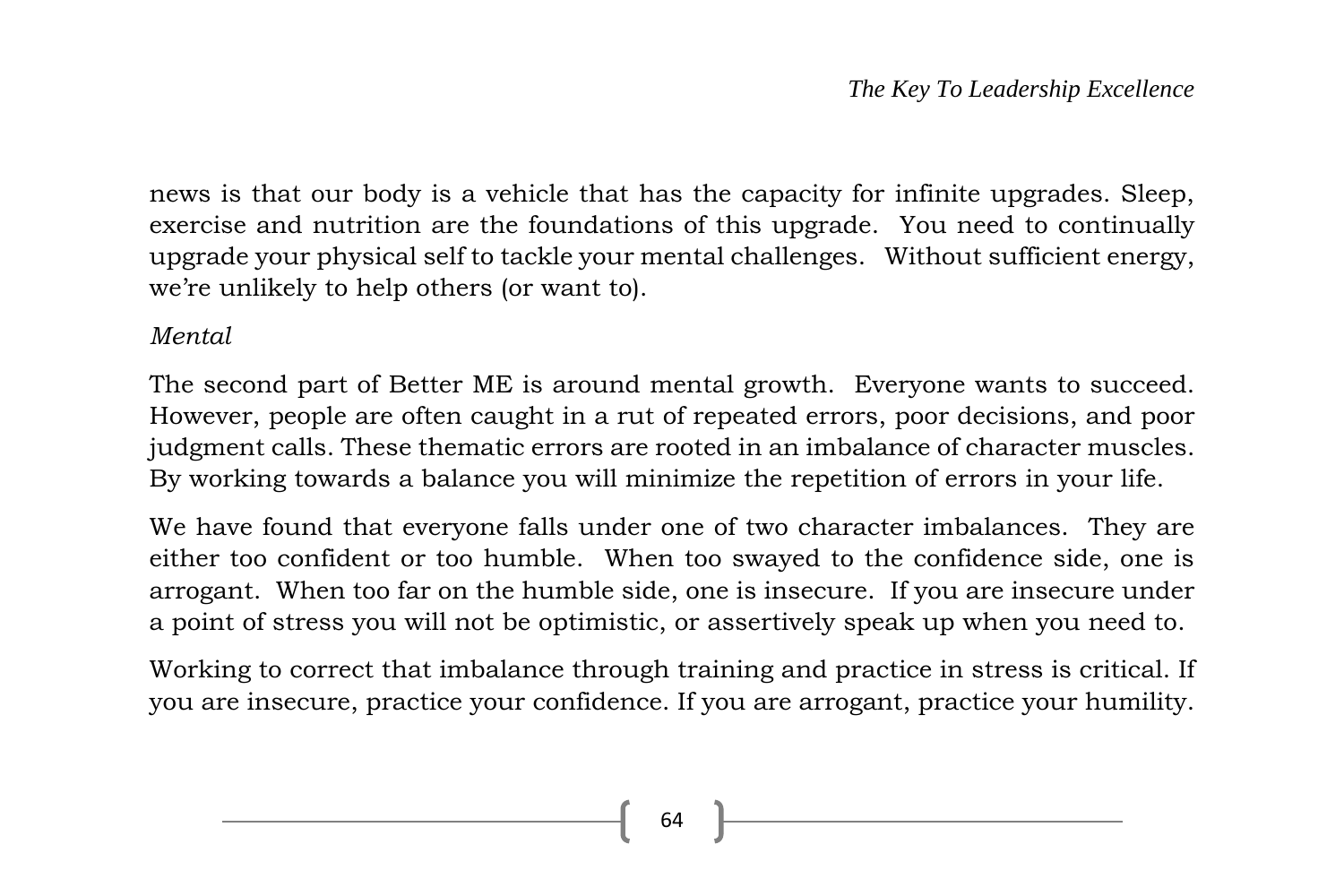As your character becomes more balanced you will find yourself making better judgment calls and as a result, becoming a more competent leader.

Most people don't have a *competence* gap. They have a *confidence* gap (or if arrogant, a humility gap). So the question is, "What is your backhand?" What is your imbalanced character trait that at the point of stress results in you making the wrong call?

How do you practice your backhand? Create a safe practice ground where you can take risks, invest in loss and consequently grow through experimenting.

At Next Jump, culture initiatives are our practice ground. They are "above the waterline" initiatives, meaning that if you blow a hole in the ship or mess up, it won't sink. This promotes learning and growing at the highest level.

# **Better YOU**

The Better YOU part of our equation is around purpose: who we helped or what we gave away. My mother always said, "All the money, all the material things… you can't take those to your grave." We have so much to do before leaving this planet if we want to dramatically change the world in a positive way.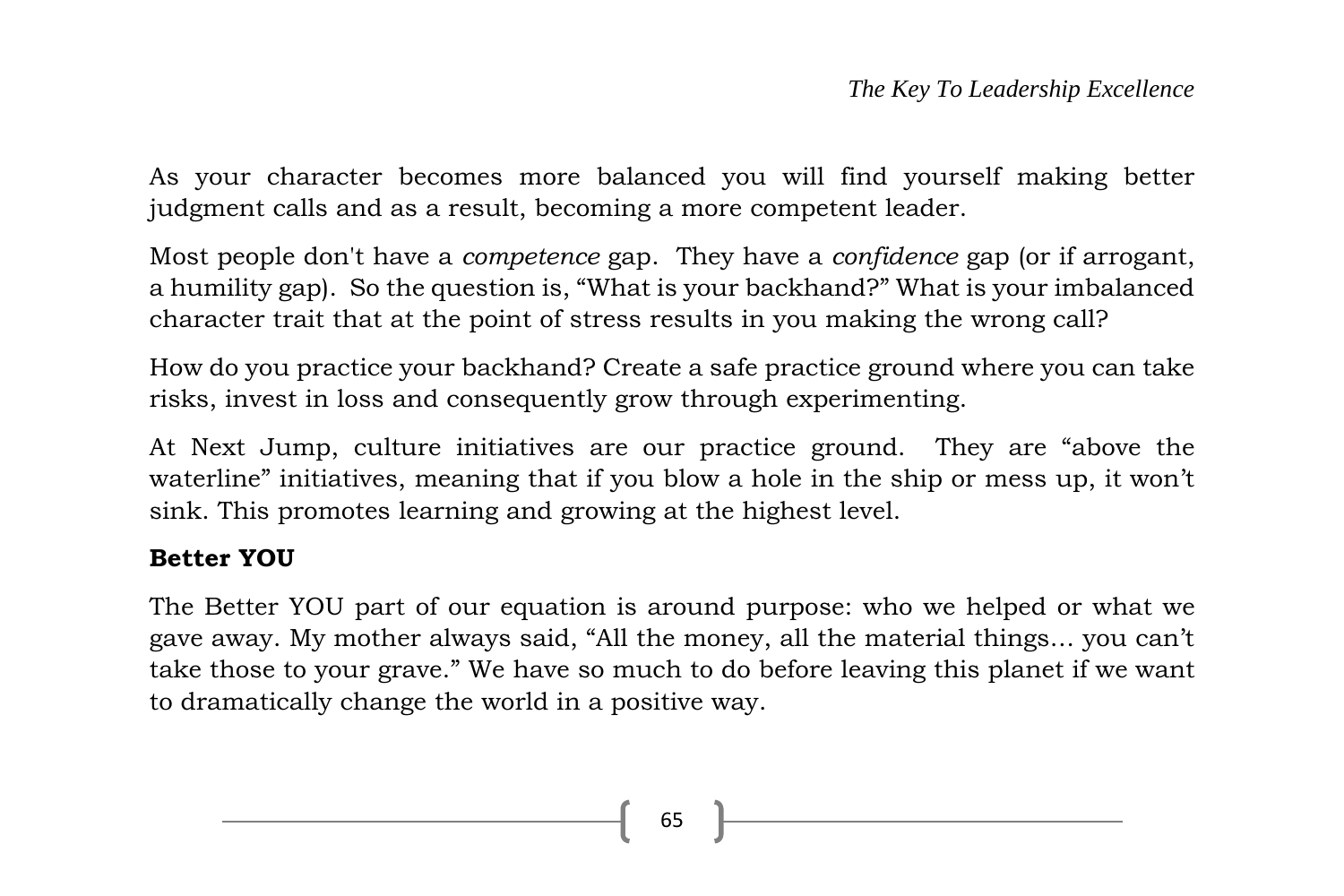Better YOU is about helping others in both a scalable way and a personal way. It is important to give in an area of strength. We started with our Code For A Cause (CFAC) program, giving away our expertise, something better than money. Here are links to two great posts by the captains of recent CFAC initiatives: [A New Philanthropy](http://blog.nextjump.com/post/53197082305/a-new-philanthropy-donating-our-best-asset-our) – [Donating Our Best Asset: Our People](http://blog.nextjump.com/post/53197082305/a-new-philanthropy-donating-our-best-asset-our) and [Corporations Can Create a Better World.](http://blog.nextjump.com/post/42237726799/corporations-can-create-a-better-world)

Other Better YOU programs include [Vendor Appreciation Day](http://blog.nextjump.com/post/38149369850/vendor-appreciation-day) for holiday gifts, contributing 10% of our salaries to the forgotten population during [Hurricane Sandy,](http://blog.nextjump.com/post/35663779238/hurricane-sandy) as well as becoming one of the largest contributors to [DonorsChoose.org](http://www.donorschoose.org/) and visiting some of the schools we impacted: [School Trip with Laura.](http://blog.nextjump.com/post/35663236765/school-trip-with-laura)

Our most recent Better YOU program is Adopt A Charity, which began with the question, "What if every successful for-profit company partnered with a quality nonprofit?" Picture thousands of companies doing this. We're investing in staff development programs for charities which will pay far more dividends than simply donating money, and will give back in perpetuity. Here's a link to a great blog post on this initiative "[Outrageous Generosity](http://willmarre.com/blog/outrageous-generosity/)" by Will Marré, who co-founded Covey Leadership with the late Stephen R. Covey.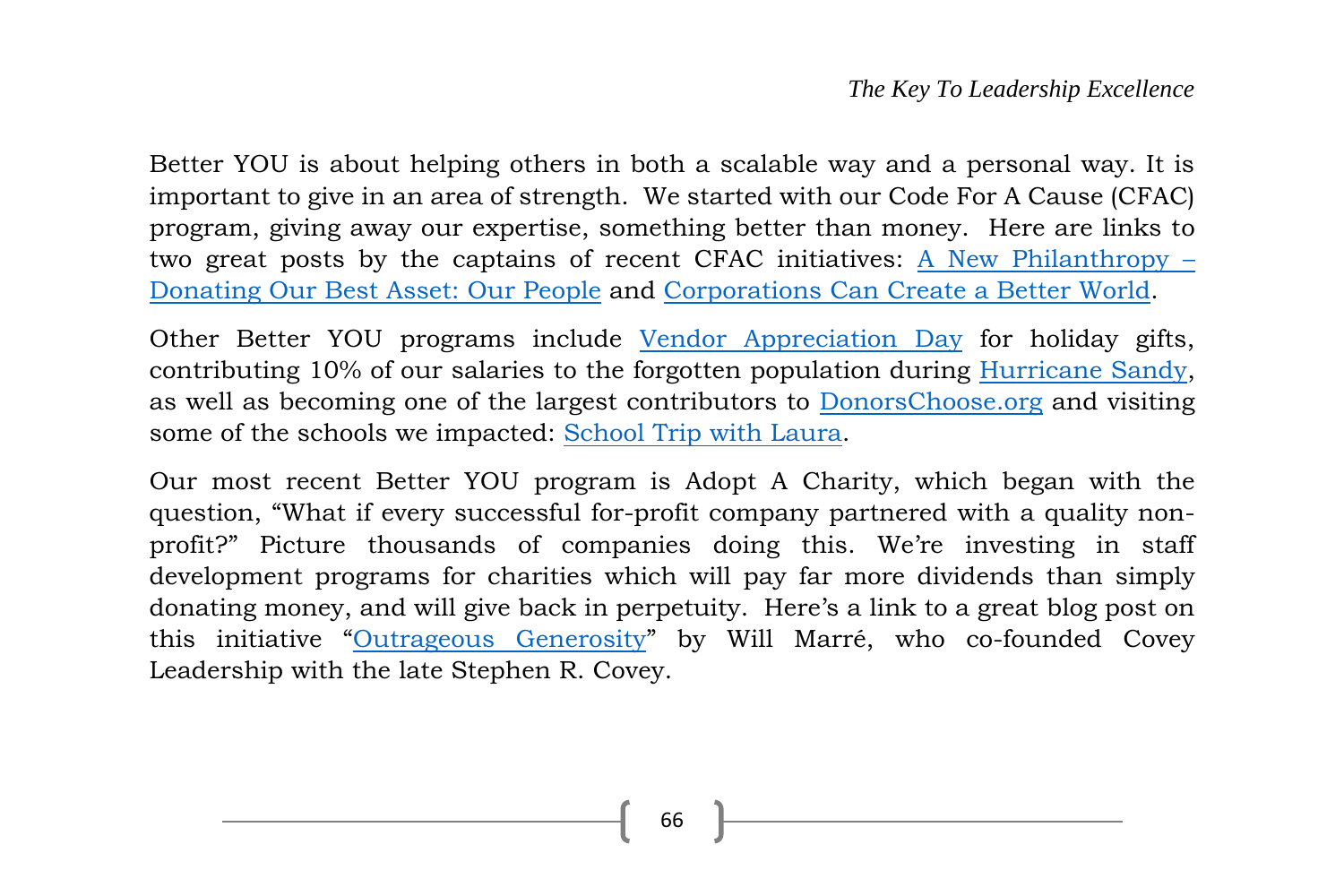When you build a culture of people who give back, your people will feel more connected to other people, like themselves more, have higher self-esteem, and focus on contributions bigger than themselves and getting better as a human being. At Next Jump we say: "We use business as a platform to build people of higher character."

#### **Better for Business? Yes, But It's Also Simply the Right Thing to Do.**

At Next Jump, we're proving that if you build an environment that is focused on developing great human beings and giving back, your organization will thrive. We are able to attract and retain the most talented people in our industry. Our people are so engaged that they often spend the night in one of the bedrooms they asked to have put in our New York City office. Our turnover is 1% versus the industry average of 22%. Clearly, a culture like ours has incredible effects on business results. But that's not why we do what we do.

I grew up as a child in Nigeria, West Africa. After living there three years, my mom started planting trees at our house. There were about a 100 visiting agriculture scientists and every house had wild fruit trees, but none with any really good fruit. So my mom bought some great fruit. She started to dry tangerine, orange, lemon and mango seeds and then planted them around our house.

67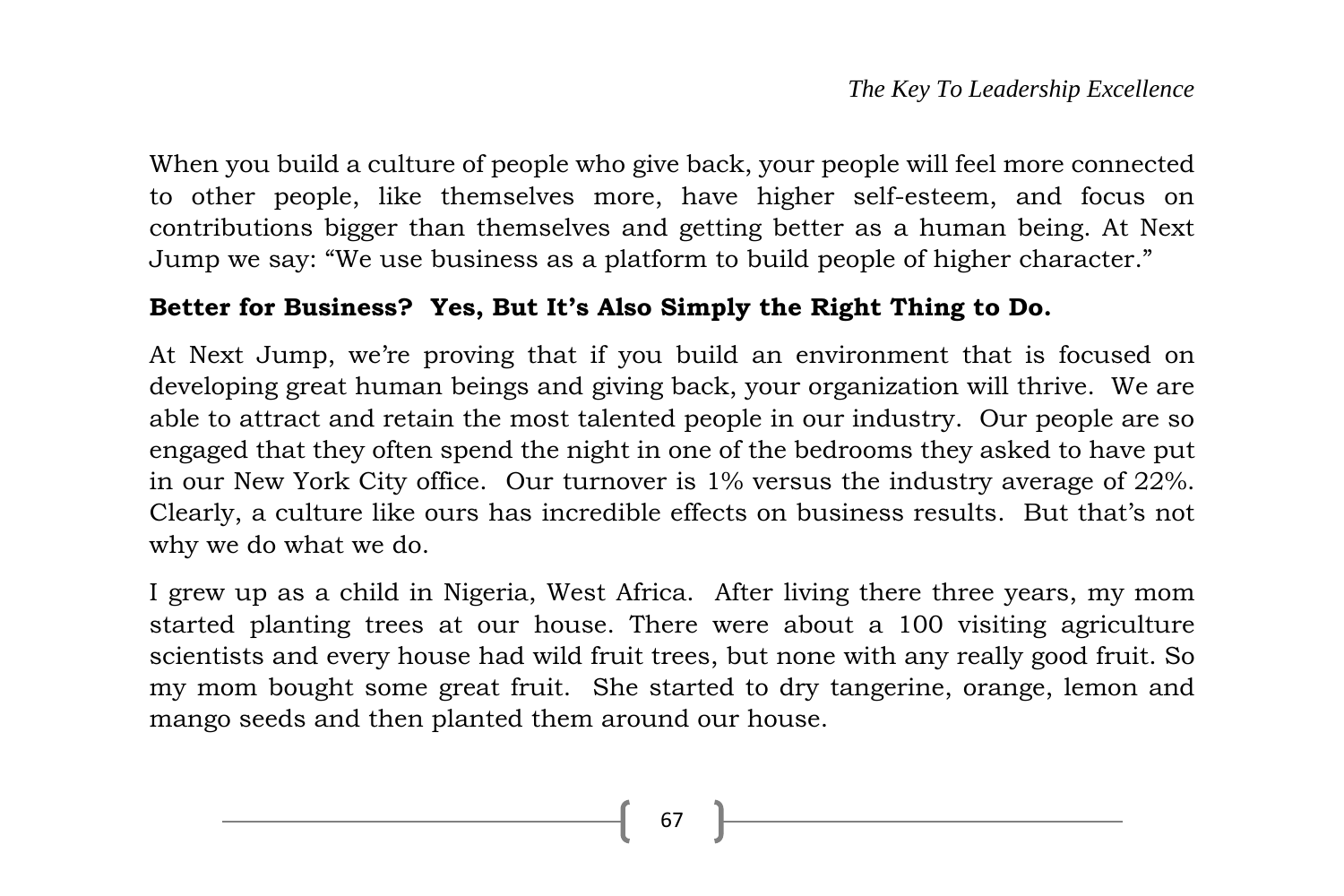I thought this was a waste of time and actually yelled at her in frustration, saying, "You are crazy! Trees take 10 years to grow. We'll be gone in two or three years! Why are you doing this?" Her answer was so simple, "It's the right thing to do. Whether we are here or not, this is the right thing to do."

People often ask me, "Why do you focus so much on your employees?" My answer is, "Because it's the right thing to do." My mom knew this then – I am honored to live it now. In order to be a great leader you need to focus on people – at a company or individual level. Constantly work on growing yourself and then giving back. If you do, you will find yourself inspiring and empowering more leaders.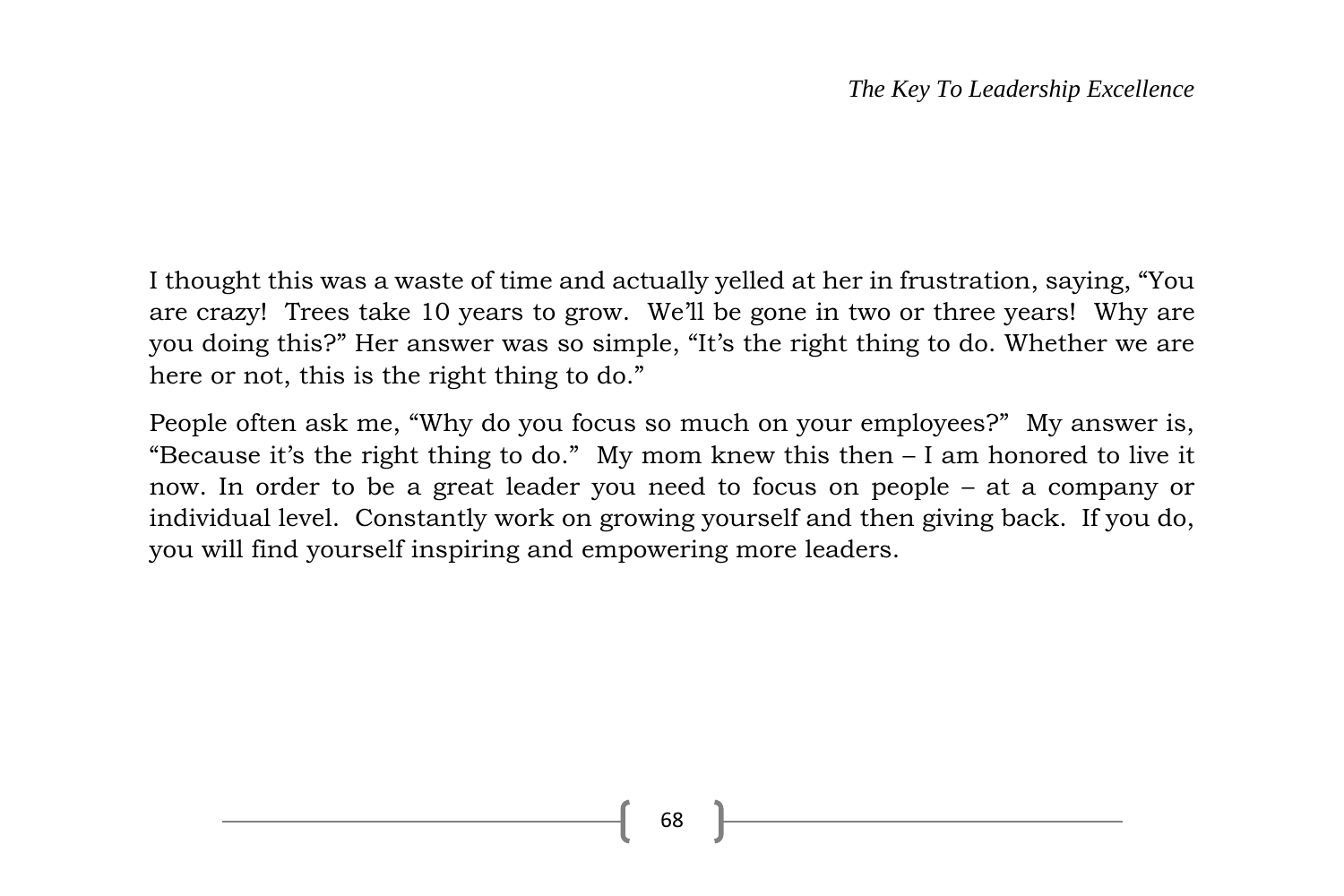*The Key To Leadership Excellence*



**Chapter Six:**

# **Greatness and Our Quality of Being\***

**Michael Carroll**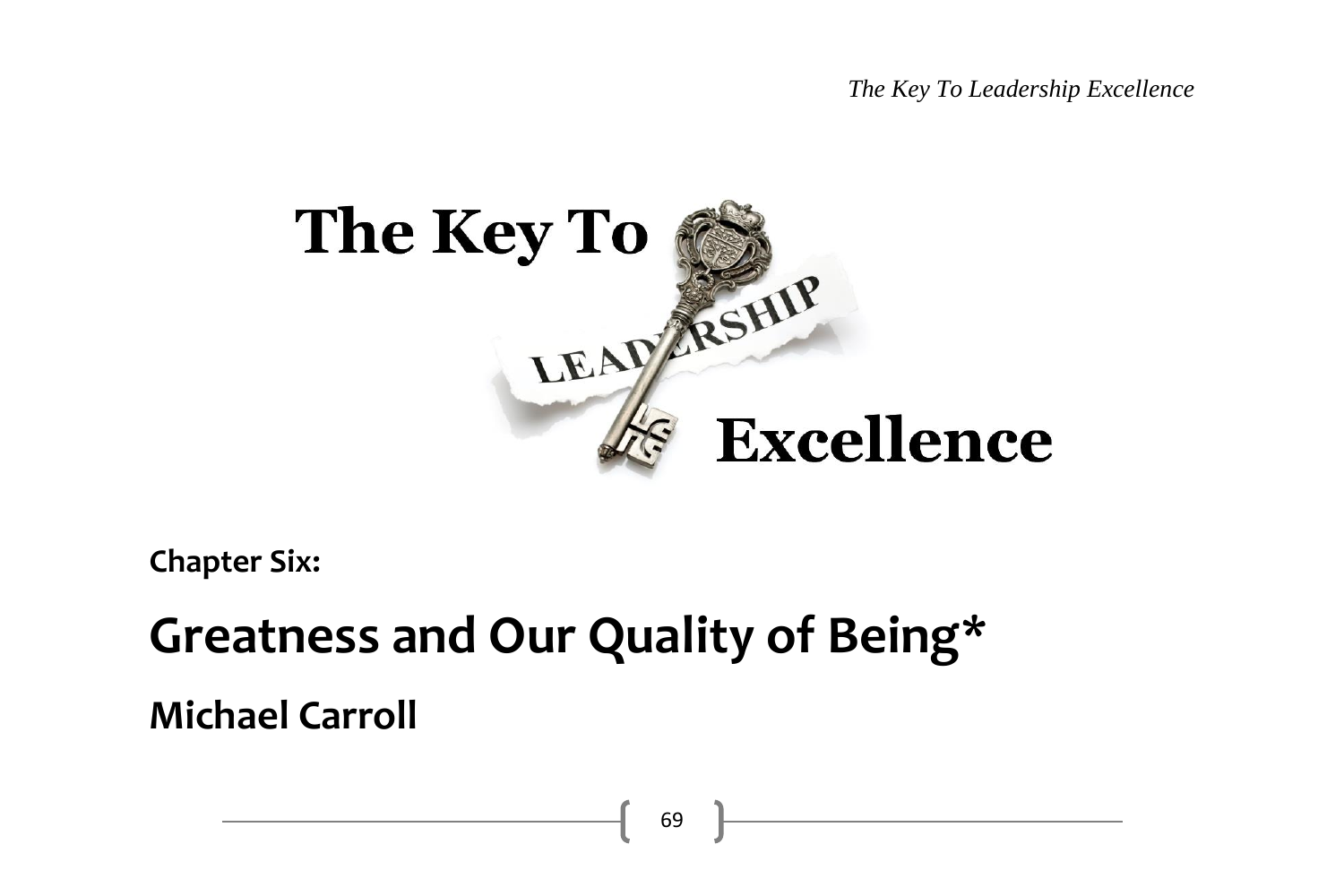

Michael Carroll is the author of *Awake at Work* (Shambhala 2004), *The Mindful Leader* (Shambhala 2007) and *Fearless at Work* (Shambhala 2012) and over his 30-year business career has held executive positions with such companies as Shearson Lehman/American Express, Simon & Schuster and The Walt Disney Company. Michael is presently the COO of [Global Coaching](http://www.globalcoachingalliance.com/)  [Alliance](http://www.globalcoachingalliance.com/) and has worked with client firms such as Procter & Gamble, Google, AstraZeneca, Viropharma, Starbucks, RED, National Geographic Expeditions, Merck, and others.

Michael holds degrees in theology, philosophy and adult education and has written for Forbes, Fast Company, Templeton Foundation, Shambhala Sun, Huffington Post and many other blogs and magazines. Michael has lectured and taught at Wharton Business School, Columbia University, Yale University, and numerous others.

Michael has also been studying meditation and Tibetan Buddhism since 1976. He graduated from Buddhist seminary in 1980 and is an authorized meditation teacher in the Kagyu-Nyingma lineage of Tibetan Buddhism.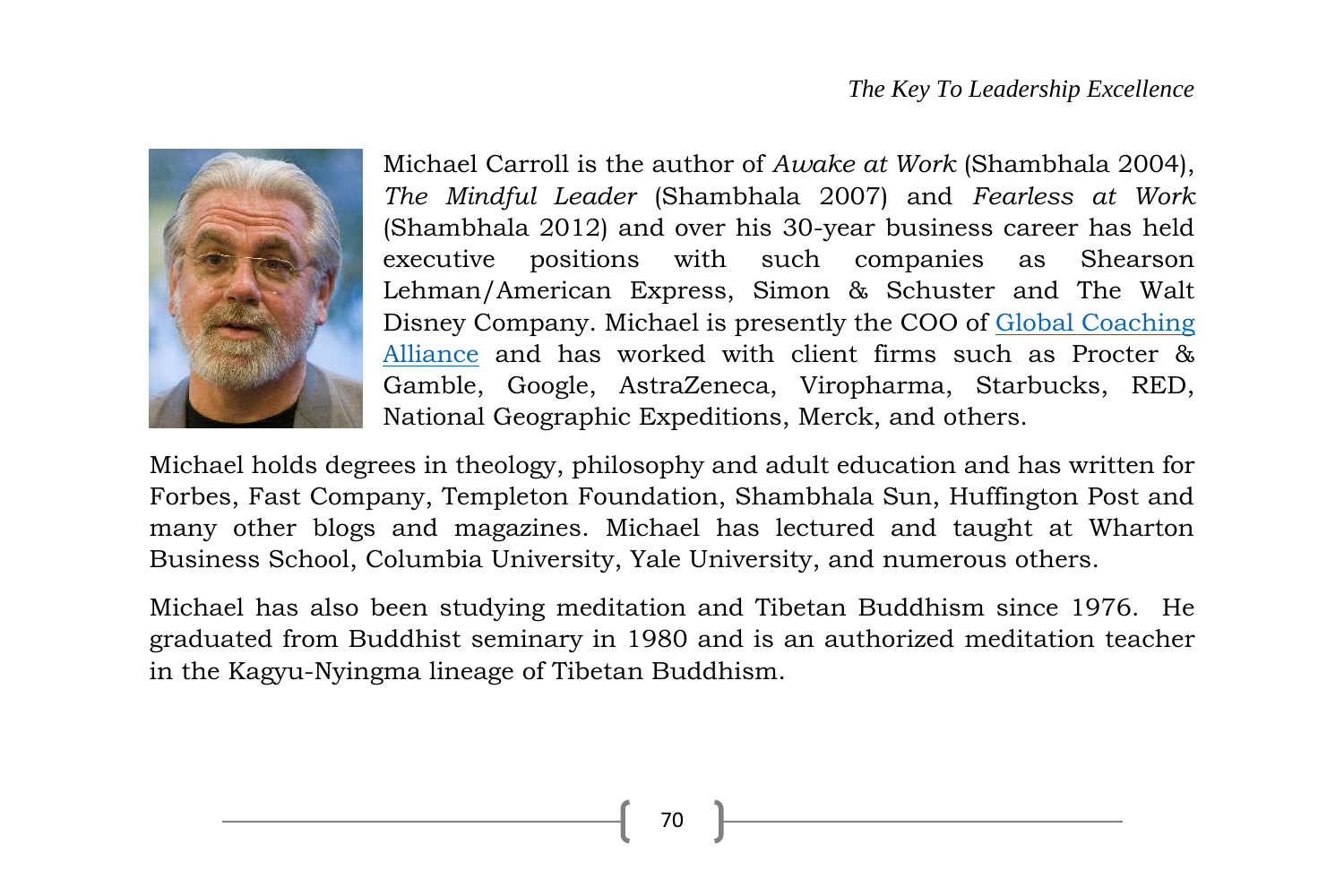#### **Greatness and Our Quality of Being\***

*Being a defining and inspiring leader is often associated with reaching the summit, achieving the unachievable and rallying the troops. And while such an approach is often the case, being a mindful leader also includes doing absolutely nothing at all.*

In the 1990s, as educational publishing was confronting the arrival of technology in the classroom, I was invited by the president of a successful K-12 publishing business to help him manage the rapidly unfolding changes. The president, Frank, intended to shift his business away from an editorial-centered approach toward a marketing driven business model designed to adapt to technology trends, and leading the organization through the process was going to be traumatic and tough.

Working with Frank was truly a joy: he was bright, energetic and his instincts were unusually astute. Yet, he was very protective of his business and was wary of fostering too much change too quickly. After many weeks of planning and analysis, Frank and his staff produced a top notch change management plan called "*The future is now*." Technology trends were reviewed; competitors were assessed; markets quantified, financials tightened and timelines were set. A central problem loomed however: *How*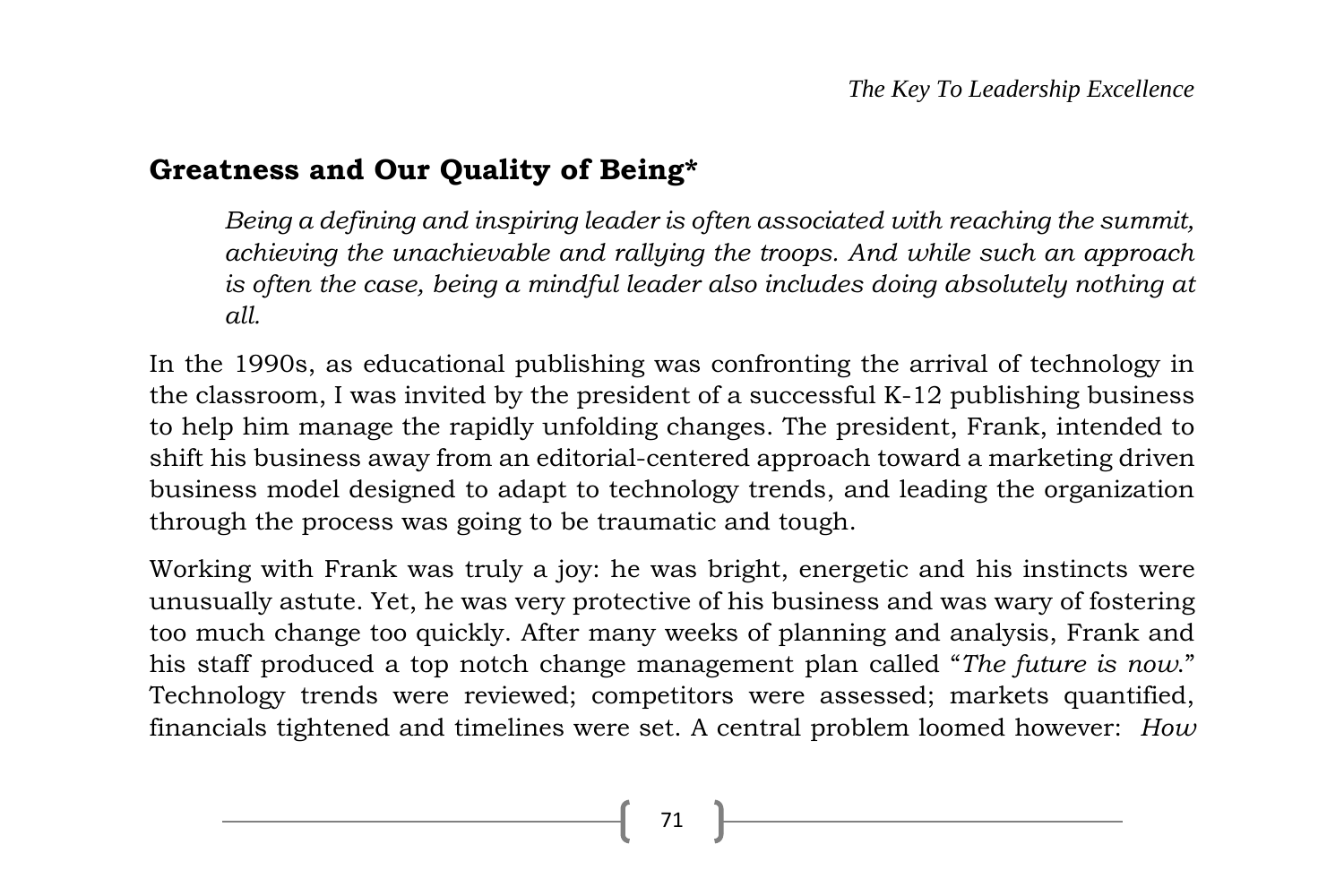*do we get the 40 person editorial team to relinquish control, embrace technological innovation and drive the change?*

Historically, editorial directors in K-12 publishing set the pace for the business keeping in touch with what teachers needed in the classroom. But with the advent of technology, no one – let alone teachers – could say where education was headed and what the classroom really needed. The desktop was becoming the dominate platform, but what about handheld devices and classroom management systems? Web-based tools were emerging in higher education and surely would trickle down to K-12, but when and how? While editorial leaders focused on the traditional model of classroom education, funds were shifting towards technology and marketing savvy needed to take the fore.

The sales force – supported with marketing data, new marketing personnel and consulting expertise – was fast taking the lead engaging teachers, principals, and superintendents in discussions about the future of K-12 education and the editorial staff was beginning to grumble, feeling left out and left behind. The traditional fissures and frustrations between editorial and sales were growing and we needed to act fast and skillfully.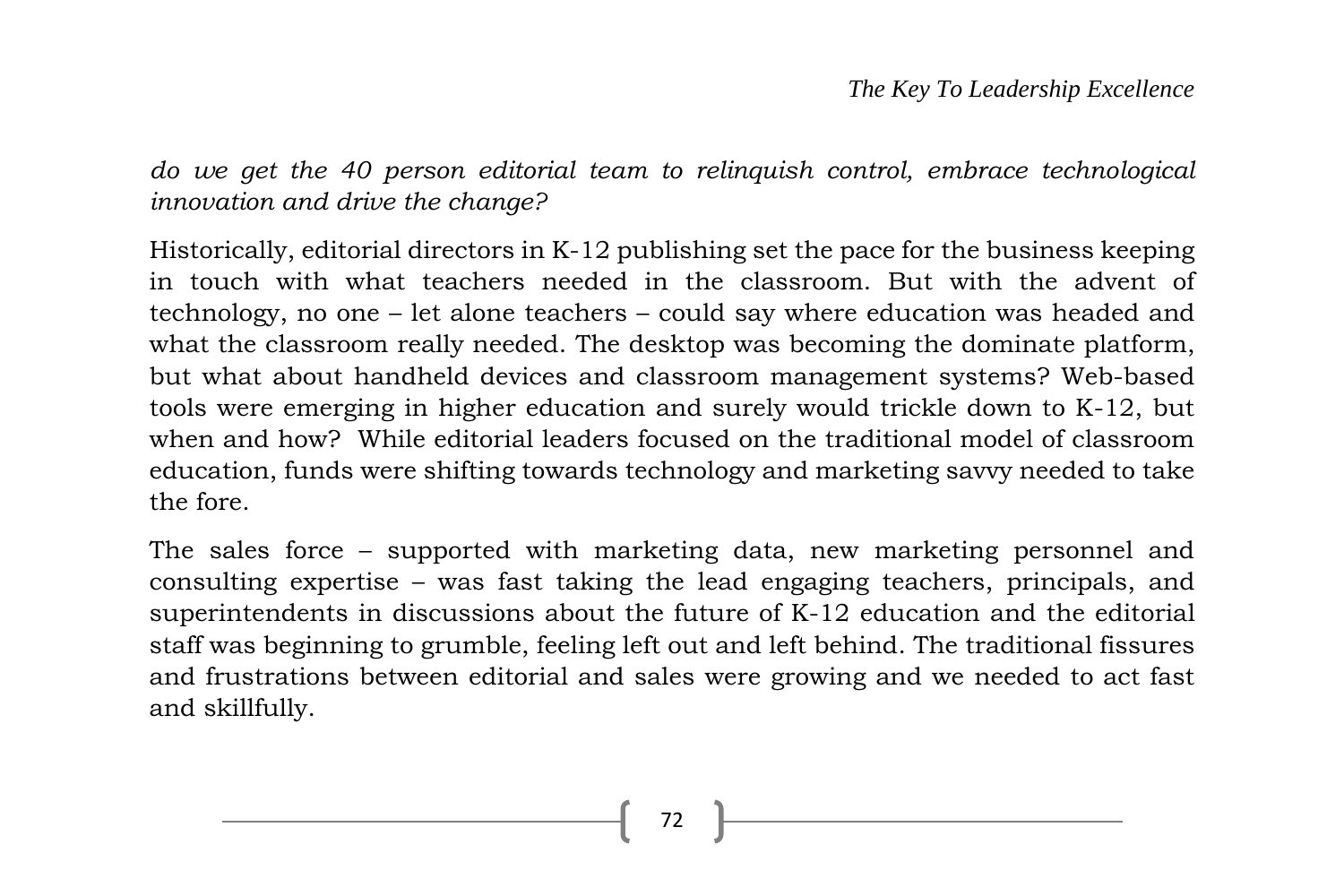During a meeting between the president, the head of sales and the three editorial directors, we all mapped out a plan.

"We'll be launching '*The future is now'* at our annual sales meeting in two months," the sales director announced, "and our regional managers are already reviewing the new tools. Of course, there's a lot more to do on product knowledge, samples, demos and the like, but we are moving along quite well."

"Well I'm glad to hear you're ready," sighed one of the editorial directors, "since we are producing the product you are going to sell maybe you can let us in on how the plan works…."

While the tension lingered, another editorial director piped in. "It would be nice to have a launch for our editorial teams like the sales force gets. Our staff hears a lot about '*The future is now'* but not the specifics."

Frank glanced my way and we were thinking the same thought. We had been moving so fast to integrate marketing into the sales force that we had neglected the editorial team.

"Do the editorial staff members ever attend sales meetings?" I asked.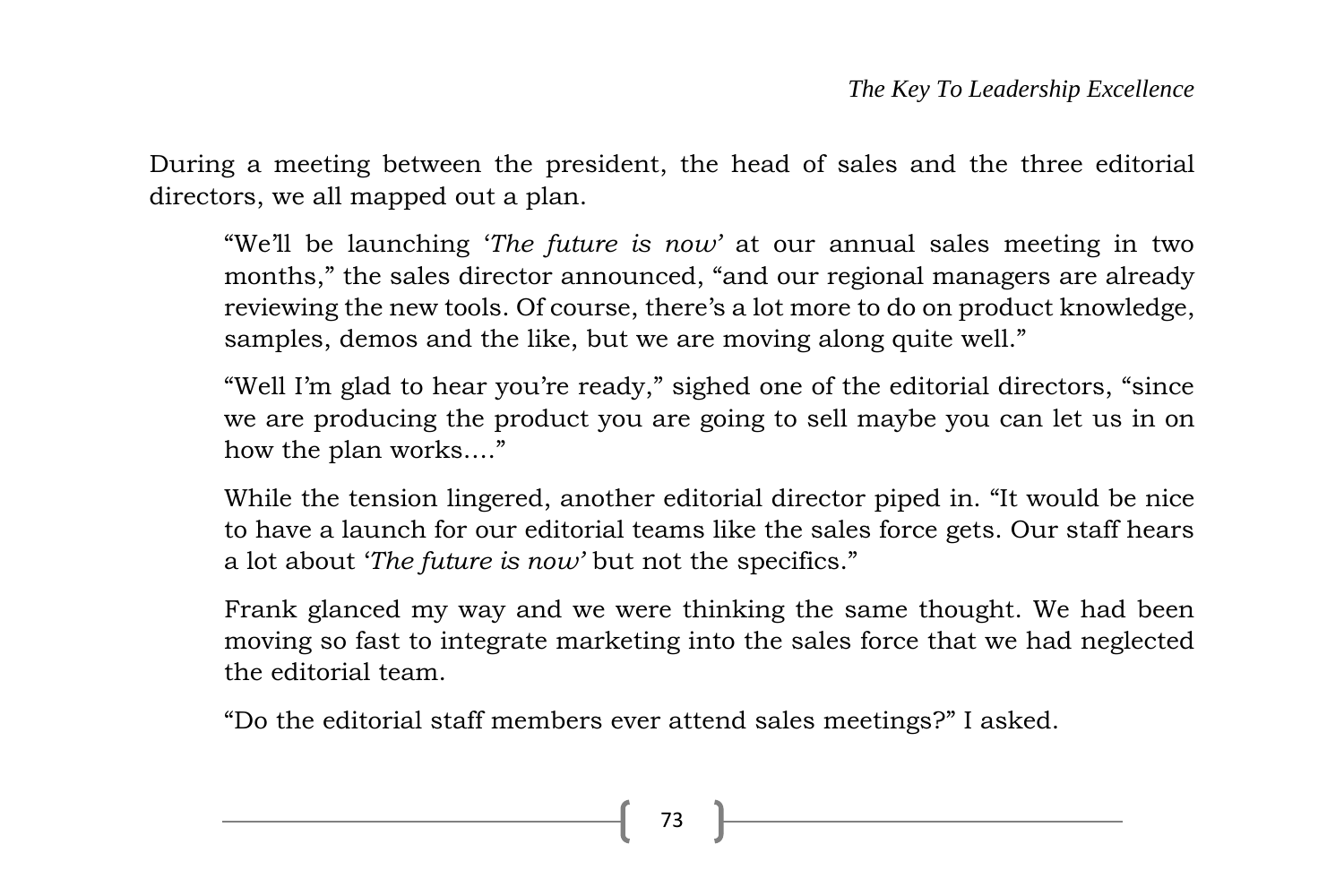"Too expensive," quipped the sales director. "We always have the editorial directors there, of course, but flying all those folks down to Sanibel or San Francisco is too much cost and little return."

The editorial directors rolled their eyes.

"Well maybe we should do something different this year," suggested Frank. "This rollout of the new business model is probably the most important change in our past 20 years and taking a new approach may be just what we need."

"For my part," I said, "I think inviting all 40 editorial staff to attend the sales meeting would send just the right message, that we are all in this together. Plus, we would all know that everyone – sales, marking and editorial – had received the same marching orders. I think it would be an excellent team building opportunity."

"I like it," committed Frank. "Let's plan on having all of editorial at the meeting and see if we can negotiate some volume pricing on the T&E. Having us all together as we launch I think is worth the price."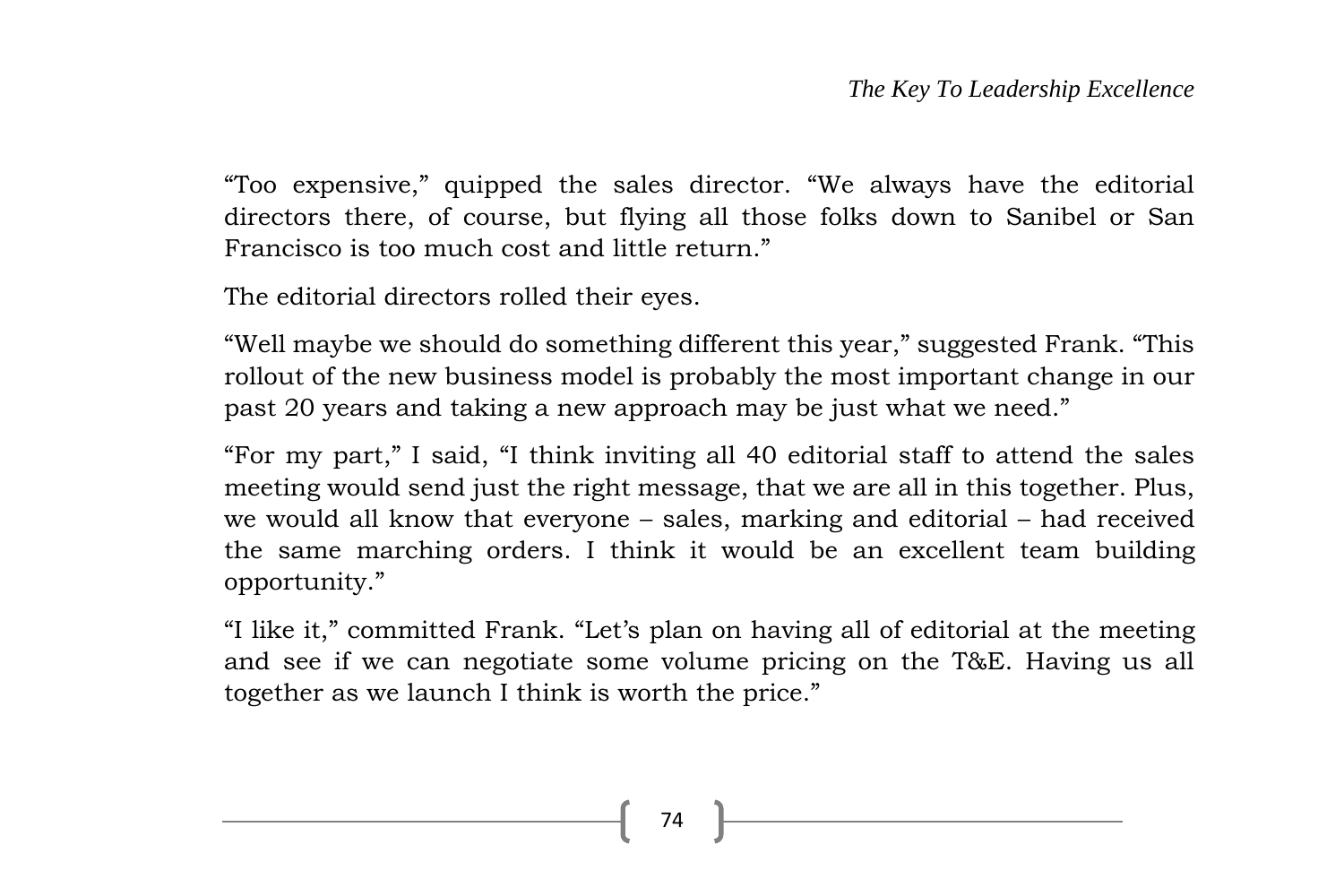As the meeting broke up, Frank took me aside. "What do you think? We'll need to course correct a bit, but I think it will mark a fresh start having everyone at the offsite."

As I was about to respond, we overheard the editorial directors talking among themselves as they left the room. "Oh the fur is going to fly at this meeting," one director laughed. "I hope they know what they are getting themselves into."

Frank grimaced and shook his head.

As planning proceeded for the sales meeting, I suggested that I lead a morning discussion among all the editorial staff and the 60-person sales and marketing team.

"This is a rare opportunity to get this team talking and building rapport," I observed. "I think if we survey all participants prior to the meeting and have a well-managed open discussion we could clear the air and create much needed momentum."

Frank was nervous.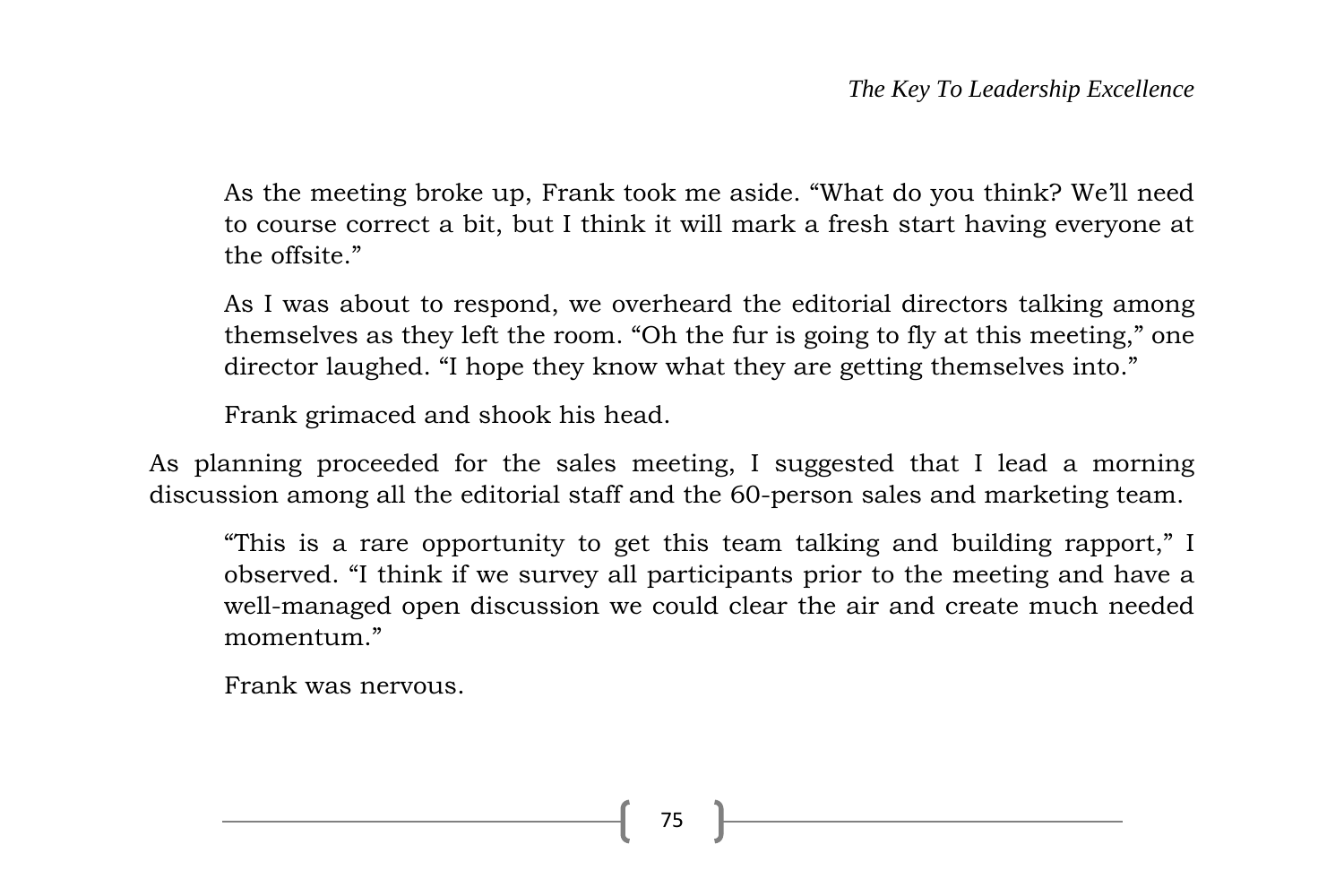"There will be a lot of old grudges in that room, Michael," Frank fretted, "I think a meeting like that could really get out of hand and do more harm than good."

"Well, if you want to accelerate change and build trust, these grudges have to be surfaced and dealt with," I encouraged. "And we have everyone in the room, so from my viewpoint let's go at it. Managing this kind of change requires candor and leadership and if there was ever a moment for both, this is it."

"OK," he agreed hesitantly.

When the morning arrived for the large group meeting, we had an added surprise. The chairman of the company had heard about the offsite and wanted to come along. He was impressed by Frank's business plan and was equally impressed with how Frank intended to launch it at the sales meeting with all the editorial, marketing and sales force in attendance. Frank had been nervous about the meeting to begin with, but now he was silently having his doubts. Not only were we going to air our dirty laundry, but now in front of the chairman of the entire company.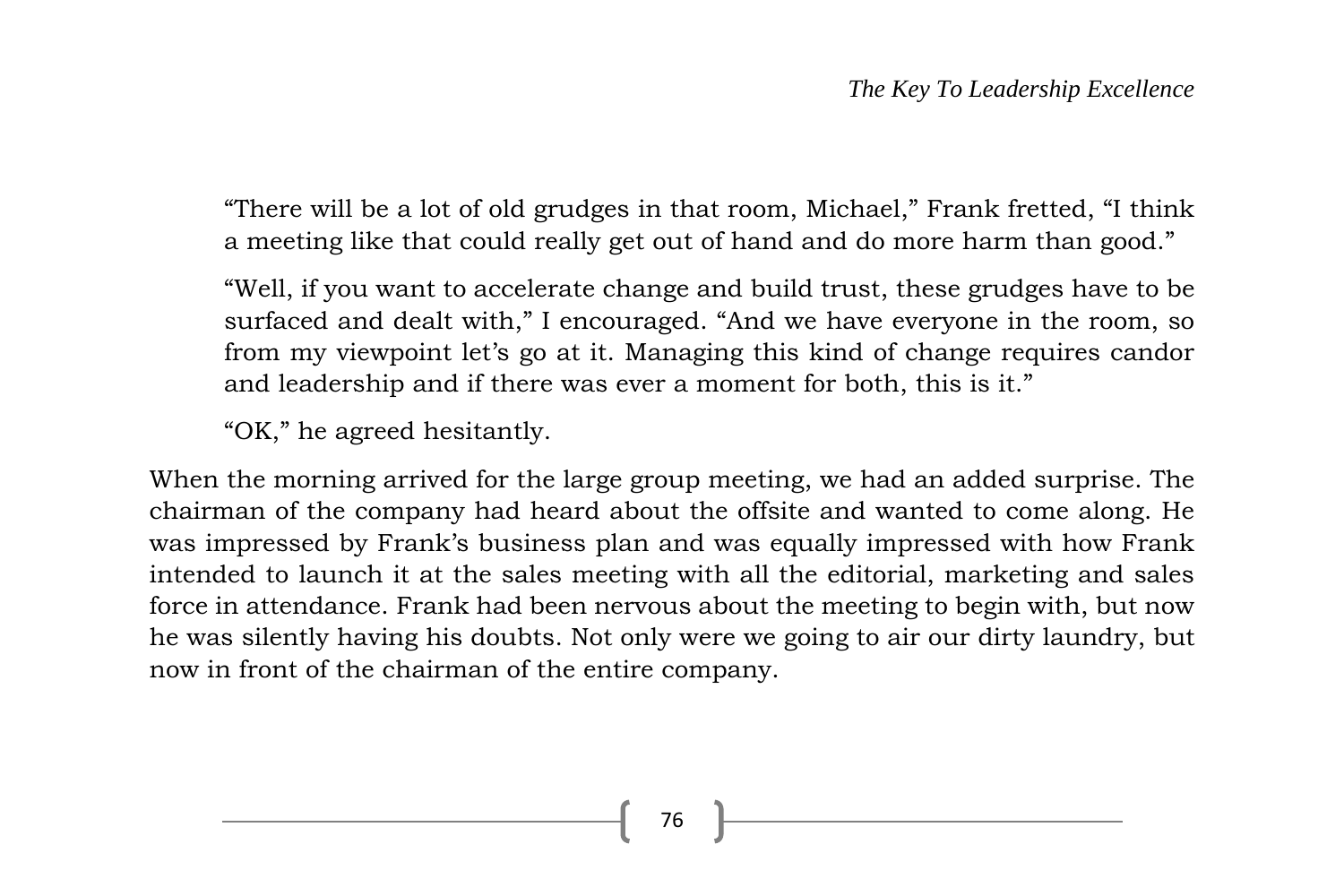"Maybe we made a mistake planning this free-for-all" he quipped to me over coffee. "The survey returns were not so optimistic and I'm not sure we should go ahead with this now that the chairman is here."

"Pull the band aid off, Frank," I reassured him. "It will only hurt a bit. Plus we have nothing to hide. You have a great company that's about to become even better, so cheer up!"

The room was full with over 120 people: sales reps, editors, marketing managers, and some from corporate. Frank stepped to the podium welcomed everyone, especially the chairman, and launched:

"Everyone in this room is responsible for building one of the most successful educational publishing businesses ever, educating millions of children in math, science, reading and literature and much more. We have a lot to be proud of," Frank beamed. "But as we all know our industry is changing quickly and we need to keep pace, so we are here to launch our new business plan '*The future is now'*. I am particularly encouraged by having all of you from editorial, marketing and sales in this room – we don't all get together often so I want to take advantage of this opportunity."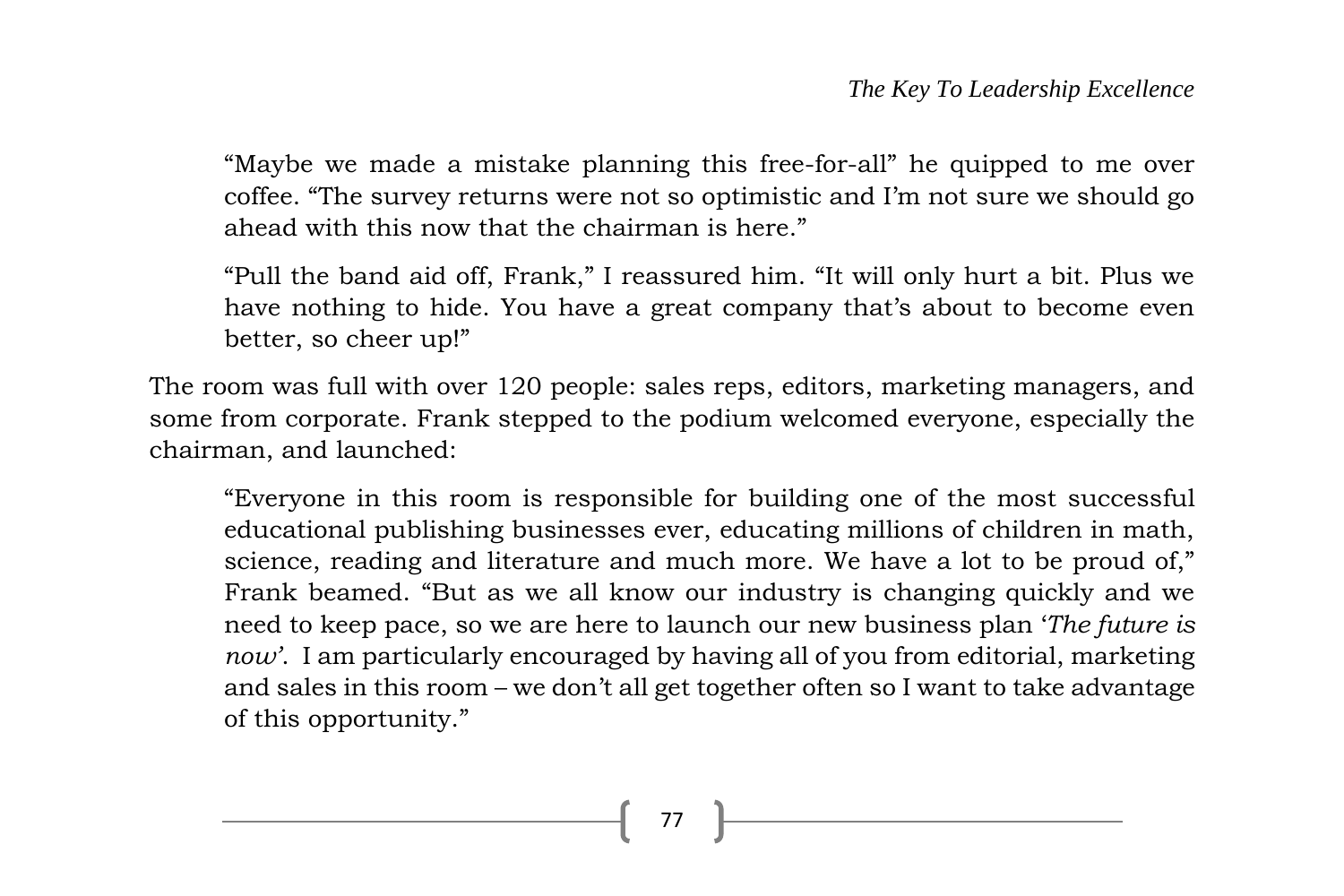As Frank introduced me to the group I could feel his hesitation.

"If we are going to successfully change, embrace technology and continue to be the leading K-12 publisher, we will need to listen to one another, build new bridges and work together in new ways. That's why I have asked Michael to bring us through our morning discussion."

I began the discussion with some preliminary observations and some ground rules on giving and receiving feedback: listen openly, be honest and respectful, and appreciate others as they take risks. And we dived in:

"Everyone here was asked to fill out a short survey before today and over 90% of you shared your views, so thank you," I began. "Let's take a look at what we all said."

As I referred to an overhead displayed on a large screen, "Here's an item the editorial team addressed:

*"I believe the sales force values my opinion on how best to present curriculum and educational materials to the customer."*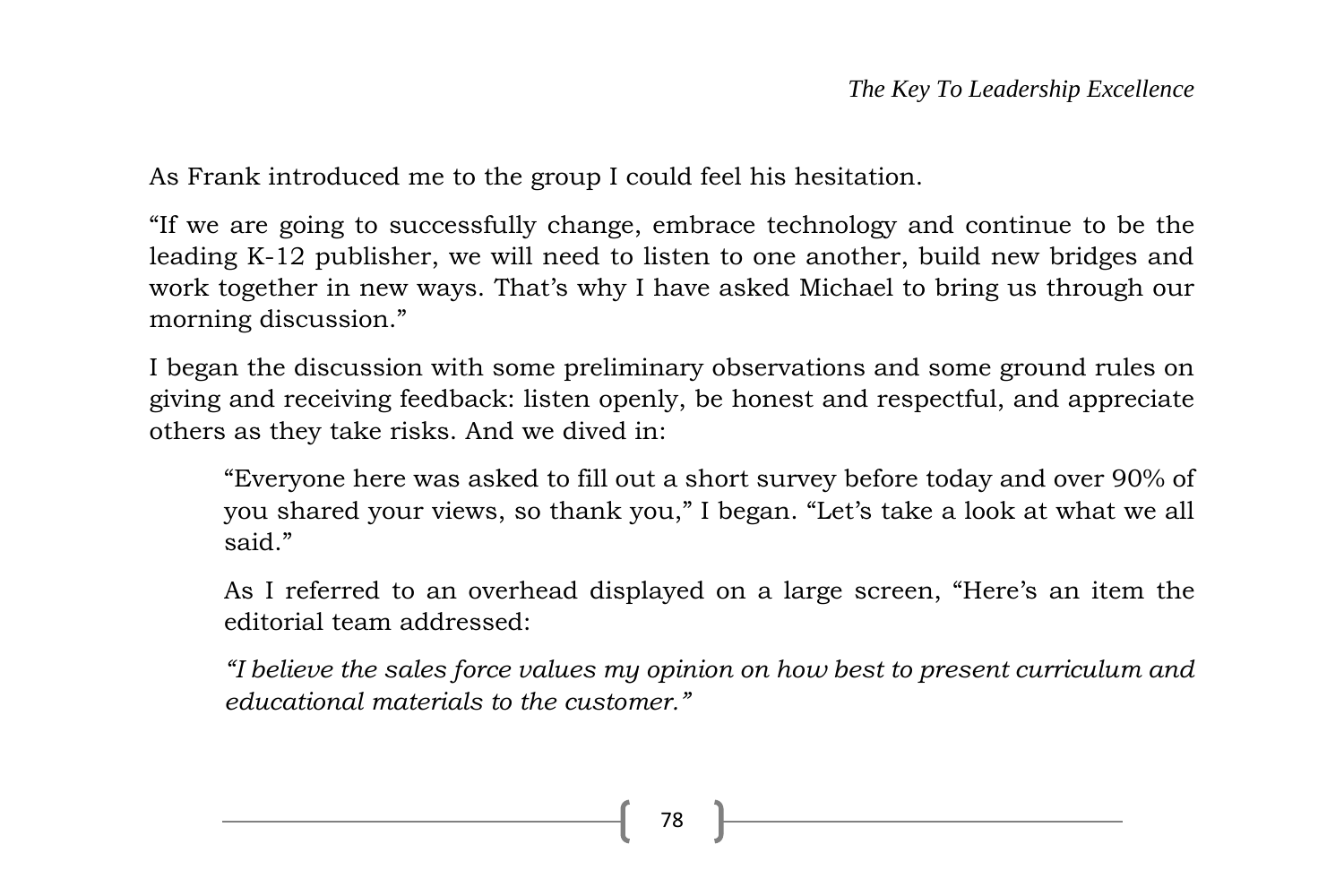And the editorial team responded:

*"8 out of 10 disagreed or highly disagreed with this statement*."

I paused for a moment to let the findings sink in and I could see Frank squirming as the chairman adjusted his glasses.

"This is a very powerful statement," I summarized. "80% of us here who make the product for our customer feel their views are not valued by the people who sell the very same product to the very same customer. Anyone want to clarify this?"

A long silence came over the room and finally an editor raised her hand and I handed her the microphone.

"I think it's even worse than not being valued," she fumed. "Not one marketing piece has ever included wording, design or headlines recommended by anyone on our team. We're just flat ignored. I wish the marketing people would stop asking us for our opinion."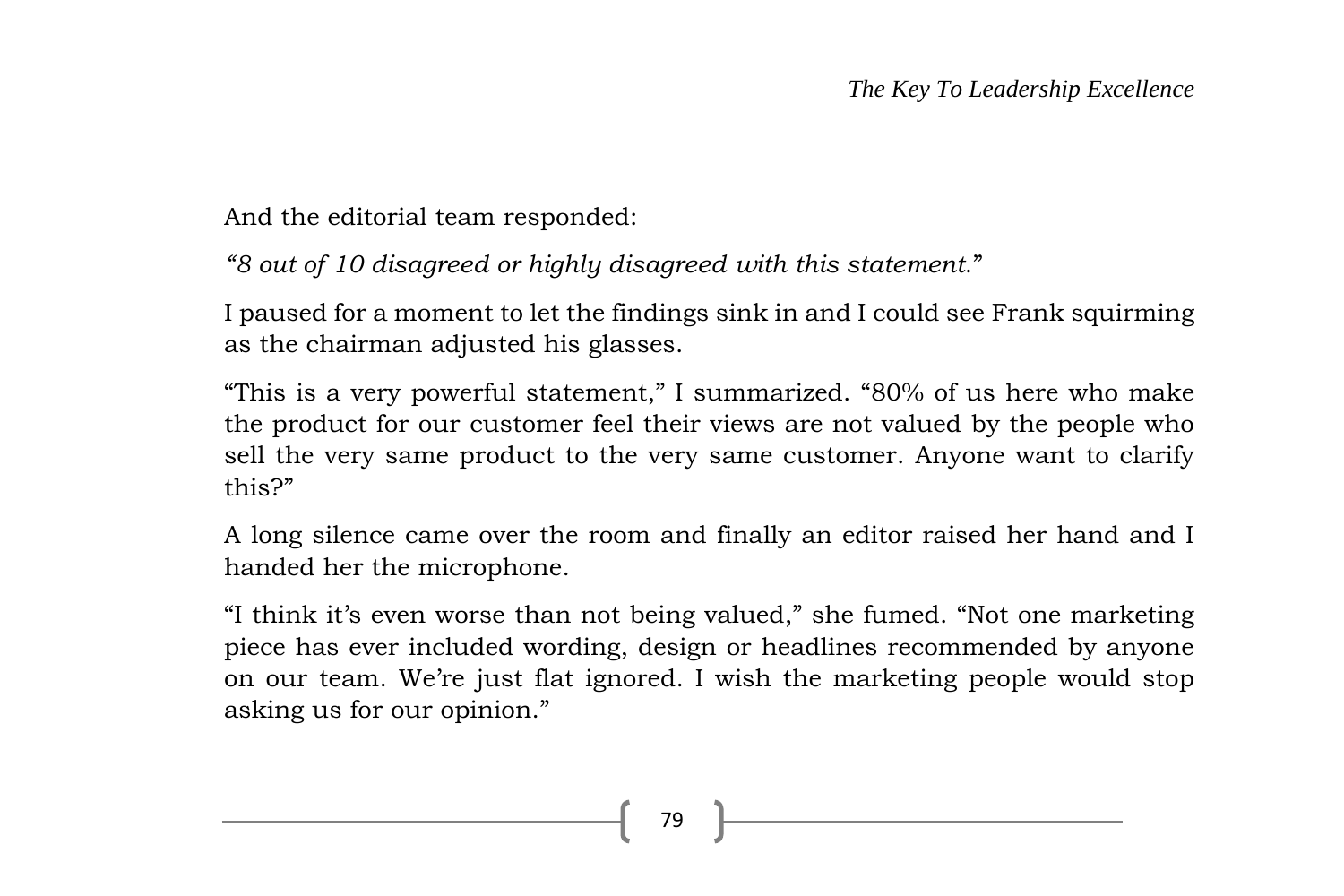The flood gates opened.

"Yeah," chimed in another editor, "when was the last time that any of us went on a sales call. Our competitors do it all the time, but not us…we're like second class citizens."

The back and forth went on for 45 minutes and the discussion was contentious and robust. Grievances were aired, opinions shared, feathers were ruffled and some voices were raised. And through it all Frank sat up straight, clearly on edge as the chairman occasionally took a note or leaned over to share a remark.

"OK, let's take a break," I announced to the group. "This has been a powerful discussion and we'll pick it up in 20 minutes."

As the group slowly left the room to refresh their coffee and make some business calls, Frank took me aside out of ear's reach and he was panicked.

"This is a disaster Michael and this discussion is ruining my company!" he fumed with clenched teeth. "The results of the survey say that we're not a team, people are pissed off and no one trusts each other. And now you're opening this whole thing up – in front of my boss no less – and making matters worse."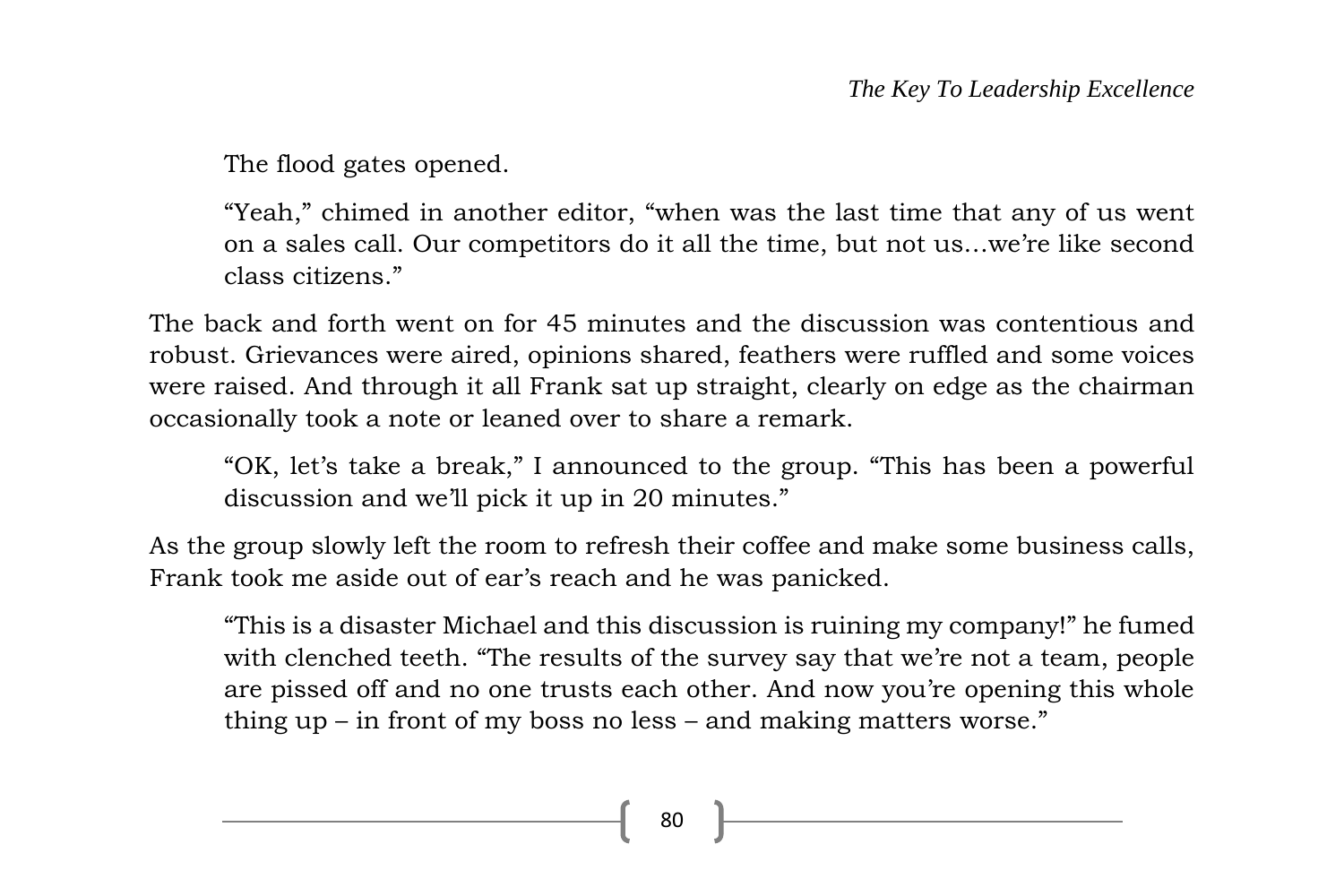Frank paced.

"Let me ask you a question, Frank," I interrupted. "What do you think the team needs from you right now?"

"They need me to get control of this and get the genie back in the bottle!" he bristled.

"What they need for you right now Frank is for you to lead," I spoke pointedly. "And that means *be a flagpole*!"

"A flagpole, what is that supposed to mean?" he asked.

"Look, your organization is disoriented and off its game right now. You know it; they know it and the numbers in our survey show it. The organization has to face its confusion, sort it out, resolve issues and that's exactly what they're doing this morning. But when they look to you they need to know it's all right – they need to have something they can look to that orients them – that lets them know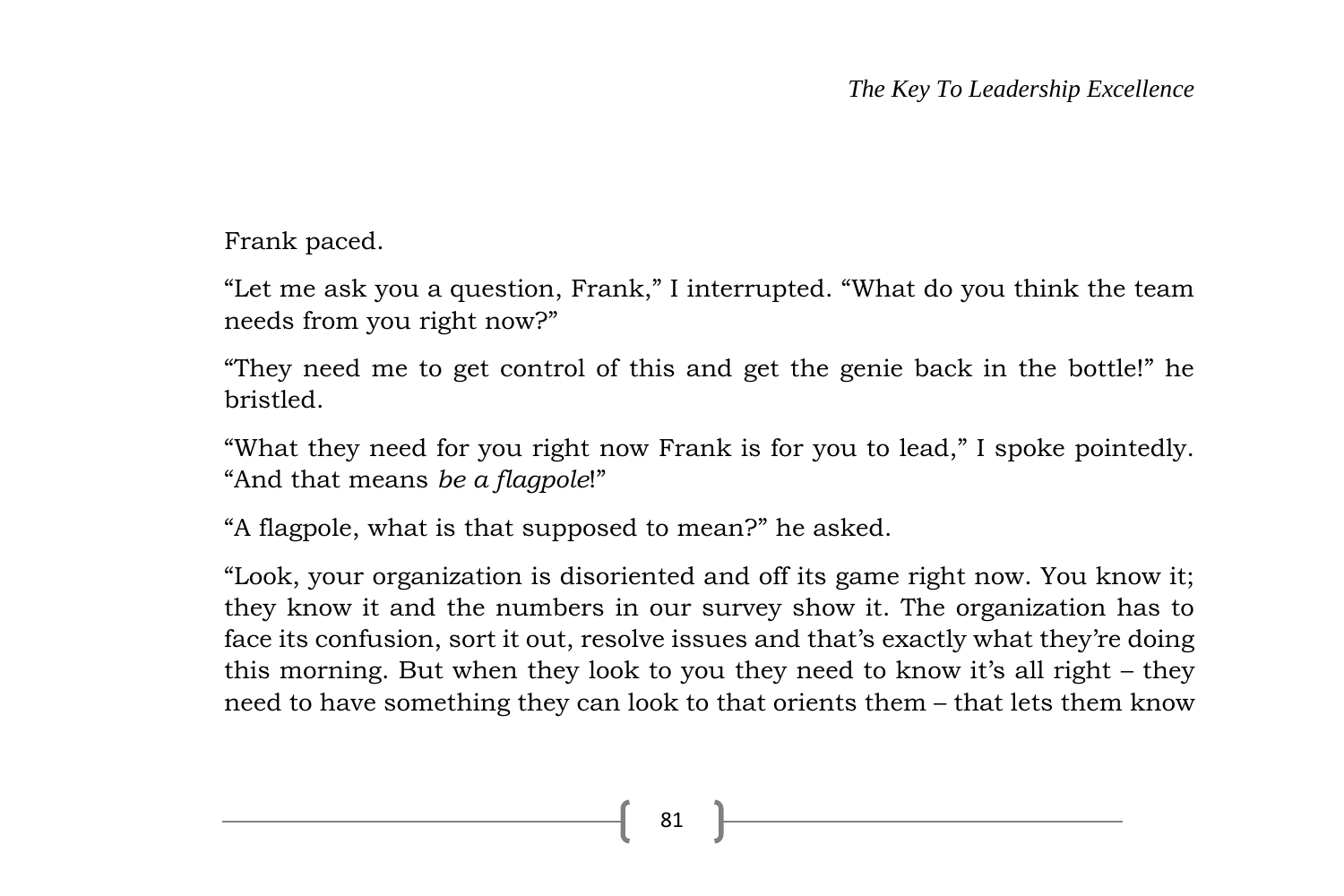that despite the difficulties and confusion they are moving in the right direction. They need a flagpole, Frank, and you are it."

He began to calm down.

"You've asked your people to take a risk today and they are. They are speaking their minds openly and honestly for the first time in a long time. And to do that in front of you and your boss takes courage and that means they trust you. You're their flagpole; you are what they can look to knowing that they can take risks, speak their minds, and confront difficulties. This is how it feels to lead Frank and instead of panicking may I suggest that you take note of what you see."

I led him out toward the coffee line.

"What do you see, Frank?" I asked. "Take a good look at your people and tell me what you see."

We both surveyed the room. People were animated, talking and laughing. We noticed editors speaking with sales reps; marketing specialists sharing coffee with editors and two sales managers chatting intently with an editorial director.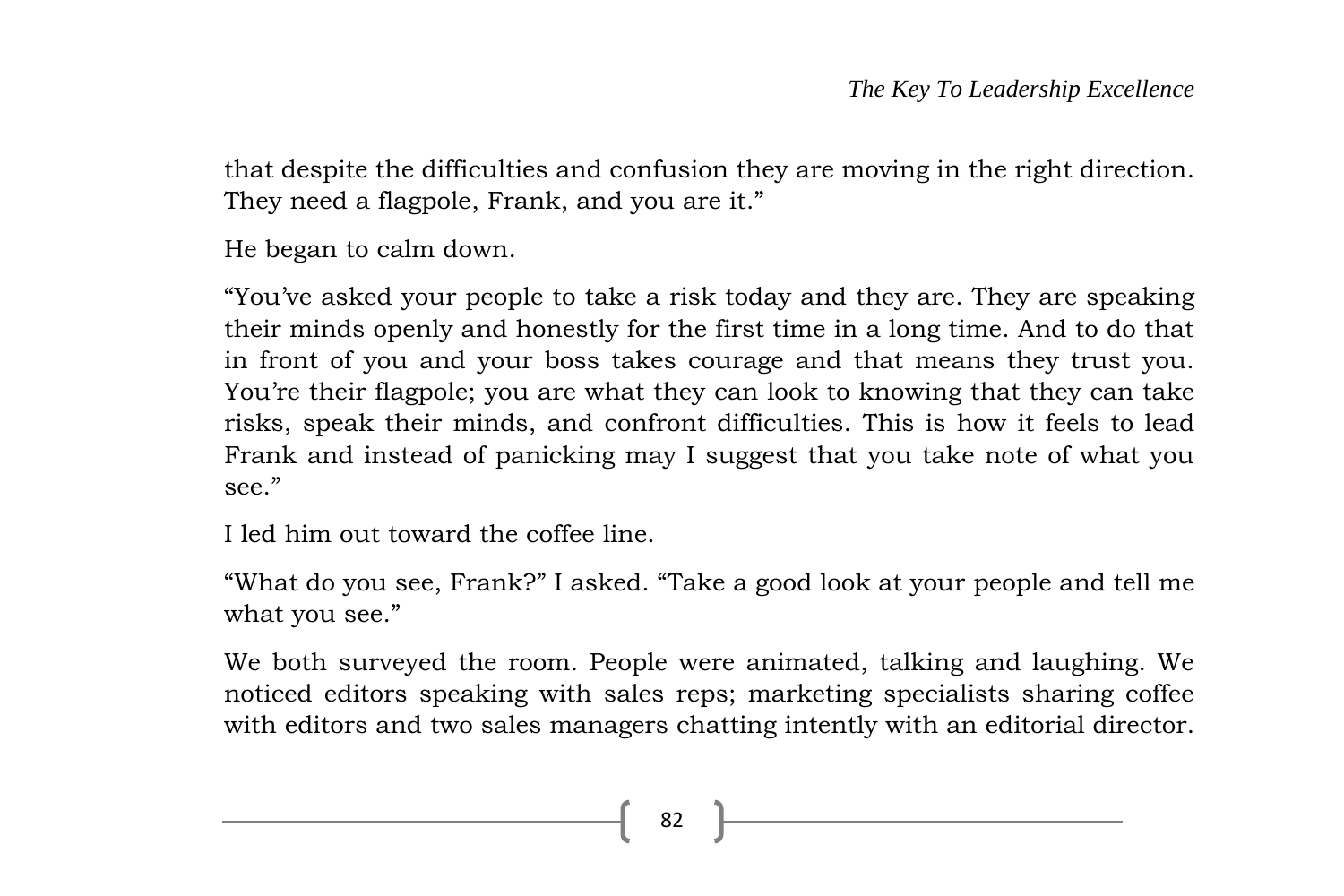The chairman was sitting with several sales reps and two editors talking, nodding and listening.

"I don't know about you Frank, but this looks like a success so far. Your people are moving past the grudges and disappointments right before your eyes and they are actually acting like the team you need: speaking their minds, listening to one another, trying to sort out the future. All you have to do is just sit there and *be a flagpole* – which is exactly what they need. It may not be easy, but it is simple."

For a moment Frank paused to soak in his team and what I had said. And as if on cue the chairman ambled over to us and asked.

"So how do you think it's going, Frank? People sure seemed fired up."

Frank looked at me for a moment and smiled. "I think they're doing great. It takes a lot of courage for them to speak their minds and I give them all a lot of credit."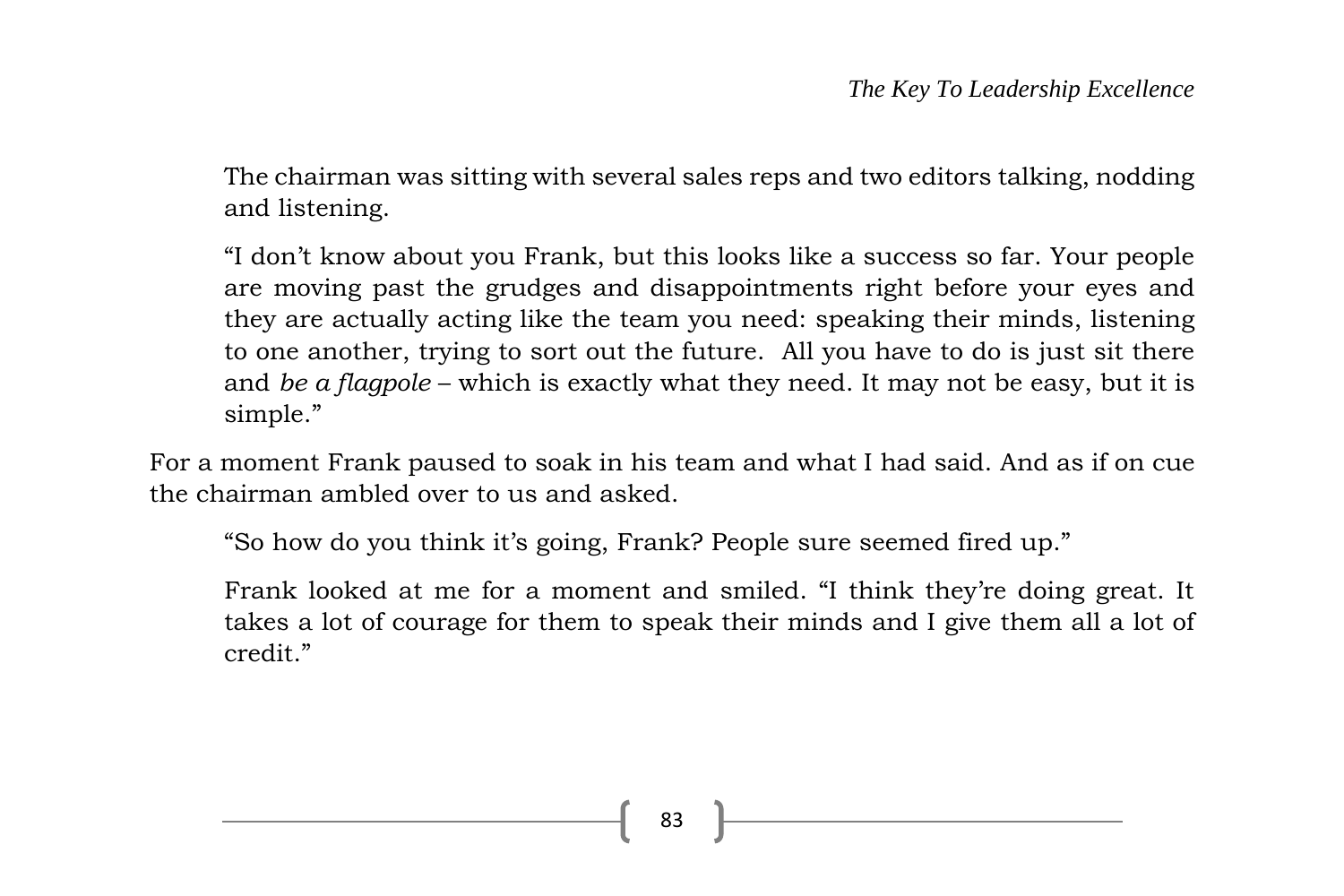The team spent the rest of the morning processing the survey results, meeting in smaller groups, and planning for future collaboration. There were some tough conversations but with them came some insights and understanding. And when Frank brought the group together to close he asked:

"What did we learn this morning? Anyone want to sum this up?"

After a few people offered some final remarks, a young sales rep stood up.

"I joined this company from one of our main competitors 2 months ago. I'd heard so much about what a great publishing house this was but I never *really* knew until today. This meeting took a lot of guts – nobody runs meetings like this. We all got a true picture of each other today. We didn't just go over slide decks and business plans; we told each other the truth and I, for one, want to thank you, Frank for having the confidence in us to have this discussion. I learned more this morning about my team than I could have in years of meetings and telephone calls. We've got a long way to go, but I am looking forward to doing it with this team."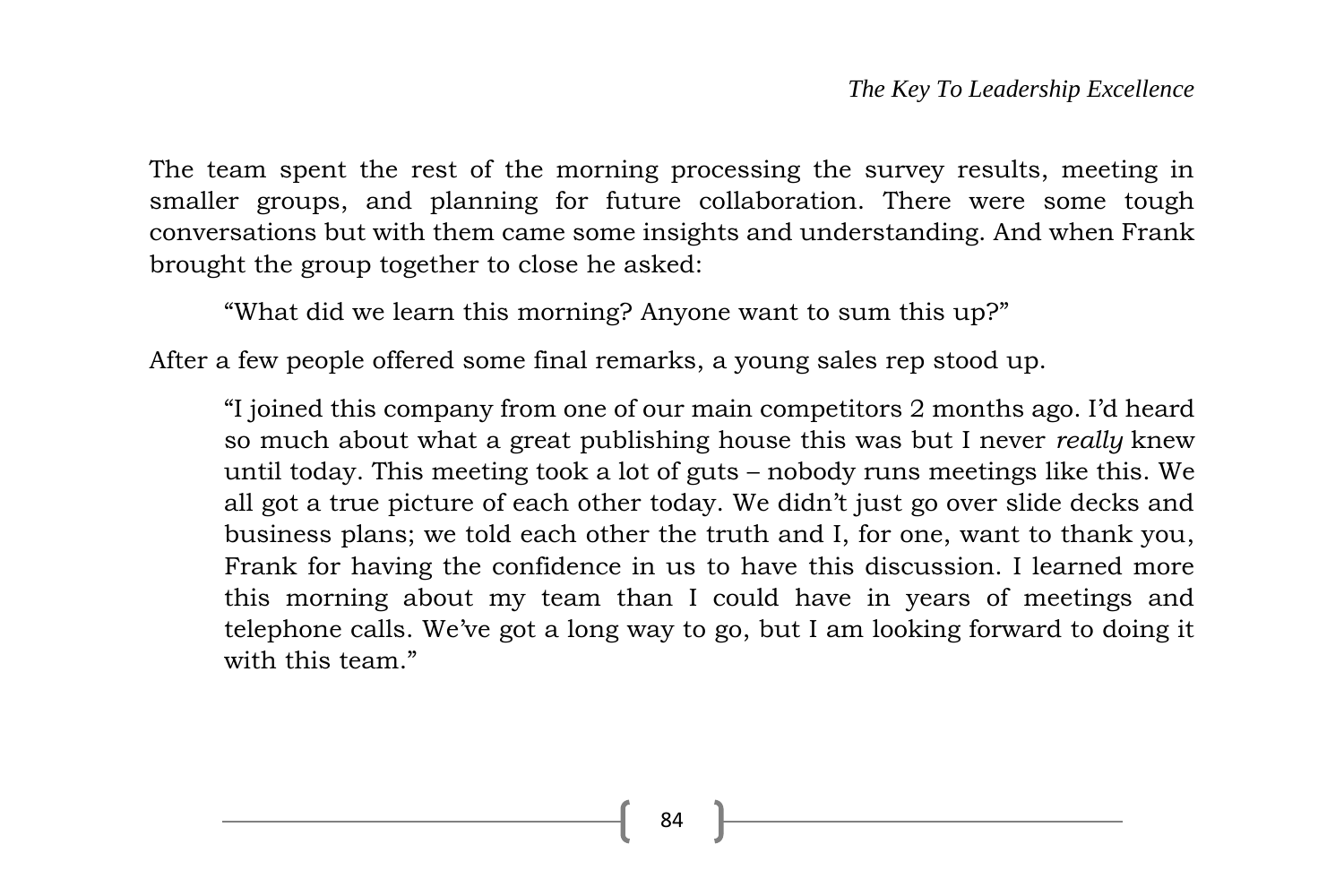While no one applauded or cheered after the new sales reps short speech, there was a quiet shared recognition among many that they had taken an important step that morning. And sure enough they went on, under Frank's guidance, to successfully execute their "*The future is now*" business plan, publishing award-winning programs that led the way in bringing technology into the K-12 classroom.

The slogan *Be a flagpole* reminds us that leadership is not always moving forward, getting it done or driving for results. Sometimes, it requires us to stop and simply *be* – often in the midst of the most difficult circumstances. Such a gesture can orient those pressed by daily demands and reassure those willing to step out and take a risk. And if we were to pause and *Be a flagpole* for a moment, we may notice that by simply stopping we are showing confidence in our colleagues and getting a true and wide view of how to be fearless at work.

\*Adapted from a chapter in *Fearless at Work* (Shambhala 2012), entitled "Be a flagpole."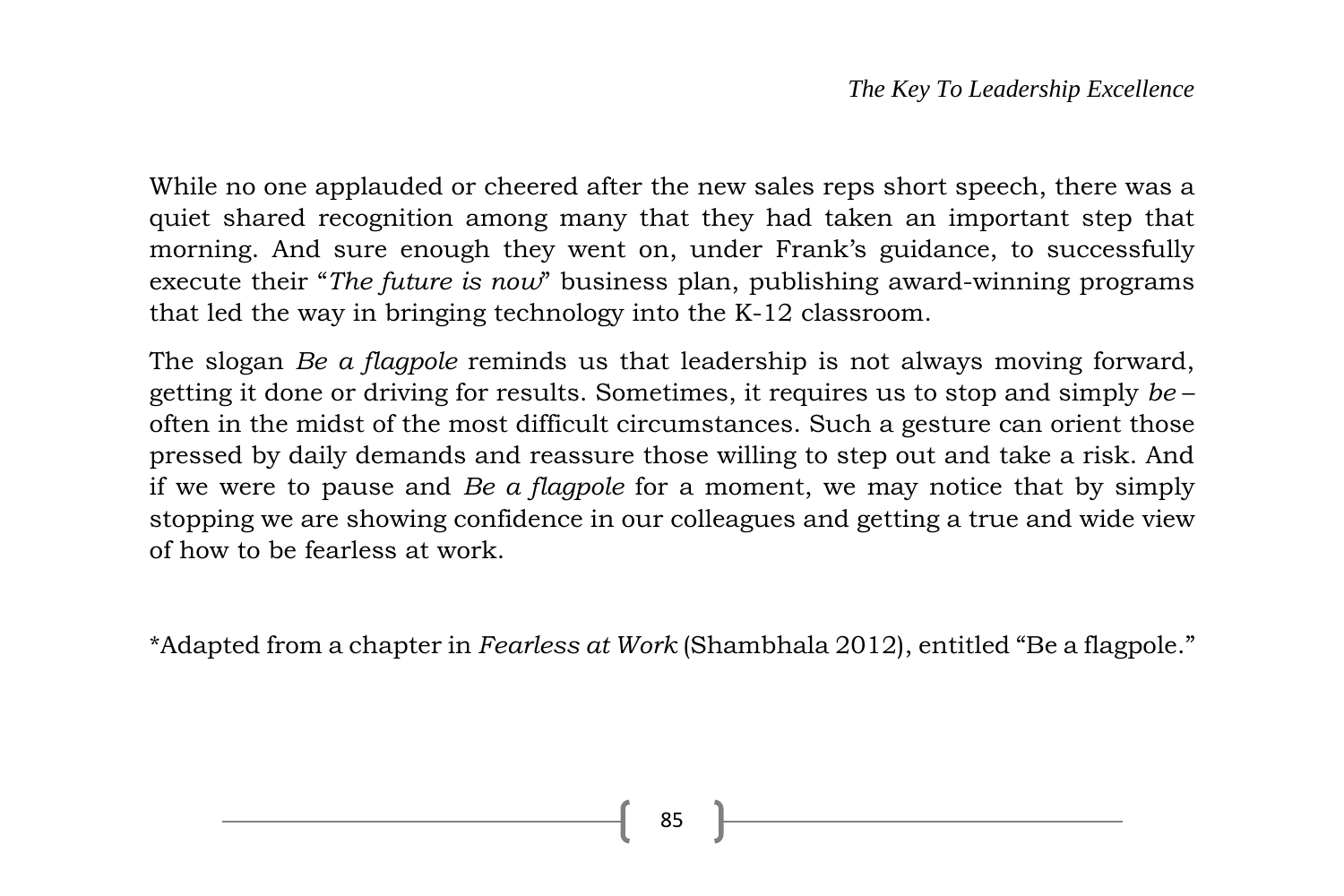*The Key To Leadership Excellence*



**Chapter Seven:**

## **Great Leaders Develop Other Leaders**

**David Marquet**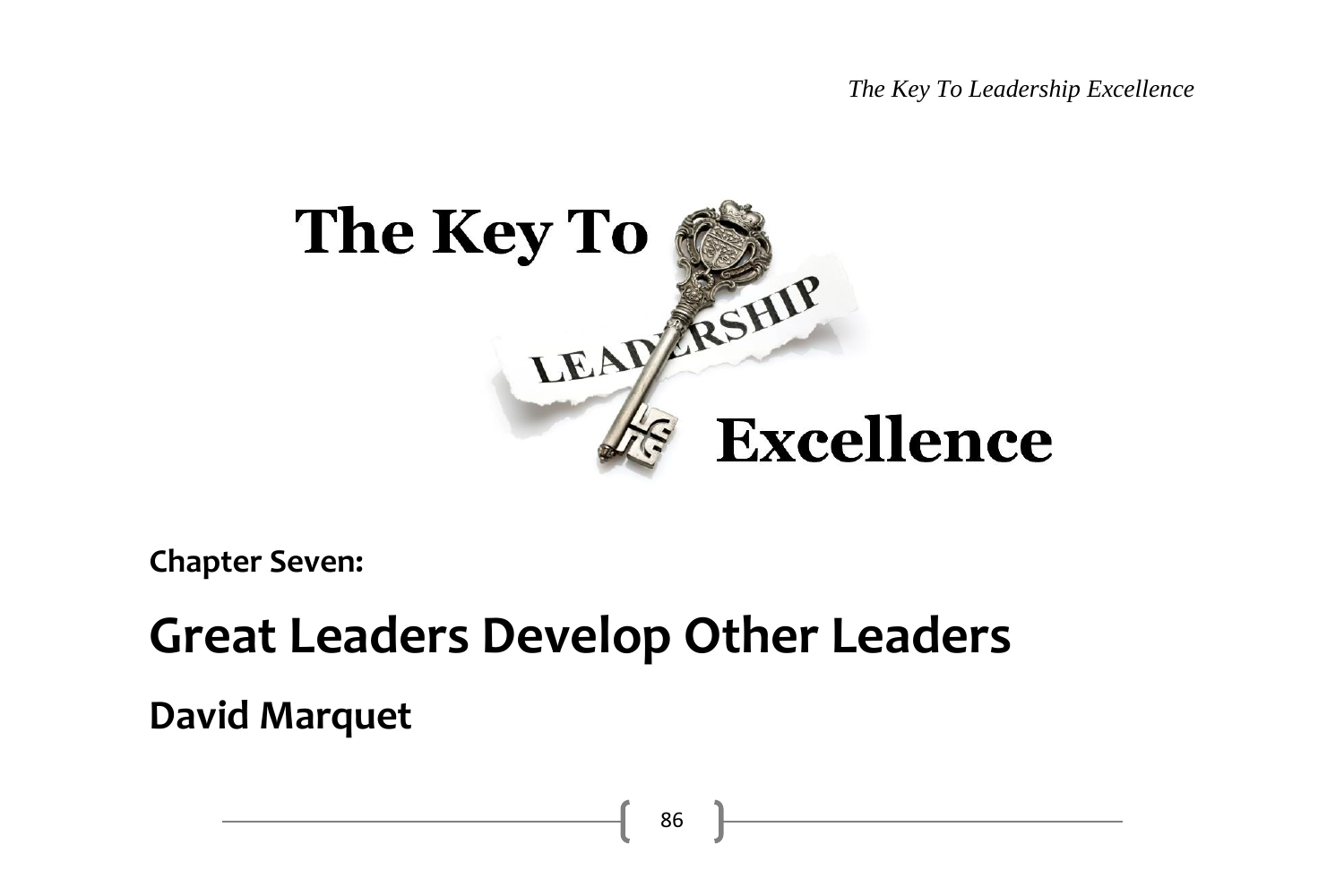

[David Marquet,](http://davidmarquet.com/) an experienced naval officer, was used to giving orders. He received last-minute orders to be captain of the nuclearpowered submarine USS Santa Fe, plagued with poor morale, poor performance, and the worst retention in the fleet.

One day David unknowingly gave an impossible order, and his crew tried to follow it anyway. That's when he decided to re-think everything he'd been taught about leadership.

His book *Turn the Ship Around!* is the true story of how the Santa Fe rocketed from worst to first in the fleet by challenging the traditional

leader-follower approach in favor of a leader-leader approach.

*Turn the Ship Around!* was named the #1 must read business book of 2012 by *Fortune Magazine*, and has been the number #1 rated leadership book on Amazon.

David heads Human Capital Engineering at Next Jump, an e-commerce company in New York, teaches leadership at Columbia University and speaks about embracing the superhero in all of us.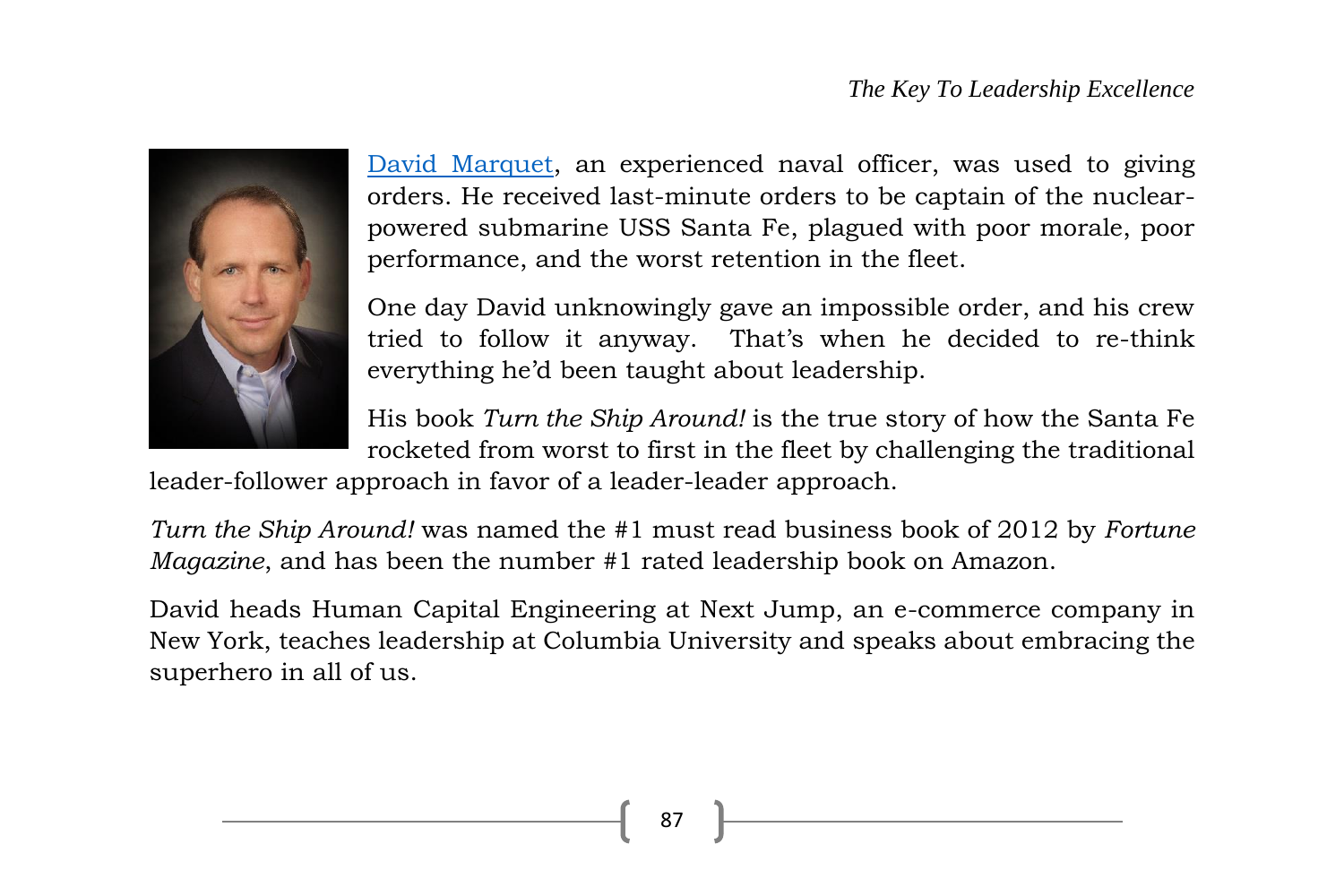### **Great Leaders Develop Other Leaders**

When I think about human acts of greatness it strikes me that there are two characteristics. First, these acts are always about other people, not about us. Whether it's a fireman entering a burning building, a waiter shielding dining guests from a terrorist's bullets, or a lifeboat operator returning to save people from a stricken vessel, acts of greatness are for others. The second thing that strikes me is that acts of greatness are never ordered. You could not order people to do the kinds of things they do when achieving great deeds. As a result, we have a serendipitous view of these acts. We don't expect them and we don't count on them. If someone in our midst does something great, we look on with admiration.

I believe all humans have the potential for acts of greatness. I call it the everyday superhero within. Unfortunately, fear, intimidation, posturing and deception suppress any desire for people to embrace their potential. This is the case in most work places today where  $70\%$  of workers are disengaged<sup>1</sup> and just want to make it through the day without making mistakes. This mindset to avoid errors rather than achieving greatness biases people toward inactivity, reactiveness, disengagement, and dissatisfaction. Minds are turned off or are on "just getting by" mode.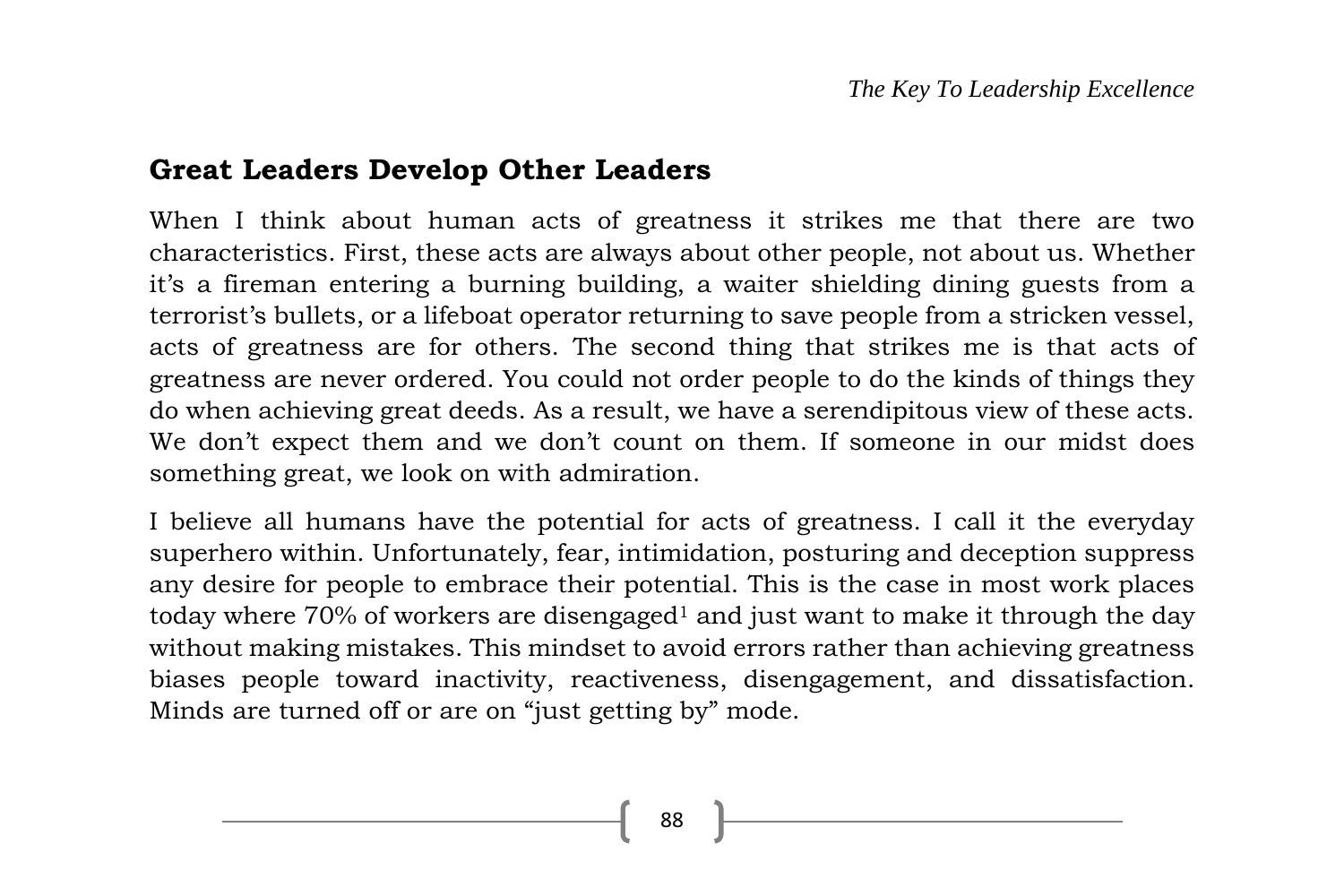But wouldn't it be neat – wouldn't it be really amazing – if we could somehow encourage acts of greatness. Not order them, but create the environment where people feel they can embrace the superhero within and achieve great things.

Well, I think we can do just that. Human behavior is always a combination of how a person's instincts nudge them (let's call it personality) and how the environment pushes them. Nudge and push are deliberate as our human hardwired tendency is to overweight the importance of personality and underweight the importance of the environment. In a toxic environment, everyone is capable of evil acts. In the right environment, everyone is capable of great acts. Our job as leaders is to shape the environment because we cannot reform personalities.

What does that environment look like? I believe it starts with trust, a feeling of safety and connection. When I say trust I probably mean something different than what you are thinking. Trust does not mean agreement that you are always right or know best, but trust does mean that we are in it together and the criteria by which you make decisions includes optimizing outcomes for the group. In other words, if you say there's a pink elephant behind me, I believe that you believe there is a pink elephant behind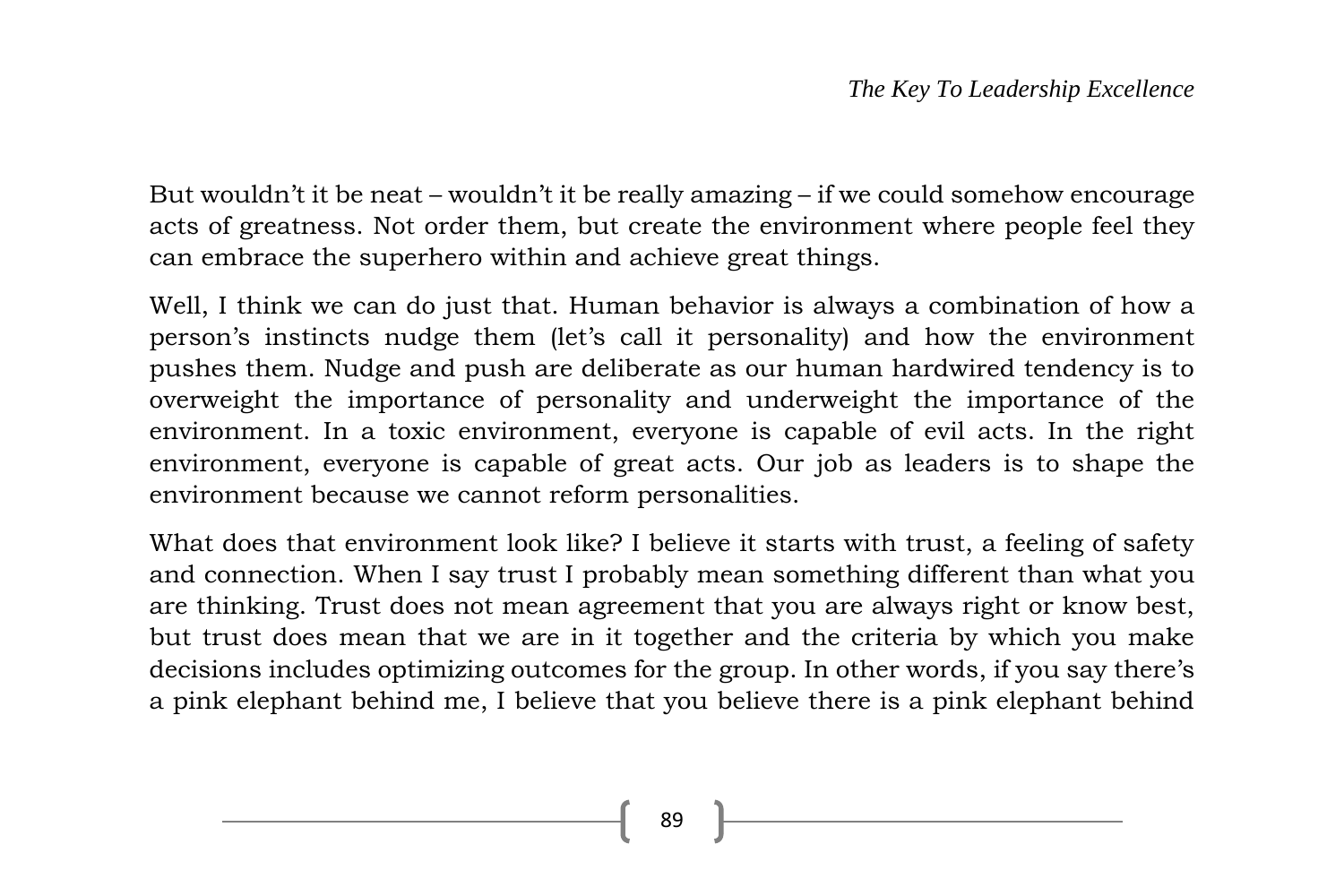me. Whether there is or not is not an issue of trust, it's a condition of the physical world.

Next, people need to train their decision-making and thinking muscles to see reality and take action. Since acts of greatness cannot be ordered, the degree to which we order people around and provide explicit instructions to follow is the degree to which we suppress any chance of greatness. Leadership is not about you making great decisions and issuing great orders, as I once thought. The fundamental objective of leadership is to create trusted environments where people practice winning at being responsible, winning at making decisions and winning at taking action.

What follows is the story of how I discovered that simple truth.<sup>2</sup>

"Make all preparations to get underway," I ordered the second in command of the USS Santa Fe, in a bold and confident tone. "Make all preparations to get underway, aye, aye, sir." He acknowledged the order and went off, issuing subsequent commands and making things happen. Several hours later, I ordered the engineer to start up the reactor. Then, when all preparations had been made and the tugboat tied up alongside, I directed the Officer of the Deck (OOD), the officer who directly ordered the submarine's course, speed, and depth, to "get underway."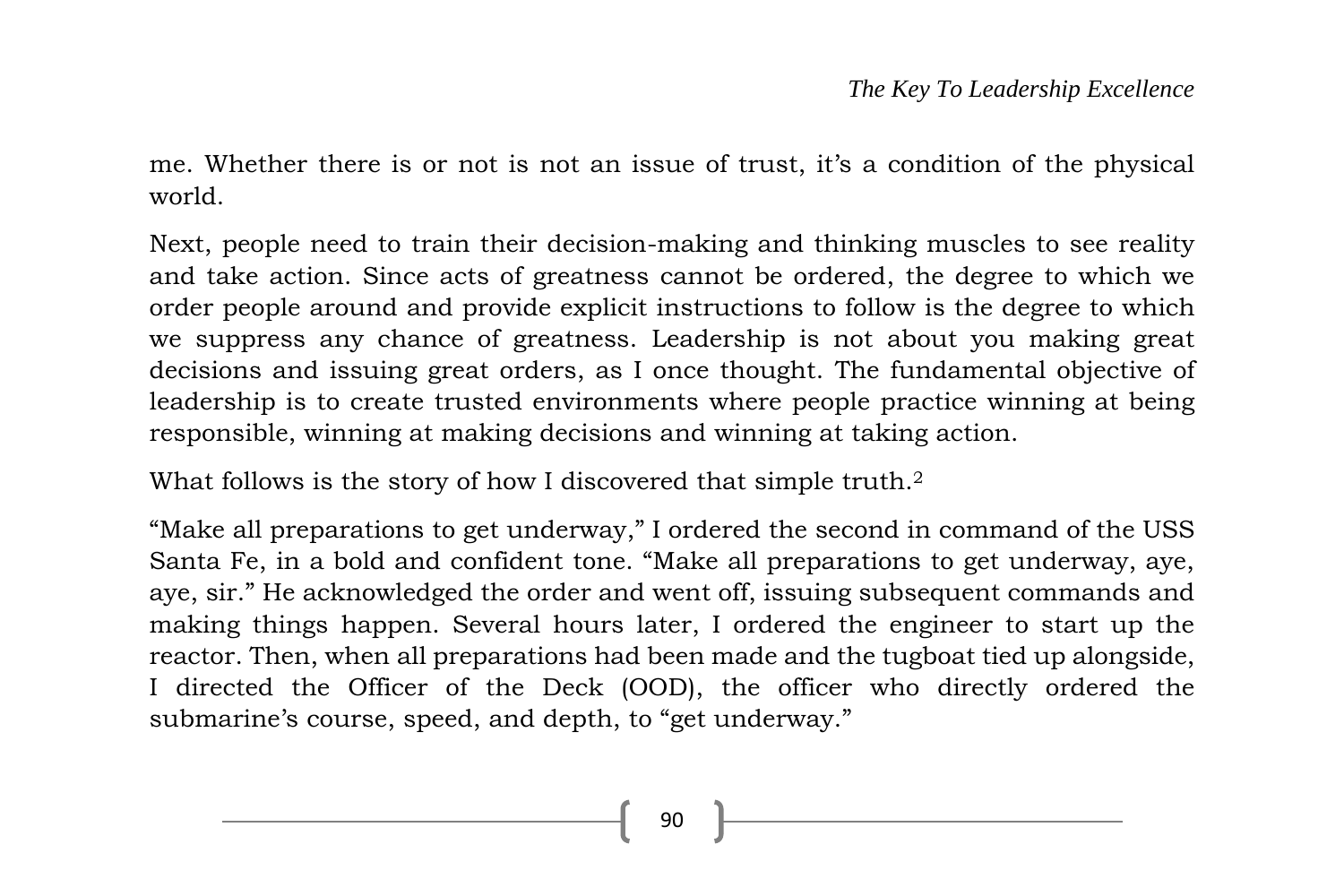The ship slipped away from the pier and we headed down the main Pearl Harbor channel toward the Pacific Ocean. "Submerge the ship!" and we sunk beneath the surface, "ahead flank!" and Santa Fe surged ahead, deep in the sea. The crew was all too eager to please their new captain, and that was going to be the problem.

When I took command of Santa Fe in 1999 I thought I would be a leader who empowered his subordinates. The submarine was not performing well. People were doing what they were told, initiative was non-existent and fear of making mistakes paralyzed most decision makers into inaction. We had lost sight of the connection between our day-to-day actions and our mission to protect the Constitution. People were working in isolation.

Plagued with poor morale and operational problems, almost every sailor who could was leaving the navy. Having only reenlisted 3 sailors from a crew of 135 the previous year, retention was at the bottom of the fleet. Officers were resigning their commissions and the previous captain had quit. Based upon my leadership training, I set about inspiring and empowering my men, upholding high standards of professionalism and exhorting the benefits of teamwork. As we prepared to go to sea for the first time I found myself issuing orders instead of coaxing my crew. It was awesome and heady. I was acting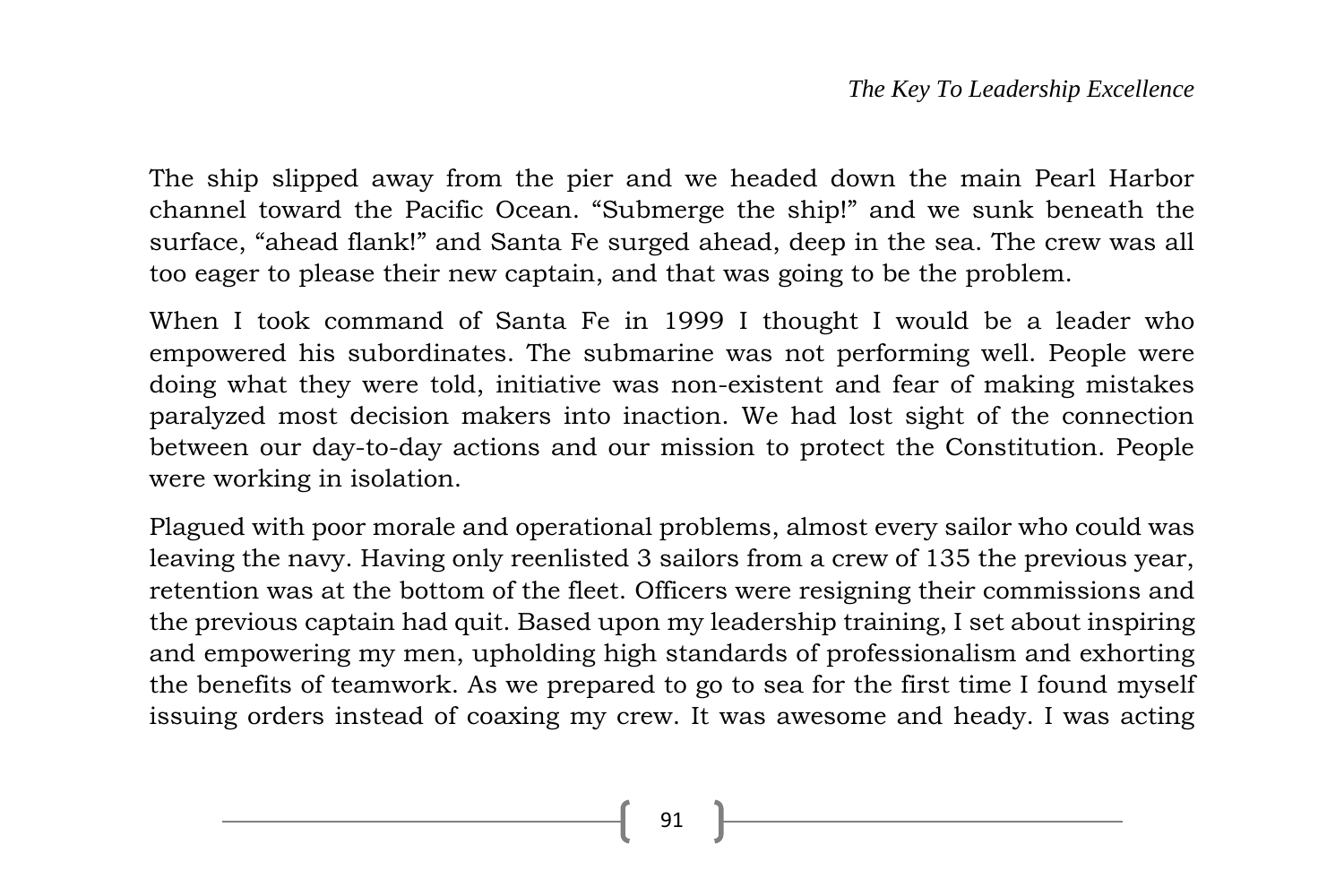solidly in the image of great leaders, or so I thought, confidently walking the ship and telling a compliant crew what to do.

The next day, it all changed.

We ran an exercise where we intentionally shut down the reactor to test our ability to find and correct faults. In the control room, the OOD was the officer with the longest time on board, and he was doing all the right things. We had shifted propulsion from the main engines to a backup motor. The backup can only power the ship at low speed and draws down the battery. During the long troubleshooting period while the nuclear technicians were isolating the fault, I started thinking things were going too smoothly. I couldn't let the crew think their new captain was easy!

Since I was vectored to Santa Fe at the last minute I wasn't the technical expert that I would have been had I gone to my originally assigned submarine. As a result, I did what no captain of a nuclear submarine should ever do – I made a mistake. I suggested to the OOD that he order something that was not possible at the time – to speed up on the backup motor. The startling thing was that he immediately ordered it. He later told me that he knew it wasn't executable but ordered it anyway because I "told him to." I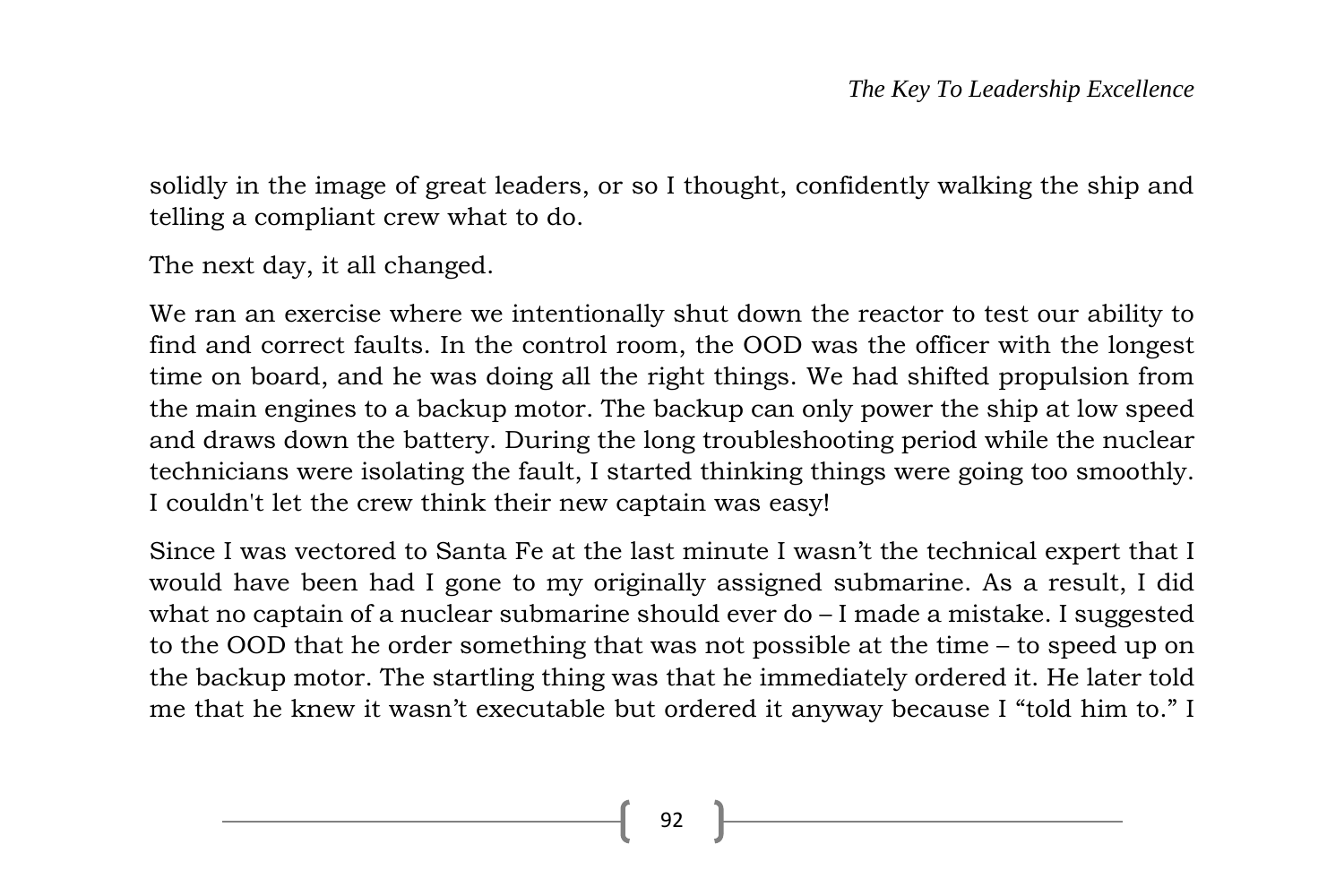realized that we had a crew that was trained for compliance, and a captain trained for the wrong submarine. If we didn't fix that, it could prove to be a disaster.

The officers and I gathered in the wardroom to discuss how we were going to survive the next three years. We decided that we'd flip the typical leadership paradigm. Instead of "taking control, making followers" I would "give control, create leaders." From then on I stopped giving orders and had the officers state their intentions with "I intend to…" and I would respond with "very well." In addition to creating ownership in the mind of the officer, they all had to think like the captain. This released a torrent of passion and initiative. Not only did this result in immediate performance improvements, it proved powerful in the long run. Ten of those Santa Fe officers have already commanded or are selected to command submarines.

What I learned was that if you want people to think, telling them what to do is not the best way to do it.

We found dozens of examples where the way we did business sent the signal that people were supposed to do what they were told, and absolved them of responsibility. It turns out that if your leadership is based on the belief that there are leaders and there are followers, empowerment is just a Band-Aid for the fact that you've turned your people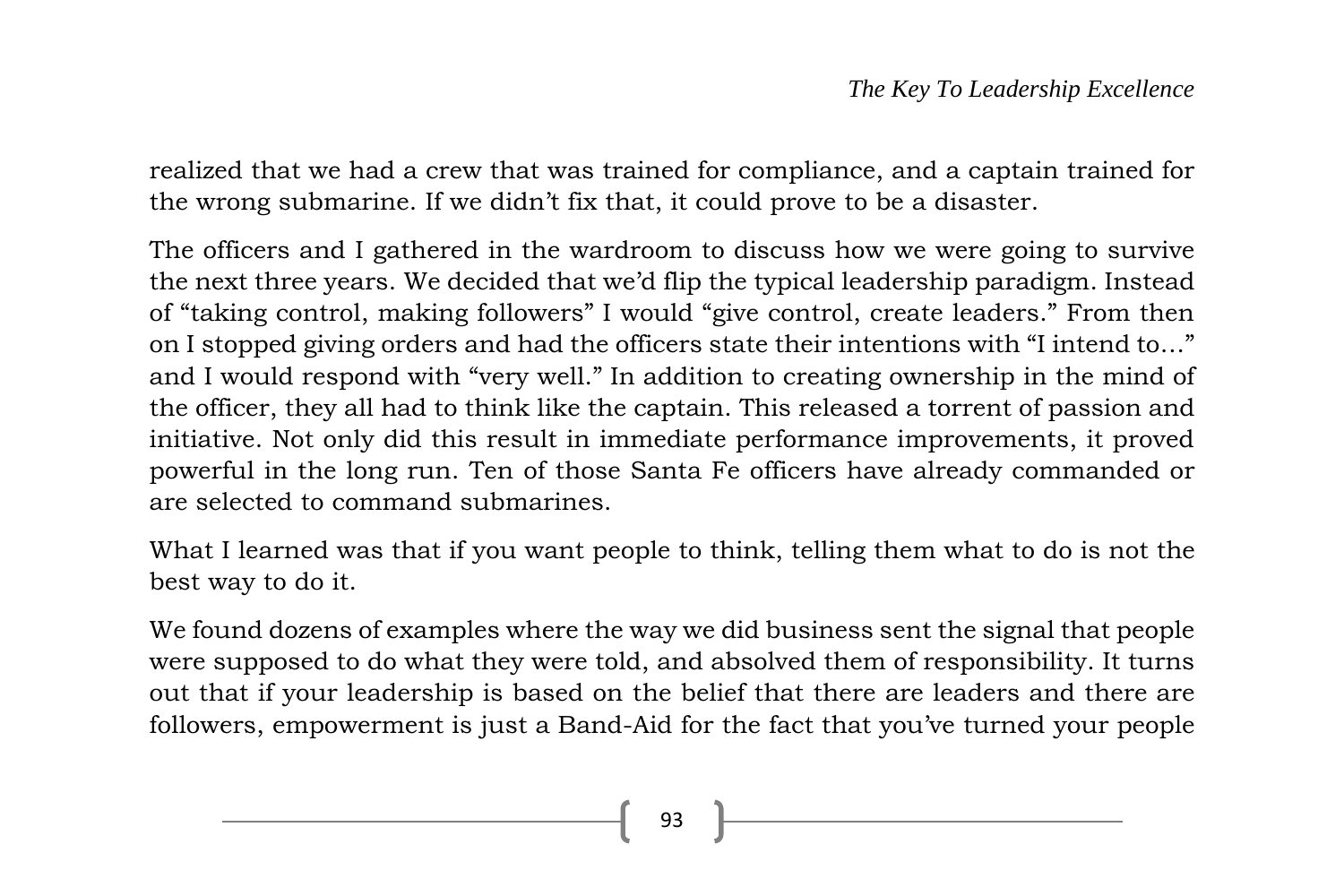into followers. Once treated like followers, people act like followers. It saps their passion and initiative.

In the military we love briefings. In a briefing the boss tells people what is going to happen and what is expected of them. We think this is helpful but only so in a topdown way. A brief is an active event for the briefer but passive for everyone else. Members "are briefed." In other words, show up, we'll tell you what to do.

Recognizing this limitation onboard Santa Fe we eliminated all briefs and replaced them with certifications where the junior officers and sailors reported their anticipated actions to a senior officer. That senior officer weighed the depth of the responses and decided whether or not the team was ready to conduct the event. Thus, a certification was different from a briefing in two key ways: firstly, it was active for the entire team, not passive; secondly, it was a decision point. I now have health care providers interested in how they could apply this practice before surgical procedures.

Another example where we had been taking responsibility and control away from people was the practice of "checking out" with your boss. Typically these checkouts consisted of asking if there was anything else the boss had for them. Again, the problem is that this checkout is premised on the assumption that the boss is responsible for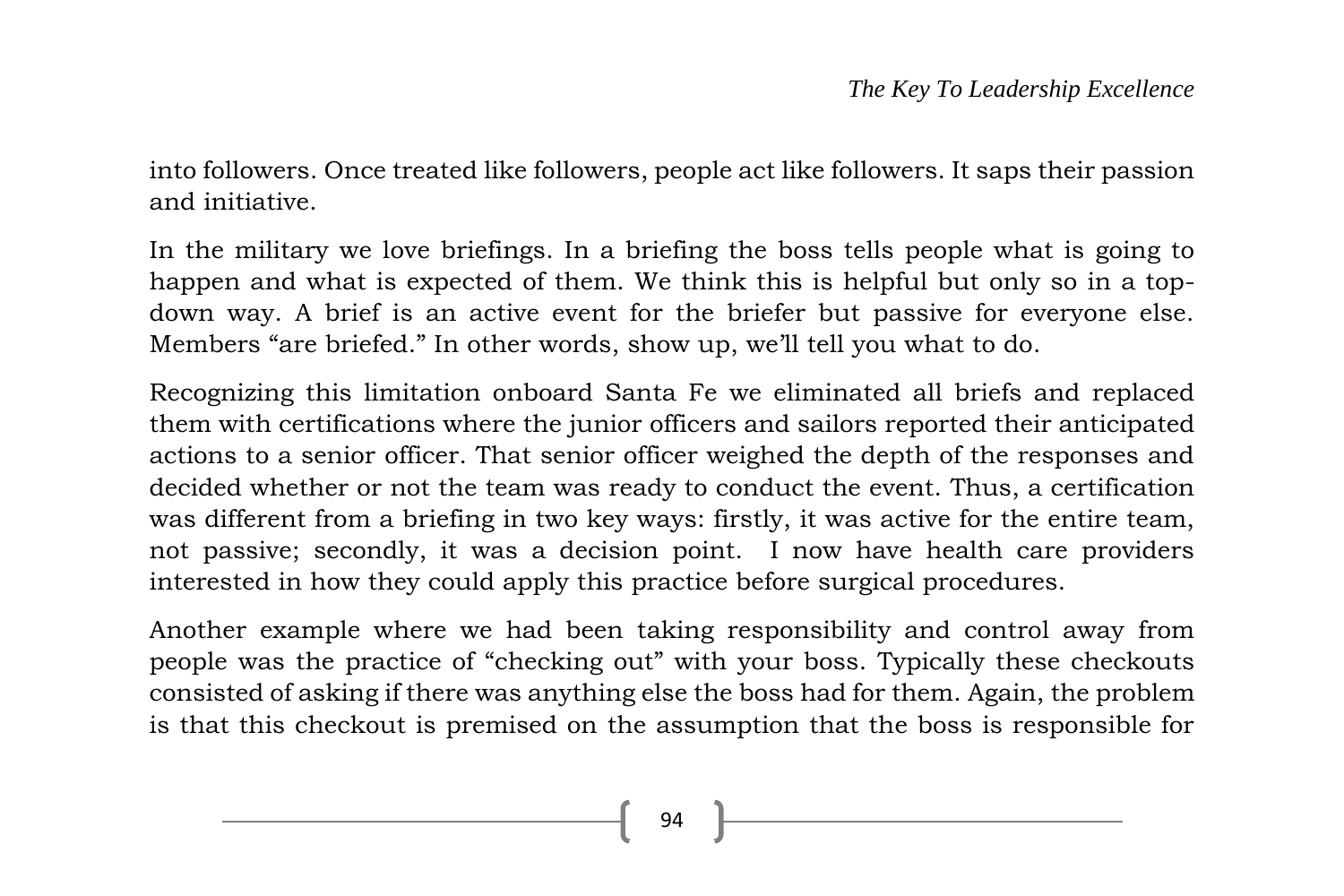determining what needs to be done in your job, not you. We replaced these check outs with "here's what I've done" and "here's what I need help with" discussions. The same is true with the elaborate tracking and "to-do" systems we had, so we eliminated those as well. The key is that when giving control, you need more communication among members of the organization, not less. This isn't an approach of "fire and forget" where subordinates go off and do what they want without keeping management informed. Far from it!

We didn't have a lot of time for speeches so all of our changes followed the same basic approach: we worked hard to discover the DNA, the genetic code for what was driving that cultural impression and then we went and made the appropriate changes to our policies and procedures that would eventually be reflected in perceived cultural changes.

Here's an example.

Three months later we arrived in San Diego and one of our sailors went AWOL – absent without leave. I discovered we had kept him up for 36 hours with excessive watchstanding, all-hands training, and the preparations for pulling into port. He was standing watch 6-hours on/6-hours off while at the same time supervisors were 6-on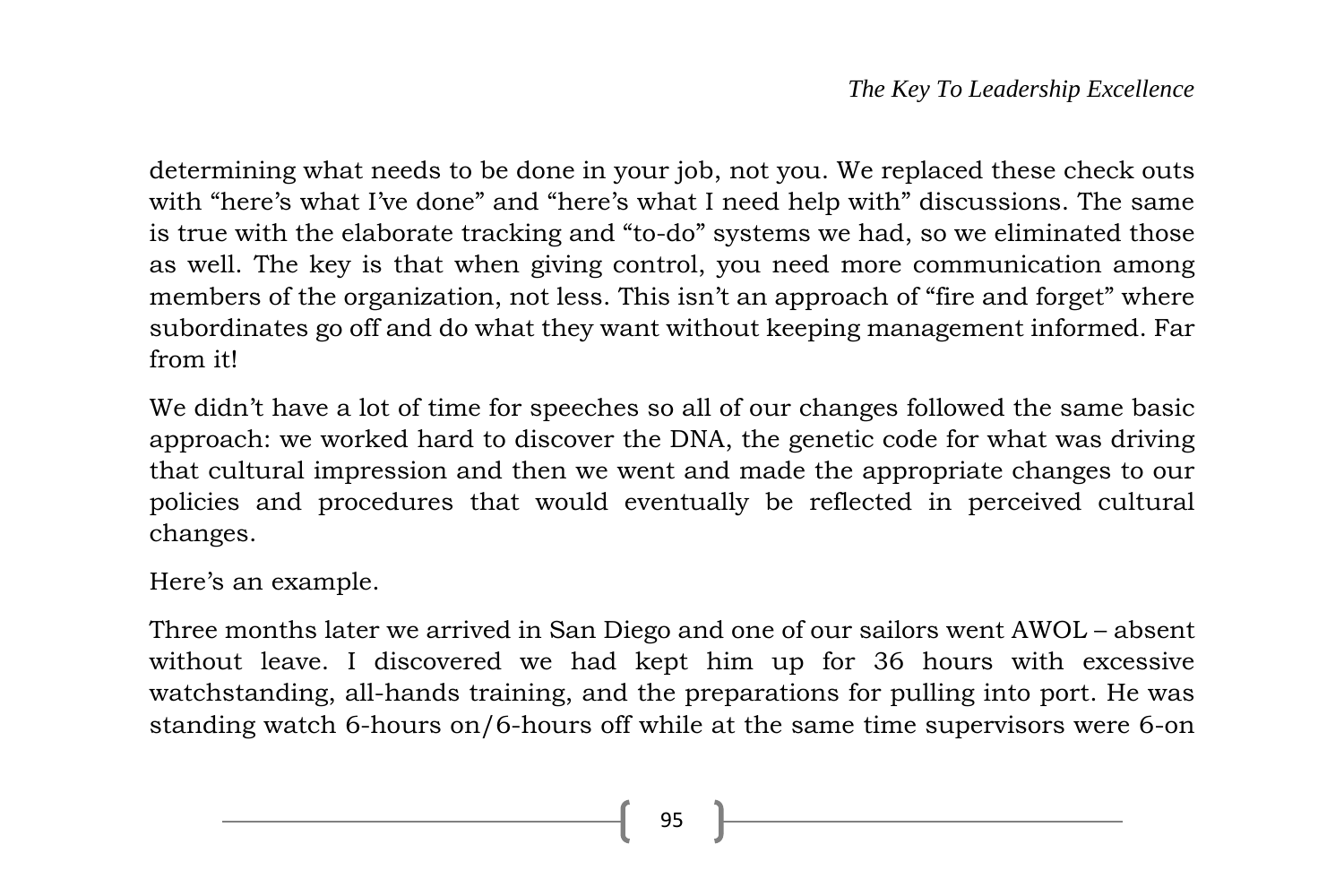and 24- or even 36-hours off. This upset me tremendously as one of the things I'd been harping on was taking care of our people. I discovered that when I gave those speeches my crew assumed I was talking about someone else, and that they were in fact "taking care of their people."

Thus, we made a new rule. Supervisors could not stand watch in a rotation better than the watchstation immediately below them. This upset some supervisors who viewed their advancement as a path to privileges not obligation. With time, the supervisors, wanting to make their own rotation better, qualified enough sailors so that the entire crew was in a 6-hours on/18-hours of rotation – a tremendous feat. The supervisors stood the same rotation as the most junior enlisted man. People who visited the ship were astounded to see that and remarked that we had a strong culture of taking care of our people. But I had stopped talking about it. What we had was a rule.

We made more changes to the organization manual. We eliminated the requirement for vacation requests for the crew to go to any officer. The senior enlisted man would sign all of them.

These, and dozens of other mechanisms shifted the culture on the boat from "you tell me what to do and I'll do it" to "I'll figure out what needs to be done, and get it done."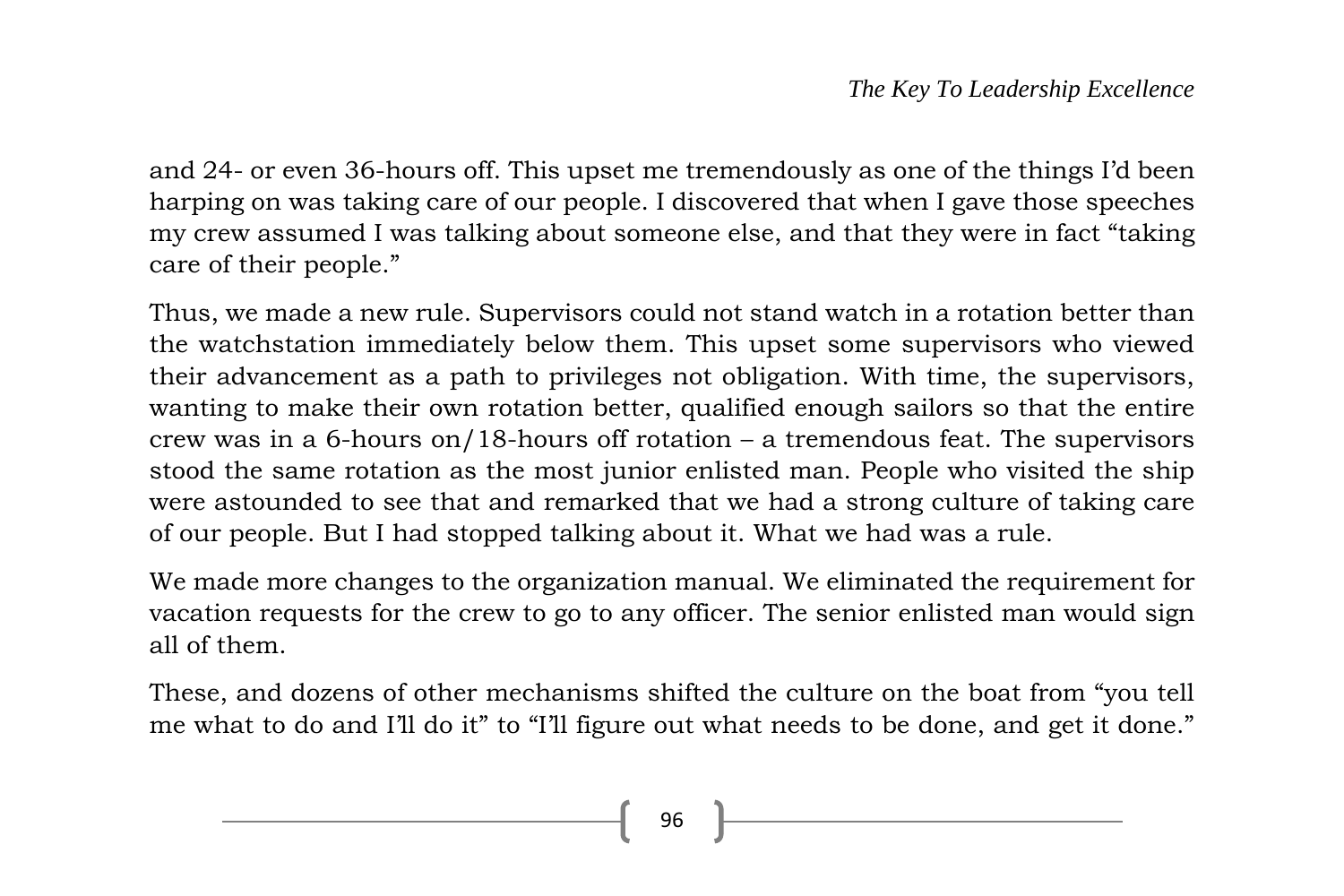The late Stephen R. Covey of 7 Habits heard what we were doing and asked to ride the submarine. The navy set it up and he met us in Hawaii. We spent a day together and observed the officers coming up to me all day long stating their intentions. He called Santa Fe the "most empowered workplace he'd ever seen." But again, we didn't have a policy of empowerment, we had a rule where officers stated their intentions instead of waiting for orders. It was perceived as a culture of empowerment.

But giving control can be tricky. Giving control without ensuring technical competence and organizational clarity will result in chaos.

We learned a tremendous amount as we gave more and more decision-making authority to the crew. (We called this control.) We learned that control by itself is not enough, just as empowering people to make decisions is not enough. Control needed to be coupled with higher levels of technical competence and higher levels of organizational clarity in order to align the decision making of the crew. While distributing control is the bridge to releasing the passion of your employees, competence and clarity are the pillars that hold it up.

My crew responded brilliantly to these initiatives and came up with many more. Some worked out and we kept them. Others didn't work out and we dropped them. The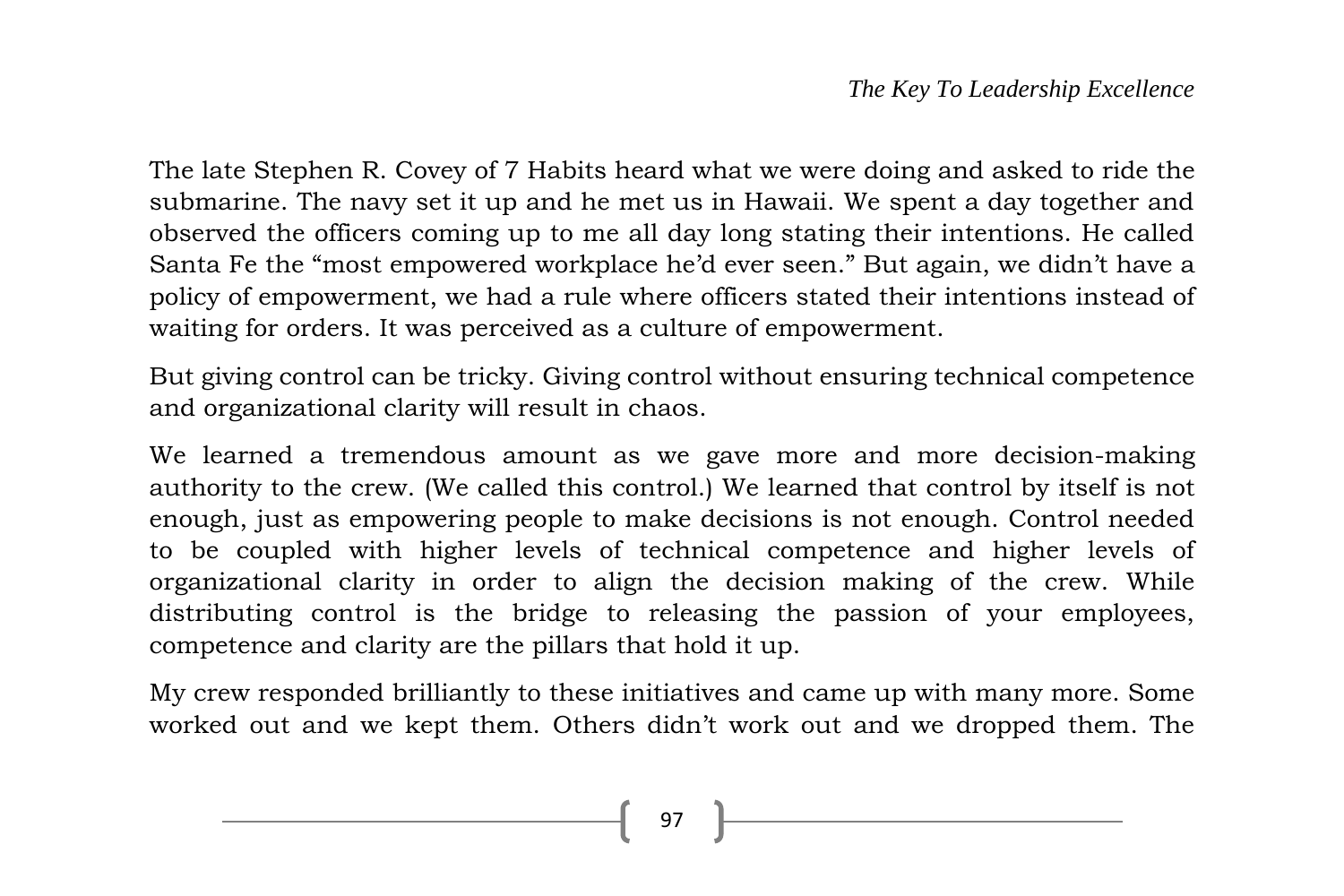problem was me. Every time we'd hit a bump my reaction was to immediately take control again. I was tired of getting blamed for mistakes my crew had made.

Of course, since I was responsible for what decisions I had delegated to the crew and for training them, I was accountable. I realized that my perceptions of leadership, my instincts, and my images from the movies all biased me toward the strong, leaderfollower model. Repeatedly I needed to go into my stateroom and close the door, collect my thoughts and try again. After thinking it through, I would steel myself, re-emerge, and continue to push authority down the chain of command.

Eventually, these efforts paid off.

Santa Fe performed superbly while I served as its captain. The release of intellectual power, distributed decision-making, and passion were overwhelming. We went from worst to first in most operational measures including retention. Even though I assessed that people were working harder and thinking harder than they were before, retention skyrocketed. From 3 re-enlistments the previous year, we re-enlisted 33 sailors. That put us at the top of the fleet. What was special, however, was that the leadership structure embedded the "goodness" of what we did in the people and practices of the submarine, which continued to do well long after my departure. Only 10 years later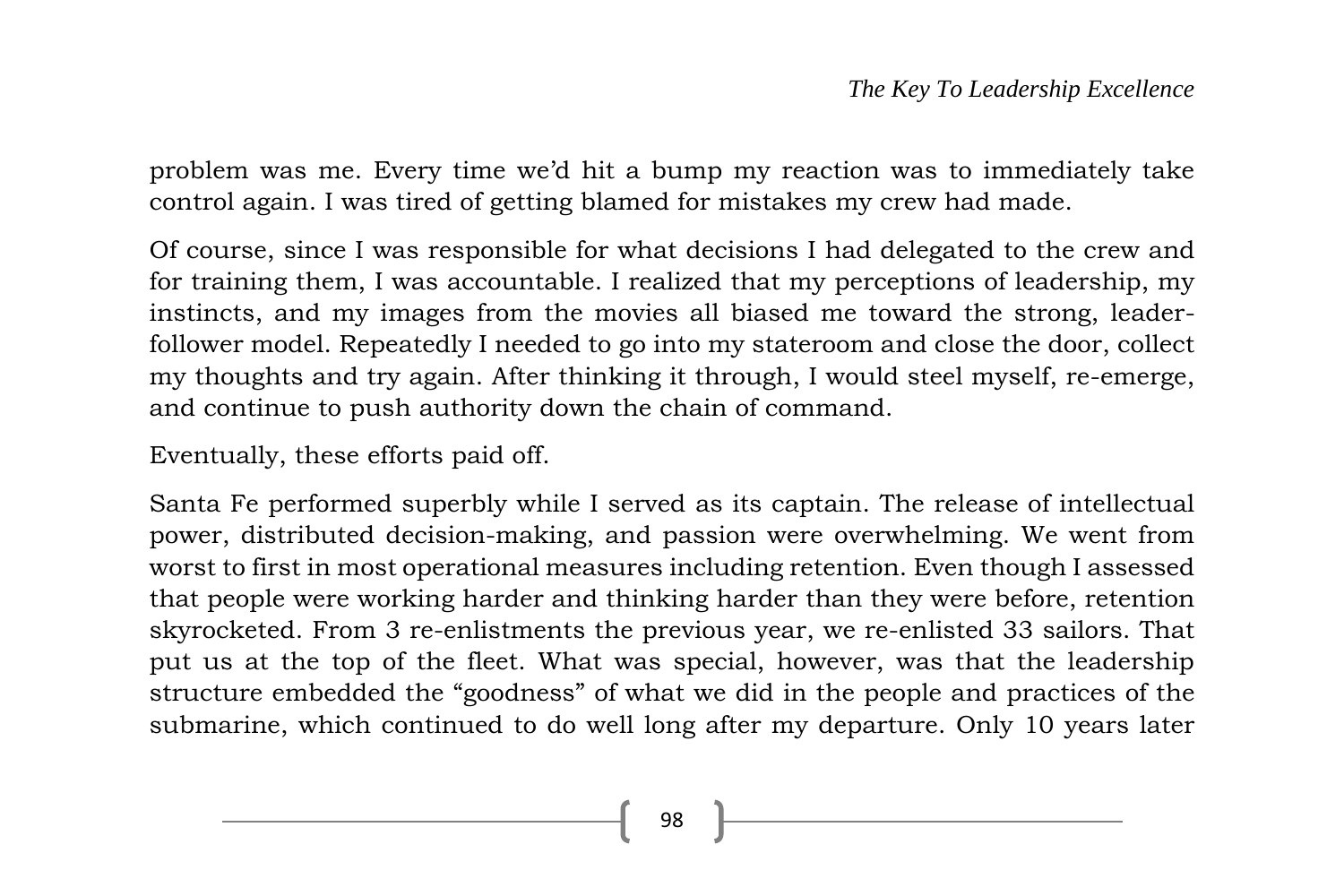can we assess the true success of that work – with Santa Fe's continued operational excellence and the implausibly high promotion rates for its officers and crew. This is the legacy of giving control, creating leaders.

I am guessing that, like me, you will feel discomfort as you give control to others. This is normal. I frequently failed to live up to the image I'd created for myself as a leader. I'd come down hard on myself and sulk, but this wasn't helpful behavior. Once I got over it, I was out there trying again and again. As you face these challenges you will find your own kryptonite, you will struggle, and you will overcome. And your greatest achievement will be helping those around you embrace their inner superhero.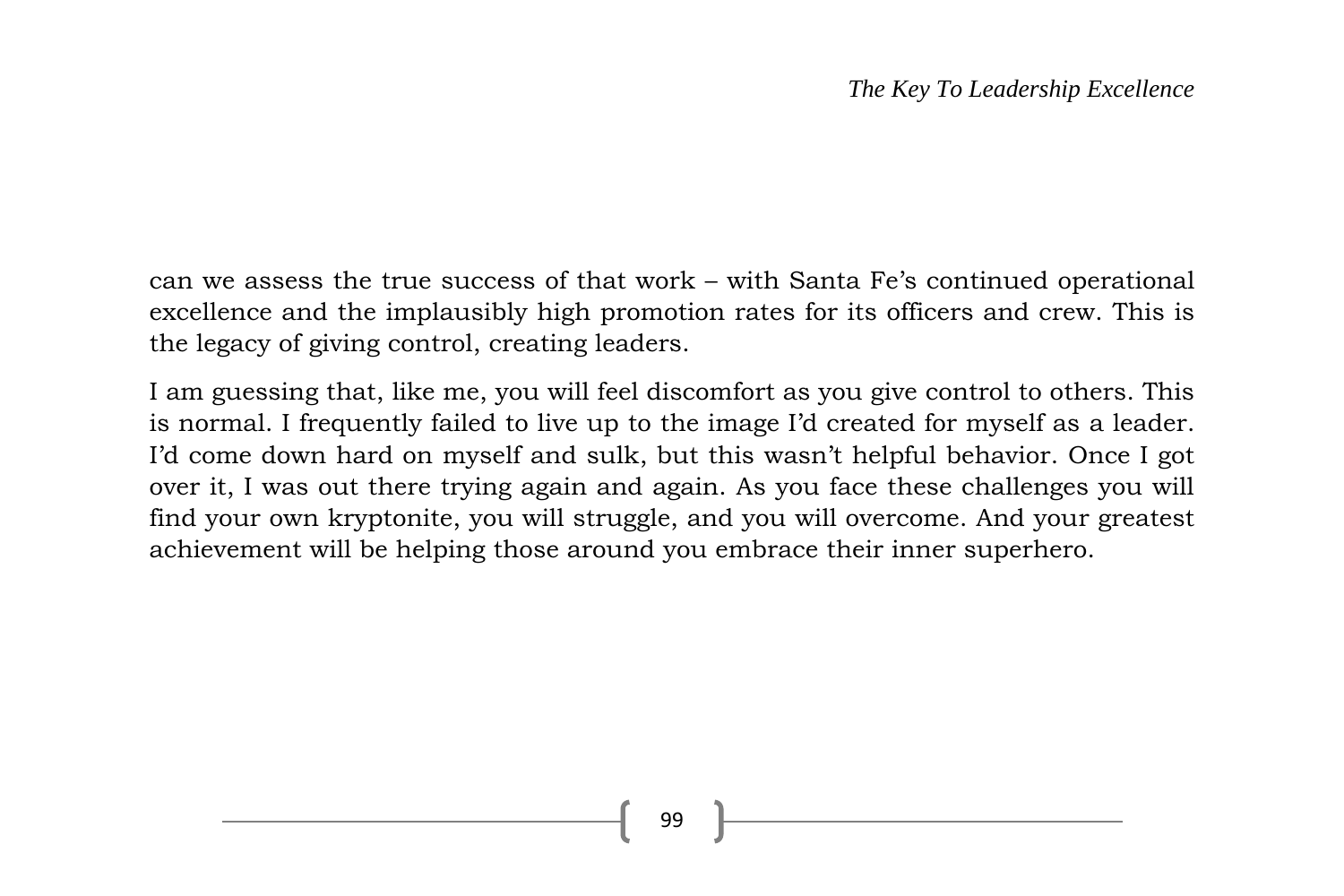Footnotes:

- 1. 2013 Gallup poll reported in the Hampton Roads Pilot online accessed here: <http://hamptonroads.com/2013/07/gallup-poll-most-us-are-blah-about-work>
- 2. This story was originally published in the Summer 2013 Leader-to-Leader Journal of the Frances Hesselbein Institute, Marquet, L. D. (2013), How to Release the Untapped Creativity, Passion, and Intellect of Your Employees. Leader to Leader, 2013: 42–47. doi: 10.1002/ltl.20087. The Frances Hesselbein Institute was formerly the Peter F. Drucker Foundation for Non-Profit Management and was borne of the collaboration between the great leadership thinking of the two namesakes. Their website, [www.hesselbeininstitute.org](http://www.hesselbeininstitute.org/) provides a host of well thought out leadership material.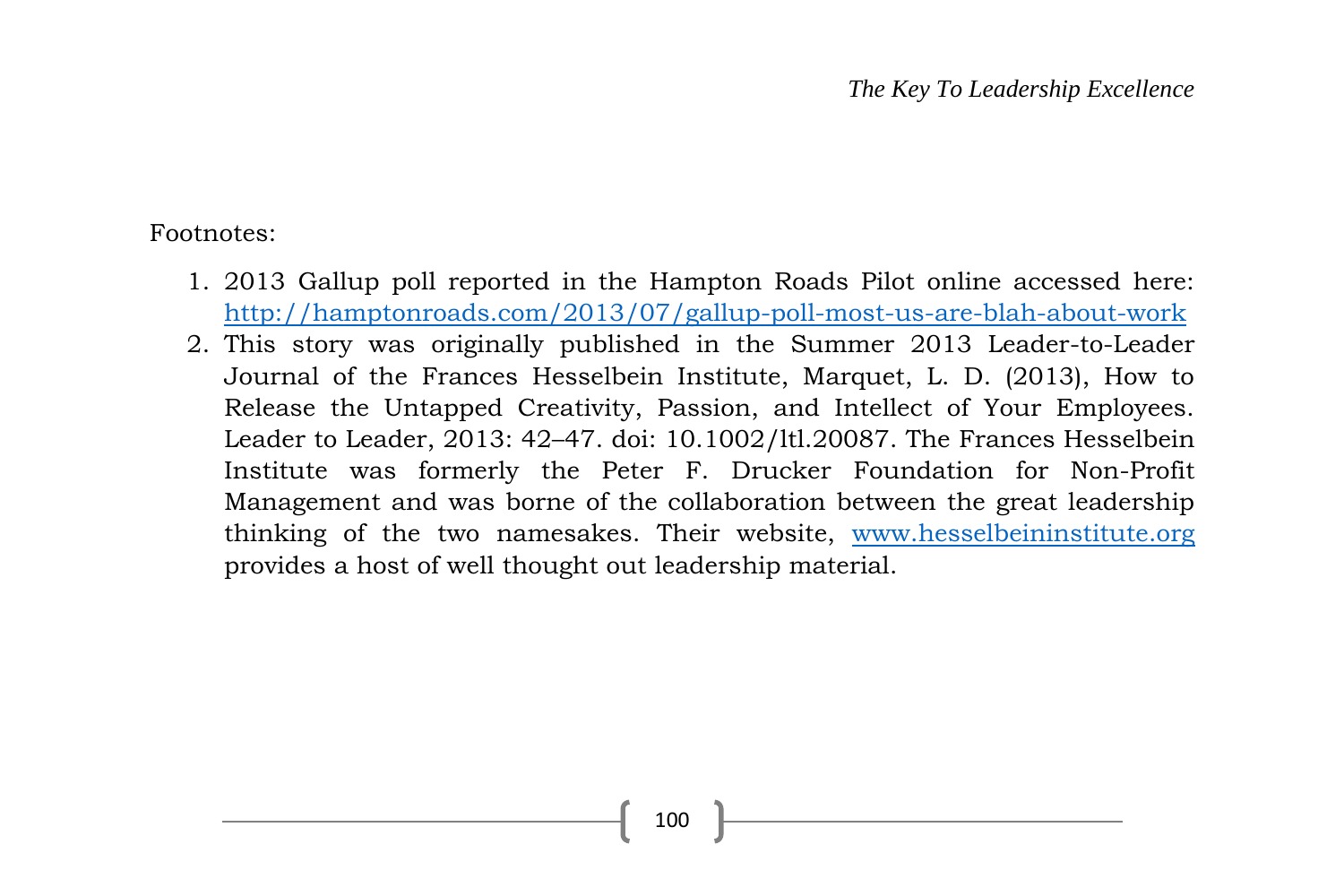*The Key To Leadership Excellence*



**Chapter Eight:**

# **How the Little Things Inspire Greatness Matt Tenney**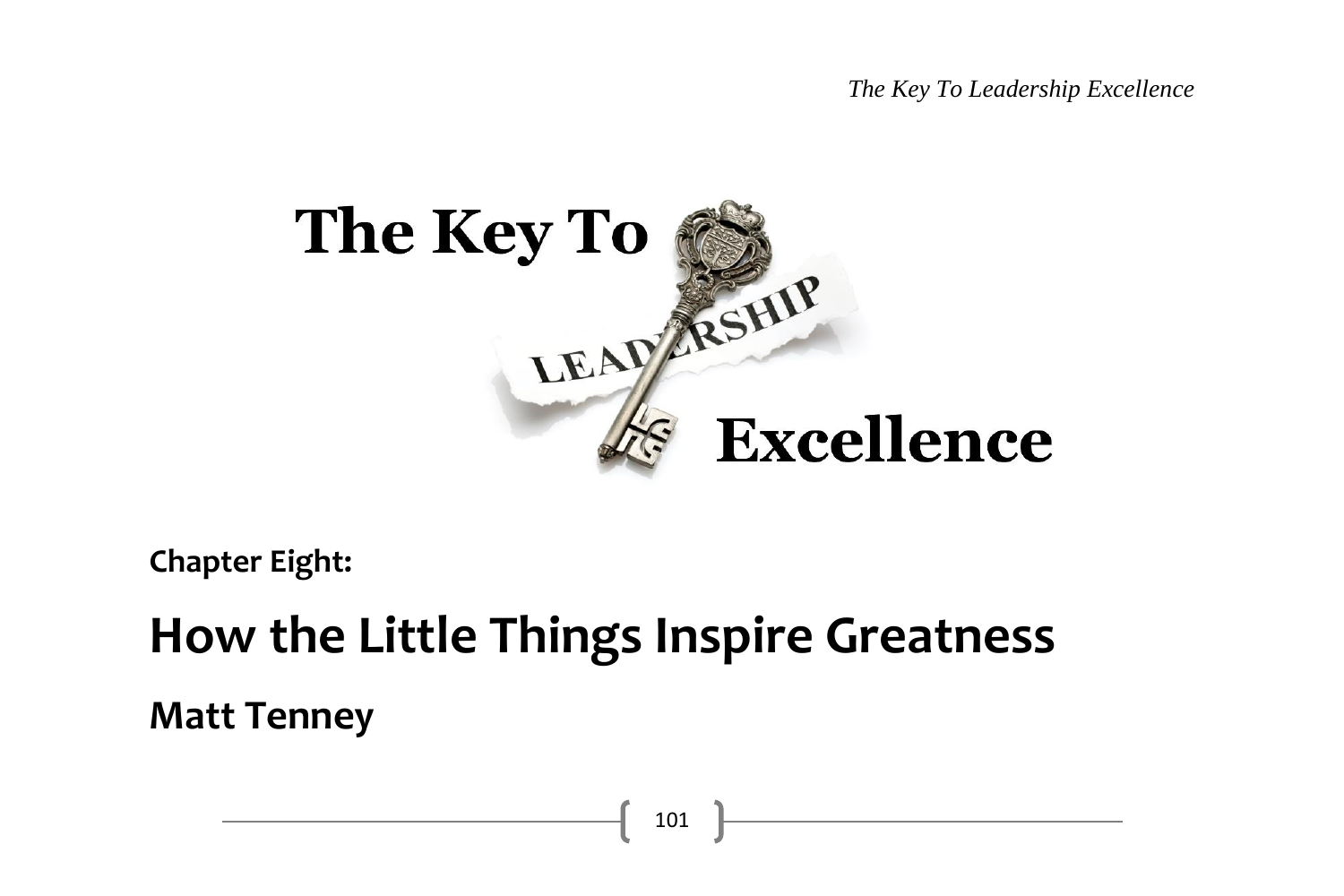

[Matt Tenney](http://www.matttenney.com/) believes that kindness, compassion, generosity, and service are the most powerful secrets to success as a leader, and in life.

Since 2006, after transforming his greatest failure into the most important experience of his life, Matt has had a successful career as a sales team leader, co-founded and led two non-profits, and become a trainer with the prestigious Perth Leadership Institute, whose clients

include numerous Fortune 500 companies.

As an author and professional speaker, Matt shares leadership insights from his journey as a prisoner, monk, and social entrepreneur to help organizations develop highly effective leaders who are devoted to serving and inspiring greatness in others. His company donates all after-tax profits to charity.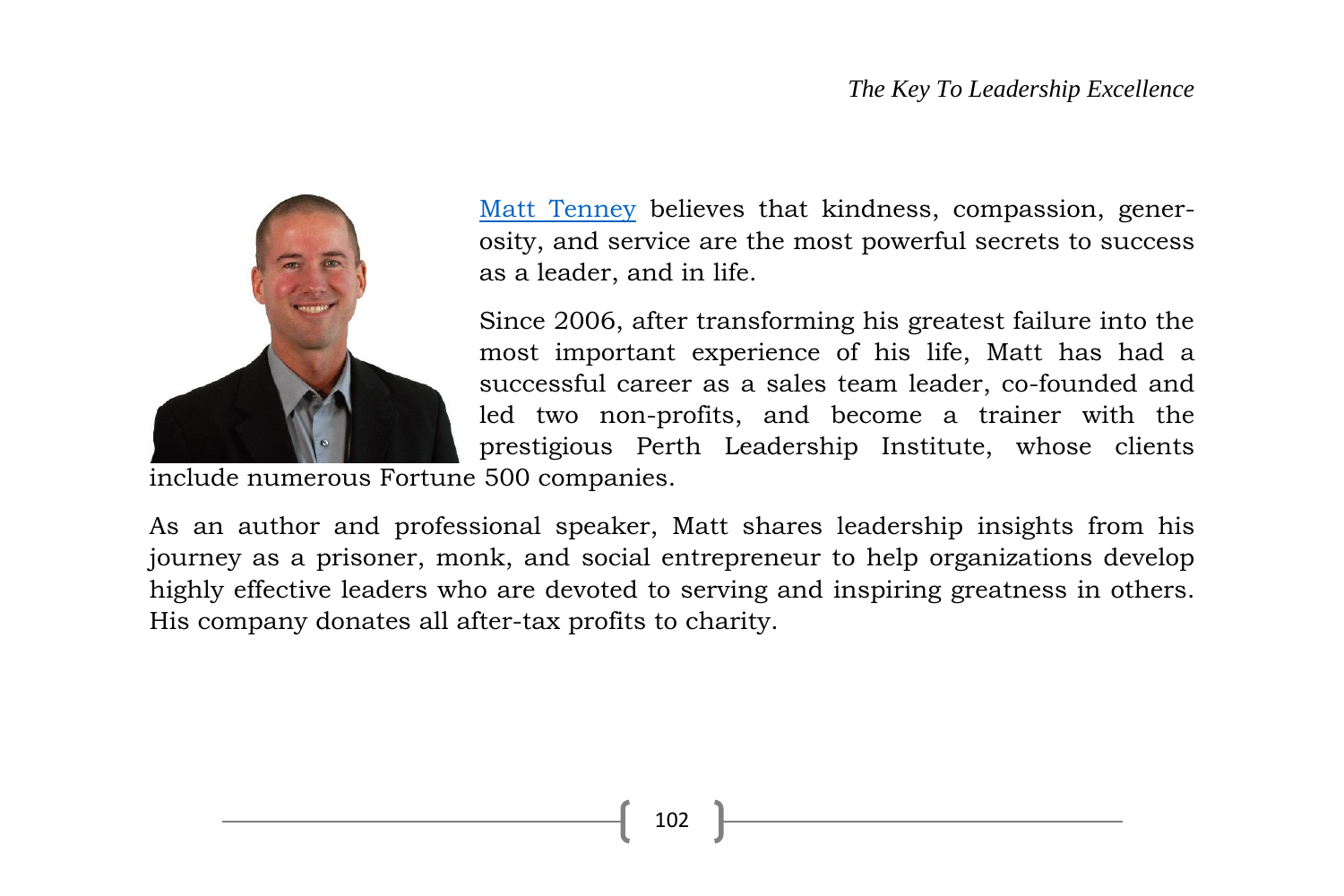### **How the Little Things Inspire Greatness**

I believe that greatness is simply a function of consistently doing the little things in life that really matter.

One of my favorite examples of how powerful it can be to do the "little things" comes from the work I've done with Kids Kicking Cancer. Through this program we teach youth battling serious illnesses like cancer and sickle cell anemia to lower their own pain levels and achieve peace of mind using the mindfulness-based secrets of the martial arts.

Although I co-founded the Gainesville chapter of [Kids Kicking Cancer](https://www.facebook.com/pages/Kids-Kicking-Cancer-Gainesville/120623094710622?ref=hl) and currently serve as the program director, I spent over two years as an instructor, working directly with patients. As inspired as I've often been by the heroes I've met through my work with Kids Kicking Cancer, I never thought that I would learn incredible lessons about leadership from a patient on a pediatric cancer unit. But, in early 2013, while I was still instructing group classes for our Gainesville program, that's exactly what happened.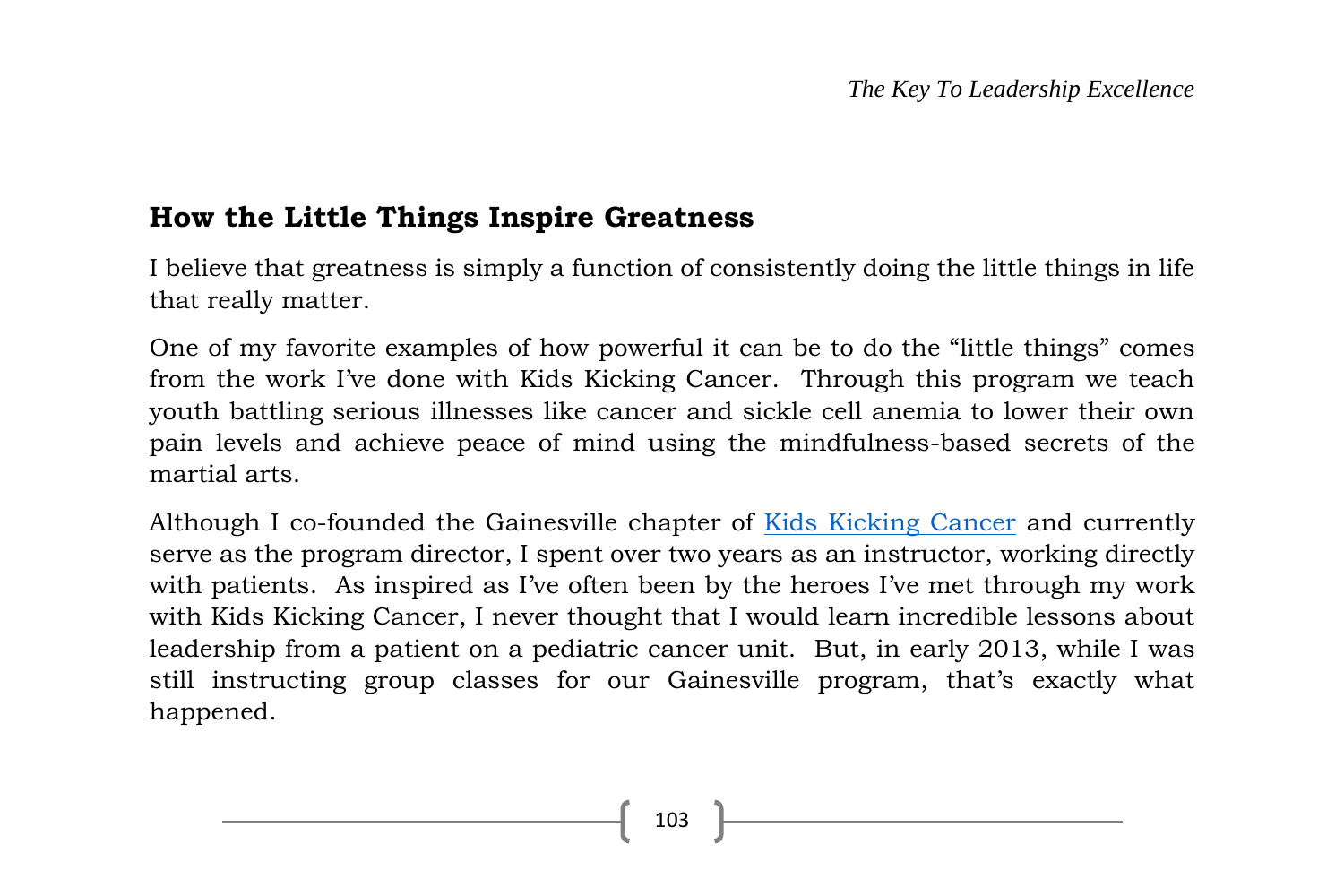I had the pleasure of meeting a teenager named Daniel. It didn't take long to realize that he is one of the most kind, polite, and positive people I have ever met. He has also lived an incredibly challenging life.

Years ago, he was diagnosed with cancer. He had surgery, went through the hell of chemo and radiation therapies, and left the hospital free of cancer thinking that he would live the rest of his life without having to worry about it.

But, within a couple years, the cancer came back. He went through the hell again, and again left the hospital thinking he was finally done with being sick.

This time, though, when the cancer came back, it was everywhere. He was told that there was nothing that could be done to treat it and that he would probably only live a few more months. I spent time with him minutes after he had received this news. It was obvious that he had cried.

It's OK for leaders to cry.

He told me that he hadn't started to cry until he saw his mother crying. Apparently, being told you're going to die is not that bad. What really hurts, he said, is seeing those you love deal with the fact that they're going to lose you soon.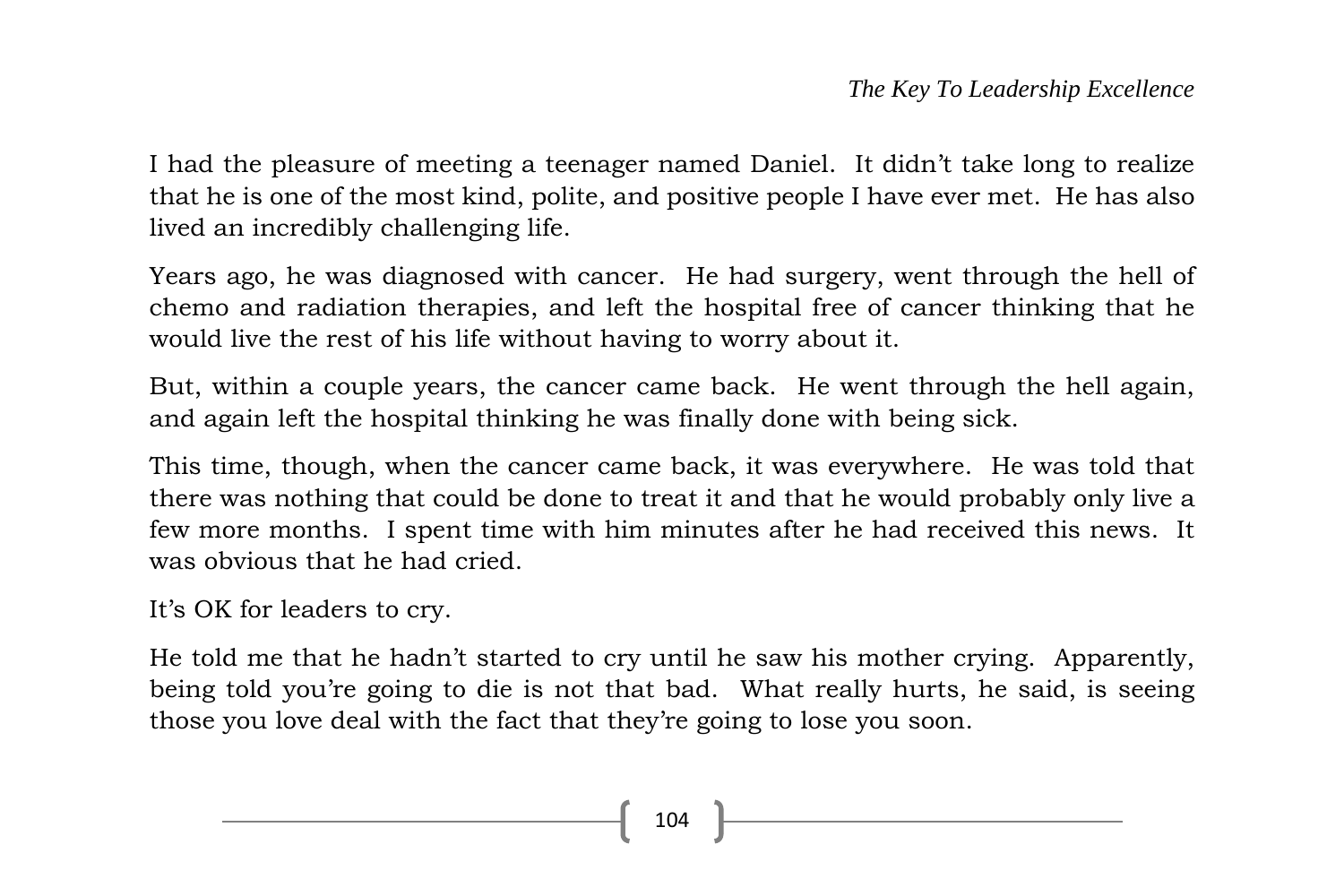Despite this news, Daniel still came to the class I led that day. In fact, he was the first to arrive and the last to leave. He was incredibly positive during the class and was a great role model for the younger students.

Great leaders continue to lead by example even when things are really, really tough.

A few days later, I was spending time with Daniel in his room. He had just eaten a whole meal of delicious steak nachos. He was playing a video game and chatting with me between levels. After a few moments, the woman who delivers the hospital meals came in. She placed the food on the table on wheels, and slid the table to the bed so that it fit snugly against Daniel's chest.

This forced Daniel to pause his game. But he looked at the woman with a smile and thanked her sincerely. The woman smiled as she left. The moment the door closed, he pushed the table away from the bed, having no interest in the food, and went back to playing his game.

Although this may seem subtle, it was a very powerful teaching for me. I consider myself a fairly kind and patient person, but I'm quite certain that if I were Daniel I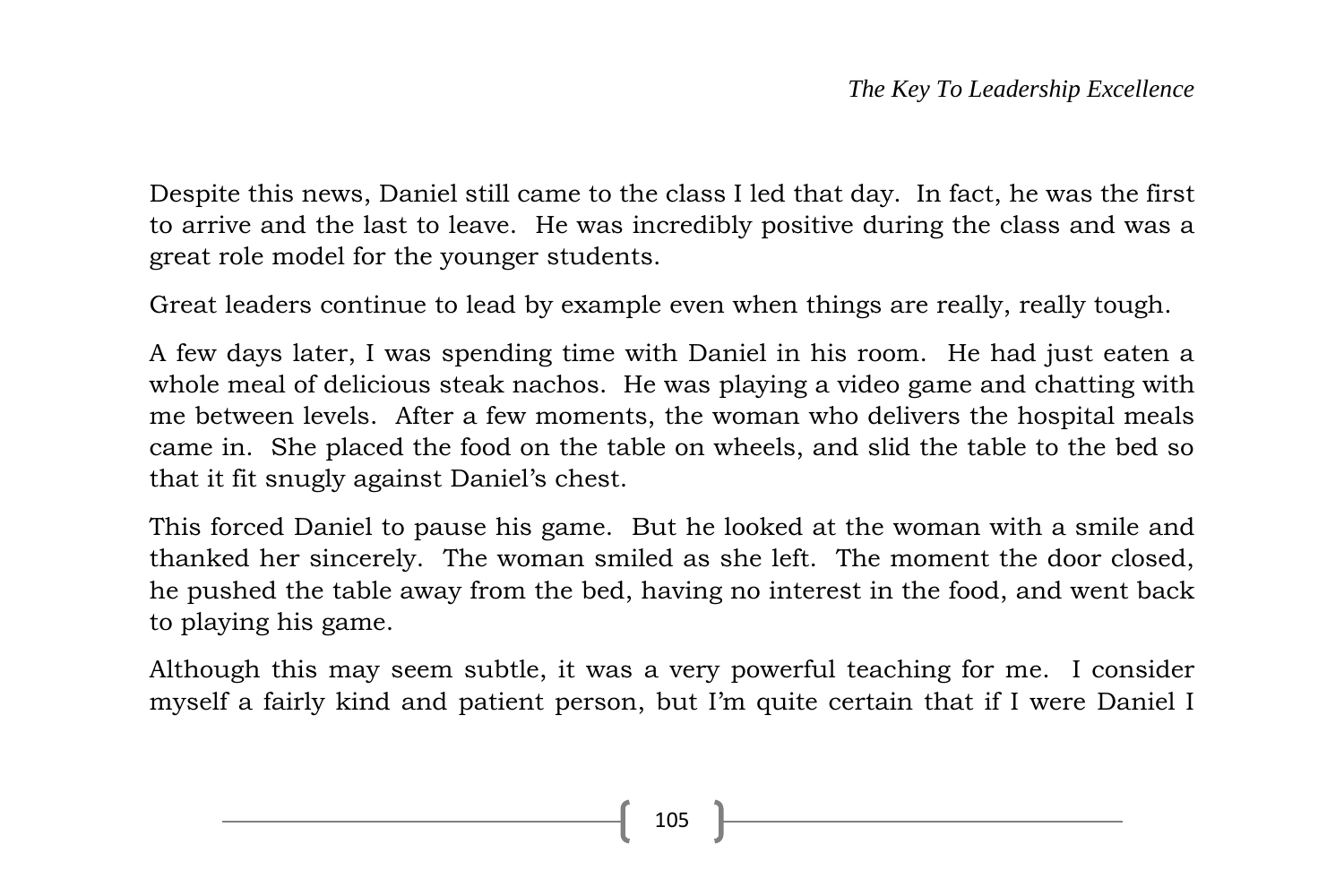would have politely told the woman that I wasn't hungry and that she could leave the food over on the table away from the bed.

But Daniel didn't do that. After receiving the worst news you could ever receive only a few days earlier, he was so sensitive to the woman's feelings that he allowed her to do her job and thanked her for it, despite the fact that it interrupted his game and he had no interest in the food, because, as he later told me, he knew that it would make her feel good.

Great leaders know that there's nothing more important in leadership and in life than doing what we can to make the people around us happy.

A few days later, I spoke with a friend of mine who is a director at a Fortune 100 company. She told me about a VP who had led a meeting that afternoon, likely trying to "rally the troops," in which he said variations of the "f---" word nearly 20 times. At one point, he told his people that he didn't give a "f---" about them. He later said to not take it personally because he wears his emotions on his sleeve, and that when he's having a bad day people will know he's having a bad day.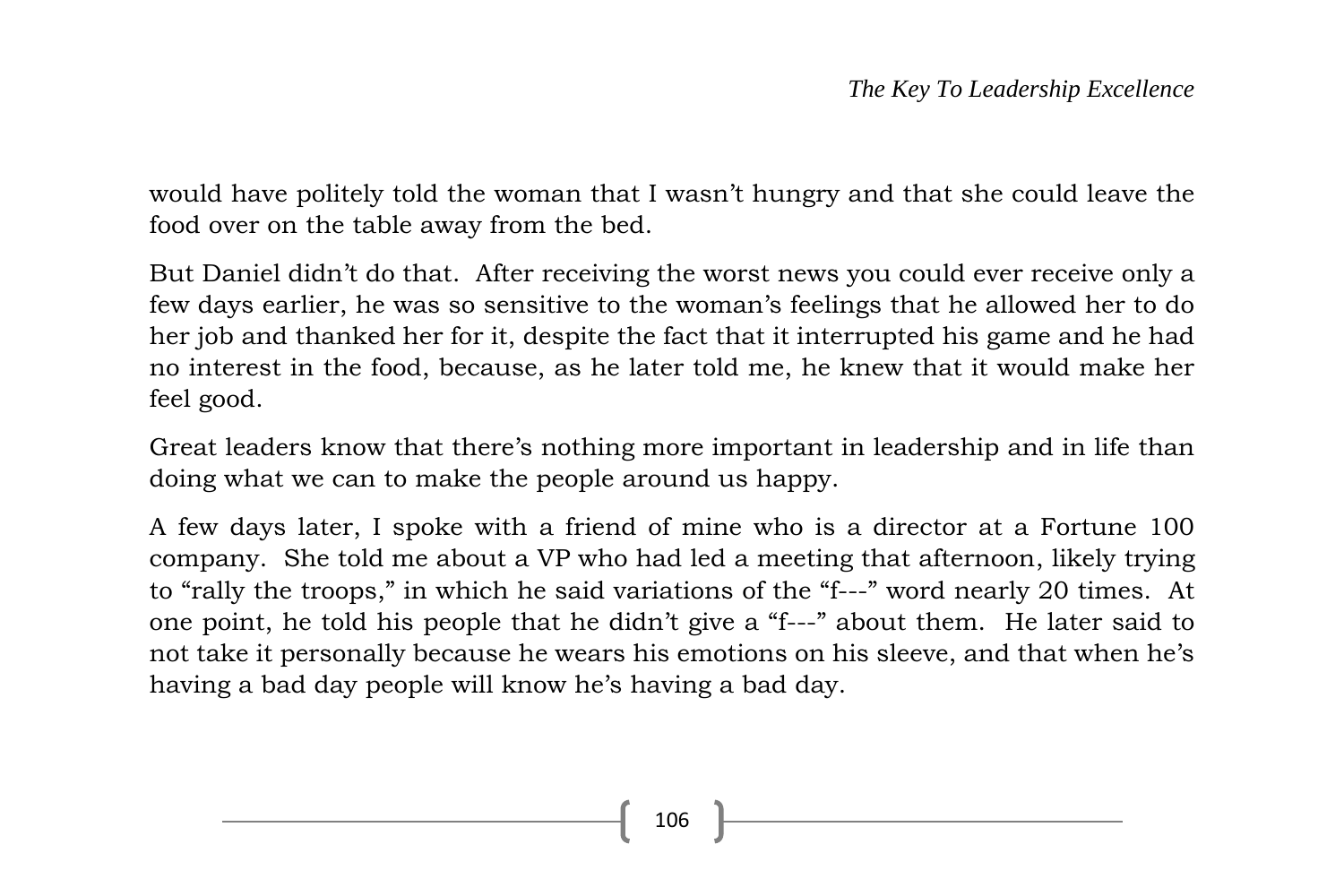His people left that meeting feeling completely demoralized, with no desire to follow him anywhere. I wouldn't be surprised if some of his people are actually plotting ways to do less than before and maybe even help him get fired so that they won't have to deal with him anymore.

When I heard this, I thought of Daniel, and I cried. That VP has no idea what a bad day is.

I thought, "I wish Daniel could lead those people." Daniel has the emotional intelligence and strength of character to go through years of hell that will likely culminate in watching his mother watch him die and, burdened with this knowledge, still be able to treat a woman who delivers food in the hospital who had just disrupted him as though she is the most important person in the world.

What could the people at that Fortune 100 company achieve if they had a leader who was more like Daniel?

Greatness, I believe.